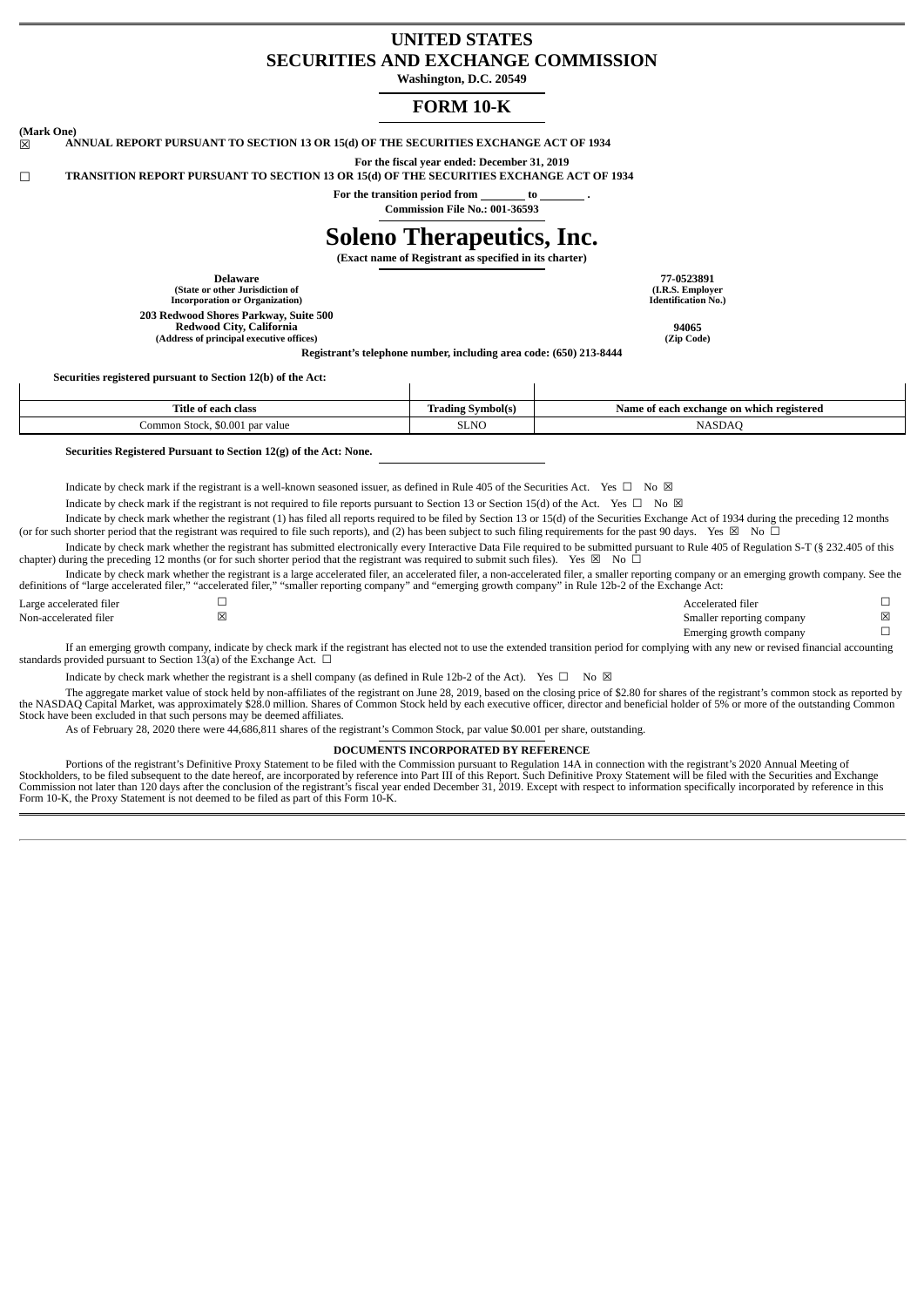# **Soleno Therapeutics, Inc. Annual Report on Form 10-K For the Year Ended December 31, 2019**

# **INDEX**

| Item 1            | <u> 11111111</u><br><b>Business</b>                                                                          | $\overline{2}$ |
|-------------------|--------------------------------------------------------------------------------------------------------------|----------------|
| Item 1A           | <b>Risk Factors</b>                                                                                          | 15             |
| Item 1B           | <b>Unresolved Staff Comments</b>                                                                             | 52             |
| Item 2            | <b>Properties</b>                                                                                            | 52             |
| Item <sub>3</sub> | <b>Legal Proceedings</b>                                                                                     | 52             |
| Item 4            | <b>Mine Safety Disclosures</b>                                                                               | 52             |
|                   | <b>PART II</b>                                                                                               |                |
| Item 5            | Market for Registrant's Common Equity, Related Stockholder Matters and Issuer Purchases of Equity Securities | 53             |
| Item 6            | <b>Selected Financial Data</b>                                                                               | 54             |
| Item 7            | Management's Discussion and Analysis of Financial Condition and Results of Operation                         | 55             |
| Item 7A           | <b>Quantitative and Qualitative Disclosures About Market Risk</b>                                            | 65             |
| Item 8            | <b>Financial Statements and Supplementary Data</b>                                                           | 66             |
| Item 9            | <b>Changes in and Disagreements with Accountants on Accounting and Financial Disclosure</b>                  | 95             |
| Item 9A           | <b>Controls and Procedures</b>                                                                               | 95             |
| Item 9B           | <b>Other Information</b>                                                                                     | 95             |
|                   | <b>PART III</b>                                                                                              |                |
| Item 10           | Directors, Executive Officers and Corporate Governance                                                       | 96             |
| Item 11           | <b>Executive Compensation</b>                                                                                | 96             |
| Item 12           | Security Ownership of Certain Beneficial Owners and Management and Related Stockholder Matters               | 96             |
| Item 13           | Certain Relationships and Related Transactions, and Director Independence                                    | 96             |
| Item 14           | <b>Principal Accounting Fees and Services</b>                                                                | 96             |
|                   | <b>PART IV</b>                                                                                               |                |
| Item 15           | <b>Exhibits, Financial Statement Schedules</b>                                                               | 97             |
| <b>Signatures</b> |                                                                                                              | 105            |
|                   |                                                                                                              |                |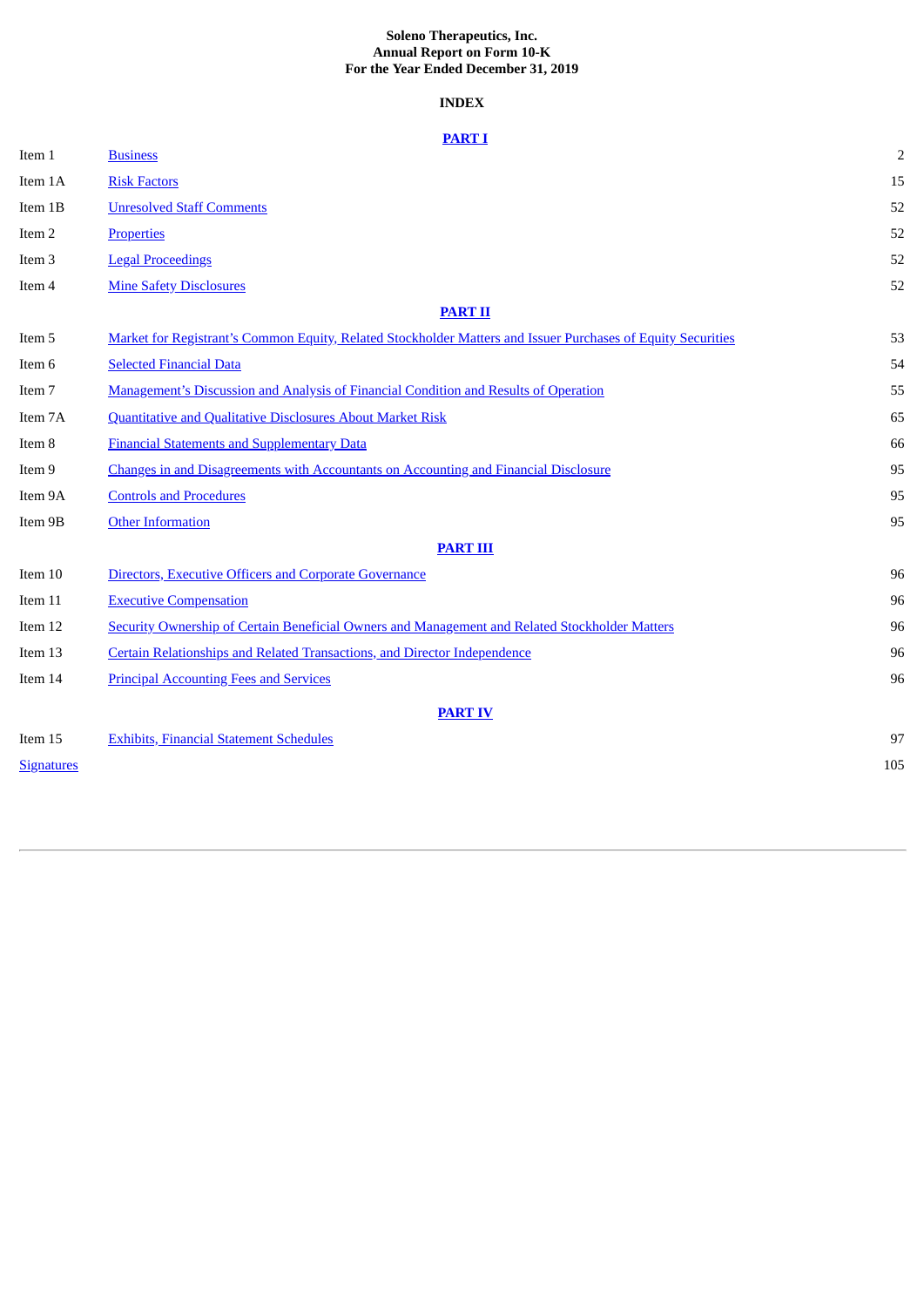## **SPECIAL NOTE REGARDING FORWARD-LOOKING STATEMENTS**

The following discussion and analysis should be read in conjunction with our audited consolidated financial statements and the related notes that appear elsewhere in this Annual Report on Form 10-K. This Annual Report on Form 10-K contains "forward-looking statements" within the meaning of Section 21E of the Securities Exchange Act of 1934, as amended, or the Exchange Act, particularly in Part I, Item 1: "Business," Part I, Item 1A: "Risk Factors" and Part 2, Item 7: "Management's Discussion and Analysis of Financial Condition and Results of Operations." These statements are often identified by the use of words such as "may," "will," "expect," "believe," "anticipate," "intend," "could," "should," "estimate," "plan" or "continue," and similar expressions or variations. All statements other than statements of historical fact could be deemed forward-looking, including, but not limited to: any projections of financial information; any statements about historical results that may suggest trends for our business; any statements of the plans, strategies, and objectives of management for future operations; any statements of expectation or belief regarding future events, technology developments, our products, product sales, the regulatory regime for our products, expenses, liquidity, cash flow, market growth rates or enforceability of our intellectual property rights and related litigation expenses; and any statements of assumptions underlying any of the foregoing. Such forward-looking statements are subject to risks, uncertainties and other factors that could cause actual results and the timing of certain events to differ materially from future results expressed or implied by such forward-looking statements. Accordingly, we caution you not to place undue reliance on these statements. Particular uncertainties that could affect future results include: our ability to achieve or maintain profitability; our ability to obtain substantial additional capital that may be necessary to expand our business; our ability to maintain internal control over financial reporting; our dependence on, and need to attract and retain, key management and other personnel; our ability to obtain, protect and enforce our intellectual property rights; potential advantages that our competitors and potential competitors may have in securing funding or developing products; business interruptions such as earthquakes and other natural disasters; our ability to comply with laws and regulations; potential product liability claims; and our ability to use our net operating loss carryforwards to offset future taxable income. For a discussion of some of the factors that could cause actual results to differ materially from our forward-looking statements, see the discussion on risk factors that appear in Part I, Item 1A: "Risk Factors" of this Annual Report on Form 10-K and other risks and uncertainties detailed in this and our other reports and filings with the Securities and Exchange Commission, or SEC. The forward-looking statements in this Annual Report on Form 10-K represent our views as of the date of this Annual Report on Form 10-K. We anticipate that subsequent events and developments will cause our views to change. However, while we may elect to update these forward-looking statements at some point in the future, we have no current intention of doing so except to the extent required by applicable law. You should, therefore, not rely on these forward-looking statements as representing our views as of any date subsequent to the date of this Annual Report on Form 10-K.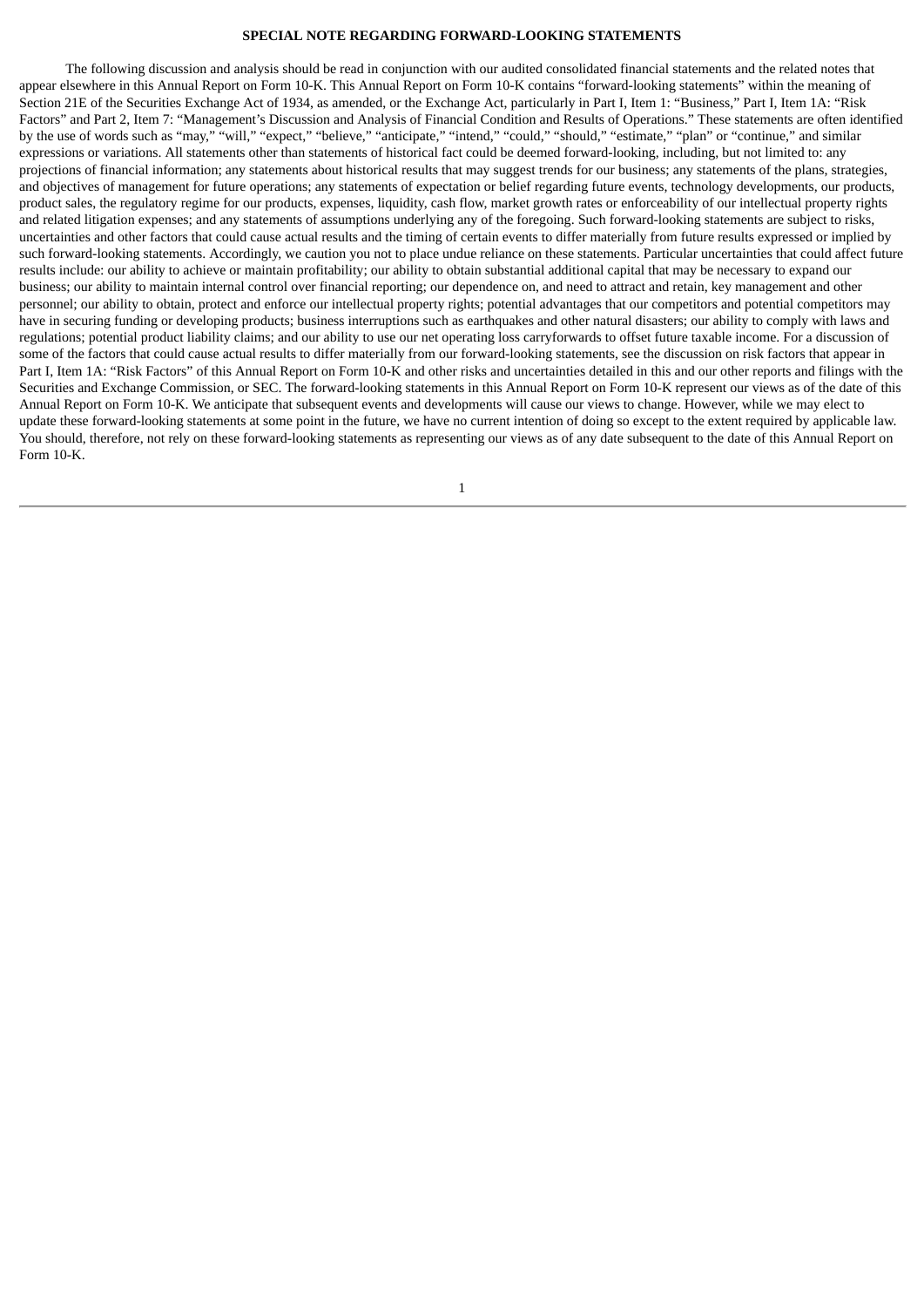#### **ITEM 1. BUSINESS**

# <span id="page-3-1"></span><span id="page-3-0"></span>**Company Overview**

Soleno Therapeutics is focused on the development and commercialization of novel therapeutics for the treatment of rare diseases. Our lead candidate, referred to as DCCR, a once-daily oral tablet for the treatment of Prader-Willi Syndrome, or PWS, a complex metabolic/neurobehavioral disorder, is currently being evaluated in a Phase III clinical development program.

On March 7, 2017, we completed our merger, or the Merger, with Essentialis, Inc., a Delaware corporation, or Essentialis, in accordance with the Merger Agreement by and between Soleno Therapeutics and Essentialis dated December 22, 2016, or the Merger Agreement. After the Merger, our primary focus has been the development and commercialization of novel therapeutics for the treatment of rare diseases. Essentialis was a privately-held, clinical-stage biotechnology company focused on the development of breakthrough medicines for the treatment of rare diseases where there is increased mortality and risk of cardiovascular and endocrine complications. Prior to the Merger, Essentialis's efforts were focused primarily on developing and testing product candidates that target the ATP-sensitive potassium channel, a metabolically-regulated membrane protein whose modulation has the potential to impact a wide range of rare metabolic, cardiovascular, and CNS diseases. Essentialis had tested Diazoxide Choline Controlled Release tablets, or DCCR, as a treatment for PWS. DCCR has orphan designation for the treatment of PWS in the United States, or U.S., as well as in the European Union, or E.U.

We initially established our operations as a diversified healthcare company that developed and commercialized innovative diagnostics, devices and therapeutics addressing unmet medical needs, which consisted of: precision metering of gas flow technology marketed as Serenz® Allergy Relief, or Serenz; the CoSense® End-Tidal Carbon Monoxide (ETCO) Monitor, or CoSense, which measures ETCO and aids in the detection of excessive hemolysis, a condition in which red blood cells degrade rapidly and which can lead to adverse neurological outcomes; and, products that included temperature probes, scales, surgical tables, and patient surfaces.

Subsequent to the Merger with Essentialis described above, we determined to divest, sell or dispose of our business efforts focused on the development and commercialization of our Serenz and CoSense technologies. Our current research and development efforts are primarily focused on advancing our lead candidate, DCCR tablets for the treatment of PWS, through late-stage clinical development.

#### **Diazoxide Choline Controlled-Release Tablets**

DCCR tablets consist of the active ingredient diazoxide choline, a choline salt of diazoxide, which is a benzothiadiazine. Once solubilized from the formulation, diazoxide choline is rapidly converted to diazoxide prior to absorption. Diazoxide acts by stimulating ion flux through ATPsensitive K+ channels (KATP). Diazoxide appears to act on signs and symptoms of PWS in a variety of ways. Agonizing the KATP channel in the hypothalamus has the potential to address the hallmark symptom of PWS – hyperphagia – a chronic feeling of insatiable hunger; and may also reduce aggressive behaviors in patients with PWS.

In the U.S., diazoxide was first approved in 1973 as an intravenous formulation, for the emergency treatment of malignant hypertension. In 1976, immediate-release oral formulations including Proglycem® Oral Suspension and Capsules, or Proglycem, were approved and there has been nearly 40 years of use of the 2-3 times a day, orally-administered, drug product in the approved indications. In addition, there are also extensive data on short term and chronic use of Proglycem in children with congenital hyperinsulinism, or CHI, and in adults with insulinoma. Insulinoma patients tend to be older, with 50% of them over 70 years old. Published data have reported that the average duration of use of Proglycem in certain CHI and insulinoma patients is 5 years and 7 years, respectively.

DCCR tablets were formulated with the goals of improving the safety and bioavailability of orally-administered diazoxide and reducing the frequency of daily dosing required by current diazoxide formulations. Diazoxide choline is formulated into an extended-release tablet (DCCR) that lowers peak plasma concentration compared to diazoxide oral suspension and allows for the gradual release of diazoxide choline from DCCR, making it suitable for once-aday dosing. The gradual release and absorption of diazoxide achieved using DCCR results in consistent intraday circulating drug levels. Once it enters circulation, diazoxide becomes extensively protein bound, however only the unbound drug is active and readily enters tissues. Thus, the continuous absorption of diazoxide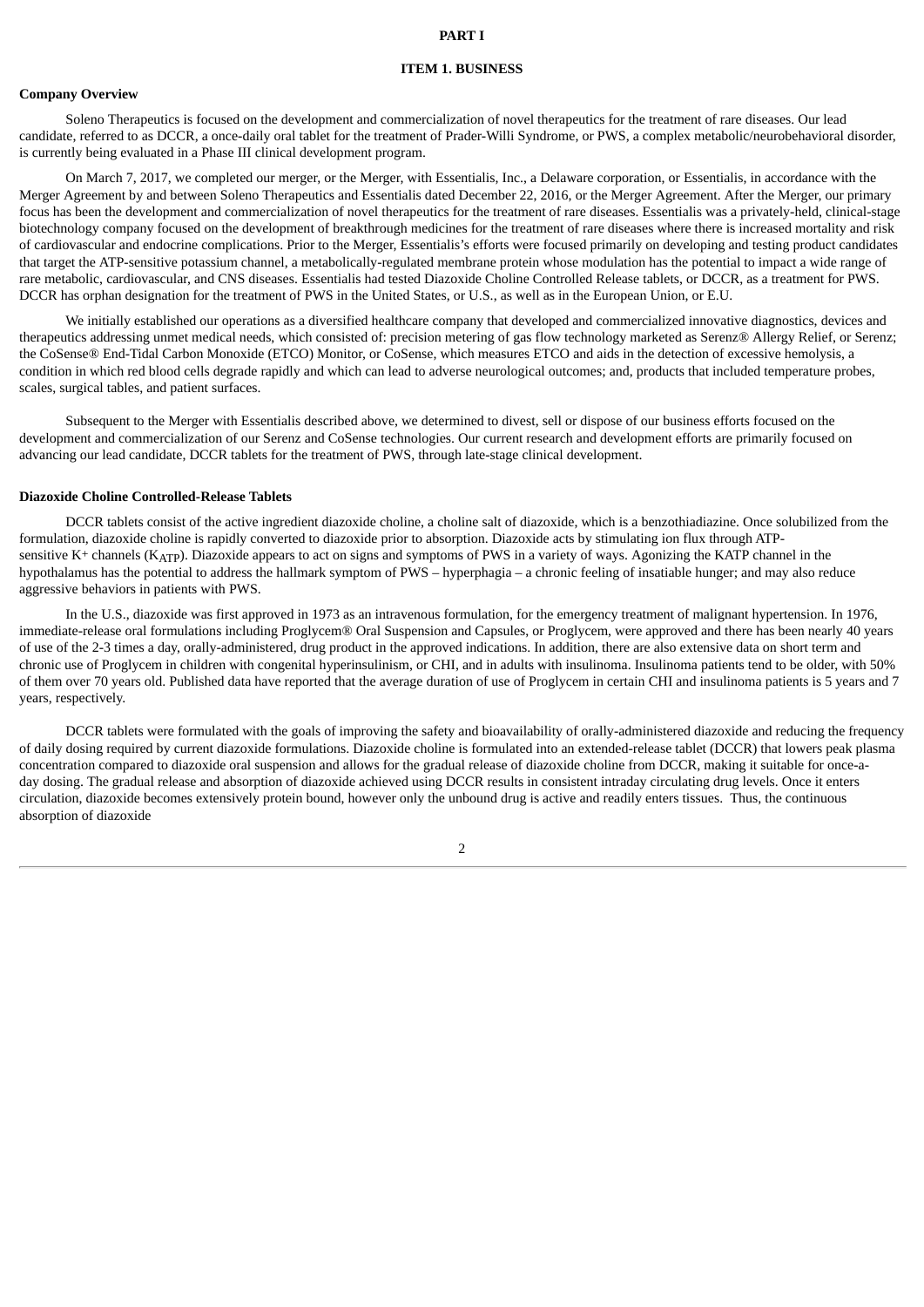from DCCR may result in higher levels of unbound diazoxide for a given administered dose. The extended release and absorption from the formulation, reduced intraday variability in circulating drug levels, and the potentially higher levels of unbound diazoxide makes DCCR tablets suitable for once daily dosing. Avoiding significant swings in circulating drug levels also has the potential to reduce adverse events which are often associated with transiently high circulating drug levels that often follow rapid absorption from immediate release product formulations.

#### *Prader-Willi Syndrome*

PWS is a rare, complex neurobehavioral/metabolic disorder which is due to the absence of normally active paternally expressed genes from the chromosome 15q11-q13 region. PWS is an imprinted condition with 70-75% of the cases due to a de novo deletion in the paternally inherited chromosome 15 11-q13 region, 20-30% from maternal uniparental disomy 15, or UPD, where the affected individual inherited 2 copies of chromosome from their mother and no copy from their father, and the remaining 2-5% from either microdeletions or epimutations of the imprinting center (i.e., imprinting defects; IDs). The Committee on Genetics of the American Academy of Pediatrics states PWS affects both genders equally and occurs in people from all geographic regions; its estimated incidence is 1 in 15,000 live births. The mortality rate among PWS patients is 3% a year across all ages and 7% in those over 30 years of age. The mean age of death reported from a 40-year mortality study in the U.S. was 29.5  $\pm$  15 years (range: 2 months—67 years).

In addition to hyperphagia, typical behavioral disturbances associated with PWS include skin picking, difficulty with change in routine, obsessive and compulsive behaviors and mood fluctuations. The majority of older adolescent and adult PWS patients display some degree of aggressive or threatening behaviors including being verbally aggressive, seeking to intimidate others, being physically aggressive including attacking others, destroying property, throwing temper tantrums and directing rage or anger at others.

PWS is typically thought of as a genetic obesity. However, many PWS patients today may not be obese because of increasing awareness among families and caregivers leading to significant control of food and its intake. However, patients remain hyperphagic and will typically have a higher body fat and lower lean body mass content. They are prone to cardiometabolic issues such as abnormal lipid profiles, diabetes and hypertension. Other complications in PWS patients include greater risk for autistic symptomatology, psychosis, sleep disorders, distress, food stealing, withdrawal, sulking, nail-biting, hoarding and overeating, and more pronounced attention-deficit hyperactivity disorder symptoms, insistence on sameness, and their association with maladaptive conduct problems. Individuals with PWS show age-related increases in internalizing problems such as anxiety, sadness and a feeling of low self-esteem. Males are at greater risk for aggressive behavior, depression and dependent personality disorder and overall severity of psychopathology than females. Cognitively, most individuals with PWS function in the mild intellectually disability range with a mean IQ in the 60s to low 70s. The combination of foodrelated preoccupations and numerous maladaptive behaviors make it difficult for individuals with PWS to perform to their IQ potential.

# *Unmet Medical Needs in PWS*

The target indication for DCCR is the treatment of PWS. Currently, the only approved treatment related to PWS is growth hormone which addresses the short stature associated with PWS, but has no effect on hyperphagia. A global patient survey conducted by the Foundation for Prader-Willi Research (n=779), found that 96.5% of respondents rated reducing hunger and 91.2% rated improving behavior around food as very important or most important symptom to be relieved by a new treatment - https://www.fpwr.org/pws-patient-voices. Physical function and body composition symptoms for which a high percentage of respondents indicated were very important or most important included: 92.9% indicated improving metabolic health (reduces fat / increases muscle) and 81.3% indicated the related symptom of improving activity and stamina. The behavioral and cognitive symptoms rated by respondents as very or most important were: 85.2% indicated reduction of obsessive/compulsive behavior, 84.6% indicated improvements to intellect/development, and 83.2% indicated reduction of temper outburst severity and frequency.

Therefore, there is a clear unmet need in the treatment of PWS to reduce hyperphagia and improve behaviors around food, and to reduce other behavioral and cognitive impacts of this complex disease. In addition, improving metabolic health is also an important unmet need.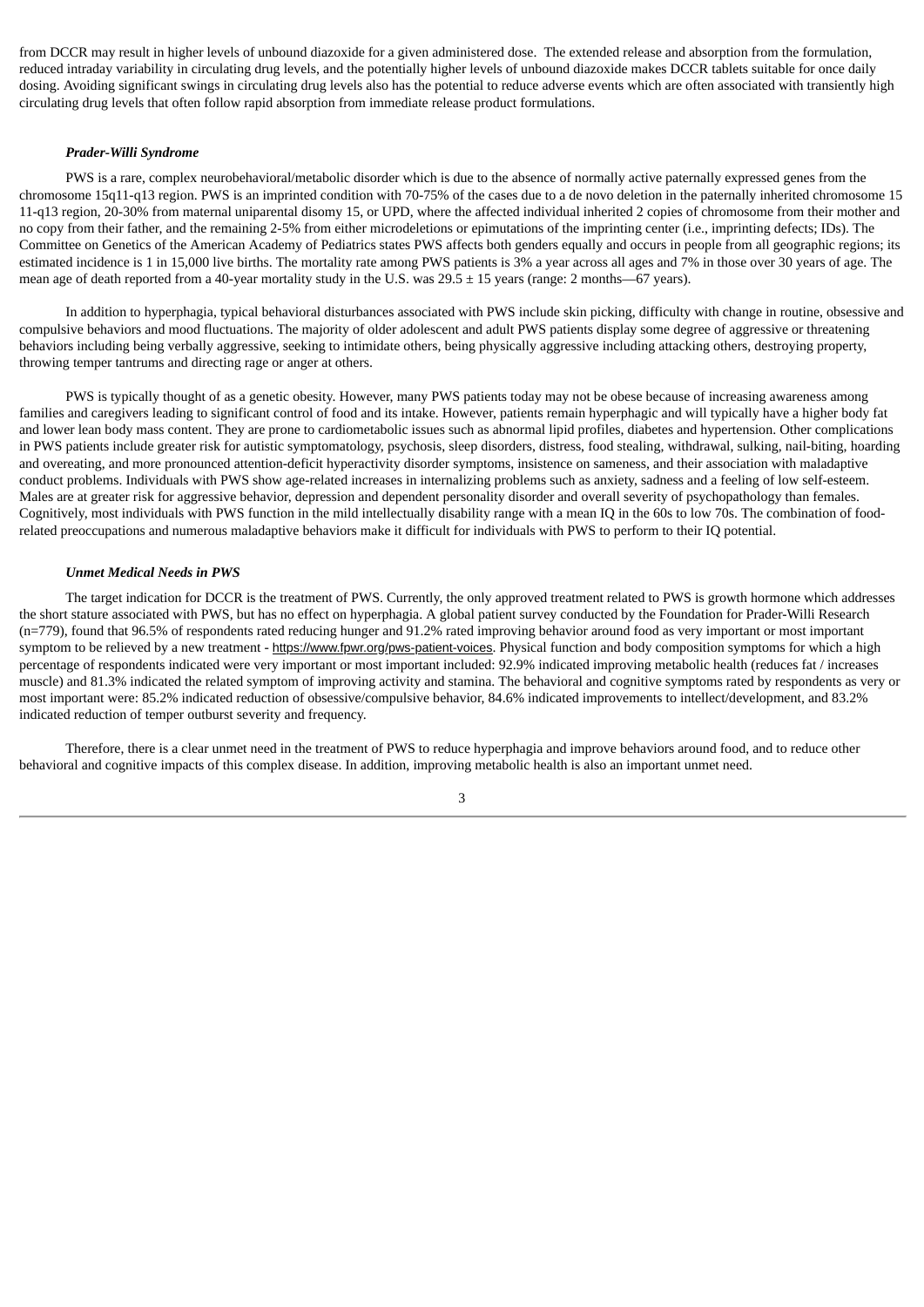# *Clinical Trials of DCCR for PWS*

A Phase II clinical trial has been conducted to evaluate the safety and preliminary efficacy of DCCR in the treatment of PWS subjects. This study, PC025, was a single-center, randomized withdrawal study and enrolled 13 overweight and obese subjects with genetically-confirmed PWS who were between the ages of 11 and 21. The first phase of the study was open-label during which subjects were initiated on a DCCR dose that was escalated every 14 days at the discretion of the investigator. Any subject who showed any increase in resting energy expenditure and/or a reduction in hyperphagia from baseline at certain study visits would be designated a responder, whereas all others would be designated non-responders. This 10-week open-label treatment phase was followed by randomized double-blind, placebo-controlled, withdrawal phase.

Responders were randomized in a 1:1 ratio either to continue on active treatment at the dose they were treated with, or to the placebo equivalent of that dose for an additional 4 weeks. Of the 13 subjects who enrolled, 11 completed the open-label phase and all were designated as responders; the remaining two subjects had discontinued prematurely.

Key efficacy results included a statistically significant reduction in hyperphagia from baseline to the end of the open-label treatment phase. In addition, greater improvement in hyperphagia from baseline was observed in those subjects with moderate to severe hyperphagia who received higher DCCR doses. There was a significant improvement in the number of subjects reporting one or more aggressive and destructive behaviors. During the open-label treatment phase, a mean decrease in body fat mass and increases in lean body mass and lean body mass / fat mass ratio were seen. These changes were associated with a statistically significant reduction in waist circumference, consistent with the loss of visceral fat. Statistically significant reductions from baseline in LDL cholesterol and non-HDL cholesterol were observed. The change in triglycerides, while marked, did not reach statistical significance.

A Phase III clinical trial is currently being conducted to evaluate the efficacy and safety of DCCR in patients with genetically-confirmed PWS. This study, DESTINY PWS, is a multi-center, randomized, double-blind, placebo-controlled study with enrollment of approximately 105 children and adults with PWS. Subjects who complete the 15-week DESTINY PWS study may enroll in a long-term, safety extension study (C602). On each of March 14, 2019, and October 1, 2019 the Data Safety Monitoring Board (DSMB) recommended the continuation of our Phase III DESTINY PWS trial without any changes. The DSMB is a group of independent experts monitoring the safety of the DESTINY PWS study. The DSMB reviews safety information and can make recommendations to either continue the study without modification, modify the study or terminate the study due to safety concerns. In July 2018, the U.S. Food and Drug Administration designated the development program for investigation of DCCR for the treatment of PWS to be a Fast Track development program. Prior to this, diazoxide choline received orphan designation for the treatment of PWS in the U.S. and in the E.U.

On January 6, 2020, we announced that we had completed our target enrollment for DESTINY PWS and expect to report top-line data in the first half of 2020. Additionally, based on the interest of the clinical investigators and families, we continue to make DCCR available to patients enrolled in the current program. The Company has, therefore, extended the C602 open-label extension study, allowing interested patients and families to continue in the study for up to two additional years.

#### *Safety of DCCR in the Treatment of PWS*

Many of the adverse events in the Phase II study were common medical complications of PWS including ear and respiratory infections, hypersomnia, peripheral edema, skin picking and constipation. The most common adverse events that occurred during the PC025 study, regardless of the relationship to DCCR, included peripheral edema, hyperglycemia, impaired glucose tolerance, upper respiratory tract infections, ear infection, headache, somnolence, constipation, and bruises.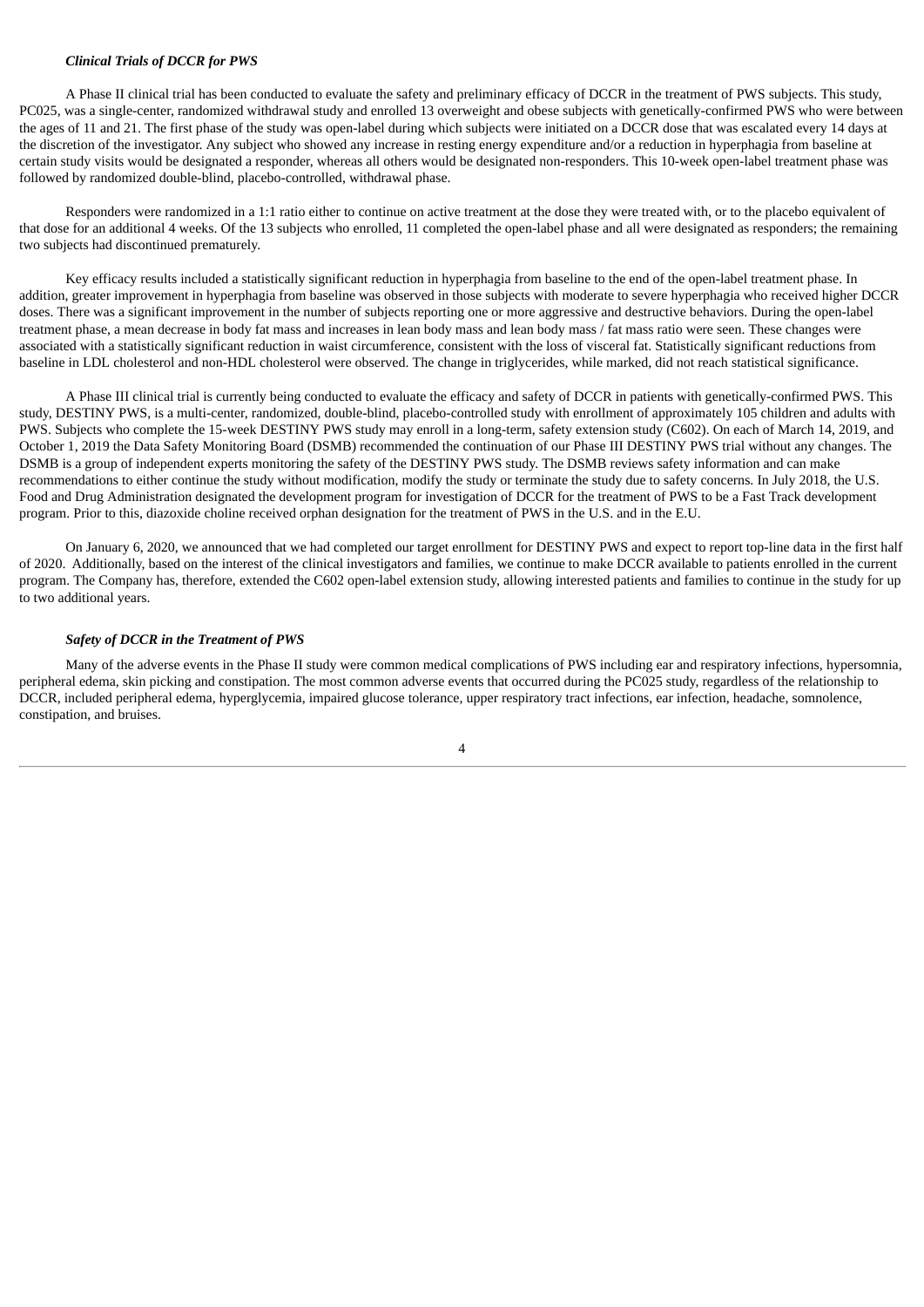# *Regulatory Status of DCCR for the Treatment of PWS*

Diazoxide choline is being developed in the U.S. under a current IND and is designated as an Orphan Drug for the treatment of PWS. We announced successful completion of a scientific advice meeting with the FDA on July 5, 2017. On September 25, 2017, we announced receipt of advice from the Committee for Medicinal Products for Human Use (CHMP) of the European Medicines Agency (EMA) regarding DCCR for the treatment of PWS. On October 12, 2017, we announced the receipt of a positive opinion from the Committee for Orphan Medicinal Products (COMP) of the EMA recommending Orphan Designation for diazoxide choline for the treatment of PWS. This designation was granted by the European Commission as EU/3/17/1941. We announced successful completion and receipt of minutes from an End-of-Phase II meeting with the FDA and confirmed alignment on key aspects of the Phase III study design, including the primary endpoint and duration of the trial on February 20, 2018. On July 30, 2018, we announced that DCCR was granted "Fast Track" designation for the treatment of PWS. Fast Track designation is intended to provide patients with serious conditions and unmet medical needs access to new drugs earlier by assisting their development and accelerating their review by the FDA. Fast Track designation allows additional meetings with the FDA to discuss our development plan to ensure the appropriate data are collected and encourages frequent written communication with the FDA regarding design of clinical trials and use of biomarkers. If certain criteria are met, DCCR may be eligible for "Accelerated Approval" and "Priority Review" and also "Rolling Review", which would allow us to submit to the FDA sections of our New Drug Application (NDA) as they are finished instead of waiting for all sections to be completed before submitting the marketing application.

# *Market opportunity*

An estimated 300,000 to 400,000 individuals worldwide have PWS with a birth incidence ranging from 1:15,000 to 1:25,000. The numbers of identified PWS patients is growing at a rate that is higher than the rate of general population because of improved rates of diagnosis. DCCR may be the first effective treatment for hyperphagia in PWS patients to reach the market both in the U.S. and Europe and may therefore be likely to be used in a large proportion of patients.

#### *Sales and Marketing*

Newly diagnosed PWS patients tend to be treated by a multi-disciplinary team led by a pediatric endocrinologist. Many patients receive care at larger clinics devoted to PWS in university-associated hospitals or at children's hospitals. This concentration of care allows us to consider marketing DCCR without a partner by assembling a small, dedicated salesforce to target the limited number of major PWS treatment centers in the U.S. In contrast to the situation in the U.S., we are likely to need to identify a marketing partner for DCCR in Europe, Japan, and the rest of the world. The final decision on sales and marketing strategy will be made at a later date.

#### *Pricing*

We have not conducted a formal pricing analysis of DCCR in PWS. We anticipate that pricing at launch may be influenced by the product label negotiated with the FDA, pharmacoeconomic data developed to support pricing and the potential for greater sales under negotiated government contracts.

#### *Competition*

Currently, the only approved products for PWS are Genotropin® (somatropin), and Omnitrope® (somatropin) which are approved only for growth failure due to PWS. There are no approved products to address PWS-associated hyperphagia and behaviors, or for any other abnormalities associated with the disease. However, to our knowledge, there are a number of therapeutic products at various stages of clinical development for the treatment of PWS, including for hyperphagia, by Levo Therapeutics, Inc., Millendo Therapeutics, Inc., Rhythm Pharmaceuticals, Inc., Saniona AB, Insys Therapeutics, Inc., Inversago, Consynance, and GLWL Research, Inc.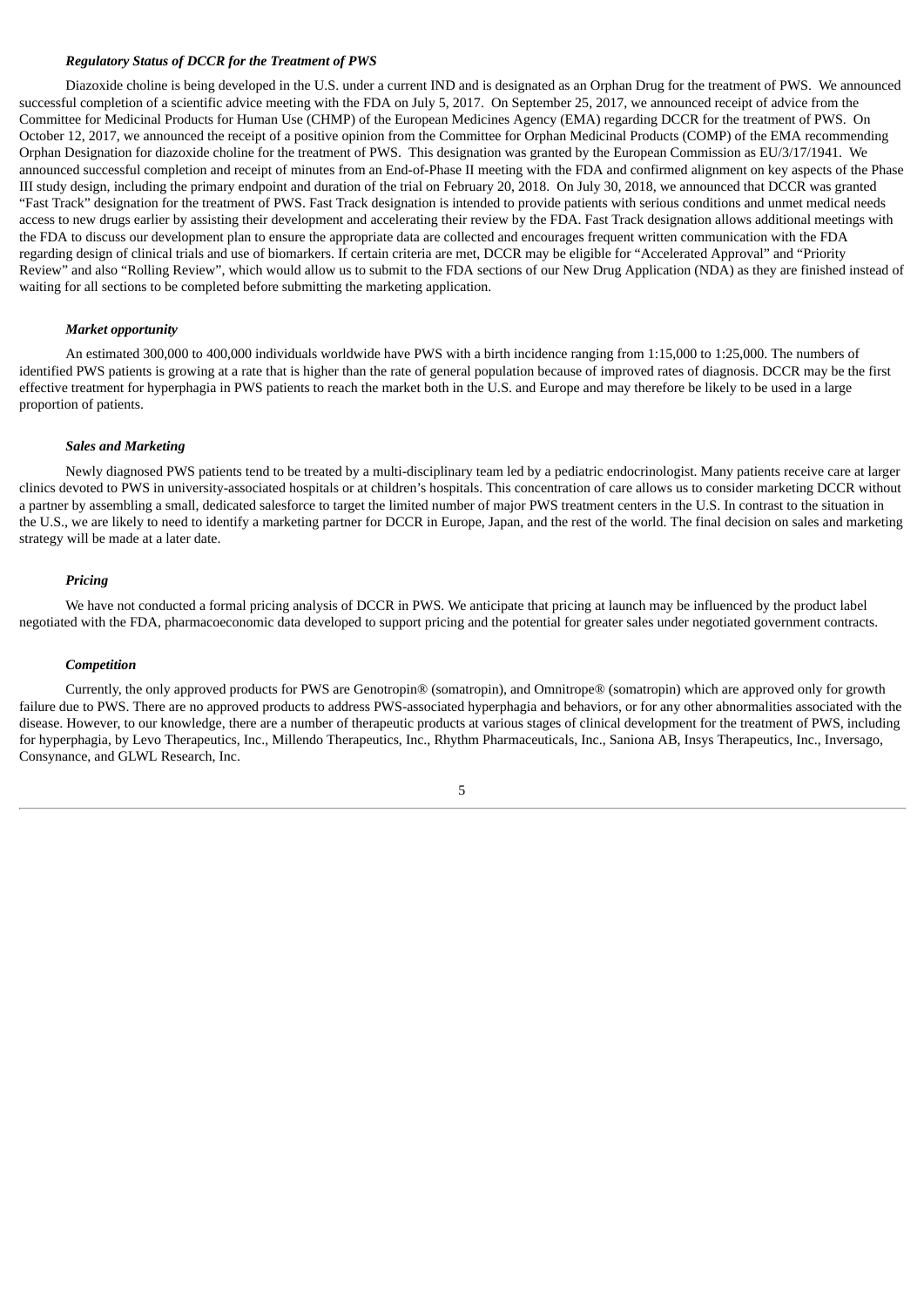# **Manufacturing**

#### *Pharmaceuticals*

Our manufacturing strategy is to contract with third parties to manufacture our clinical and commercial API and drug product supplies.

The formulation and processes used to manufacture our products are proprietary, being covered by multiple issued U.S. patents and counterparts in other regions of the world, and we have agreements with various third-party manufacturers that are intended to restrict these manufacturers from using or revealing any unpublished proprietary information.

Our third-party manufacturers and corporate partners are independent entities who are subject to their own operational and financial risks over which we have no control. If we or any of these third-party manufacturers fail to perform as required, this could cause delays in our clinical trials and regulatory applications and submission.

# *Regulation of Pharmaceutical Manufacturing Processes*

The manufacturing process for pharmaceutical products is highly regulated and regulators may shut down manufacturing facilities that they believe do not comply with regulations. We and our third-party manufacturers are subject to current Good Manufacturing Practices, which are extensive regulations governing manufacturing processes, stability testing, record keeping and quality standards as defined by the FDA and the EMA. Similar regulations and requirements are in effect in other countries.

# **Intellectual Property**

# *DCCR Patent Portfolio*

Our patent portfolio surrounding DCCR consists of five issued U.S. patents, one allowed U.S. patent and 10 pending U.S. applications. Our issued U.S. patents (no.'s 7,572,789, 7,799,777, 9,381,202, 9,757,384, 9,782,416, 10,058,557, 10,085,998, and 10,456,408) expire in 2026 to 2035. We also have one or more issued patents covering the product in the E.U., Canada, Japan, China, India, Hong Kong and Australia, and numerous patent applications being prosecuted at the national level in all major pharma markets around the world. The issued patents and pending patent applications include protection of:

- A large family of salts including diazoxide choline, the active ingredient in DCCR and all pharmaceutical formulations of those salts;
- Specific polymorphs (specific crystalline forms) of salts of diazoxide and all pharmaceutical formulations of those polymorphs;
- Methods of manufacture of diazoxide choline and specific crystalline forms;
- Methods to treat various diseases including PWS and other rare diseases with DCCR;
- Methods to treat obese, overweight and obesity-prone individuals with DCCR;
- Pharmaceutical formulations of diazoxide;
- Methods to treat various diseases including a number of aspects of PWS and other rare diseases with diazoxide; and
- Methods to treat various rare diseases, including PWS, with KATP channel agonists.

#### **Government Regulation - Pharmaceuticals**

Our operations and activities are subject to extensive regulation by government authorities in the United States and in other countries in which we elect to develop and/or commercialize our products. Our developmental drug products are subject to rigorous regulation. Federal and state statutes and regulations govern the testing, manufacture, safety, efficacy, labeling, storage, record keeping, approval, advertising and promotion of our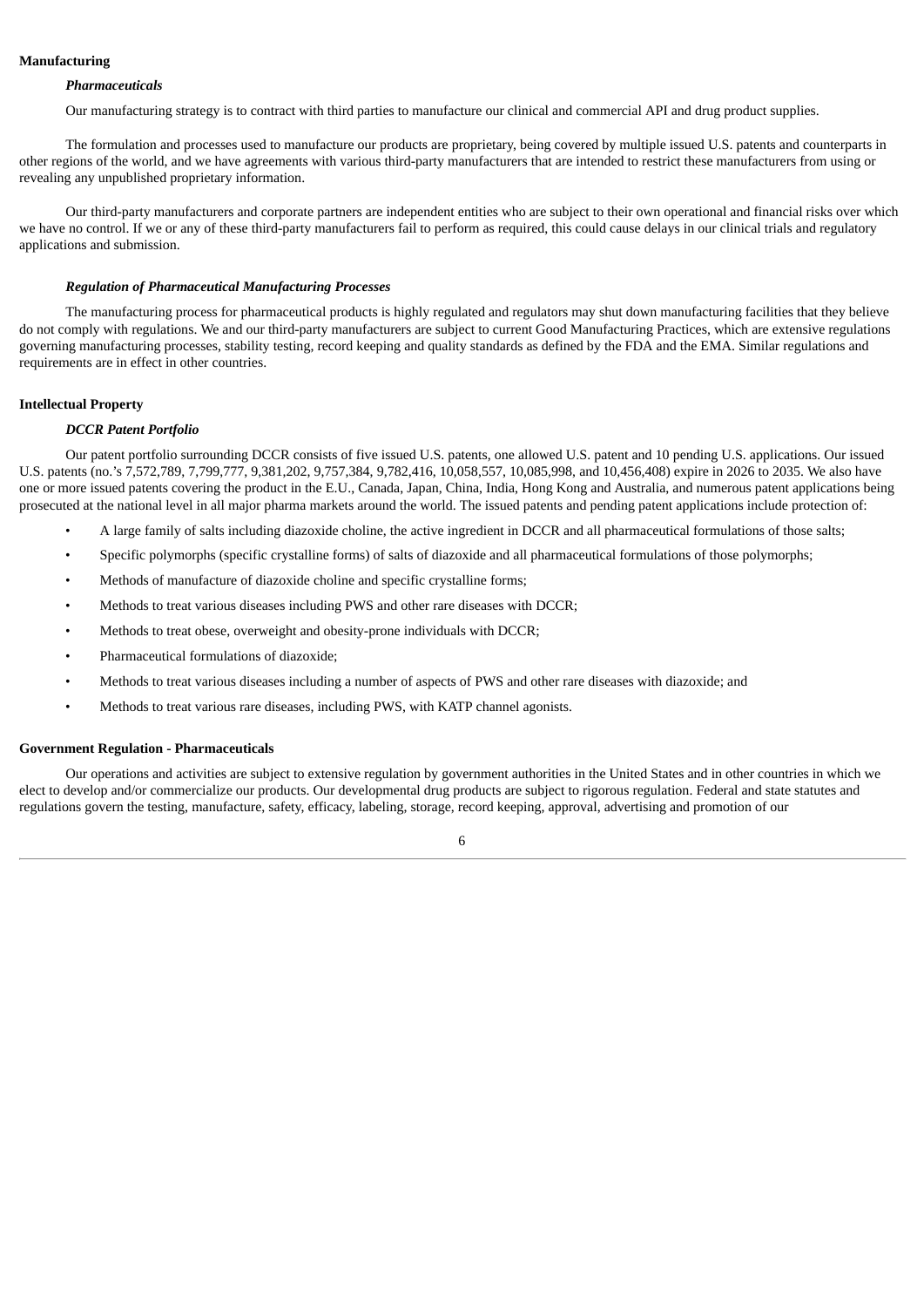products. As a result of these regulations, product development and product approval processes are very expensive and time consuming.

A country's regulatory agency, such as the FDA in the United States, or a region's agency, such as the EMA for the European Union, must approve a drug before it can be sold in the respective country or countries. The general process for drug approval in the United States is summarized below. Many other countries, including countries in the European Union and Japan, have very similar regulatory approval processes.

# *Nonclinical Testing*

Before a drug candidate in can be tested in humans, it must be studied in laboratory experiments and in animals to generate data to support the drug candidate's potential benefits and/or safety. Additional nonclinical testing may be required during the clinical development process such as reproductive toxicology and juvenile toxicology studies. Carcinogenicity studies in two species are generally required for products intended for long-term use.

# *Investigational New Drug Exemption Application (IND)*

The results of initial nonclinical tests, together with manufacturing information, analytical data and a proposed clinical trial protocol and other information, are submitted as part of an IND to the FDA. If the FDA does not identify significant issues during the initial 30-day IND review, the drug candidate can then be studied in human clinical trials to determine if the drug candidate is safe and effective. Each clinical trial protocol and/or amendment, new nonclinical data, and/or new or revised manufacturing information must be submitted to the IND, and the FDA has 30 days to complete its review of each submission.

#### *Clinical Trials*

These clinical trials involve three separate phases that often overlap, can take many years and are very expensive. These three phases, which are subject to considerable regulation, are as follows:

*Phase I Studies*. During Phase I studies, researchers test a new drug in normal volunteers who are healthy. In most cases, 20 to 80 healthy volunteers or people with the disease/condition participate in Phase 1. Phase I studies are closely monitored and gather information about how a drug interacts with the human body. Researchers adjust dosing schemes based on animal data to find out how much of a drug the body can tolerate and what its acute side effects are. As a Phase I trial continues, researchers answer research questions related to how it works in the body, the side effects associated with increased dosage, and early information about how effective it is to determine how best to administer the drug to limit risks and maximize possible benefits. This is important to the design of Phase II studies.

*Phase II Studies*. In Phase II studies, researchers administer the drug to a group of patients with the disease or condition for which the drug is being developed. Typically involving up to a few hundred patients, these studies are not large enough to show whether the drug will be beneficial. Instead, Phase II studies provide researchers with additional safety data. Researchers use these data to refine research questions, develop research methods, and design new Phase III research protocols.

*Phase III Studies*. Researchers design Phase III studies to demonstrate whether or not a product offers a treatment benefit to a specific population. Sometimes known as pivotal studies, these studies generally involve a larger number of participants than do Phase II studies. Phase III studies provide most of the safety data. In Phase II studies, it is possible that less common side effects might have gone undetected. Because these studies are larger and longer in duration, the results are more likely to show long-term or rare side effects.

For each clinical trial, an independent IRB or independent ethics committee (IEC), covering each site proposing to conduct a clinical trial must review and approve the plan for any clinical trial and informed consent information for subjects before the trial commences at that site and it must monitor the study until completed. The FDA, other heath authority, the IRB/IEC, or the sponsor may suspend a clinical trial at any time on various grounds,

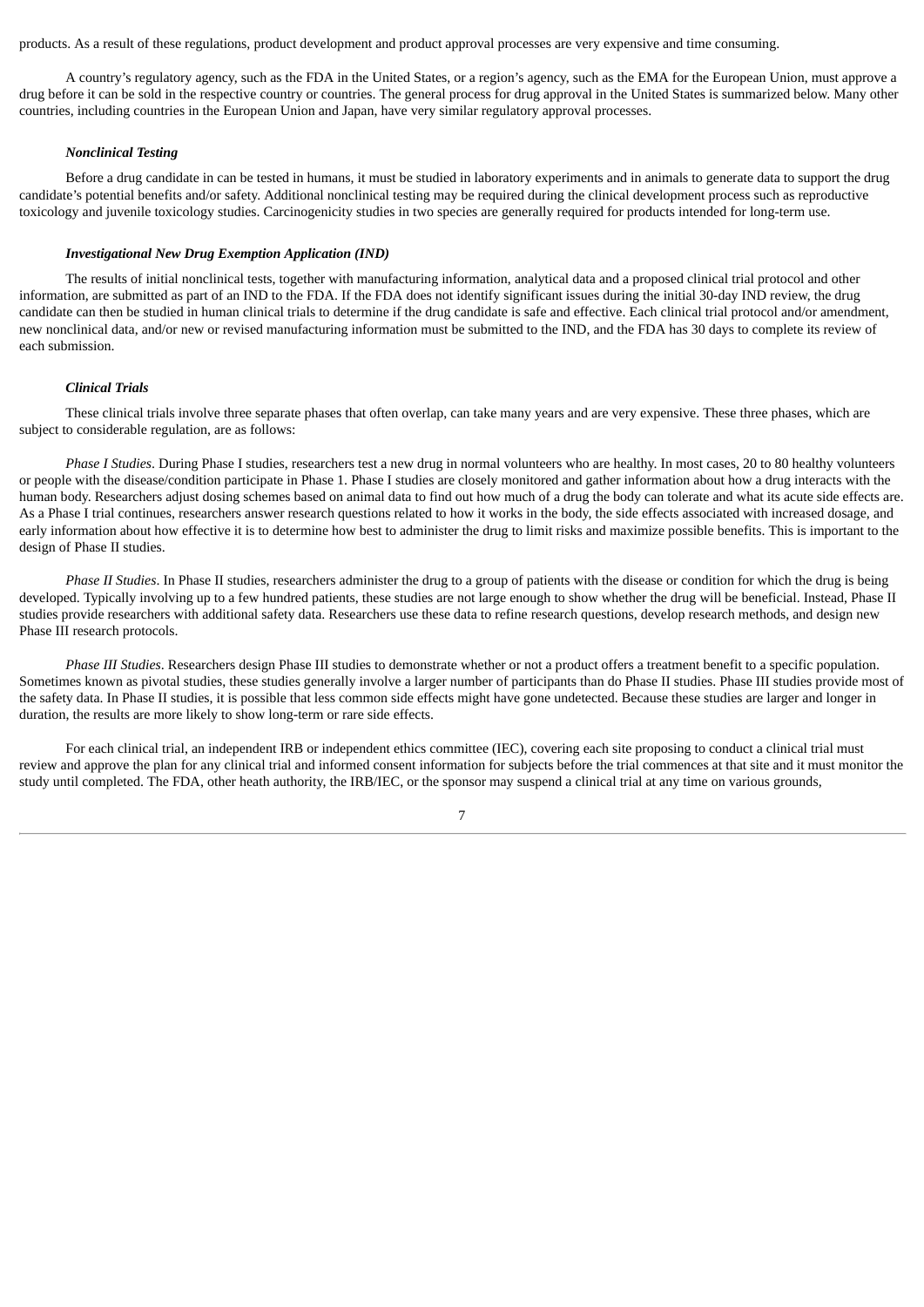including a finding that the subjects or patients are being exposed to an unacceptable health risk or for failure to comply with the IRB/IEC's requirements, or may impose other conditions.

Clinical trials involve the administration of an investigational drug to human subjects under the supervision of qualified investigators in accordance with GCP requirements, which include the requirement that all research subjects provide their informed consent in writing for their participation in any clinical trial. Sponsors of clinical trials generally must register and report, at the NIH-maintained website ClinicalTrials.gov, key parameters of certain clinical trials.

At any point in this process, the development of a drug candidate can be stopped for a number of reasons including safety concerns and lack of treatment benefit. We cannot be certain that any clinical trials that we are currently conducting or any that we conduct in the future will be completed successfully or within any specified time period. We may choose, or FDA may require us, to delay or suspend our clinical trials at any time if it appears that the patients are being exposed to an unacceptable health risk or if the drug candidate does not appear to have sufficient treatment benefit.

# *FDA Approval Process*

When we believe that the data from our clinical trials show an adequate level of safety and efficacy, we would intend to submit an application to market the drug for a particular use, an NDA or BLA with the FDA. The FDA may hold a public hearing where an independent advisory committee of expert advisors asks additional questions and makes recommendations regarding the drug candidate. This committee makes recommendations to the FDA that are not binding but are generally followed by the FDA. If the FDA agrees that the compound has met the required level of safety and efficacy for a particular use, it will allow the drug product to be marketed in the United States and sold for that use. It is not unusual, however, for the FDA to reject an application because it believes that the risks of the drug candidate outweigh the purported benefit or because it does not believe that the data submitted are reliable or conclusive. The FDA may also issue a Complete Response Letter, or CRL, to indicate that the review cycle for an application is complete and that the application is not ready for approval. CRLs generally outline the deficiencies in the submission and may require substantial additional testing or information in order for the FDA to reconsider the application. Even with submission of this additional information, the FDA ultimately may decide that the application does not satisfy the regulatory criteria for approval. If and when the deficiencies have been addressed to the FDA's satisfaction, the FDA will typically issue an approval letter. An approval letter authorizes commercial marketing of the drug with specific prescribing information for specific indications.

The FDA may also require Phase IV non-registrational studies to explore scientific questions to further characterize safety and efficacy during commercial use of our drug. The FDA may also require us to provide additional data or information, improve our manufacturing processes, procedures or facilities or may require extensive surveillance to monitor the safety or benefits of our product candidates if it determines that our filing does not contain adequate evidence of the safety and benefits of the drug. In addition, even if the FDA approves a drug, it could limit the uses of the drug. The FDA can withdraw approvals if it does not believe that we are complying with regulatory standards or if problems are uncovered or occur after approval.

In addition to obtaining FDA approval for our drug, the manufacturing facilities of the companies who manufacture our drugs for us must also be approved. These facilities are subject to periodic inspections by the FDA. The FDA must also approve foreign establishments that manufacture products to be sold in the United States and these facilities are subject to periodic regulatory inspection.

Once issued, the FDA may withdraw product approval if ongoing regulatory requirements are not met or if safety problems are identified after the product reaches the market. In addition, the FDA may require post-approval testing, including Phase IV studies, and surveillance programs to monitor the effect of approved products which have been commercialized, and the FDA has the authority to prevent or limit further marketing of a product based on the results of these post-marketing programs. Drugs may be marketed only for the approved indications and in accordance with the provisions of the approved label, and, even if the FDA approves a product, it may limit the approved indications for use for the product or impose other conditions, including labeling or distribution restrictions or other risk-management mechanisms. Further, if there are any modifications to the drug, including changes in indications, labeling, or manufacturing processes or facilities, the sponsor may be required to submit and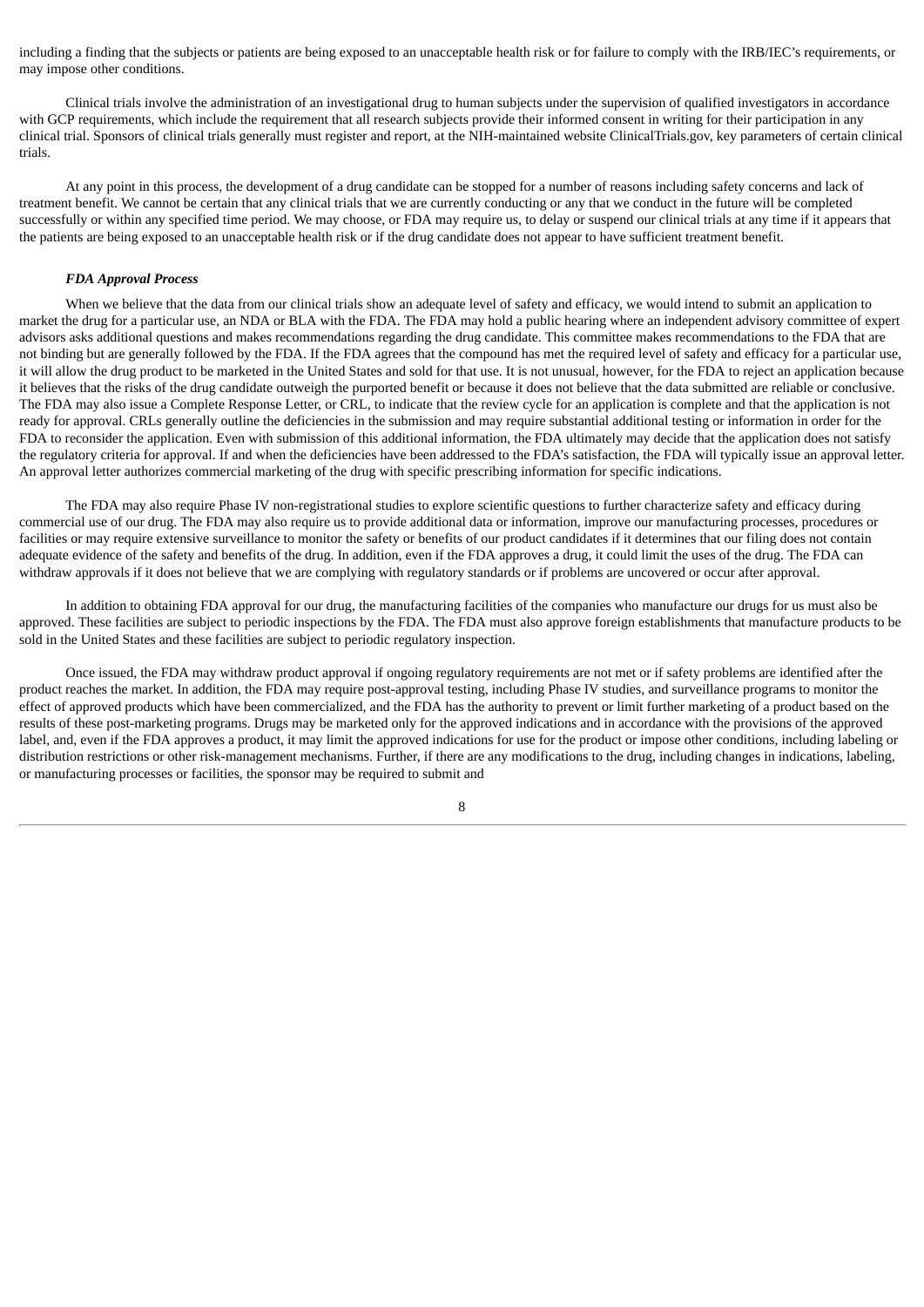obtain FDA approval of a new or supplemental NDA, which may require the development of additional data or conduct of additional pre-clinical studies and clinical trials.

Drugs that treat serious or life-threatening diseases and conditions that are not adequately addressed by existing drugs, and for which the development program is designed to address the unmet medical need, may be designated as fast track and/or breakthrough candidates by the FDA and may be eligible for accelerated and priority review.

Drugs that are developed for rare diseases (i.e., in the U.S., the disease or condition has an prevalence of less than 200,000 persons; in the E.U., the prevalence of the condition must be not more than 5 in 10,000) can be designated as "Orphan Drugs". In the U.S., orphan-designated drugs are granted up to 7-year market exclusivity. In the E.U., products granted orphan designation are subject to reduced fees for protocol assistance, marketing authorization applications, inspections before authorization, applications for changes to marketing authorizations, and annual fees, access to the centralized authorization procedure, and 10 years of market exclusivity.

# *Ongoing Regulation*

Once a pharmaceutical product is approved, a product will be subject to pervasive and continuing regulation by the FDA, EMA, and other health authorities, including, among other things, recordkeeping, periodic reporting, product sampling and distribution, advertising and promotion and reporting of adverse experiences with the product.

In addition, drug manufacturers and other entities involved in the manufacture and distribution of approved drugs are subject to periodic unannounced inspections by the FDA and state agencies for compliance with cGMP requirements. Changes to the manufacturing process are strictly regulated and generally require prior FDA approval before being implemented. FDA regulations also require investigation and correction of any deviations from cGMP or QSR and impose reporting and documentation requirements upon us and any third-party manufacturers that we may decide to use. Accordingly, manufacturers must continue to expend time, money, and effort in the area of production and quality control to maintain cGMP compliance.

Once an approval is granted, the FDA may withdraw the approval if compliance with regulatory requirements and standards is not maintained or if problems occur after the product reaches the market, though the FDA must provide an application holder with notice and an opportunity for a hearing in order to withdraw its approval of an application. Later discovery of previously unknown problems with a product, including adverse events of unanticipated severity or frequency, or with manufacturing processes, or failure to comply with regulatory requirements, may result in, among other things:

- restrictions on the marketing or manufacturing of the product, complete withdrawal of the product from the market or product recalls;
- fines, warning letters or holds on post-approval clinical trials;
- refusal of the FDA to approve pending applications or supplements to approved applications, or suspension or revocation of product approvals;
- product seizure or detention, or refusal to permit the import or export of products; and
- injunctions or the imposition of civil or criminal penalties.

The FDA strictly regulates the marketing, labeling, advertising and promotion of drug and device products that are placed on the market. The Federal Trade Commission, or the FTC, also regulates the promotion and advertising of consumer products. While physicians may prescribe drugs and devices for off label uses, manufacturers may only promote for the approved indications and in accordance with the provisions of the approved label. Manufacturers may not promote a drug that is still under development and has not been approved by the FDA. The FDA and other agencies actively enforce the laws and regulations prohibiting the promotion of off label uses, and a company that is found to have improperly promoted off label uses may be subject to significant liability.

Drugs are also subject to extensive regulation outside of the United States. In the European Union, there is a centralized approval procedure that authorizes marketing of a product in all countries of the European Union

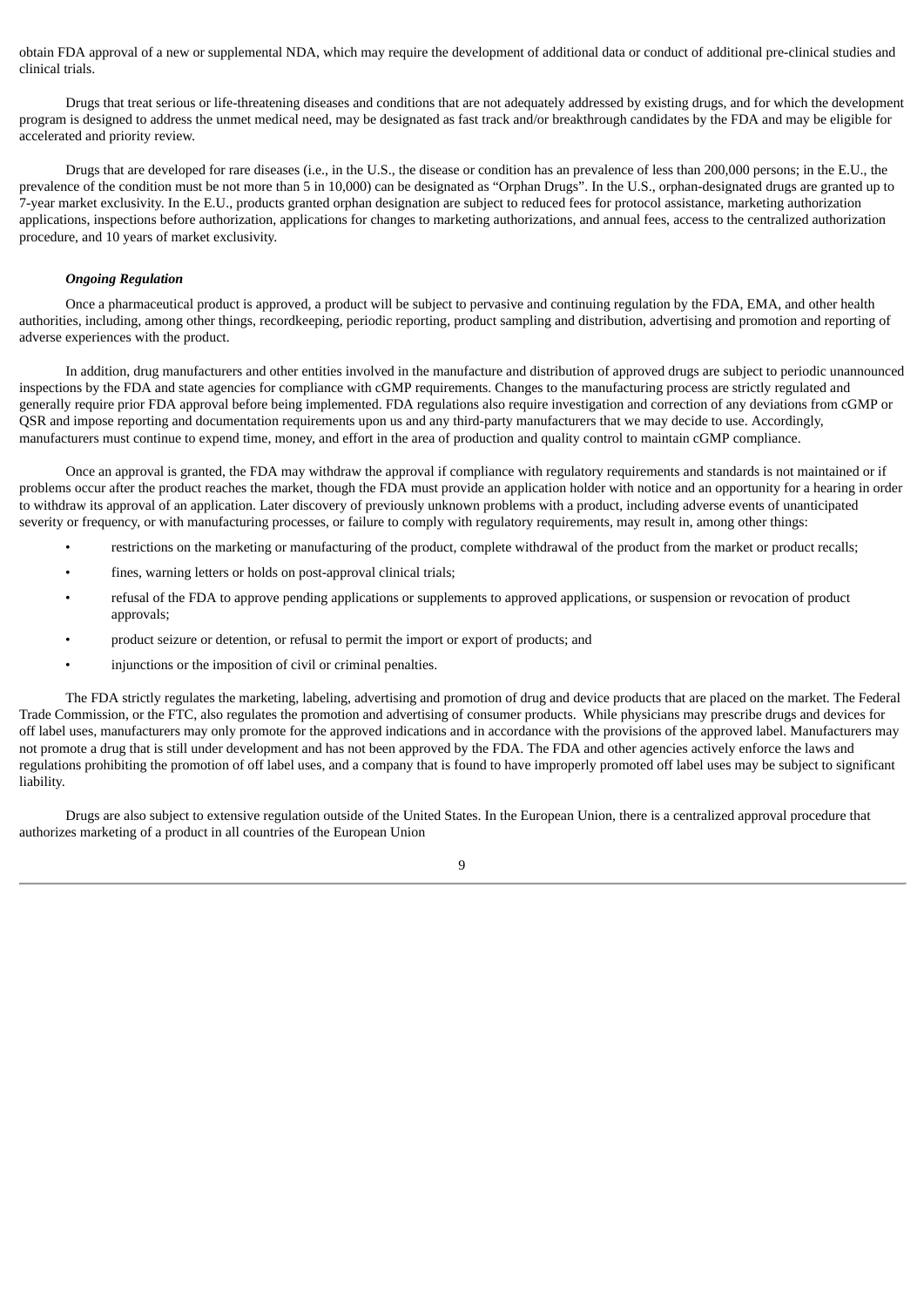through a single application and review process. If this centralized approval procedure is not used, approval in one country of the European Union can be used to obtain approval in another country of the European Union under one of two simplified application processes: the mutual recognition procedure or the decentralized procedure, both of which rely on the principle of mutual recognition. After receiving regulatory approval through any of the European registration procedures, separate pricing and reimbursement approvals are also required in most countries. The European Union also has requirements for approval of manufacturing facilities for all products that are approved for sale by the European regulatory authorities.

# **Additional Government Regulations**

# *HIPAA and Other Privacy Laws*

HIPAA, established for the first-time comprehensive protection for the privacy and security of health information. The HIPAA standards apply to three types of organizations, or "Covered Entities": health plans, healthcare clearing houses, and healthcare providers which conduct certain healthcare transactions electronically. Covered Entities and their Business Associates must have in place administrative, physical, and technical standards to guard against the misuse of individually identifiable health information. Because we are a healthcare provider and we conduct certain healthcare transactions electronically, we are presently a Covered Entity, and we must have in place the administrative, physical, and technical safeguards required by HIPAA, HITECH and their implementing regulations. Additionally, some state laws impose privacy protections more stringent than HIPAA. Most of the institutions and physicians from which we obtain biological specimens that we use in our research and validation work are Covered Entities and must obtain proper authorization from their patients for the subsequent use of those samples and associated clinical information. We may perform future activities that may implicate HIPAA, such as providing clinical laboratory testing services or entering into specific kinds of relationships with a Covered Entity or a Business Associate of a Covered Entity.

If we or our operations are found to be in violation of HIPAA, HITECH or their implementing regulations, we may be subject to penalties, including civil and criminal penalties, fines, and exclusion from participation in U.S. federal or state health care programs, and the curtailment or restructuring of our operations. HITECH increased the civil and criminal penalties that may be imposed against Covered Entities, their Business Associates and possibly other persons, and gave state attorneys general new authority to file civil actions for damages or injunctions in federal courts to enforce the federal HIPAA laws and seek attorney's fees and costs associated with pursuing federal civil actions.

Our activities must also comply with other applicable privacy laws. For example, there are also international privacy laws that impose restrictions on the access, use, and disclosure of health information. All of these laws may impact our business. Our failure to comply with these privacy laws or significant changes in the laws restricting our ability to obtain tissue samples and associated patient information could significantly impact our business and our future business plans.

# *Federal and State Billing and Fraud and Abuse Laws*

*Antifraud Laws/Overpayments*. As participants in federal and state healthcare programs, we are subject to numerous federal and state antifraud and abuse laws. Many of these antifraud laws are broad in scope, and neither the courts nor government agencies have extensively interpreted these laws. Prohibitions under some of these laws include:

- the submission, or causing the submission of, false claims or false information to government programs;
- deceptive or fraudulent conduct;
- performing medically unnecessary procedures; and
- prohibitions in defrauding private sector health insurers.

We could be subject to substantial penalties for violations of these laws, including denial of payment and refunds, suspension of payments from Medicare, Medicaid or other federal healthcare programs and exclusion from participation in the federal healthcare programs, as well as civil monetary and criminal penalties and imprisonment. One of these statutes, the False Claims Act, is a key enforcement tool used by the government to combat healthcare fraud. The False Claims Act imposes liability on any person who, among other things, knowingly presents, or causes to be presented, a false or fraudulent claim for payment by a federal healthcare program. In addition, violations of the federal physician self-referral laws, such as the Stark laws discussed below, may also violate false claims laws.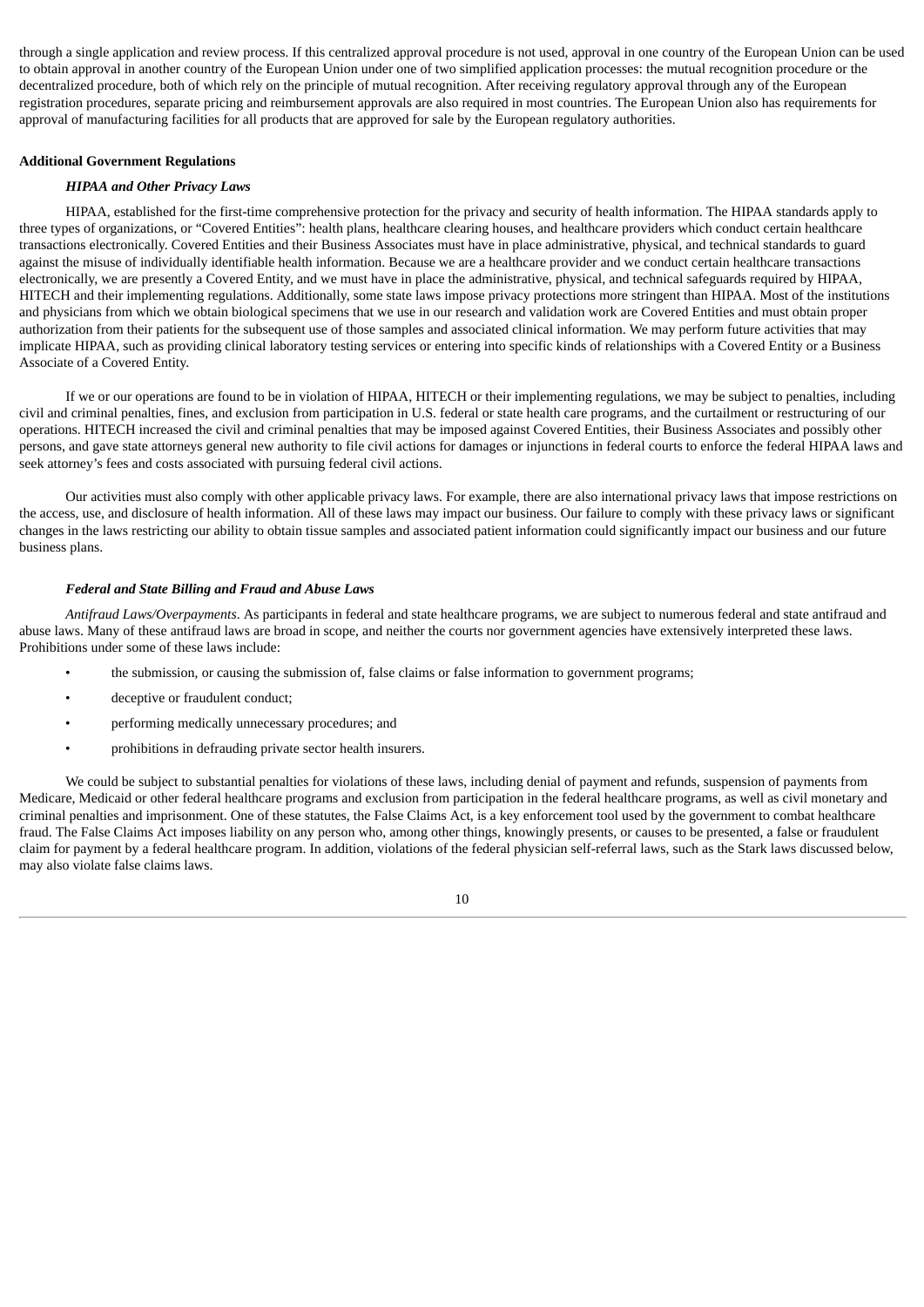Liability under the False Claims Act can result in treble damages and imposition of penalties. For example, we could be subject to penalties of \$11,181 to \$22,363 per false claim, and each use of our product could potentially be part of a different claim submitted to the government. Separately, the HHS office of the Office of Inspector General, or OIG, can exclude providers found liable under the False Claims Act from participating in federally funded healthcare programs, including Medicare and Medicaid. The steep penalties that may be imposed on laboratories and other providers under this statute may be disproportionate to the relatively small dollar amounts of the claims made by these providers for reimbursement. In addition, even the threat of being excluded from participation in federal healthcare programs can have significant financial consequences on a provider.

Numerous federal and state agencies enforce the antifraud and abuse laws. In addition, private insurers may also bring private actions. In some circumstances, private whistleblowers are authorized to bring fraud suits on behalf of the government against providers and are entitled to receive a portion of any final recovery.

# *Federal and State "Self-Referral" and "Anti-Kickback" Restrictions*

*Self-Referral law*. We are subject to a federal "self-referral" law, commonly referred to as the "Stark" law, which provides that physicians who, personally or through a family member, have ownership interests in or compensation arrangements with a laboratory are prohibited from making a referral to that laboratory for laboratory tests reimbursable by Medicare, and also prohibits laboratories from submitting a claim for Medicare payments for laboratory tests referred by physicians who, personally or through a family member, have ownership interests in or compensation arrangements with the testing laboratory. The Stark law contains a number of specific exceptions which, if met, permit physicians who have ownership or compensation arrangements with a testing laboratory to make referrals to that laboratory and permit the laboratory to submit claims for Medicare payments for laboratory tests performed pursuant to such referrals.

We are subject to comparable state laws, some of which apply to all payors regardless of source of payment, and do not contain identical exceptions to the Stark law. For example, we are subject to a North Carolina self-referral law that prohibits a physician investor from referring to us any patients covered by private, employer-funded or state and federal employee health plans. The North Carolina self-referral law contains few exceptions for physician investors in securities that have not been acquired through public trading but will generally permit us to accept referrals from physician investors who buy their shares in the public market.

We have several stockholders who are physicians in a position to make referrals to us. We have included within our compliance plan procedures to identify requests for testing services from physician investors and we do not bill Medicare, or any other federal program, or seek reimbursement from other third-party payors, for these tests.

Providers are subject to sanctions for claims submitted for each service that is furnished based on a referral prohibited under the federal self-referral laws. These sanctions include denial of payment and refunds, civil monetary payments and exclusion from participation in federal healthcare programs and civil monetary penalties, and they may also include penalties for applicable violations of the False Claims Act, which may require payment of up to three times the actual damages sustained by the government, plus civil penalties of \$11,181 to \$22,363 for each separate false claim. Similarly, sanctions for violations under the North Carolina self-referral laws include refunds and monetary penalties.

*Anti-Kickback Statute*. The federal Anti-Kickback Statute prohibits persons from knowingly and willfully soliciting, receiving, offering or paying remuneration, directly or indirectly, to induce either the referral of an individual, or the furnishing, recommending, or arranging for a good or service, for which payment may be made under a federal healthcare program, such as the Medicare and Medicaid programs. The term "remuneration" is not defined in the federal Anti-Kickback Statute and has been broadly interpreted to include anything of value, including for example, gifts, discounts, the furnishing of supplies or equipment, credit arrangements, payments of cash, waivers of payment, ownership interests and providing anything at less than its fair market value. The reach of the Anti-Kickback Statute was also broadened by the PPACA, which, among other things, amends the intent requirement of the federal Anti-Kickback Statute and certain criminal healthcare fraud statutes, effective March 23, 2010. Pursuant to the statutory amendment, a person or entity does not need to have actual knowledge of this statute or specific intent to violate it in order to have committed a violation. In addition, PPACA provides that a claim including items or services resulting from a violation of the federal Anti-Kickback Statute constitutes a false or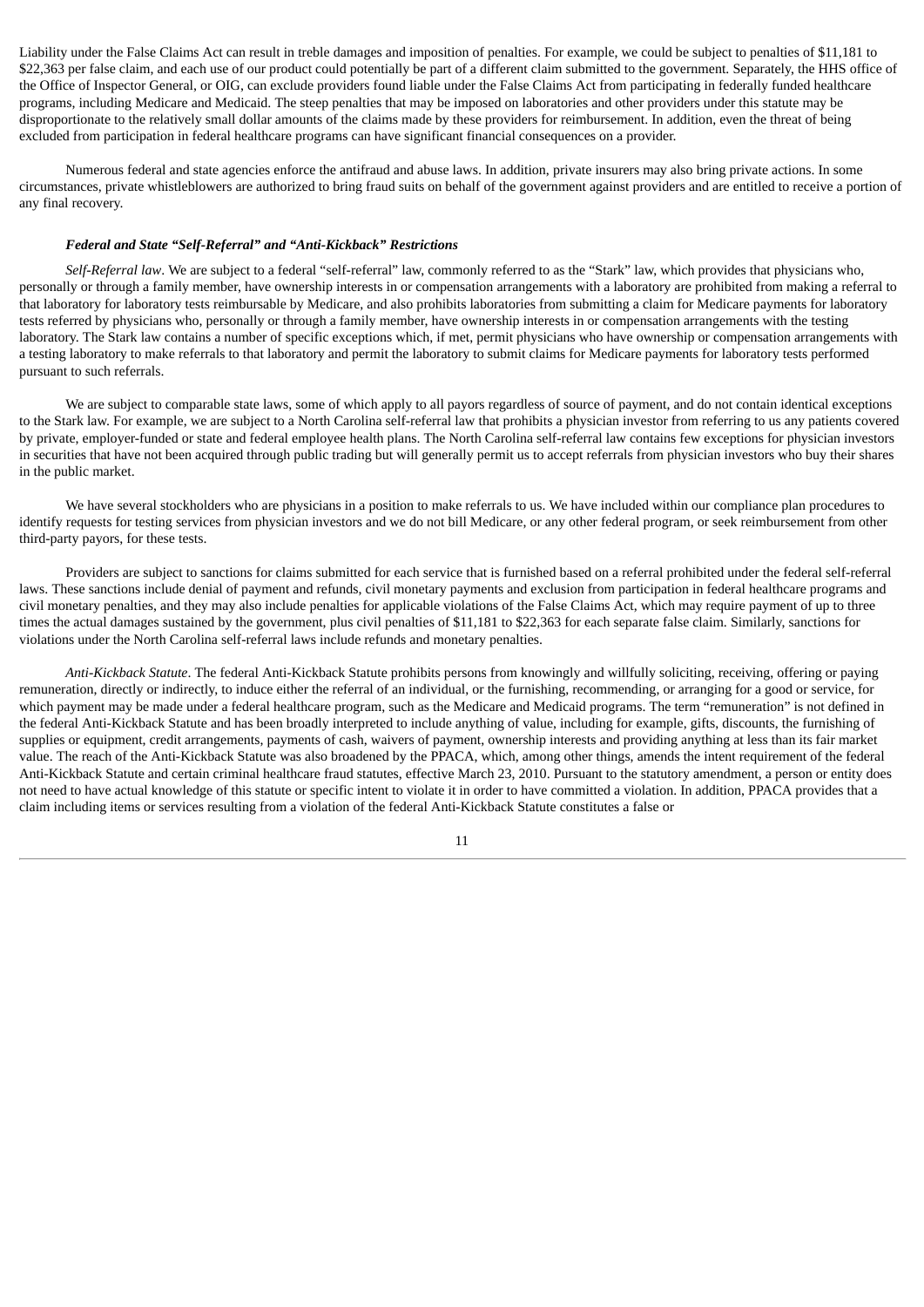fraudulent claim for purposes of the False Claims Act or the civil monetary penalties statute, which imposes penalties against any person who is determined to have presented or caused to be presented a claim to a federal health program that the person knows or should know is for an item or service that was not provided as claimed or is false or fraudulent. Sanctions for violations of the federal Anti-Kickback Statute may include imprisonment and other criminal penalties, civil monetary penalties and exclusion from participation in federal healthcare programs.

The OIG has criticized a number of the business practices in the clinical laboratory industry as potentially implicating the Anti-Kickback Statute, including compensation arrangements intended to induce referrals between laboratories and entities from which they receive, or to which they make, referrals. In addition, the OIG has indicated that "dual charge" billing practices that are intended to induce the referral of patients reimbursed by federal healthcare programs may violate the Anti-Kickback Statute.

Many states have also adopted laws similar to the federal Anti-Kickback Statute, some of which apply to the referral of patients for healthcare items or services reimbursed by any source, not only the Medicare and Medicaid programs, and do not contain identical safe harbors. For example, North Carolina has an anti-kickback statute that prohibits healthcare providers from paying any financial compensation for recommending or securing patient referrals. Penalties for violations of this statute include license suspension or revocation or other disciplinary action. Other states have similar anti-kickback prohibitions.

Both the federal Anti-Kickback Statute and the North Carolina anti-kickback law are broad in scope. The anti-kickback laws clearly prohibit payments for patient referrals. Under a broad interpretation, these laws could also prohibit a broad array of practices involving remuneration where one party is a potential source of referrals for the other.

If we or our operations are found to be in violation of any of the laws described above or any other governmental regulations that apply to us, we may be subject to penalties, including civil and criminal penalties, damages, fines, exclusion from participation in U.S. federal or state health care programs, and the curtailment or restructuring of our operations. To the extent that any product we make is sold in a foreign country in the future, we may be subject to similar foreign laws and regulations, which may include, for instance, applicable post-marketing requirements, including safety surveillance, anti-fraud and abuse laws, and implementation of corporate compliance programs and reporting of payments or transfers of value to healthcare professionals. To reduce the risks associated with these various laws and governmental regulations, we have implemented a compliance plan. Although compliance programs can mitigate the risk of investigation and prosecution for violations of these laws, the risks cannot be entirely eliminated. Any action against us for violation of these laws, even if we successfully defend against it, could cause us to incur significant legal expenses and divert our management's attention from the operation of our business. Moreover, achieving and sustaining compliance with applicable federal and state privacy, security and fraud laws may prove costly.

#### *U.S. Healthcare Reform*

In March 2010, the PPACA was enacted, which includes measures that have or will significantly change the way healthcare is financed by both governmental and private insurers. Beginning in August 2013, the PPACA and its implementing regulations requires drug and medical device manufacturers to track certain financial arrangements with physicians and teaching hospitals, including any "transfer of value" made or distributed to such entities, as well as any investment interests held by physicians and their immediate family members. Manufacturers are required to report this information to Centers for Medicare & Medicaid Services on an annual basis. Failure to make timely reports to CMS can subject us to significant civil penalties. Various states have also implemented regulations prohibiting certain financial interactions with healthcare professionals or mandating public disclosure of such financial interactions. We may incur significant costs to comply with such laws and regulations now or in the future.

# *The Foreign Corrupt Practices Act*

The Foreign Corrupt Practices Act, or FCPA, prohibits any U.S. individual or business from paying, offering or authorizing payment or offering of anything of value, directly or indirectly, to any foreign official, political party or candidate for the purpose of influencing any act or decision of the foreign entity in order to assist the individual or business in obtaining or retaining business. The FCPA also obligates companies whose securities are listed in the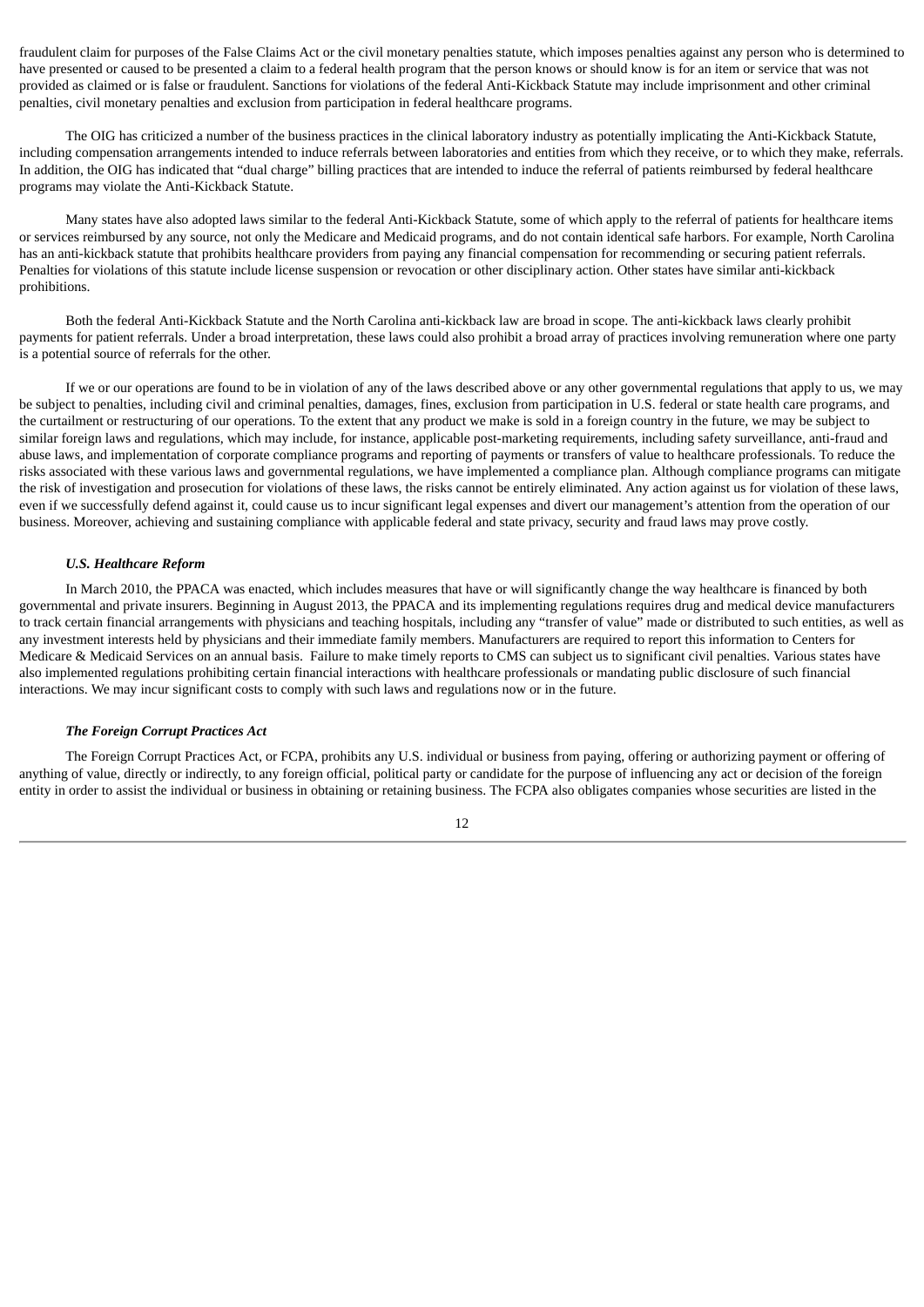U.S. to comply with accounting provisions requiring us to maintain books and records that accurately and fairly reflect all transactions of the corporation, including international subsidiaries, and to devise and maintain an adequate system of internal accounting controls for international operations.

#### **Other Corporate Transactions**

# *Joint Venture Agreement and Issuance of Shares by Capnia, Inc.*

In December 2017, we entered into a joint venture agreement, or the Joint Venture Agreement, with OptAsia Healthcare Limited, a Hong Kong company, or OAHL, with respect to CoSense with the intent to sell shares of Capnia, Inc., our previously wholly-owned subsidiary into which our CoSense business had been transferred, to OAHL. Under the terms of the Joint Venture Agreement, OAHL agreed to invest up to \$2.2 million to purchase shares of our Capnia subsidiary on an incremental quarterly basis commencing in December 2017. OAHL was also responsible for funding a portion of the Capnia operations. For financial reporting purposes, Capnia's assets, liabities and results of operations had historically been consolidated with ours.

In October 2018, we determined and agreed that the cumulative investment made by OAHL exceeded \$1.2 million as dictated by the Joint Venture Agreement between us and OAHL. Accordingly, on October 16, 2018, Capnia issued 1,690,322 shares of its common stock to OAHL, representing 53% of its outstanding shares. After the issuance by Capnia, we no longer held a controlling interest in Capnia. The transfer of the 53% ownership stake resulted in the deconsolidation of Capnia from our financial statements and a \$1.9 million gain recognized in the fourth quarter of 2018. Our remaining 47% investment in Capnia was then classified as an equity method investment.

In September 2019, we sold our remaining 47% investment in Capnia to Sinon Investments LLC, or Sinon, for a total purchase price of \$500,000. Following the transaction, we have no interest remaining in Capnia and the previous joint venture agreement with OAHL has been terminated.

# *2018 PIPE Offering*

On December 19, 2018, we entered into a Securities Purchase Agreement with certain purchasers, pursuant to which we sold and issued 10,272,375 units at a price per unit of \$1.61, for aggregate gross proceeds of \$16.5 million. Each unit consisted of one share of our common stock and a warrant to purchase 0.05 shares of our common stock at an exercise price of \$2.00 per share, for an aggregate of 10,272,375 shares of common stock and corresponding warrants to purchase an aggregate of 513,617 shares of common stock, together with the shares of common stock are referred to as the 2018 Resale Shares. We also granted certain registration rights to these stockholders, pursuant to which, among other things, the Company prepared and filed a registration statement with the SEC to register for resale the 2018 Resale Shares. The registration statement was declared effective in April 2019. This offering is referred to herein as the 2018 PIPE Offering and the warrants issued therein are referred to as the 2018 PIPE Warrants.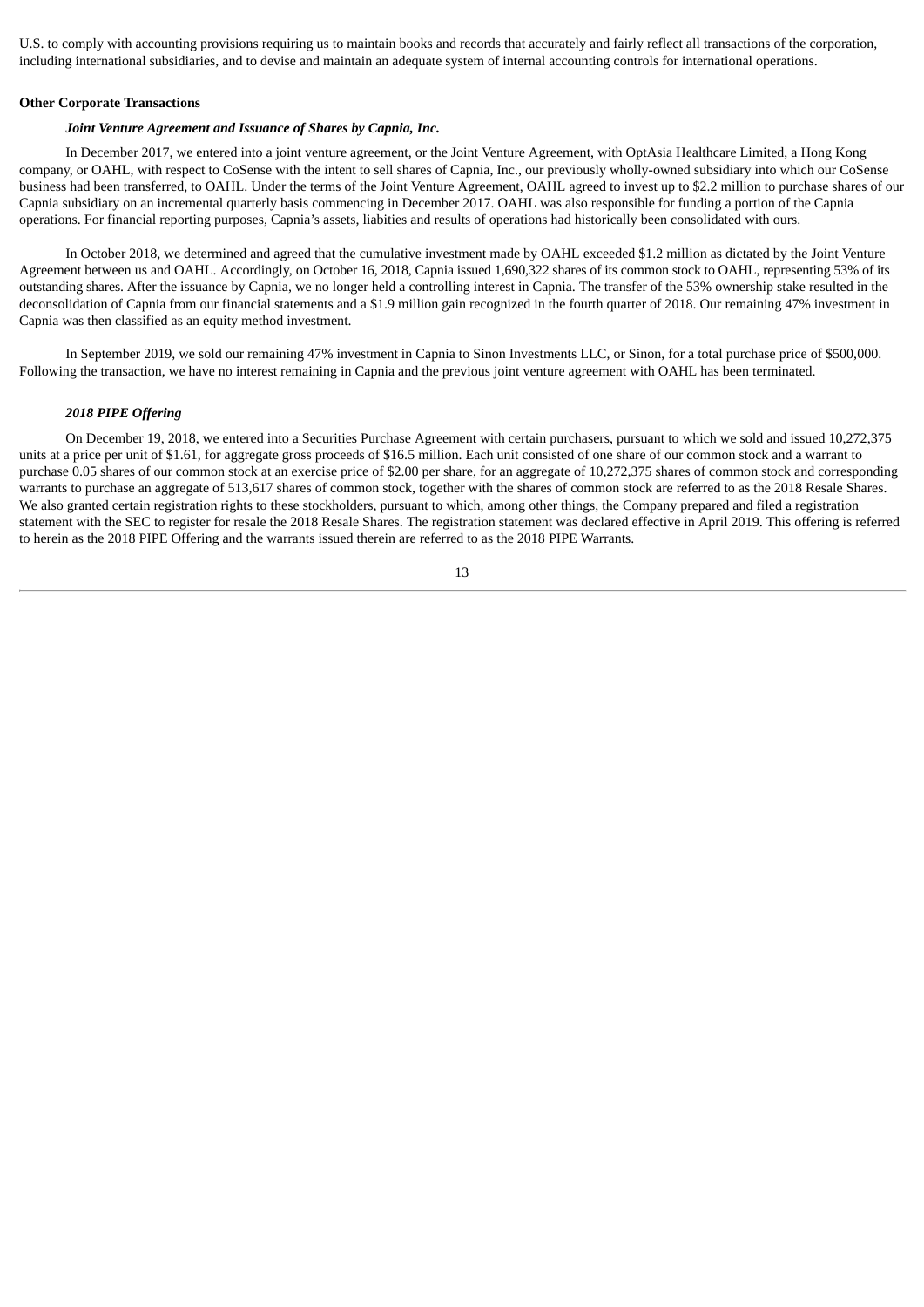# *2019 Public Offering*

On October 25, 2019, we sold 12,841,667 shares of common stock in an underwritten public offering at a price of \$1.20 per share for net proceeds of \$14.5 million.

#### **Employees**

As of December 31, 2019, we had twelve full-time employees and thirteen full-time or part-time consultants providing services to us. None of our employees is represented by a labor union or covered by collective bargaining agreements. We consider our relationship with our employees to be good.

#### **Corporate and Available Information**

Our principal corporate offices are located at 203 Redwood Shores Parkway, Suite 500, Redwood City, California 94065 and our telephone number is (650) 213-8444. We were incorporated in Delaware on August 25, 1999. Our internet address is www.soleno.life. We make available on our website, free of charge, our Annual Report on Form 10-K, Quarterly Reports on Form 10-Q, Current Reports on Form 8-K and any amendments to those reports, as soon as reasonably practicable after we electronically file such materials with, or furnish it to, the Securities Exchange and Commission. Our Securities Exchange and Commission reports can be accessed through the Investor Relations section of our internet website. The information found on our internet website is not part of this or any other report we file with or furnish to the Securities Exchange and Commission.

<sup>14</sup>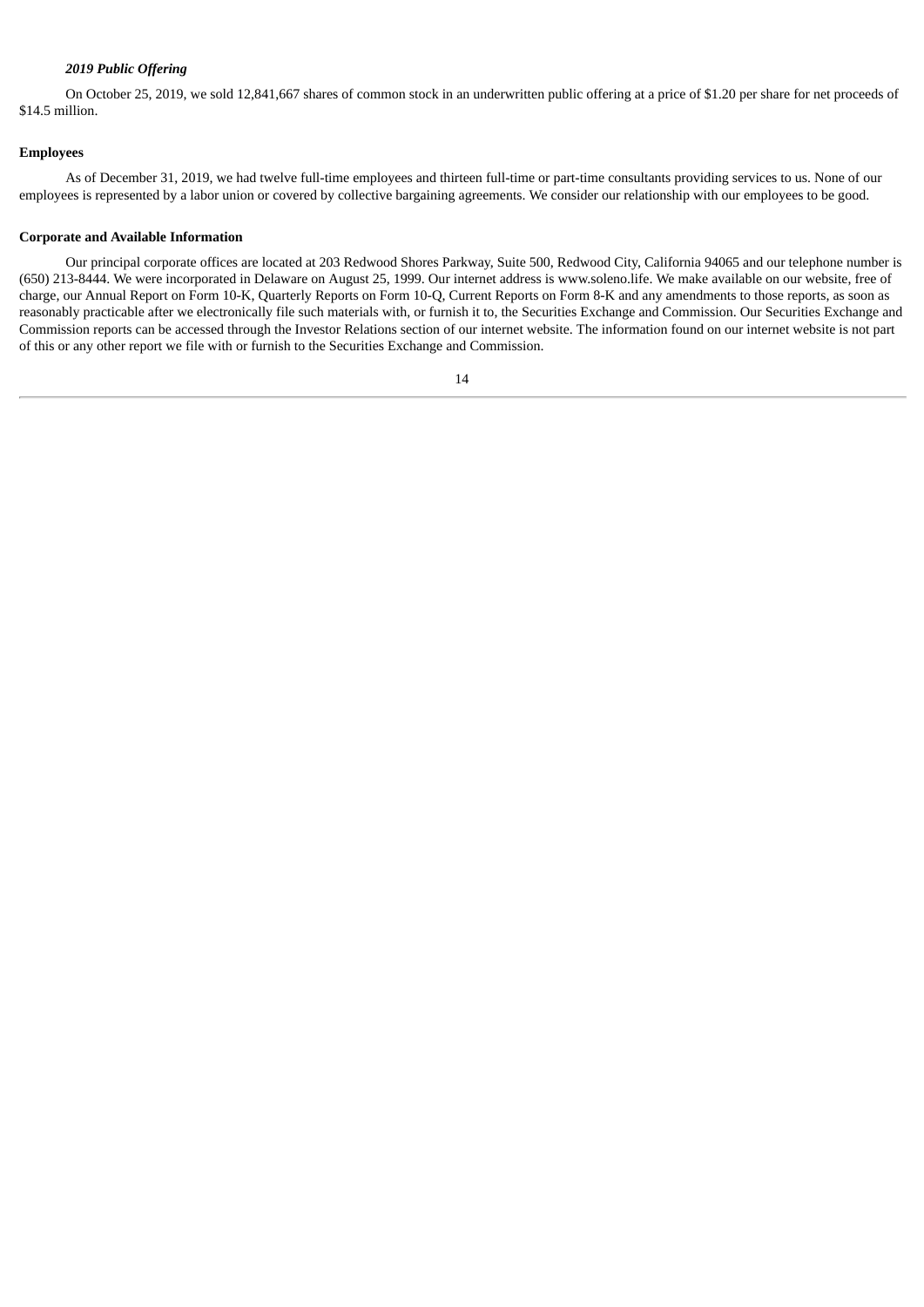# **ITEM 1A. RISK FACTORS**

<span id="page-16-0"></span>An investment in our securities has a high degree of risk. Before you invest you should carefully consider the risks and uncertainties described below together with all of the other information in this Annual Report on Form 10-K, including our consolidated financial statements and related notes. If any of the following risks actually occur, our business, operating results and financial condition could be harmed, and the value of our stock could go down. This means you could lose all or a part of your investment.

# **Risks related to our financial condition and capital requirements**

#### We are primarily a clinical-stage company with no approved products, which makes assessment of our future viability difficult.

We are primarily a clinical-stage company, with a relatively limited operating history and with no approved therapeutic products or revenues from the sale of therapeutic products. As a result, there is limited information for investors to use when assessing our future viability as a company focused primarily on therapeutic products and our potential to successfully develop product candidates, conduct clinical trials, manufacture our products on a commercial scale, obtain regulatory approval and profitably commercialize any approved products.

# *We are significantly dependent upon the success of DCCR, our sole therapeutic product candidate.*

We invest a significant portion of our efforts and financial resources in the development of DCCR for the treatment of PWS, a rare complex genetic neurobehavioral/metabolic disease. Our ability to generate product revenues, which may not occur for the foreseeable future, if ever, will depend heavily on the successful development, regulatory approval, and commercialization of DCCR.

Any delay or impediment in our ability to obtain regulatory approval to commercialize in any region, or, if approved, obtain coverage and adequate reimbursement from third-parties, including government payors, for DCCR, may cause us to be unable to generate the revenues necessary to continue our research and development pipeline activities, thereby adversely affecting our business and our prospects for future growth. Further, the success of DCCR will depend on a number of factors, including the following:

- obtain a sufficiently broad label that would not unduly restrict patient access;
- receipt of marketing approvals for DCCR in the U.S. and E.U.;
- building an infrastructure capable of supporting product sales, marketing, and distribution of DCCR in territories where we pursue commercialization directly;
- establishing commercial manufacturing arrangements with third party manufacturers;
- establishing commercial distribution agreements with third party distributors;
- launching commercial sales of DCCR, if and when approved, whether alone or in collaboration with others;
- acceptance of DCCR, if and when approved, by patients, the medical community, and third-party payers;
- the regulatory approval pathway that we pursue for DCCR in the United States;
- effectively competing with other therapies;
- a continued acceptable safety profile of DCCR following approval;
- obtaining and maintaining patent and trade secret protection and regulatory exclusivity;
- protecting our rights in our intellectual property portfolio; and
- obtaining a commercially viable price for our products.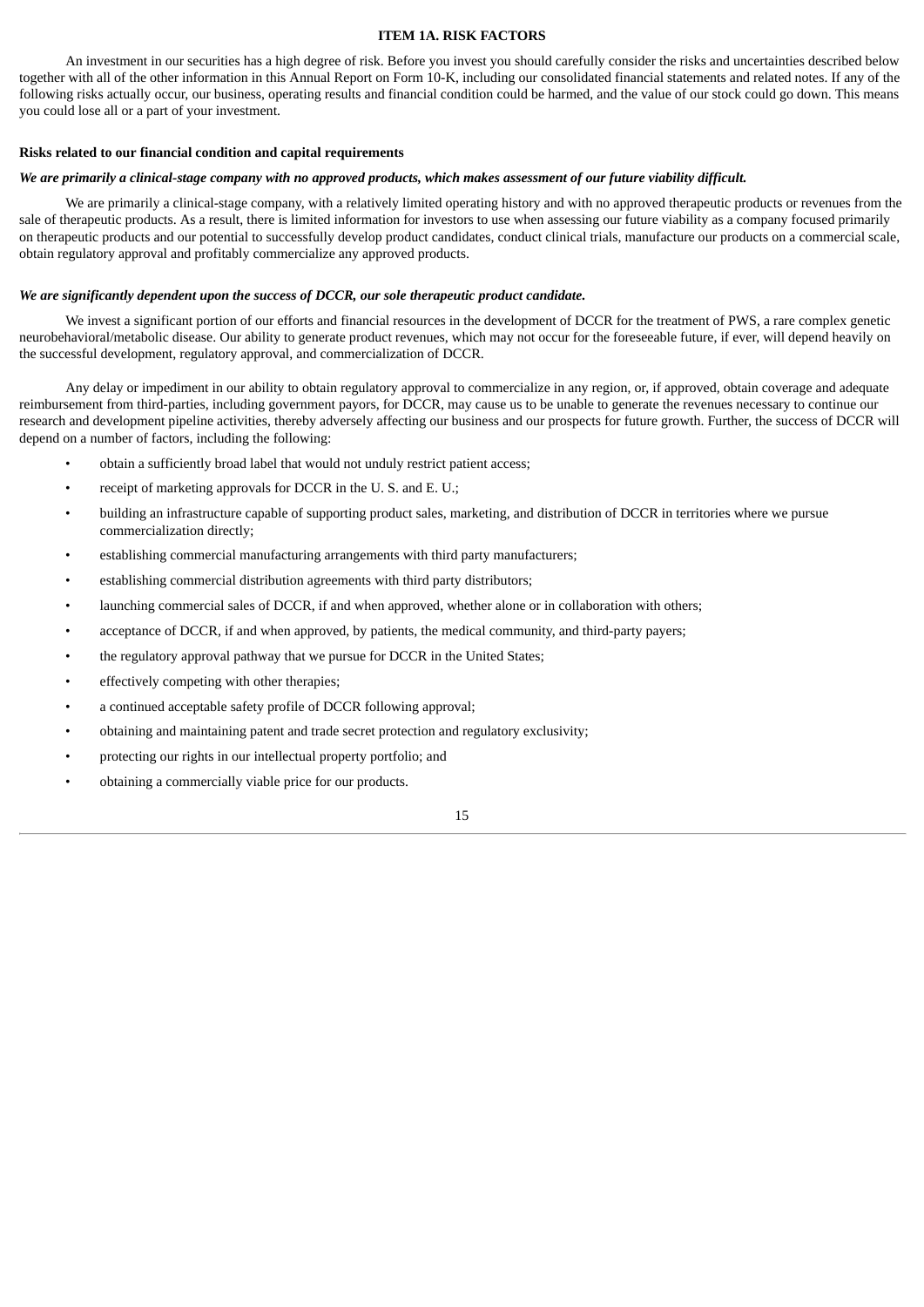If we do not achieve one or more of these factors in a timely manner or at all, we could experience significant delays or an inability to successfully commercialize DCCR, which would materially harm our business.

We may need additional funds to support our operations, and such funding may not be available to us on acceptable terms, or at all, which would force us to delay, reduce or suspend our research and development programs and other operations or commercialization efforts. Raising additional capital may subject us to unfavorable terms, cause dilution to our existing stockholders, restrict our operations, or require us to relinquish rights to our planned *products and technologies.*

The accompanying consolidated financial statements have been prepared on a going concern basis, which contemplates the realization of assets and the satisfaction of liabilities in the normal course of business. As of December 31, 2019, we have incurred significant operating losses since inception and continue to generate losses from operations and have an accumulated deficit of \$157.8 million. These matters raise substantial doubt about our ability to continue as a going concern. The consolidated financial statements do not include any adjustments relating to the recoverability and classification of asset amounts or the classification of liabilities that might be necessary should we be unable to continue as a going concern.

Commercial results have been limited and we have not generated significant revenues. We cannot assure our stockholders that our revenues will be sufficient to fund our operations, including expenses related to our current ongoing clinical trial of DCCR. If adequate funds are not available, we may be required to curtail our operations significantly or to obtain funds through dilutive financings or entering into arrangements with collaborative partners or others that may require us to relinquish rights to certain of our technologies or products that we would not otherwise relinquish.

At December 31, 2019, our cash balance was \$20.7 million. We intend to raise additional capital, either through debt or equity financings to achieve our business plan objectives, including increased expenses related to additional resources being deployed to manage enrollment of patients and other activities related to our current ongoing clinical trial of DCCR. We believe that we can be successful in obtaining additional capital; however, no assurance can be provided that we will be able to do so. There is no assurance that any funds raised will be sufficient to enable us to attain profitable operations or continue as a going concern. To the extent that we are unsuccessful, we may need to curtail or cease our operations and implement a plan to extend payables or reduce overhead until sufficient additional capital is raised to support further operations. There can be no assurance that such a plan will be successful.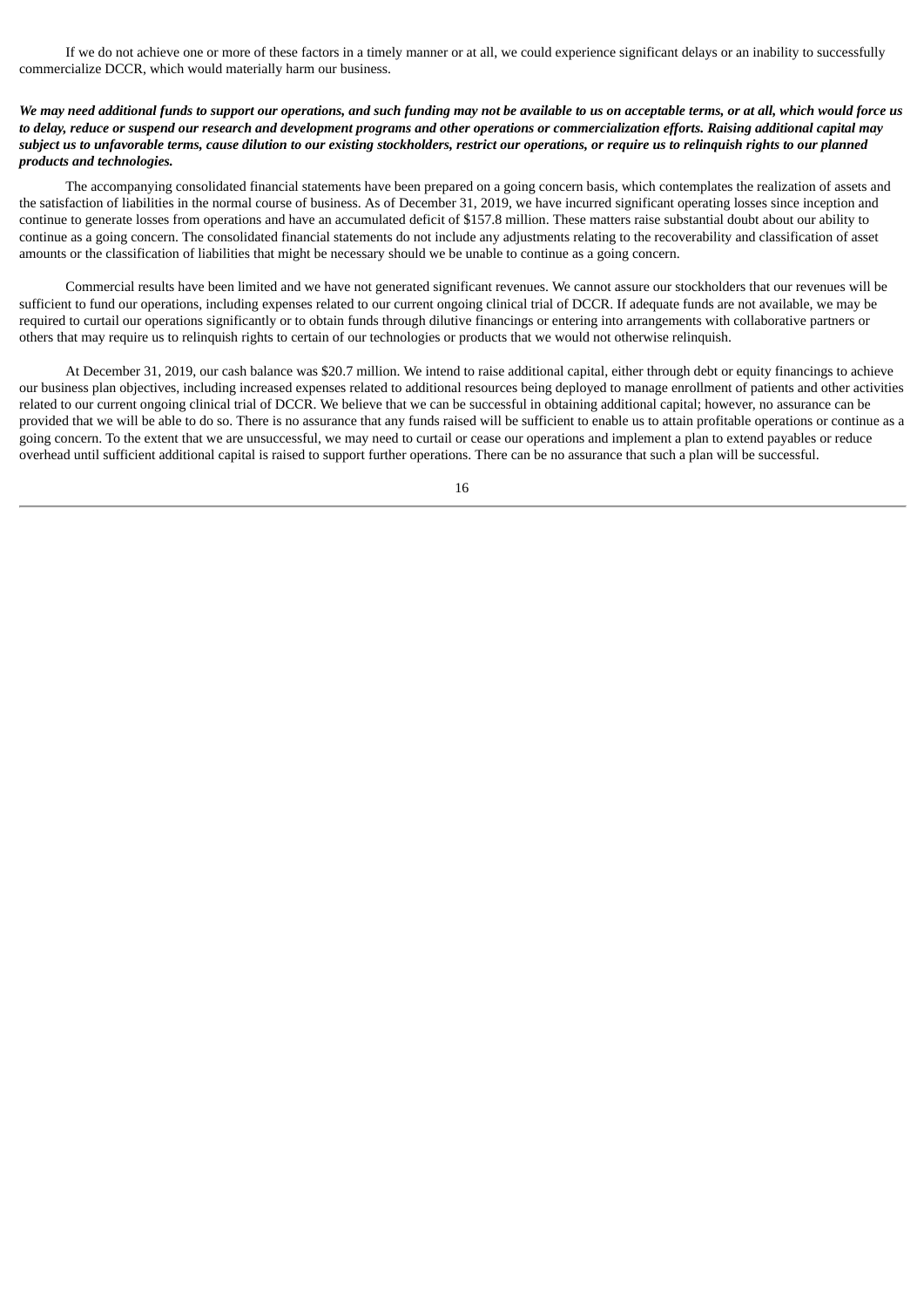We do not have any material committed external source of funds or other support for our commercialization and development efforts. Until we can generate a sufficient amount of product revenue to finance our cash requirements, which we may never achieve, we expect to finance future cash needs through a combination of public or private equity offerings, debt financings, collaborations, strategic alliances, licensing arrangements and other marketing and distribution arrangements. Additional financing may not be available to us when we need it, or it may not be available on favorable terms. If we raise additional capital through marketing and distribution arrangements or other collaborations, strategic alliances or licensing arrangements with third parties, we may have to relinquish certain valuable rights to our current and planned products, technologies, future revenue streams or research programs, or grant licenses on terms that may not be favorable to us. If we raise additional capital through public or private equity offerings, the ownership interest of our existing stockholders will be diluted, and the terms of these securities may include liquidation or other preferences that adversely affect our stockholders' rights. If we raise additional capital through debt financing, we may be subject to covenants limiting or restricting our ability to take specific actions, such as incurring additional debt, making capital expenditures or declaring dividends. If we are unable to obtain adequate financing when needed, we may have to delay, reduce the scope of, or suspend one or more of our clinical studies or research and development programs or our commercialization efforts.

# We have a limited commercialization history and have incurred sianificant losses since our inception, and we anticipate that we will continue to incur substantial losses for the foreseeable future. We transitioned to be primarily a research and development company, which, together with our limited *operating history, makes it difficult to evaluate our business and assess our future viability.*

We are a developer of therapeutics with a limited commercialization history. Evaluating our performance, viability or future success will be more difficult than if we had a longer operating history or approved products for sale on the market. We continue to incur significant research and development and general and administrative expenses related to our operations. Investment in product development is highly speculative, because it entails substantial upfront capital expenditures and significant risk that any planned product will fail to demonstrate adequate accuracy or clinical utility. We have incurred significant operating losses in each year since our inception and expect that we will not be profitable for an indefinite period of time. As of December 31, 2019, we had an accumulated deficit of \$157.8 million.

We expect that our future financial results will depend primarily on our success in developing, launching, selling and supporting our products. This will require us to be successful in a range of activities, including clinical trials, manufacturing, marketing and selling our products. We are only in the preliminary stages of some of these activities. We may not succeed in these activities and may never generate revenue that is sufficient to be profitable in the future. Even if we are profitable, we may not be able to sustain or increase profitability on a quarterly or annual basis. Our failure to achieve sustained profitability would depress the value of our company and could impair our ability to raise capital, expand our business, diversify our planned products, market our current and planned products, or continue our operations.

# *We currently have generated limited product revenue and may never become profitable.*

To date, we have not generated significant revenues to achieve profitability. Our ability to generate significant revenue from product sales and achieve profitability will depend upon our ability, alone or with any future collaborators, to successfully commercialize products that we may develop, inlicense or acquire in the future. Our ability to generate revenue from product sales from planned products also depends on a number of additional factors, including our ability to:

- develop a commercial organization capable of sales, marketing and distribution of any products for which we obtain marketing approval in markets where we intend to commercialize independently;
- achieve market acceptance of our current and future products, if any;
- set a commercially viable price for our current and future products, if any;
- establish and maintain supply and manufacturing relationships with reliable third parties, and ensure adequate and legally compliant manufacturing to maintain that supply;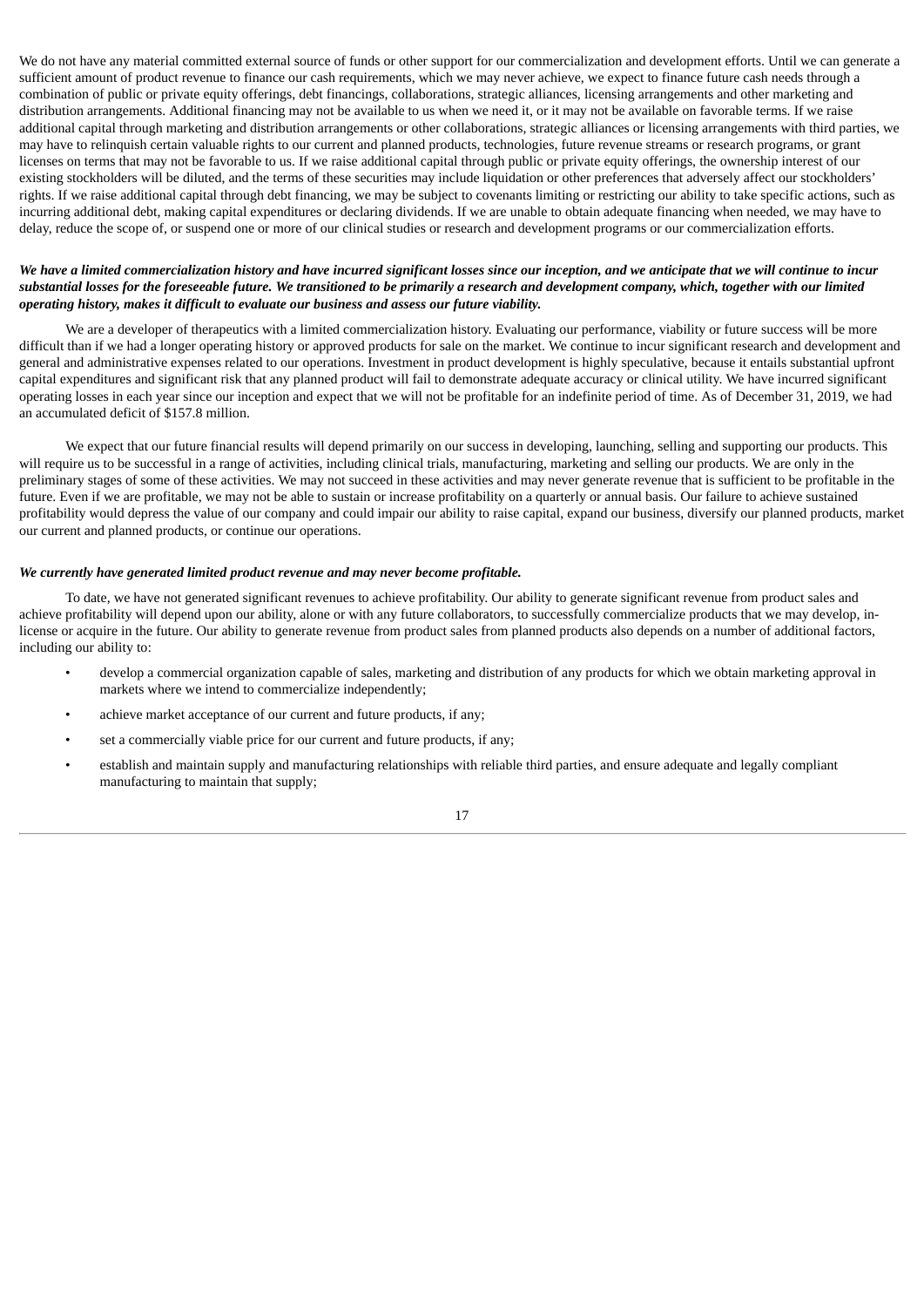- obtain coverage and adequate reimbursement from third-party payors, including government and private payors;
- find suitable global and U.S. distribution partners to help us market, sell and distribute our products in other markets;
- complete and submit applications to, and obtain regulatory approval from, foreign regulatory authorities;
- complete development activities successfully and on a timely basis;
- establish, maintain and protect our intellectual property rights and avoid third-party patent interference or patent infringement claims; and
- attract, hire and retain qualified personnel.

In addition, because of the numerous risks and uncertainties associated with product development and commercialization, including that our planned products may not advance through development, achieve the endpoints of applicable clinical trials or obtain approval, we are unable to predict the timing or amount of increased expenses, or when or if we will be able to achieve or maintain profitability. In addition, our expenses could increase beyond expectations if we decide, or are required by the FDA or foreign regulatory authorities, to perform studies or clinical trials in addition to those that we currently anticipate.

Even if we are able to generate significant revenue from the sale of any of our products that may be approved or commercialized, we may not become profitable and may need to obtain additional funding to continue operations. If we fail to become profitable or are unable to sustain profitability on a continuing basis, then we may be unable to continue our operations at planned levels and be forced to reduce or shut down our operations.

# Our operating results may fluctuate significantly, which makes our future operating results difficult to predict and could cause our operating results to *fall below expectations or below our guidance.*

Our quarterly and annual operating results may fluctuate significantly in the future, which makes it difficult for us to predict our future operating results. From time to time, we may enter into collaboration agreements with other companies that include development funding and significant upfront and milestone payments or royalties, which may become an important source of our revenue. Accordingly, our revenue may depend on development funding and the achievement of development and clinical milestones under any potential future collaboration and license agreements and sales of our products, if approved. These upfront and milestone payments may vary significantly from period to period, and any such variance could cause a significant fluctuation in our operating results from one period to the next. In addition, we measure compensation cost for stock-based awards made to employees at the grant date of the award, based on the fair value of the award as determined by our Board of Directors, and recognize the cost as an expense over the employee's requisite service period. As the variables that we use as a basis for valuing these awards change over time, including our underlying stock price and stock price volatility, the magnitude of the expense that we must recognize may vary significantly. Furthermore, our operating results may fluctuate due to a variety of other factors, many of which are outside of our control and may be difficult to predict, including the following:

- our ability to enroll patients in clinical trials and the timing of enrollment;
- the cost and risk of initiating sales and marketing activities;
- the timing and cost of, and level of investment in, research and development activities relating to our planned products, which will change from time to time;
- the cost of manufacturing our products may vary depending on FDA and other regulatory requirements, the quantity of production and the terms of our agreements with manufacturers;
- expenditures that we will or may incur to acquire or develop additional planned products and technologies;
- the design, timing and outcomes of clinical studies;

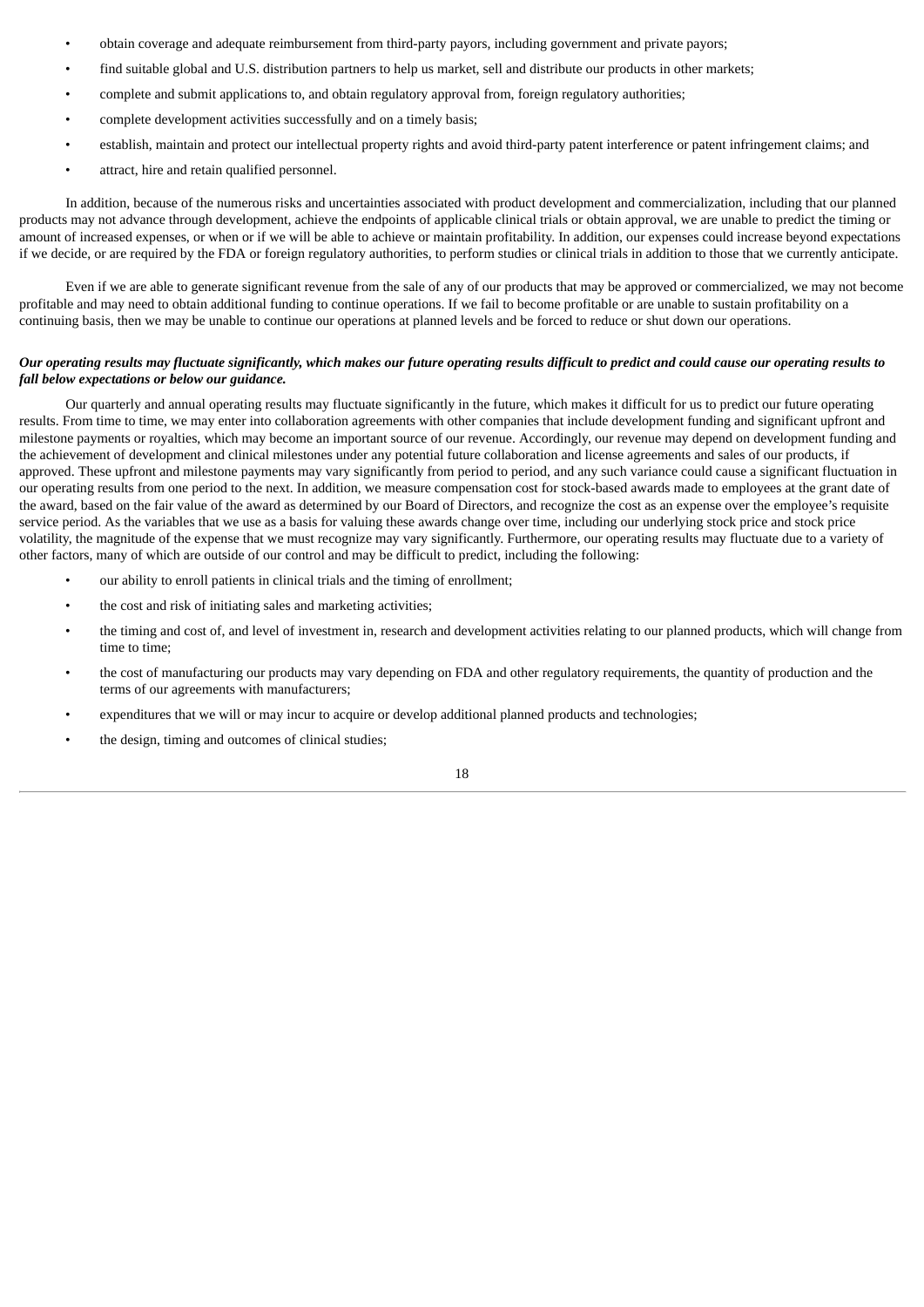- changes in the competitive landscape of our industry, including consolidation among our competitors or potential partners;
- any delays in regulatory review or approval in the U.S. or globally, of any of our planned products;
- the level of demand for our products may fluctuate significantly and be difficult to predict;
- the risk/benefit profile, cost and reimbursement policies with respect to our future products, if approved, and existing and potential future drugs that compete with our planned products;
- competition from existing and potential future offerings that compete with our products;
- our ability to commercialize our products inside and outside of the U.S., either independently or working with third parties;
- our ability to establish and maintain collaborations, licensing or other arrangements;
- our ability to adequately support future growth;
- potential unforeseen business disruptions that increase our costs or expenses;
- future accounting pronouncements or changes in our accounting policies; and
- the changing and volatile global economic environment.

The cumulative effects of these factors could result in large fluctuations and unpredictability in our quarterly and annual operating results. As a result, comparing our operating results on a period-to-period basis may not be meaningful. Investors should not rely on our past results as an indication of our future performance. This variability and unpredictability could also result in our failing to meet the expectations of industry or financial analysts or investors for any period. If our revenue or operating results fall below the expectations of analysts or investors or below any forecasts we may provide to the market, or if the forecasts we provide to the market are below the expectations of analysts or investors, the price of our common stock could decline substantially. Such a stock price decline could occur even when we have met any previously publicly stated revenue or earnings guidance we may provide.

# We may engage in strategic transactions that could impact our liquidity, increase our expenses and present significant distractions to our management.

From time to time we may consider strategic transactions, such as acquisitions, asset purchases and sales, and out-licensing or in-licensing of products, product candidates or technologies. Additional potential transactions that we may consider include a variety of different business arrangements, including spin-offs, strategic partnerships, joint ventures, restructurings, divestitures, business combinations and investments. Any such transaction may require us to incur non-recurring or other charges, may increase our near and long-term expenditures, could not result in perceived benefits that were contemplated upon entering into the transaction, and may pose significant integration challenges or disrupt our management or business, which could adversely affect our operations, solvency and financial results. For example, these transactions may entail numerous operational and financial risks, including:

- exposure to unknown and contingent liabilities;
- disruption of our business and diversion of our management's time and attention in order to develop acquired products, product candidates or technologies;
- incurrence of substantial debt or dilutive issuances of equity securities to pay for acquisitions;
- higher than expected acquisition and integration costs;
- the timing and likelihood of payment of milestones or royalties;
- write-downs of assets or goodwill or impairment charges;
- increased operating expenditures, including additional research, development and sales and marketing expenses;
- increased amortization expenses;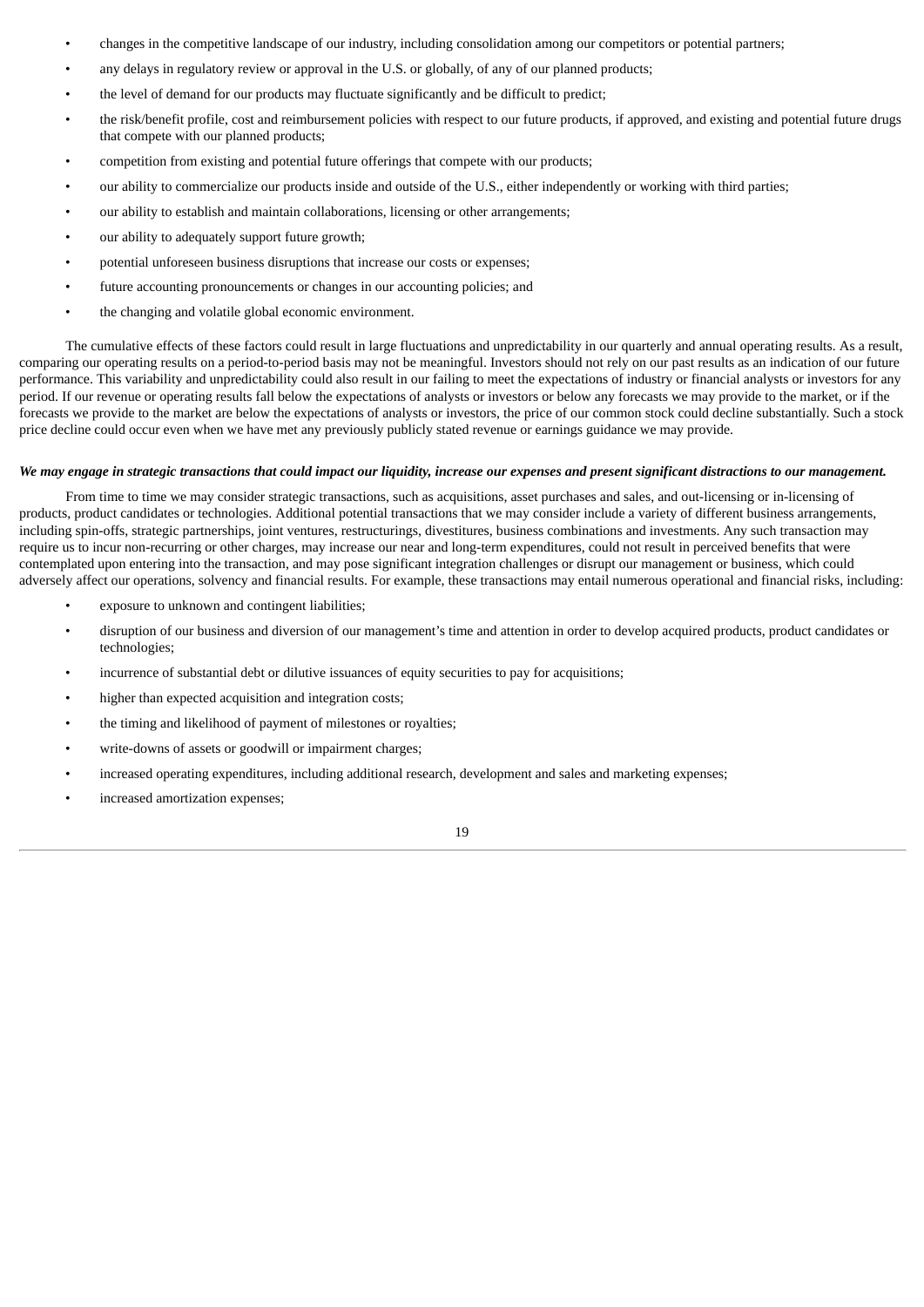- difficulty and cost in combining the operations and personnel of any acquired businesses with our operations and personnel; and
- impairment of relationships with key suppliers or customers of any acquired businesses due to changes in management and ownership.

Accordingly, although there can be no assurance that we will undertake or successfully complete any additional transactions of the nature described above or that we will achieve an economic benefit that justifies such transactions, any additional transactions that we do complete could have a material adverse effect on our business, results of operations, financial condition and prospects.

# We may not be able to enter into strategic transactions on a timely basis or on acceptable terms, which may impact our development and *commercialization plans.*

We have relied, and expect to continue to rely, on strategic transactions, which include in-licensing, out-licensing, purchases and sales of assets, and other ventures. The terms of any additional strategic transaction that we may enter into may not be favorable to us, and the contracts governing such strategic transaction may be subject to differing interpretations exposing us to potential litigation. We may also be restricted under existing collaboration or licensing arrangements from entering into future agreements on certain terms with potential strategic partners. We may not be able to negotiate additional strategic transactions on a timely basis, on acceptable terms, or at all. If we elect to increase our expenditures to fund development or commercialization activities on our own, we may need to obtain additional capital, which may not be available to us on acceptable terms or at all. If we do not have sufficient funds, we may not be able to further develop our products or bring them to market and generate product revenue. Furthermore, there is no assurance that any such transaction will be successful or that we will derive an economic benefit as a result.

# **Risks related to the development and commercialization of our products**

# *We may not be successful in commercializing our approved products*

Commercialization of products is subject to a variety of regulations regarding the manner in which potential customers may be engaged, the manner in which products may be lawfully advertised, and the claims that can be made for the benefits of the product, among other things. Our lack of experience with product launches may expose us to a higher than usual level of risk of non-compliance with these regulations, with consequences that may include fines or the removal of our approved products from the marketplace by regulatory authorities.

# If we are unable to execute our sales and marketing strategy for our products, and are unable to gain acceptance in the market, we may be unable to *generate sufficient revenue to sustain our business.*

Although we believe that DCCR and our other planned products represent promising commercial opportunities, our products may never gain significant acceptance in the marketplace and therefore may never generate substantial revenue or profits for us. We will need to establish a market for DCCR globally and build these markets through physician education, awareness programs, and other marketing efforts. Gaining acceptance in medical communities depends on a variety of factors, including clinical data published or reported in reputable contexts and word-of-mouth between physicians. The process of publication in leading medical journals is subject to a peer review process and peer reviewers may not consider the results of our studies sufficiently novel or worthy of publication. Failure to have our studies published in peer-reviewed journals may limit the adoption of our products. Our ability to successfully market our products will depend on numerous factors, including:

- the outcomes of clinical utility studies of such products in collaboration with key thought leaders to demonstrate our products' value in informing important medical decisions such as treatment selection;
- the success of our distribution partners;
- whether healthcare providers believe such tests provide clinical utility;
- whether the medical community accepts that such tests are sufficiently sensitive and specific to be meaningful in-patient care and treatment decisions; and

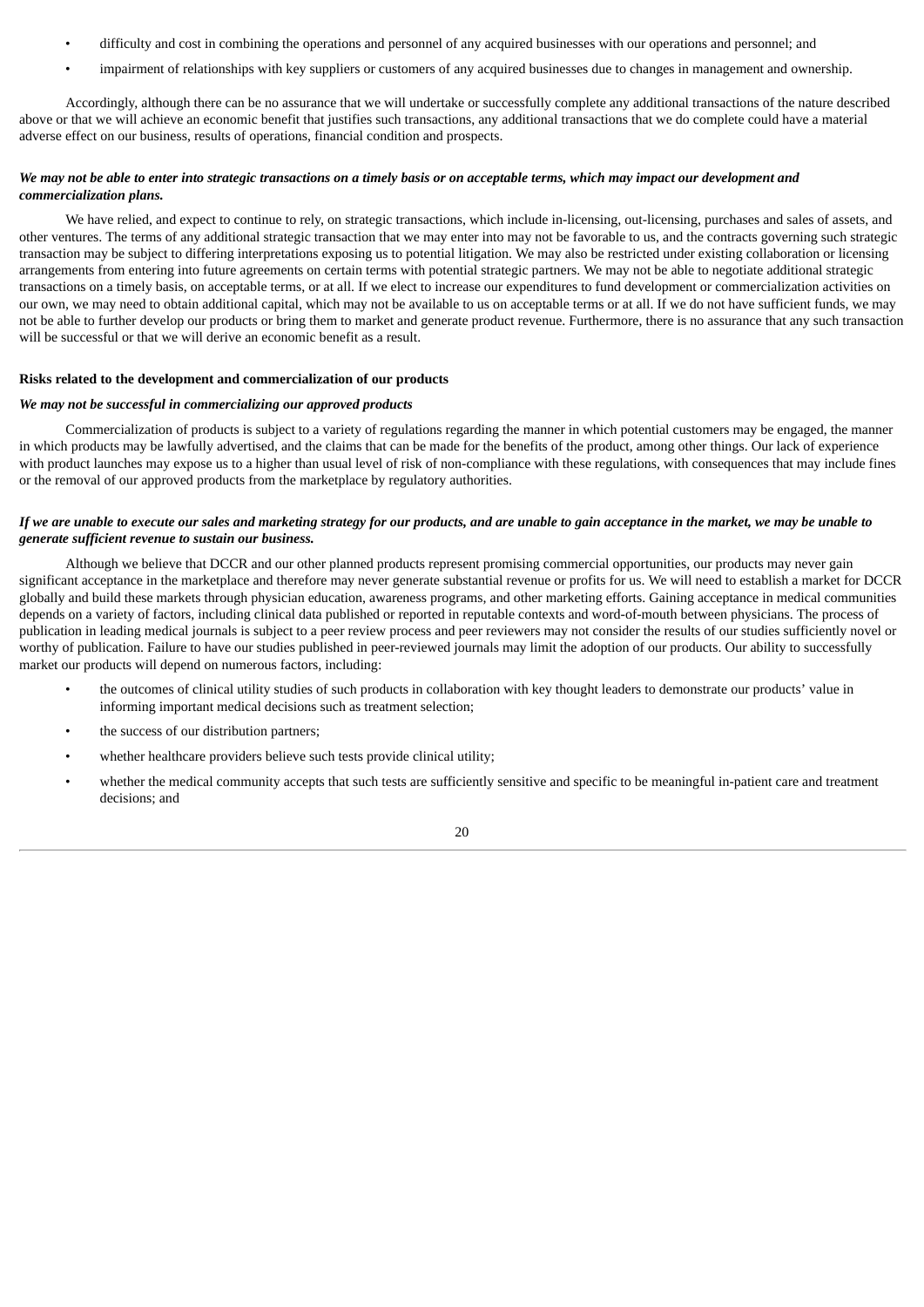• whether hospital administrators, health insurers, government health programs and other payers will cover and pay for such tests and, if so, whether they will adequately reimburse us.

We are relying, or will rely, on third parties with whom we are directly engaged with, but who we do not control, to distribute and sell our products. If these distributors are not committed to our products or otherwise run into their own financial or other difficulties, it may result in failure to achieve widespread market acceptance of our products, and would materially harm our business, financial condition and results of operations.

# If we are unable to implement our sales, marketing, distribution, training and support strategies or enter into agreements with third parties to perform these functions in markets outside of the U.S. and E.U., we will not be able to effectively commercialize DCCR and may not reach profitability.

We do not have a sales or marketing infrastructure and have no experience in the sale, marketing or distribution of therapeutic products. To achieve commercial success for DCCR, if and when we obtain marketing approval, we will need to establish a sales and marketing organization.

In the future, we expect to build a targeted sales, marketing, training and support infrastructure to market DCCR in the U.S. and E.U. and to opportunistically establish collaborations to market, distribute and support DCCR outside of the U.S. and E.U. There are risks involved with establishing our own sales, marketing, distribution, training and support capabilities. For example, recruiting and training sales and marketing personnel is expensive and time consuming and could delay any product launch. If the commercial launch of DCCR is delayed or does not occur for any reason, we would have prematurely or unnecessarily incurred these commercialization expenses. This may be costly, and our investment would be lost if we cannot retain or reposition our sales, marketing, training and support personnel.

Factors that may inhibit our efforts to commercialize DCCR on our own include:

- our inability to recruit, train and retain adequate numbers of effective sales and marketing personnel;
- the inability of sales personnel to obtain access to or persuade adequate numbers of physicians to prescribe DCCR or any future products;
- the lack of complementary products to be offered by sales personnel, which may put us at a competitive disadvantage relative to companies with more extensive product lines;
- unforeseen costs and expenses associated with creating an independent sales and marketing organization; and
- efforts by our competitors to commercialize products at or about the time when our product candidates would be coming to market.

If we are unable to establish our own sales, marketing, distribution, training and support capabilities and instead enter into arrangements with third parties to perform these services, our product revenues and our profitability, if any, are likely to be lower than if we were to market, sell and distribute DCCR ourselves. In addition, we may not be successful in entering into arrangements with third parties to sell, market and distribute DCCR or may be unable to do so on terms that are favorable to us. We likely will have little control over such third parties, and any of them may fail to devote the necessary resources and attention to commercialize DCCR effectively. If we do not establish sales, marketing, distribution, training and support capabilities successfully, either on our own or in collaboration with third parties, we will not be successful in commercializing DCCR and achieving profitability, and our business would be harmed.

# If physicians decide not to order our products in significant numbers, we may be unable to generate sufficient revenue to sustain our business.

To generate demand for our current and planned products, we will need to educate physicians and other health care professionals on the clinical utility, benefits and value of the tests we provide through published papers, presentations at scientific conferences, educational programs and one-on-one education sessions by members of our sales force. In addition, we will need support of hospital administrators that the clinical and economic utility of our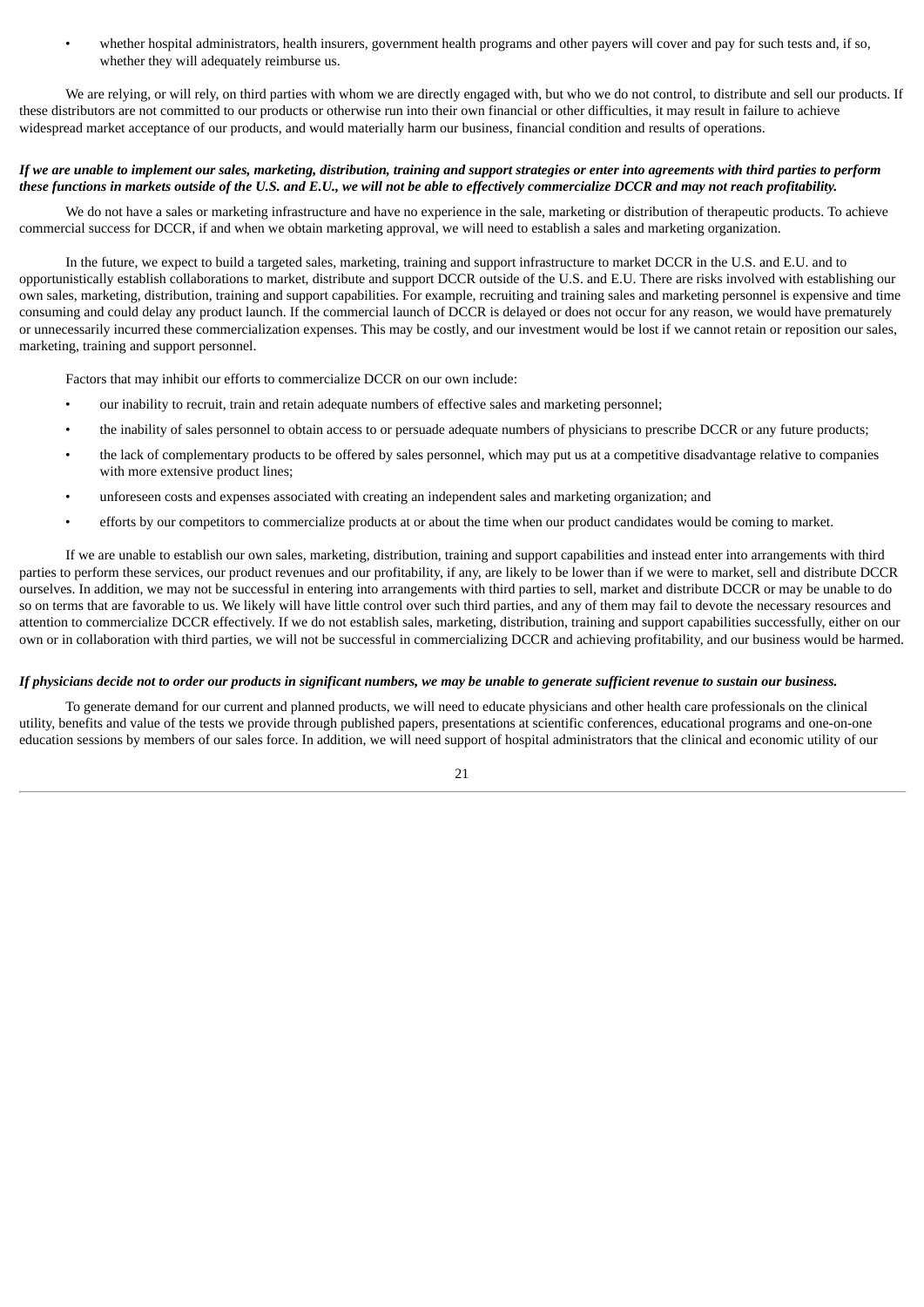products justifies payment for the device and consumables at adequate pricing levels. We need to hire additional commercial, scientific, technical and other personnel to support this process.

# If our products do not continue to perform as expected, our operating results, reputation and business will suffer.

Our success depends on the market's confidence that our products can provide reliable, high-quality results or treatments. We believe that our customers are likely to be particularly sensitive to any test defects and errors in our products, and prior products made by other companies for the same diagnostic purpose have failed in the marketplace, in part as a result of poor accuracy. As a result, the failure of our current and planned products to perform as expected would significantly impair our reputation and the clinical usefulness of such tests. Reduced sales might result, and we may also be subject to legal claims arising from any defects or errors.

# If clinical studies of any of our planned products fail to demonstrate safety and effectiveness to the satisfaction of the FDA or similar reaulatory authorities outside the U.S. or do not otherwise produce positive results, we may incur additional costs, experience delays in completing or ultimately fail *in completing the development and commercialization of our planned products.*

Before obtaining regulatory approval for the sale of any planned product we must conduct extensive clinical studies to demonstrate the safety and effectiveness of our planned products in humans. Clinical studies are expensive, difficult to design and implement, can take many years to complete and are uncertain as to outcome. A failure of one or more of our clinical studies could occur at any stage of testing.

Numerous unforeseen events during, or as a result of, clinical studies could occur, which would delay or prevent our ability to receive regulatory approval or commercialize any of our planned products, including the following:

- clinical studies may produce negative or inconclusive results, and we may decide, or regulators may require us, to conduct additional clinical studies or abandon product development programs;
- the number of patients required for clinical studies may be larger than we anticipate, enrollment in these clinical studies may be insufficient or slower than we anticipate, or patients may drop out of these clinical studies at a higher rate than we anticipate;
- the cost of clinical studies or the manufacturing of our planned products may be greater than we anticipate;
- third-party contractors may fail to comply with regulatory requirements or meet their contractual obligations to us in a timely manner, or at all;
- we might have to suspend or terminate clinical studies of our planned products for various reasons, including a finding that our planned products have unanticipated serious side effects or other unexpected characteristics or that the patients are being exposed to unacceptable health risks;
- regulators may not approve our proposed clinical development plans;
- regulators or independent institutional review boards, or IRBs, may not authorize us or our investigators to commence a clinical study or conduct a clinical study at a prospective study site;
- regulators or IRBs may require that we or our investigators suspend or terminate clinical research for various reasons, including noncompliance with regulatory requirements; and
- the supply or quality of our planned products or other materials necessary to conduct clinical studies of our planned products may be insufficient or inadequate.

If we or any future collaboration partners are required to conduct additional clinical trials or other testing of any planned products beyond those that we contemplate, if those clinical studies or other testing cannot be successfully completed, if the results of these studies or tests are not positive or are only modestly positive or if there are safety concerns, we may:

be delayed in obtaining marketing approval for our planned products;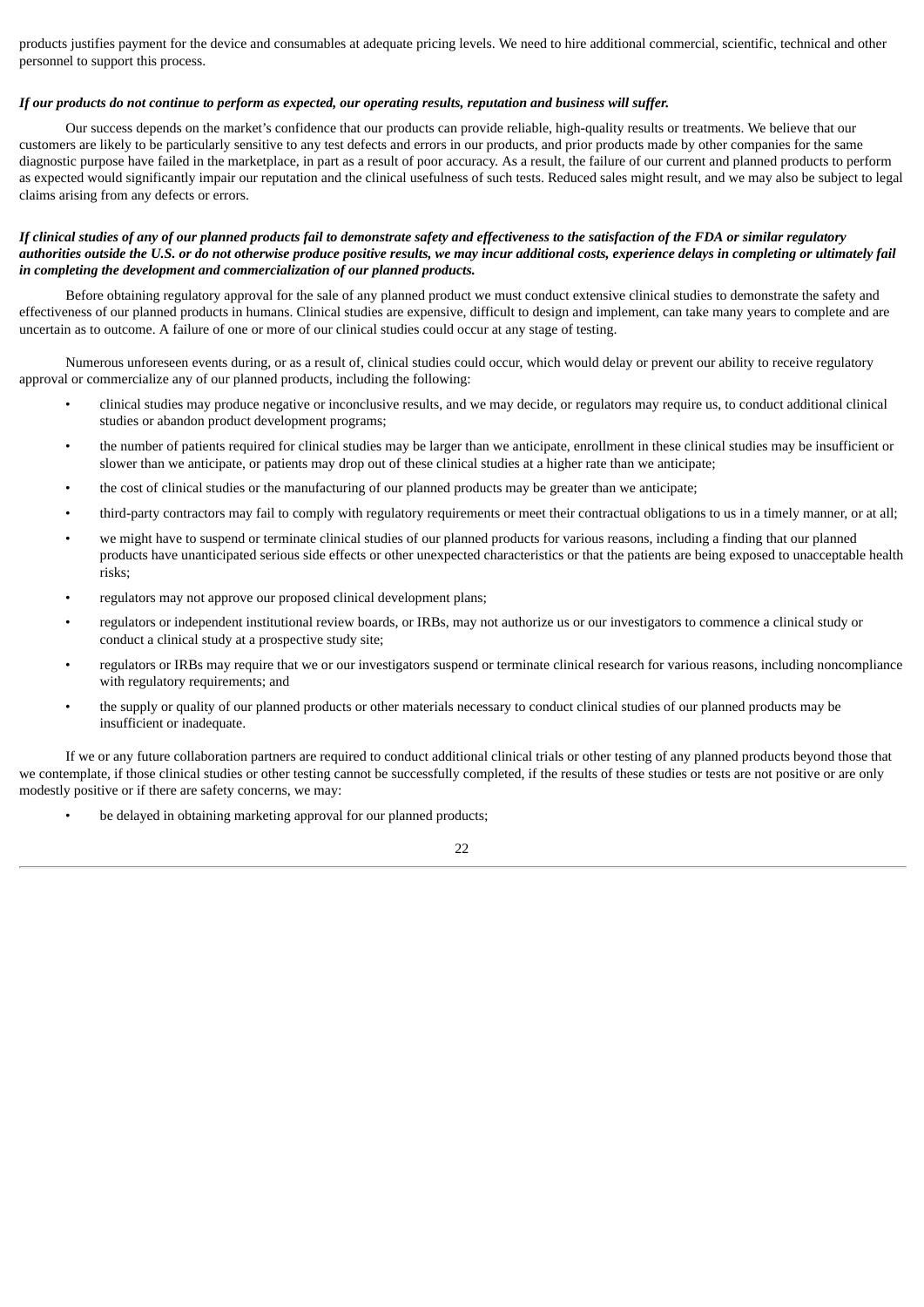- not obtain marketing approval at all;
- obtain approval for indications that are not as broad as intended;
- have the product removed from the market after obtaining marketing approval;
- be subject to additional post-marketing testing requirements; or
- be subject to restrictions on how the product is distributed or used.

Our product development costs will also increase if we experience delays in testing or approvals. We do not know whether any clinical studies will begin as planned, will need to be restructured or will be completed on schedule, or at all. Significant clinical study delays also could shorten any periods during which we may have the exclusive right to commercialize our planned products or allow our competitors to bring products to market before we do, which would impair our ability to commercialize our planned products and harm our business and results of operations.

#### If we fail to obtain reaulatory approval for DCCR in the U.S. and E.U., our business would be harmed.

We are required to obtain regulatory approval for each indication we are seeking before we can market and sell DCCR in a particular jurisdiction, for such indication. Our ability to obtain regulatory approval of DCCR depends on, among other things, successful completion of clinical trials by demonstrating efficacy with statistical significance and clinical meaning, and safety in humans. The results of our current and future clinical trials may not meet the FDA, the European Medicines Agency, or EMA, or other regulatory agencies' requirements to approve DCCR for marketing under any specific indication, and these regulatory agencies may otherwise determine that our third parties' manufacturing processes, validation, and/ or facilities are insufficient to support approval. As such, we may need to conduct more clinical trials than we currently anticipate and upgrade the manufacturing processes and facilities, which may require significant additional time and expense, and may delay or prevent approval. If we fail to obtain regulatory approval in a timely manner, our commercialization of DCCR would be delayed and our business would be harmed.

# Clinical drug development involves a lengthy and expensive process with an uncertain outcome, results of earlier studies and trials may not be predictive of future trial results, and our clinical trials may fail to adequately demonstrate the safety and efficacy of DCCR or other potential product candidates.

Clinical testing is expensive and can take many years to complete, and its outcome is inherently uncertain. A failure of one or more of our clinical trials can occur at any time during the clinical trial process. The results of preclinical studies and early clinical trials of our product candidates may not be predictive of the results of later stage clinical trials. There is a high failure rate for drugs proceeding through clinical trials, and product candidates in later stages of clinical trials may fail to show the required safety and efficacy despite having progressed through preclinical studies and initial clinical trials. A number of companies in the pharmaceutical industry have suffered significant setbacks in advanced clinical trials due to lack of efficacy or adverse safety profiles, notwithstanding promising results in earlier clinical trials, and we cannot be certain that we will not face similar setbacks. Even if our clinical trials are completed, the results may not be sufficient to obtain regulatory approval for our product candidates.

We may experience delays in our clinical trials. We do not know whether future clinical trials, if any, will begin on time, need to be redesigned, enroll an adequate number of patients in a timely manner or be completed on schedule, if at all. Clinical trials can be delayed, suspended or terminated for a variety of reasons, including failure to:

- generate sufficient nonclinical, toxicology, or other in vivo or in vitro data, or clinical safety data to support the initiation or continuation of clinical trials;
- obtain regulatory approval, or feedback on trial design, to commence a trial;
- identify, recruit and train suitable clinical investigators;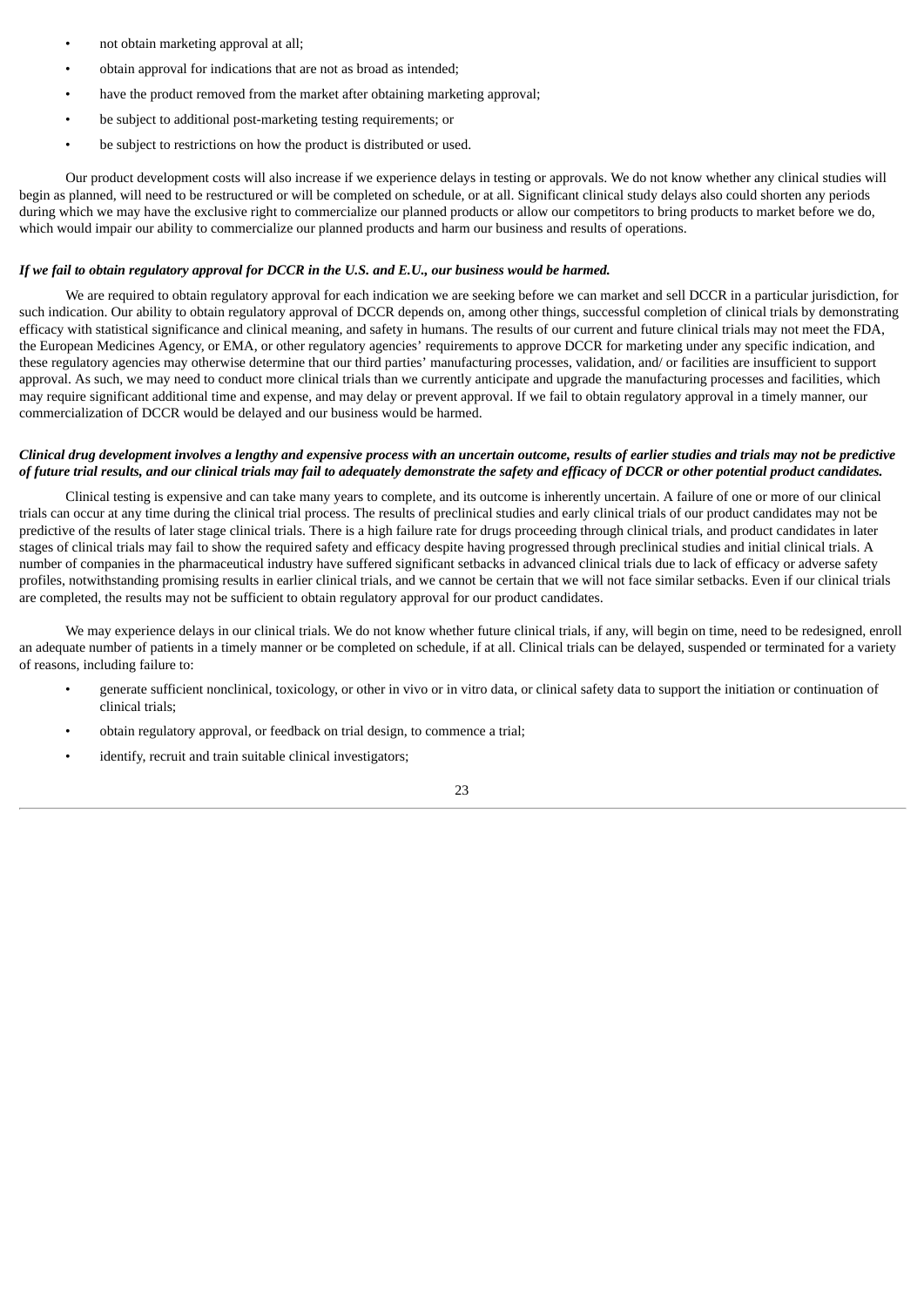- reach agreement on acceptable terms with prospective contract research organizations, or CROs, and clinical trial sites;
- obtain and maintain institutional review board, or IRB, approval at each clinical trial site;
- identify, recruit and enroll suitable patients to participate in a trial;
- have a sufficient number of patients complete a trial and/or return for post-treatment follow-up;
- ensure clinical investigators observe trial protocol or continue to participate in a trial;
- address any patient safety concerns that arise during the course of a trial;
- address any conflicts or compliance with new or existing laws, rule, regulations or guidelines;
- have a sufficient number of clinical trial sites to conduct the trials;
- timely manufacture sufficient quantities of product candidate suitable for use at the stage of clinical development; or
- raise sufficient capital to fund a trial.

Patient enrollment is a significant factor in the timing of clinical trials and is affected by many factors, including the size and nature of the patient population, the proximity of patients to clinical sites, the eligibility criteria for the trial, the design of the clinical trial, competing clinical trials and clinicians' and patients' or caregivers' perceptions as to the potential advantages of the drug candidate being studied in relation to other available therapies, including any new drugs or treatments that may be approved for the indications we are investigating or any investigational new drugs or treatment under development for the indications we are investigating.

There has recently been increased activity in the development of drugs to treat PWS. We are aware of eight other current or proposed clinical trials evaluating PWS therapies. If all of these clinical trials are ongoing concurrently, given the limited number of patients, it may hamper recruitment and enrollment of qualified patients for our current trial of DCCR in PWS.

We could also encounter delays if a clinical trial is suspended or terminated by us, by a data safety monitoring board for such trial or by the FDA or any other regulatory authority, or if the IRBs of the institutions in which such trials are being conducted suspend or terminate the participation of their clinical investigators and sites subject to their review. Such authorities may suspend or terminate a clinical trial due to a number of factors, including failure to conduct the clinical trial in accordance with regulatory requirements or our clinical protocols, inspection of the clinical trial operations or trial site by the FDA or other regulatory authorities resulting in the imposition of a clinical hold, unforeseen safety issues or adverse side effects, failure to demonstrate a benefit from using a product candidate, changes in governmental regulations or administrative actions or lack of adequate funding to continue the clinical trial.

If we experience delays in the completion of, or termination of, any clinical trial of our product candidates for any reason, the commercial prospects of our product candidates may be harmed, and our ability to generate product revenues from any of these product candidates will be delayed. In addition, any delays in completing our clinical trials will increase our costs, slow down our product candidate development and approval process and jeopardize our ability to commence product sales and generate revenues. Any of these occurrences may significantly harm our business, financial condition and prospects. In addition, many of the factors that cause, or lead to, a delay in the commencement or completion of clinical trials may also ultimately lead to the denial of regulatory approval of our product candidates.

# We may be unable to obtain regulatory approval for DCCR or other potential product candidates. The denial or delay of any such approval would delay commercialization and have a material adverse effect on our potential to generate revenue, our business and our results of operations.

The research, development, testing, manufacturing, labeling, packaging, approval, promotion, advertising, storage, record keeping, marketing, distribution, post-approval monitoring and reporting, and export and import of drug products are subject to extensive regulation by the FDA, and by foreign regulatory authorities in other countries. The legislation and regulations differ from country to country. To gain approval to market our product

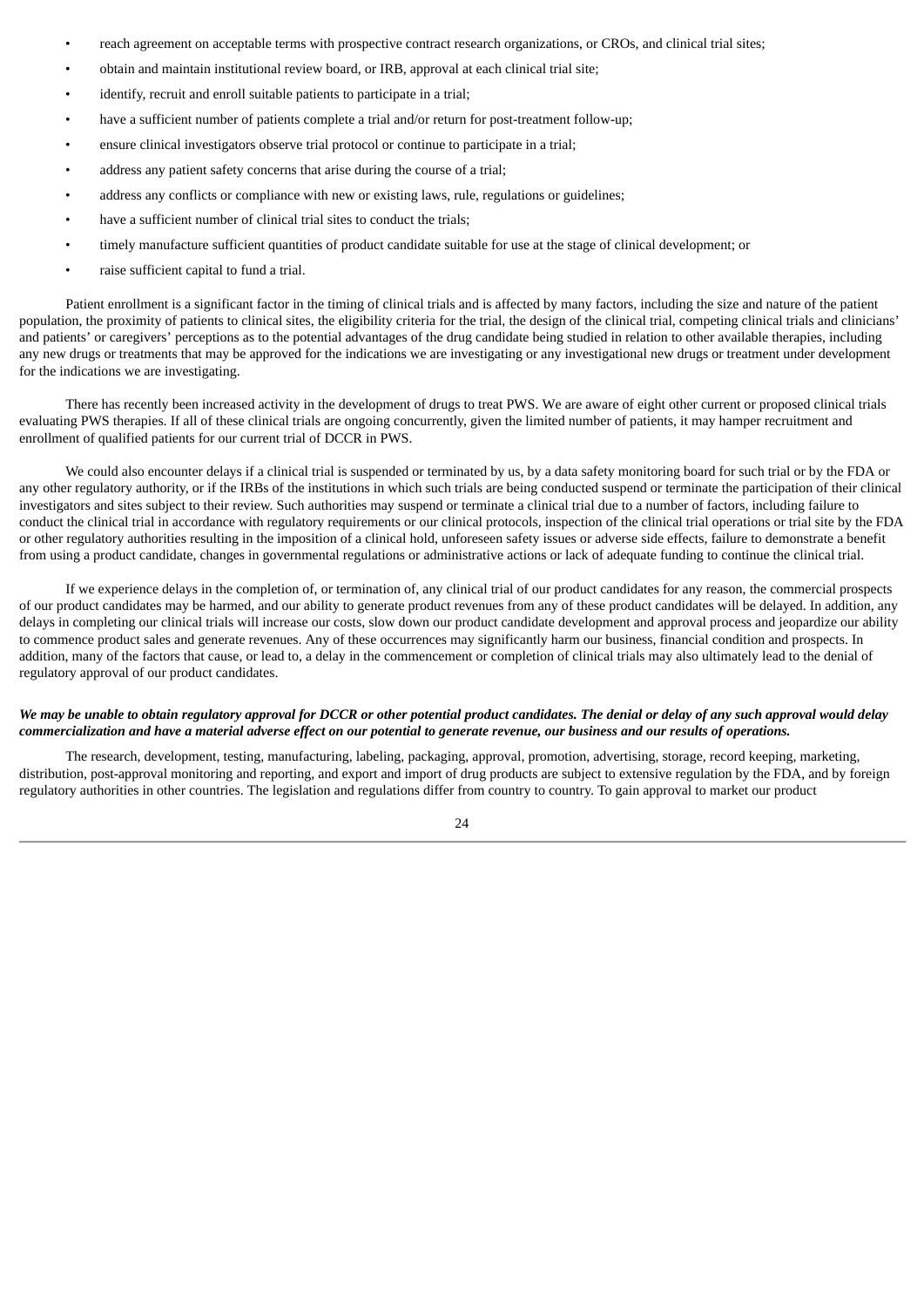candidates, we must provide development, manufacturing and clinical data that adequately demonstrates the safety and efficacy of the product for the intended indication. We have not yet obtained regulatory approval to market any of our product candidates in the U.S. or any other country. Our business depends upon obtaining these regulatory approvals. The FDA can delay, limit or deny approval of our product candidates for many reasons, including:

- our inability to satisfactorily demonstrate that the product candidates are safe and effective for the requested indication;
- the FDA's disagreement with our trial protocol or the interpretation of data from preclinical studies or clinical trials;
- the population studied in the clinical trial may not be sufficiently broad or representative to assess safety in the full population for which we seek approval;
- our inability to demonstrate that clinical or other benefits of our product candidates outweigh any safety or other perceived risks;
- the FDA's determination that additional preclinical or clinical trials are required;
- the FDA's non-approval of the formulation, labeling or the specifications of our product candidates;
- the FDA's failure to accept the manufacturing processes or facilities of third-party manufacturers with which we contract; or
- the potential for approval policies or regulations of the FDA to significantly change in a manner rendering our clinical data insufficient for approval.

Even if we eventually complete clinical testing and receive approval of any regulatory filing for our product candidates, the FDA may grant approval contingent on the performance of costly additional post-approval clinical trials. The FDA may also approve our product candidates for a more limited indication or a narrower patient population than we originally requested, and the FDA may not approve the labeling that we believe is necessary or desirable for the successful commercialization of our product candidates. To the extent we seek regulatory approval in foreign countries, we may face challenges similar to those described above with regulatory authorities in applicable jurisdictions. Any delay in obtaining, or inability to obtain, applicable regulatory approval for any of our product candidates would delay or prevent commercialization of our product candidates and would materially adversely impact our business, results of operations and prospects.

# Even if any planned products receive regulatory approval, these products may fail to achieve the degree of market acceptance by physicians, patients, *caregivers, healthcare payors and others in the medical community necessary for commercial success.*

If any planned products receive regulatory approval from the FDA or other regulatory agencies in jurisdictions in which they are not currently approved, they may nonetheless fail to gain sufficient market acceptance by physicians, hospital administrators, patients, healthcare payors and others in the medical community. The degree of market acceptance of our planned products, if approved for commercial sale, will depend on a number of factors, including the following:

- the prevalence and severity of any side effects;
- their effectiveness and potential advantages compared to alternative treatments;
- the price we charge for our planned products;
- the willingness of physicians to change their current treatment practices;
- convenience and ease of administration compared to alternative treatments;
- the willingness of the target patient population to try new therapies and of physicians to prescribe these therapies;
- the strength or effectiveness of marketing and distribution support or partners; and
- the availability of third-party coverage or reimbursement.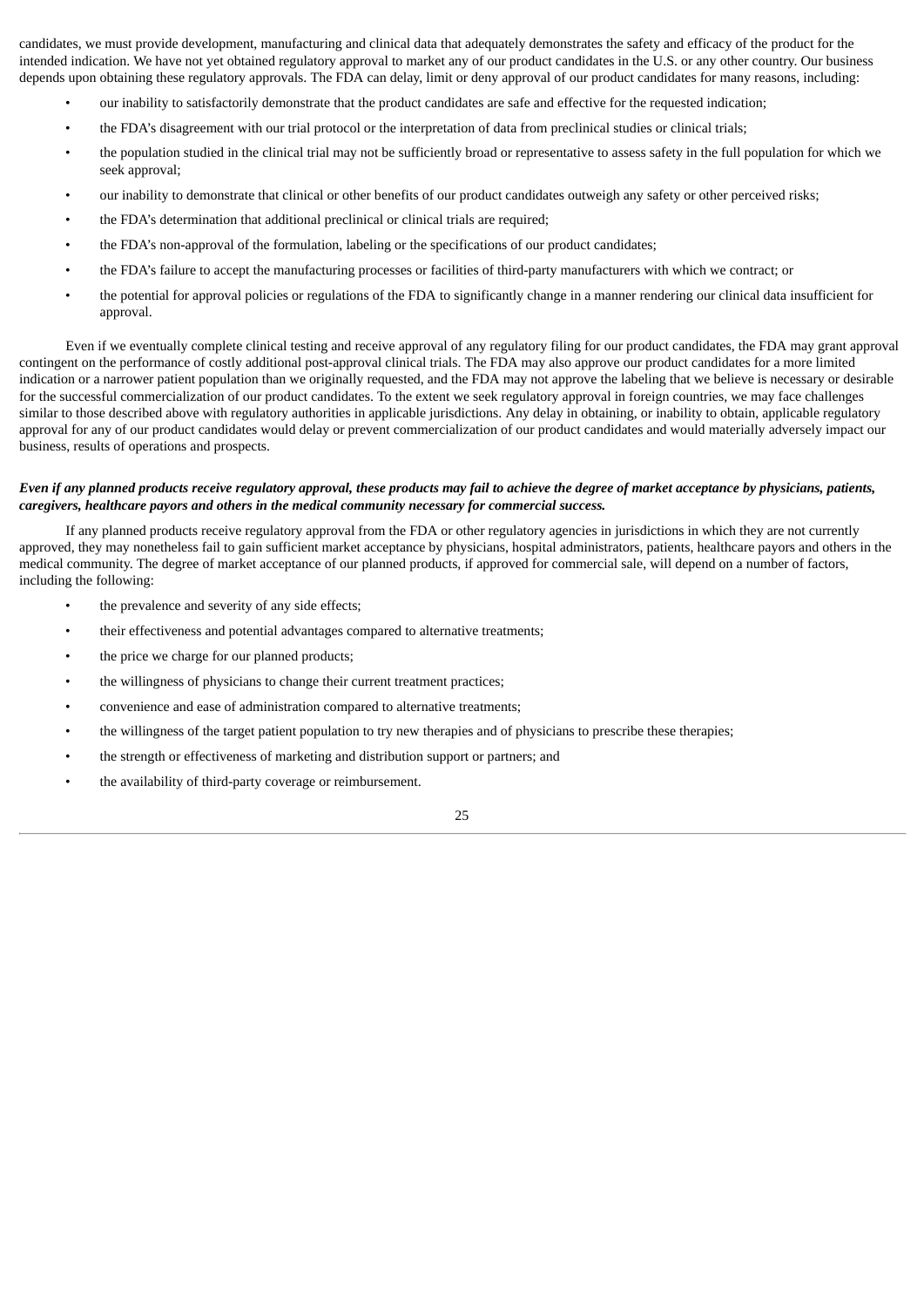# If the market opportunity for DCCR is smaller than we believe it is, then our revenues may be adversely affected, and our business may suffer.

PWS is a rare disease, and as such, our projections of both the number of people who have this disease, as well as the subset of people with PWS who have the potential to benefit from treatment with our product candidate, are based on estimates.

Currently, most reported estimates of the prevalence of PWS are based on studies of small subsets of the population of specific geographic areas, which are then extrapolated to estimate the prevalence of the diseases in the broader world population. In addition, as new studies are performed the estimated prevalence of these diseases may change. There can be no assurance that the prevalence of PWS in the study populations, particularly in these newer studies, accurately reflects the prevalence of this disease in the broader world population. If our estimates of the prevalence of PWS, or of the number of patients who may benefit from treatment with our product candidates prove to be incorrect, the market opportunities for our product candidate may be smaller than we believe it is, our prospects for generating revenue may be adversely affected and our business may suffer.

# DCCR is currently under development and we have no sales and distribution personnel, and limited marketing capabilities at the present time to commercialize DCCR, if we receive regulatory approval. If we are unable to develop a sales and marketing and distribution capability on our own or through collaborations or other marketing partners, we will not be successful in commercializing our products, or other planned products.

There are risks involved with both establishing our own sales and marketing capabilities and entering into arrangements with third parties to perform these services. For example, recruiting and training a sales force is expensive and time-consuming, and could delay any product launch. If the commercial launch of a planned product for which we recruit a sales force and establish marketing capabilities is delayed, or does not occur for any reason, we would have prematurely or unnecessarily incurred these commercialization expenses. This may be costly, and our investment would be lost if we cannot retain or reposition our sales and marketing personnel.

To achieve commercial success for any approved product, we must either develop a sales and marketing infrastructure or outsource these functions to third parties. We also may not be successful entering into arrangements with third parties to sell and market our planned products or may be unable to do so on terms that are favorable to us. We likely will have little control over such third parties, and any of them may fail to devote the necessary resources and attention to sell and market our products effectively and could damage our reputation. If we do not establish sales and marketing capabilities successfully, either on our own or in collaboration with third parties, we will not be successful in commercializing our planned products.

# We may attempt to form partnerships with respect to our products, but we may not be able to do so, which may cause us to alter our development and *commercialization plans and may cause us to terminate any such programs.*

We may form strategic alliances, create joint ventures or collaborations, or enter into licensing agreements with third parties that we believe will more effectively provide resources to develop and commercialize our programs. For example, we currently intend to identify one or more new partners or distributors for the commercialization of our products.

We face significant competition in seeking appropriate strategic partners, and the negotiation process to secure favorable terms is time-consuming and complex. We may not be successful in our efforts to establish such a strategic partnership for any future products and programs on terms that are acceptable to us, or at all.

Any delays in identifying suitable collaborators and entering into agreements to develop or commercialize our future products could negatively impact the development or commercialization of our future products, particularly in geographic regions like the E.U., where we do not currently have development and commercialization infrastructure. Absent a partner or collaborator, we would need to undertake development or commercialization activities at our own expense. If we elect to fund and undertake development and commercialization activities on our own, we may need to obtain additional expertise and additional capital, which may not be available to us on acceptable terms or at all. If we are unable to do so, we may not be able to develop our future products or bring them to market, and our business may be materially and adversely affected.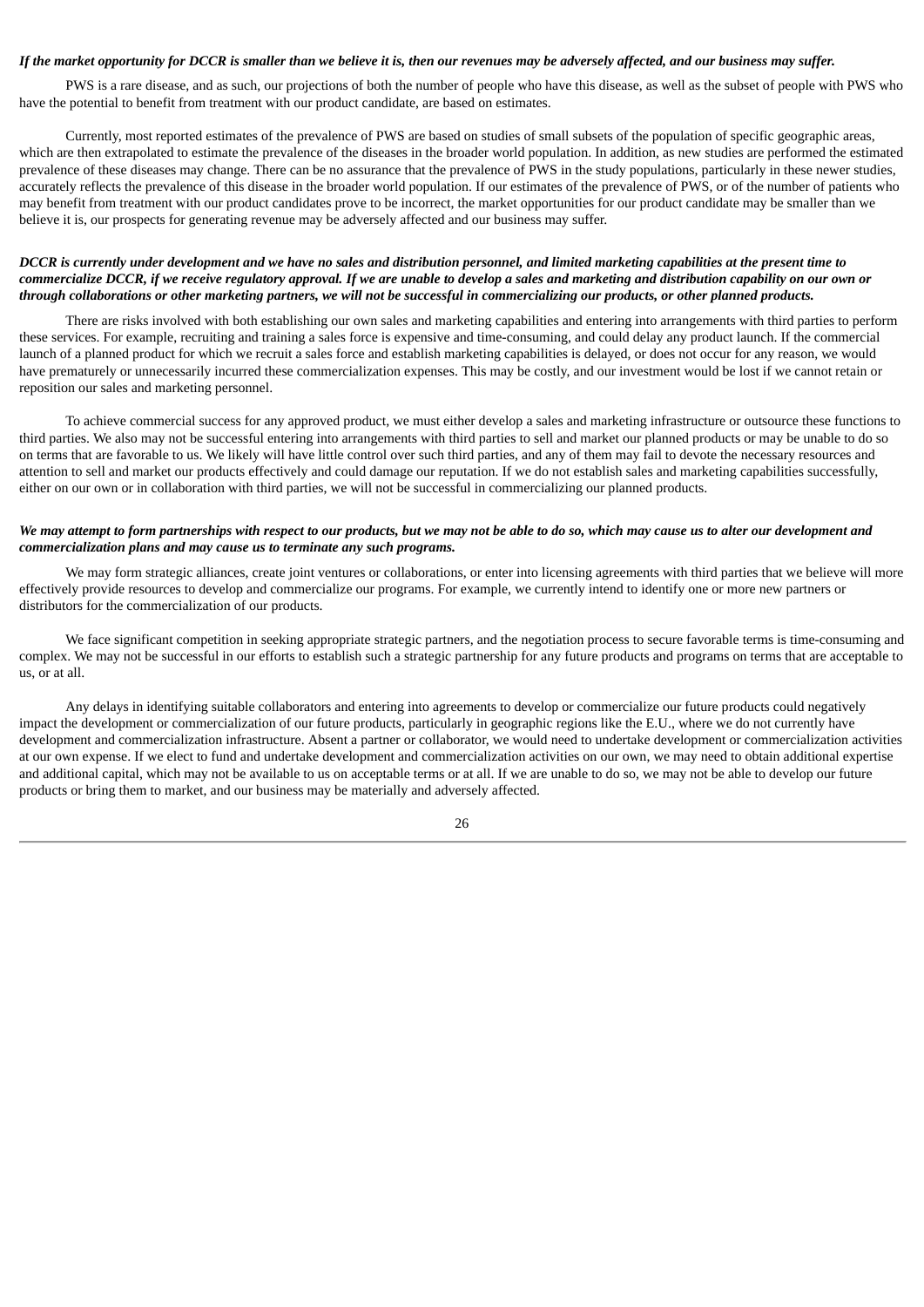# Our products may cause serious adverse side effects or have other properties that could delay or prevent their regulatory approval, limit the commercial *desirability of an approved label or result in significant negative consequences following any marketing approval.*

The risk of failure of clinical development is high. It is impossible to predict when or if any planned products will prove safe enough to receive regulatory approval. Undesirable side effects caused by any of our products could cause us or regulatory authorities to interrupt, delay or halt clinical trials or could result in a more restrictive label or the delay or denial of regulatory approval by the FDA or other comparable foreign regulatory authority. Additionally, if any of our planned products receives additional marketing approvals, and we or others later identify undesirable side effects caused by such product, a number of potentially significant negative consequences could result, including:

- we may be forced to recall such product and suspend the marketing of such product;
- regulatory authorities may withdraw their approvals of such product;
- regulatory authorities may require additional warnings on the label that could diminish the usage or otherwise limit the commercial success of such products;
- the FDA or other regulatory bodies may issue safety alerts, Dear Healthcare Provider letters, press releases or other communications containing warnings about such product;
- the FDA may require the establishment or modification of Risk Evaluation Mitigation Strategies or a comparable foreign regulatory authority may require the establishment or modification of a similar strategy that may, for instance, restrict distribution of our products and impose burdensome implementation requirements on us;
- we may be required to change the way the product is administered or conduct additional clinical trials;
- we could be sued and held liable for harm caused to subjects or patients;
- we may be subject to litigation or product liability claims; and
- our reputation may suffer.

Any of these events could prevent us from achieving or maintaining market acceptance of the particular planned product, if approved.

### We face competition, which may result in others discovering, developing or commercializing products before we do, or more successfully than we do.

Alternatives exist for our products and we will likely face competition with respect to any planned products that we may seek to develop or commercialize in the future, from major pharmaceutical companies, specialty pharmaceutical companies, medical device companies, and biotechnology companies worldwide. These companies may reduce prices for their competing drugs in an effort to gain or retain market share and undermine the value our products might otherwise be able to offer to payers. Potential competitors also include academic institutions, government agencies and other public and private research organizations that conduct research, seek patent protection and establish collaborative arrangements for research, development, manufacturing and commercialization. Many of these competitors are attempting to develop therapeutics for our target indications.

Smaller or early stage companies may also prove to be significant competitors, particularly through collaborative arrangements with large and established companies. These third parties compete with us in recruiting and retaining qualified technical and management personnel, establishing clinical study sites and patient registration for clinical studies, as well as in acquiring technologies complementary to, or necessary for, our programs.

#### *Our patent rights may prove to be an inadequate barrier to competition.*

We are the sole owner of patents and patent applications in the U.S. with claims covering the compounds underlying our primary product candidate, DCCR. Foreign counterparts of these patents and applications have been issued in the E.U., Japan, China, Canada, Australia, India and Hong Kong. However, the lifespan of any one patent is limited, and each of these patents will ultimately expire and we cannot be sure that pending applications will be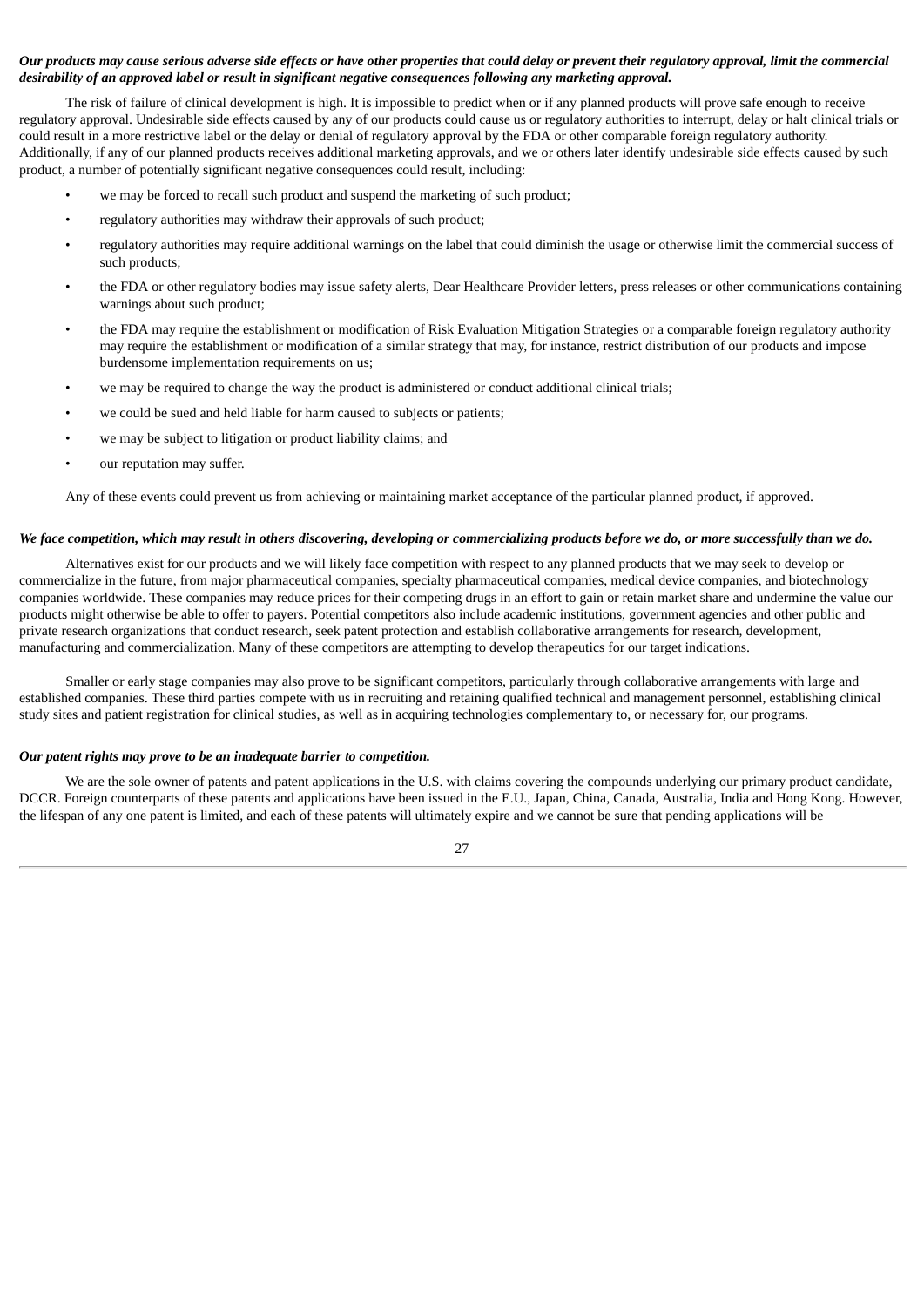granted, or that we will discover new inventions which we can successfully patent. Moreover, any of our granted patents may be held invalid by a court of competent jurisdiction, and any of these patents may also be construed narrowly by a court of competent jurisdiction in such a way that it is held to not directly cover DCCR. Furthermore, even if our patents are held to be valid and broadly interpreted, third parties may find legitimate ways to compete with DCCR by inventing around our patent. Finally, the process of obtaining new patents is lengthy and expensive, as is the process for enforcing patent rights against an alleged infringer. Any such litigation could take years, cost large sums of money and pose a significant distraction to management. Indeed, certain jurisdictions outside of the U.S. and E.U., where we hope to initially commercialize DCCR have a history of inconsistent, relatively lax or ineffective enforcement of patent rights. In such jurisdictions, even a valid patent may have limited value. Our failure to effectively prosecute our patents would have a harmful impact on our ability to commercialize DCCR in these jurisdictions.

# Even if we are able to maintain our existing partners in commercializing our products, they may become subject to unfavorable pricing regulations, third*party reimbursement practices or healthcare reform initiatives, thereby harming our business.*

The regulations that govern marketing approvals, pricing and reimbursement for new products vary widely from country to country. Some countries require approval of the sale price of a product before it can be marketed. In many countries, the pricing review period begins after marketing approval is granted. In some foreign markets, pricing remains subject to continuing governmental control even after initial approval is granted. As a result, we might obtain regulatory approval for a product in a particular country, but then be subject to price regulations that delay our commercial launch of the product and negatively impact the revenue we are able to generate from the sale of the product in that country. Adverse pricing limitations may hinder our ability to recoup our investment in one or more planned products, even if our planned products obtain regulatory approval.

Our ability to commercialize our products successfully also will depend in part on the extent to which reimbursement for these products and related treatments becomes available from government health administration authorities, private health insurers and other organizations. Government authorities and third-party payers, such as private health insurers and health maintenance organizations, decide which medications they will pay for and establish reimbursement levels. A primary trend in the U.S. healthcare industry and elsewhere is cost containment. Government authorities and these third-party payers have attempted to control costs by limiting coverage and the amount of reimbursement for particular medications. We cannot be sure that reimbursement will be available for any product that we commercialize and, if reimbursement is available, what the level of reimbursement will be. Reimbursement may impact the demand for, or the price of, any product for which we obtain marketing approval. Obtaining reimbursement for our products may be particularly difficult because of the higher prices often associated with products administered under the supervision of a physician. If reimbursement is not available or is available only to limited levels, we may not be able to successfully commercialize any planned product that we successfully develop.

In the U.S., eligibility for reimbursement does not imply that any product will be paid for in all cases or at a rate that covers our costs, including research, development, manufacture, sale and distribution. Interim payments for new products, if applicable, may also not be sufficient to cover our costs and may not be made permanent. Payment rates may vary according to the use of the product and the clinical setting in which it is used, may be based on payments allowed for lower cost products that are already reimbursed and may be incorporated into existing payments for other services. Net prices for products may be reduced by mandatory discounts or rebates required by government healthcare programs or private payers and by any future relaxation of laws that presently restrict imports of products from countries where they may be sold at lower prices than in the U.S. Third-party payers often rely upon Medicare coverage policy and payment limitations in setting their own reimbursement policies.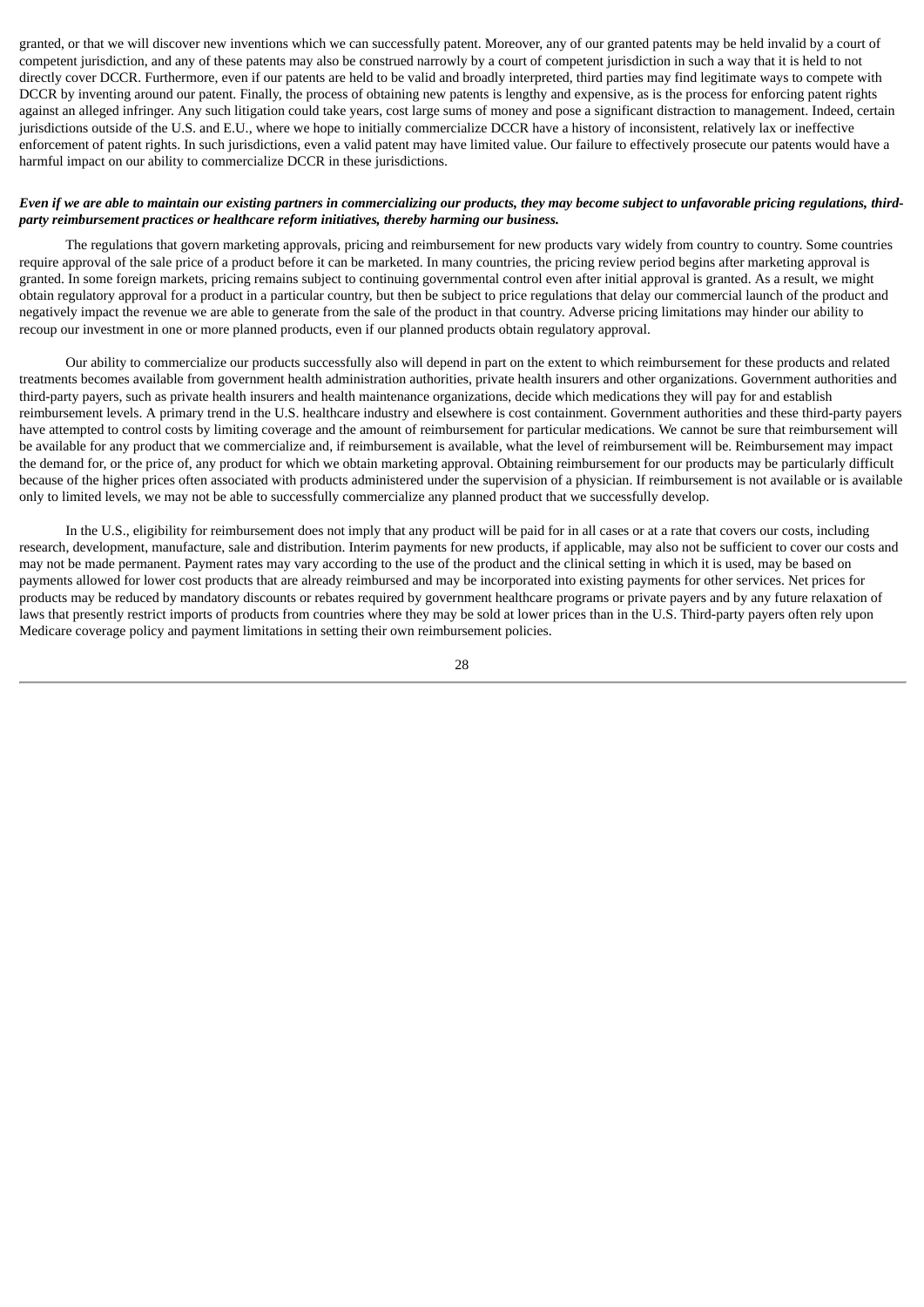Our inability to promptly obtain coverage and profitable payment rates from both government funded and private payers for new products that we develop could have a material adverse effect on our operating results, our ability to raise capital needed to commercialize products and our overall financial condition. In some foreign countries, including major markets in the E.U. and Japan, the pricing of prescription pharmaceuticals is subject to governmental control. In these countries, pricing negotiations with governmental authorities can take nine to twelve months or longer after the receipt of regulatory marketing approval for a product. To obtain reimbursement or pricing approval in some countries, we may be required to conduct a clinical trial that compares the cost-effectiveness of our product to other available therapies. Our business could be materially harmed if reimbursement of our products, if any, is unavailable or limited in scope or amount or if pricing is set at unsatisfactory levels.

#### Product liability lawsuits against us could cause us to incur substantial liabilities and to limit commercialization of any products that we may develop.

We face an inherent risk of product liability exposure related to the sale of our products. The marketing, sale and use of our products could lead to the filing of product liability claims against us if someone alleges that our tests failed to perform as designed. We may also be subject to liability for a misunderstanding of, or inappropriate reliance upon, the information we provide. If we cannot successfully defend ourselves against claims that our products caused injuries, we may incur substantial liabilities. Regardless of merit or eventual outcome, liability claims may result in:

- decreased demand for any planned products that we may develop;
- injury to our reputation and significant negative media attention;
- withdrawal of patients from clinical studies or cancellation of studies;
- significant costs to defend the related litigation and distraction to our management team;
- substantial monetary awards to patients;
- loss of revenue; and
- the inability to commercialize any products that we may develop.

We currently hold \$8.0 million in product liability insurance coverage, which may not be adequate to cover all liabilities that we may incur. Insurance coverage is increasingly expensive. We may not be able to maintain insurance coverage at a reasonable cost or in an amount adequate to satisfy any liability that may arise.

# *The loss of key members of our executive management team could adversely affect our business.*

Our success in implementing our business strategy depends largely on the skills, experience and performance of key members of our executive management team and others in key management positions, including Dr. Anish Bhatnagar, our Chief Executive Officer, James Mackaness, our Chief Financial Officer, Neil M. Cowen, our Senior Vice President of Drug Development, Kristen Yen, our Vice President of Clinical Operations, and Patricia Hirano our Vice President of Regulatory Affairs. The collective efforts of each of these persons, and others working with them as a team, are critical to us as we continue to develop our technologies, tests and research and development and sales programs. As a result of the difficulty in locating qualified new management, the loss or incapacity of existing members of our executive management team could adversely affect our operations. If we were to lose one or more of these key employees, we could experience difficulties in finding qualified successors, competing effectively, developing our technologies and implementing our business strategy. Our officers all have employment agreements; however, the existence of an employment agreement does not guarantee retention of members of our executive management team and we may not be able to retain those individuals for the duration of or beyond the end of their respective terms. We have secured a \$1.0 million "key person" life insurance policy on our Chief Executive Officer, Dr. Anish Bhatnagar, but do not otherwise maintain "key person" life insurance on any of our employees.

In addition, we rely on collaborators, consultants and advisors, including scientific and clinical advisors, to assist us in formulating our research and development and commercialization strategy. Our collaborators, consultants and advisors are generally employed by employers other than us and may have commitments under agreements with other entities that may limit their availability to us.

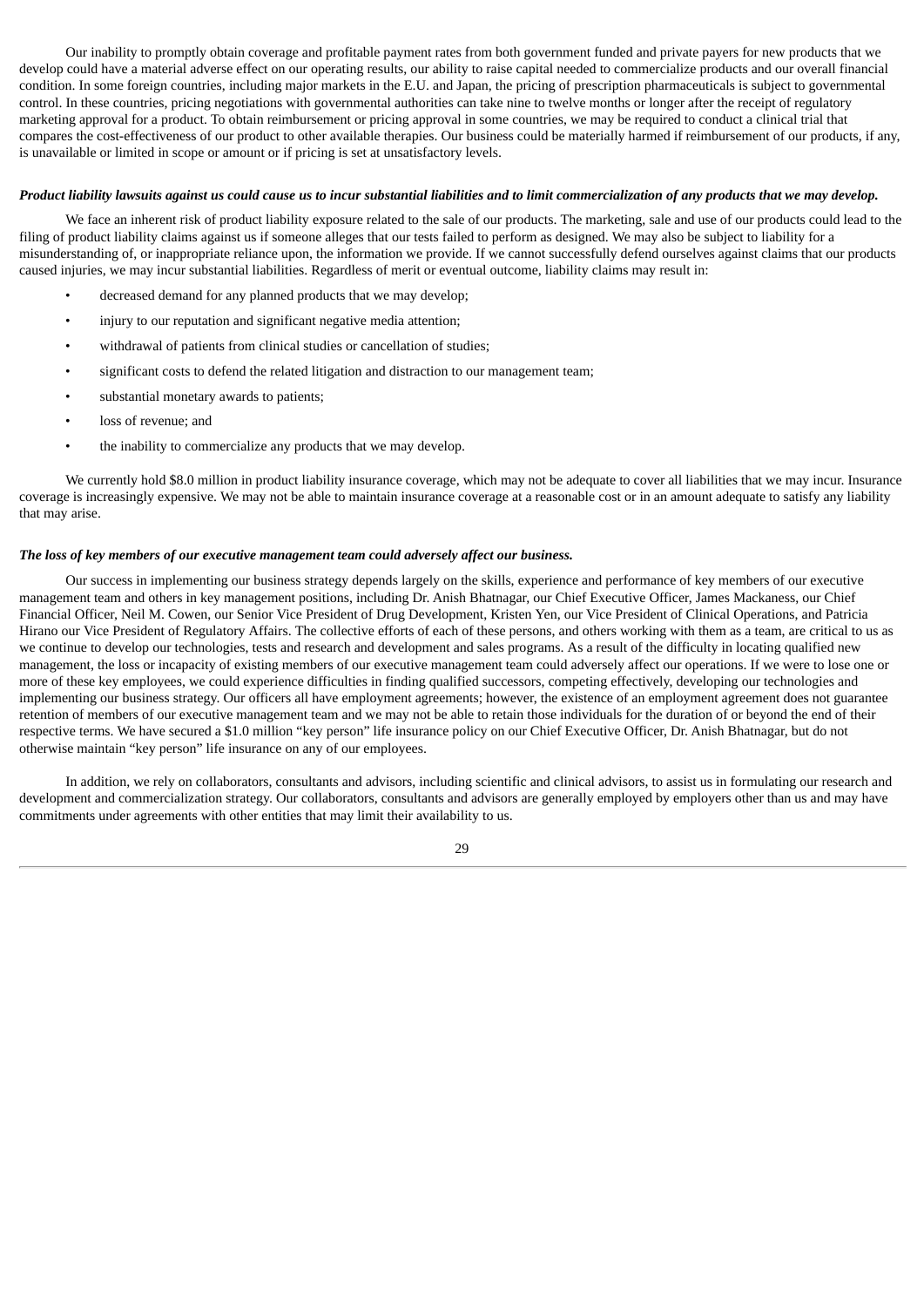# *Management turnover creates uncertainties and could harm our business*

We have experienced changes in our executive leadership in the past. David O'Toole, our Senior Vice President and Chief Financial Officer, resigned from employment effective September 11, 2017. Mr. Jonathan Wolter, a partner at FLG Partners, LLC, was retained as our interim Chief Financial Officer and on May 30, 2018, was appointed Chief Financial Officer. On November 14, 2019, we amended our agreement with FLG Partners LLC, to replace Mr. Jonathan Wolter with Mr. James Mackaness as Chief Financial Officer, after Mr. Wolter accepted a full-time position at another company and was therefore no longer available to continue his engagement with us. Patricia Hirano was appointed Vice President of Regulatory Affairs on January 1, 2019.

Changes to strategic or operating goals, which can often times occur with the appointment of new executives, can create uncertainty, may negatively impact our ability to execute quickly and effectively, and may ultimately be unsuccessful. In addition, executive leadership transition periods are often difficult as the new executives gain detailed knowledge of our operations, and friction can result from changes in strategy and management style. Management turnover inherently causes some loss of institutional knowledge, which can negatively affect strategy and execution. Until we integrate new personnel, and unless they are able to succeed in their positions, we may be unable to successfully manage and grow our business, and our financial condition and profitability may suffer.

Further, to the extent we experience additional management turnover, competition for top management is high and it may take months to find a candidate that meets our requirements. If we are unable to attract and retain qualified management personnel, our business could suffer.

# There is a scarcity of experienced professionals in our industry. If we are not able to retain and recruit personnel with the requisite technical skills, we *may be unable to successfully execute our business strategy.*

The specialized nature of our industry results in an inherent scarcity of experienced personnel in the field. Our future success depends upon our ability to attract and retain highly skilled personnel, including scientific, technical, commercial, business, regulatory and administrative personnel, necessary to support our anticipated growth, develop our business and perform certain contractual obligations. Given the scarcity of professionals with the scientific knowledge that we require and the competition for qualified personnel among biotechnology businesses, we may not succeed in attracting or retaining the personnel we require to continue and grow our operations.

# We may acquire other businesses or form joint ventures or make investments in other companies or technologies that could harm our operating results, *dilute our stockholders' ownership, increase our debt or cause us to incur significant expense.*

As part of our business strategy, we may pursue acquisitions or licenses of assets or acquisitions of businesses. We also may pursue strategic alliances and joint ventures that leverage our core technology and industry experience to expand our product offerings or sales and distribution resources. Our company has limited experience with acquiring other companies, acquiring or licensing assets or forming strategic alliances and joint ventures. We may not be able to find suitable partners or acquisition candidates, and we may not be able to complete such transactions on favorable terms, if at all. If we make any acquisitions, we may not be able to integrate these acquisitions successfully into our existing business, and we could assume unknown or contingent liabilities. Any future acquisitions also could result in significant write-offs or the incurrence of debt and contingent liabilities, any of which could have a material adverse effect on our financial condition, results of operations and cash flows. Integration of an acquired company also may disrupt ongoing operations and require management resources that would otherwise focus on developing our existing business. We may experience losses related to investments in other companies, which could have a material negative effect on our results of operations.

We may not identify or complete these transactions in a timely manner, on a cost-effective basis, or at all, and we may not realize the anticipated benefits of any acquisition, license, strategic alliance or joint venture. To finance such a transaction, we may choose to issue shares of our common stock as consideration, which would dilute the ownership of our stockholders. If the price of our common stock is low or volatile, we may not be able to acquire other companies or fund a joint venture project using our stock as consideration. Alternatively, it may be necessary for us to raise additional funds for acquisitions through public or private financings. Additional funds may not be available on terms that are favorable to us, or at all.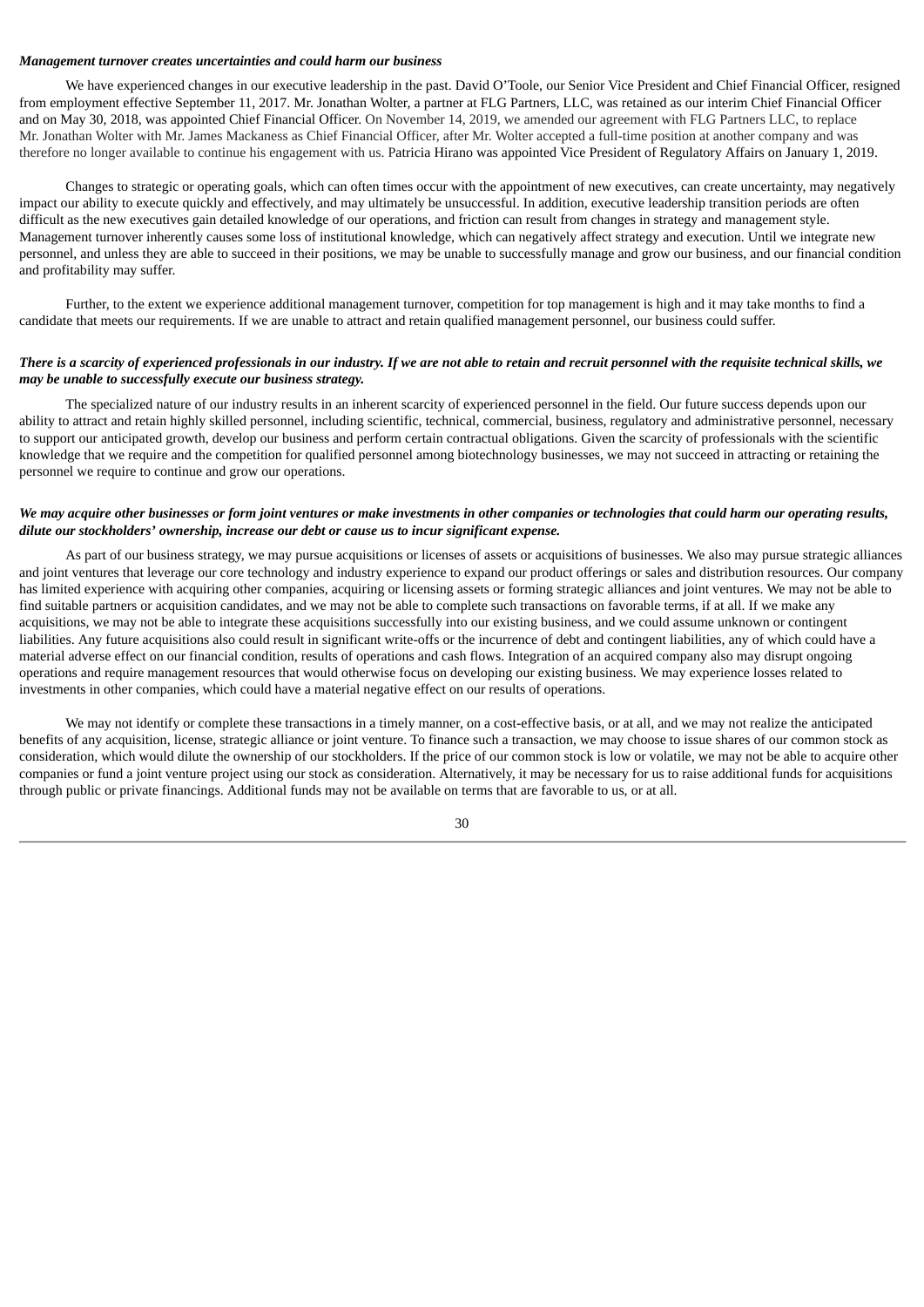# International expansion of our business will expose us to business, regulatory, political, operational, financial and economic risks associated with doing *business outside of the U.S.*

Our business strategy contemplates international expansion, including partnering with distributors, and introducing our current products and other planned products outside the U.S. Doing business internationally involves a number of risks, including:

- multiple, conflicting and changing laws and regulations such as tax laws, export and import restrictions, employment laws, regulatory requirements and other governmental approvals, permits and licenses;
- potential failure by us or our distributors to obtain regulatory approvals for the sale or use of our current products and our planned future products in various countries;
- difficulties in managing foreign operations;
- complexities associated with managing government payer systems, multiple payer-reimbursement regimes or self-pay systems;
- logistics and regulations associated with shipping products, including infrastructure conditions and transportation delays;
- limits on our ability to penetrate international markets if our distributors do not execute successfully;
- financial risks, such as longer payment cycles, difficulty enforcing contracts and collecting accounts receivable, and exposure to foreign currency exchange rate fluctuations;
- reduced protection for intellectual property rights, or lack of them in certain jurisdictions, forcing more reliance on our trade secrets, if available;
- natural disasters, political and economic instability, including wars, terrorism and political unrest, outbreak of disease, boycotts, curtailment of trade and other business restrictions; and
- failure to comply with the Foreign Corrupt Practices Act, including its books and records provisions and its anti-bribery provisions, by maintaining accurate information and control over sales activities and distributors' activities.

Any of these risks, if encountered, could significantly harm our future international expansion and operations and, consequently, have a material adverse effect on our financial condition, results of operations and cash flows.

#### *Intrusions into our computer systems could result in compromise of confidential information.*

Any software we develop or use for any of our products may be potentially subject to malfunction or vulnerable to physical break-ins, hackers, improper employee or contractor access, computer viruses, programming errors, or similar problems. Any of these might result in confidential medical, business or other information of other persons or of ourselves being revealed to unauthorized persons.

There are a number of state, federal and international laws protecting the privacy and security of health information and personal data, including on electronic medical systems. As part of the American Recovery and Reinvestment Act 2009, or ARRA, Congress amended the privacy and security provisions of the Health Insurance Portability and Accountability Act of 1996, or HIPAA. HIPAA imposes limitations on the use and disclosure of an individual's protected healthcare information by healthcare providers, healthcare clearinghouses, and health insurance plans, collectively referred to as covered entities. The HIPAA amendments also impose compliance obligations and corresponding penalties for non-compliance on individuals and entities that provide services to healthcare providers and other covered entities, collectively referred to as business associates. ARRA also made significant increases in the penalties for improper use or disclosure of an individual's health information under HIPAA and extended enforcement authority to state attorneys general. The amendments also create notification requirements for individuals whose health information has been inappropriately accessed or disclosed: notification requirements to federal regulators and in some cases, notification to local and national media. Notification is not required under HIPAA if the health information that is improperly used or disclosed is deemed secured in accordance with encryption or other standards developed by HHS. Most states have laws requiring notification of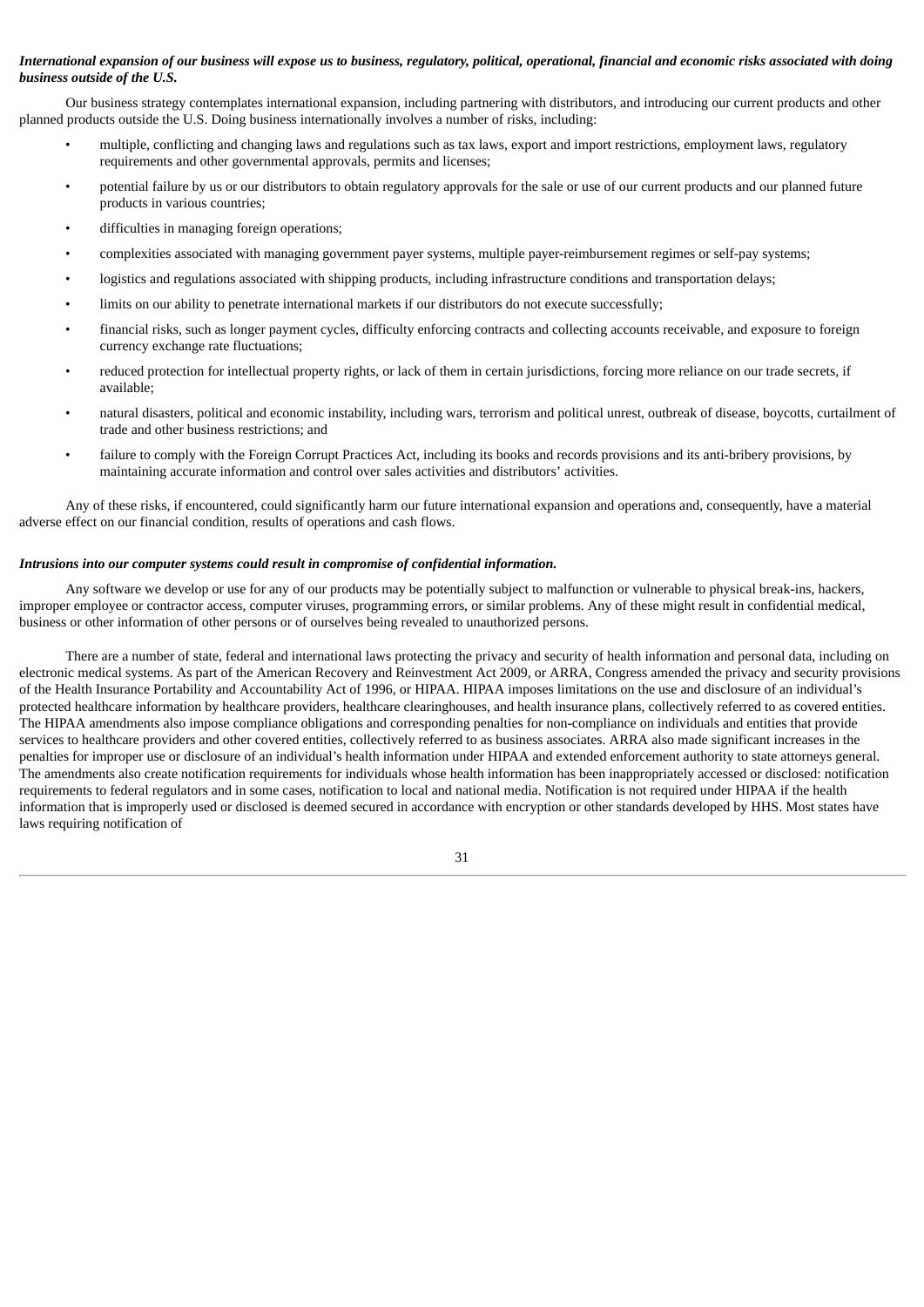affected individuals and state regulators in the event of a breach of personal information, which is a broader class of information than the health information protected by HIPAA. Many state laws impose significant data security requirements, such as encryption or mandatory contractual terms to ensure ongoing protection of personal information. Activities outside of the U.S. implicate local and national data protection standards, impose additional compliance requirements and generate additional risks of enforcement for non-compliance. We may be required to expend significant capital and other resources to ensure ongoing compliance with applicable privacy and data security laws, to protect against security breaches and hackers or to alleviate problems caused by such breaches.

# **Risks related to the operation of our business**

# Any future distribution or commercialization agreements we may enter into for our products may place the development of these products outside our *control, may require us to relinquish important rights, or may otherwise be on terms unfavorable to us.*

We may enter into additional distribution or commercialization agreements with third parties with respect to our products. Our likely collaborators for any distribution, marketing, licensing or other collaboration arrangements include large and mid-size companies, regional and national companies, and distribution or group purchasing organizations. We will have limited control over the amount and timing of resources that our collaborators dedicate to the development or commercialization of our products. Our ability to generate revenue from these arrangements will depend in part on our collaborators' abilities to successfully perform the functions assigned to them in these arrangements.

Collaborations involving our products are subject to numerous risks, which may include the following:

- collaborators have significant discretion in determining the efforts and resources that they will apply to any such collaborations;
- collaborators may not pursue development and commercialization of our products, or may elect not to continue or renew efforts based on clinical study results, changes in their strategic focus for a variety of reasons, potentially including the acquisition of competitive products, availability of funding, and mergers or acquisitions that divert resources or create competing priorities;
- collaborators may delay clinical studies, provide insufficient funding for a clinical study program, stop a clinical study, abandon a product, repeat or conduct new clinical studies or require a new engineering iteration of a product for clinical testing;
- collaborators could independently develop, or develop with third parties, products that compete directly or indirectly with our products;
- a collaborator with marketing and distribution rights to one or more products may not commit sufficient resources to their marketing and distribution;
- collaborators may not properly maintain or defend our intellectual property rights or may use our intellectual property or proprietary information in a way that gives rise to actual or threatened litigation that could jeopardize or invalidate our intellectual property or proprietary information or expose us to potential liability;
- disputes may arise between us and a collaborator that causes the delay or termination of the research, development or commercialization of our products or that results in costly litigation or arbitration that diverts management attention and resources;
- collaborations may be terminated and, if terminated, may result in a need for additional capital to pursue further development or commercialization of the applicable products; and
- collaborators may own or co-own intellectual property covering our products that results from our collaborating with them, and in such cases, we would not have the exclusive right to commercialize such intellectual property.

Any termination or disruption of collaborations could result in delays in the development of products, increases in our costs to develop the products or the termination of development of a product.

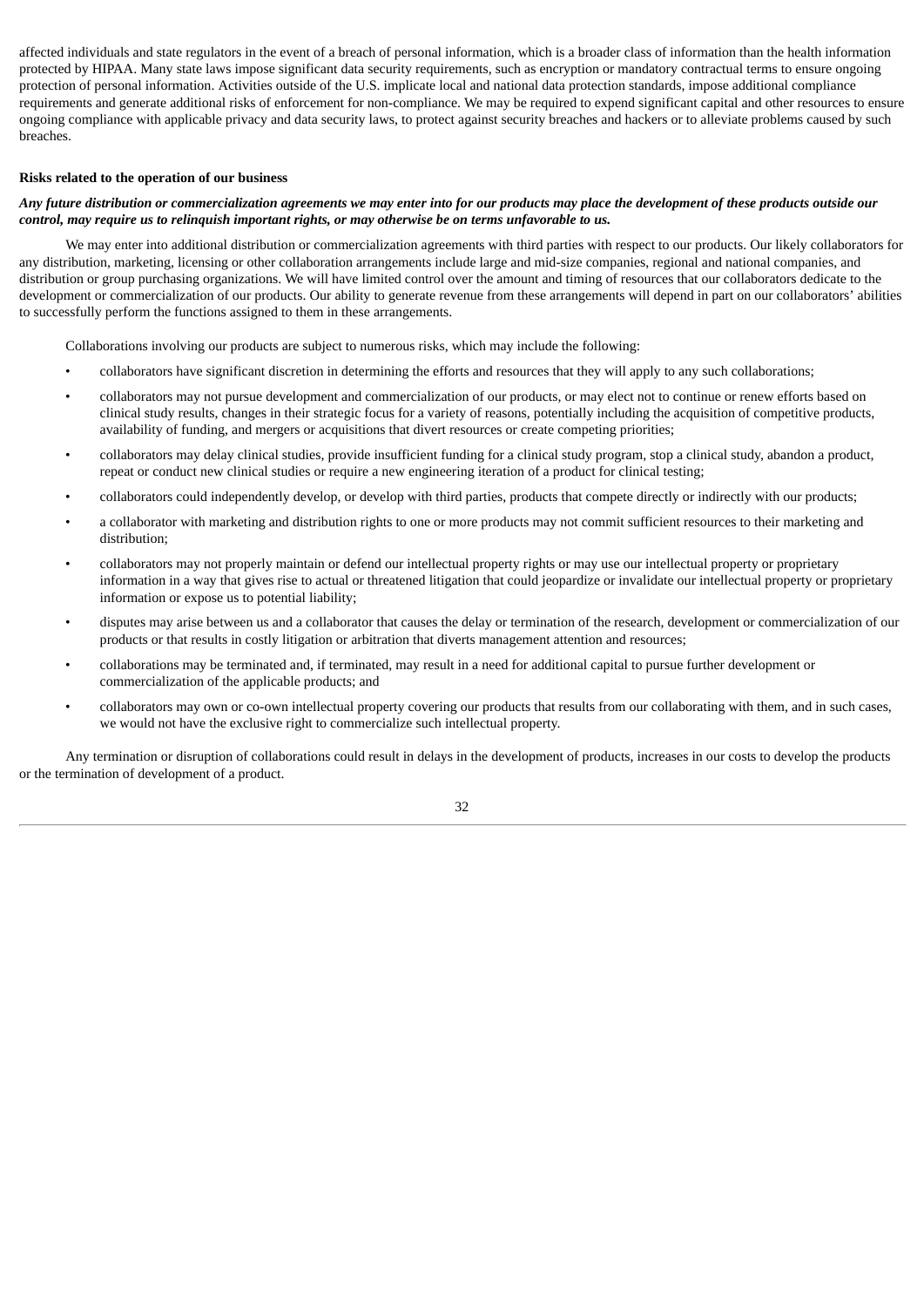# We expect to expand our development, regulatory and sales and marketing capabilities, and as a result, we may encounter difficulties in managing our *growth, which could disrupt our operations.*

As of December 31, 2019, we had twelve employees and thirteen full-time or part-time consultants. Over the next several years, we expect to experience significant growth in the number of our employees and the scope of our operations, particularly in the areas of drug development, quality assurance, engineering, product development, regulatory affairs and sales and marketing. To manage our anticipated future growth, we must continue to implement and improve our managerial, operational and financial systems, expand our facilities and continue to recruit and train additional qualified personnel. Due to our limited financial resources and the limited experience of our management team in managing a company with such anticipated growth, we may not be able to effectively manage the expansion of our operations or recruit and train additional qualified personnel. The physical expansion of our operations may lead to significant costs and may divert our management and business development resources. Future growth would impose significant added responsibilities on members of management, including:

- managing our clinical trials effectively, which we anticipate being conducted at numerous clinical sites;
- identifying, recruiting, maintaining, motivating and integrating additional employees with the expertise and experience we will require;
- managing our internal development efforts effectively while complying with our contractual obligations to licensors, licensees, contractors and other third parties;
- managing additional relationships with various strategic partners, suppliers and other third parties;
- improving our managerial, development, operational and finance reporting systems and procedures; and
- expanding our facilities.

Our failure to accomplish any of these tasks could prevent us from successfully growing. Any inability to manage growth could delay the execution of our business plans or disrupt our operations.

#### *Because we intend to commercialize our products outside the U.S., we will be subject to additional risks.*

A variety of risks associated with international operations could materially adversely affect our business, including:

- different regulatory requirements for drug approvals in foreign countries;
- reduced protection for intellectual property rights;
- unexpected changes in tariffs, trade barriers and regulatory requirements;
- economic weakness, including inflation or political instability in particular foreign economies and markets;
- compliance with tax, employment, immigration and labor laws for employees living or traveling abroad;
- foreign taxes, including withholding of payroll taxes;
- foreign currency fluctuations, which could result in increased operating expenses and reduced revenue, and other obligations incident to doing business in another country;
- workforce uncertainty in countries where labor unrest is more common than in the U.S.;
- production shortages resulting from any events affecting raw material supply or manufacturing capabilities abroad; and
- business interruptions resulting from geopolitical actions, including war and terrorism, or natural disasters including earthquakes, typhoons, floods and fires.

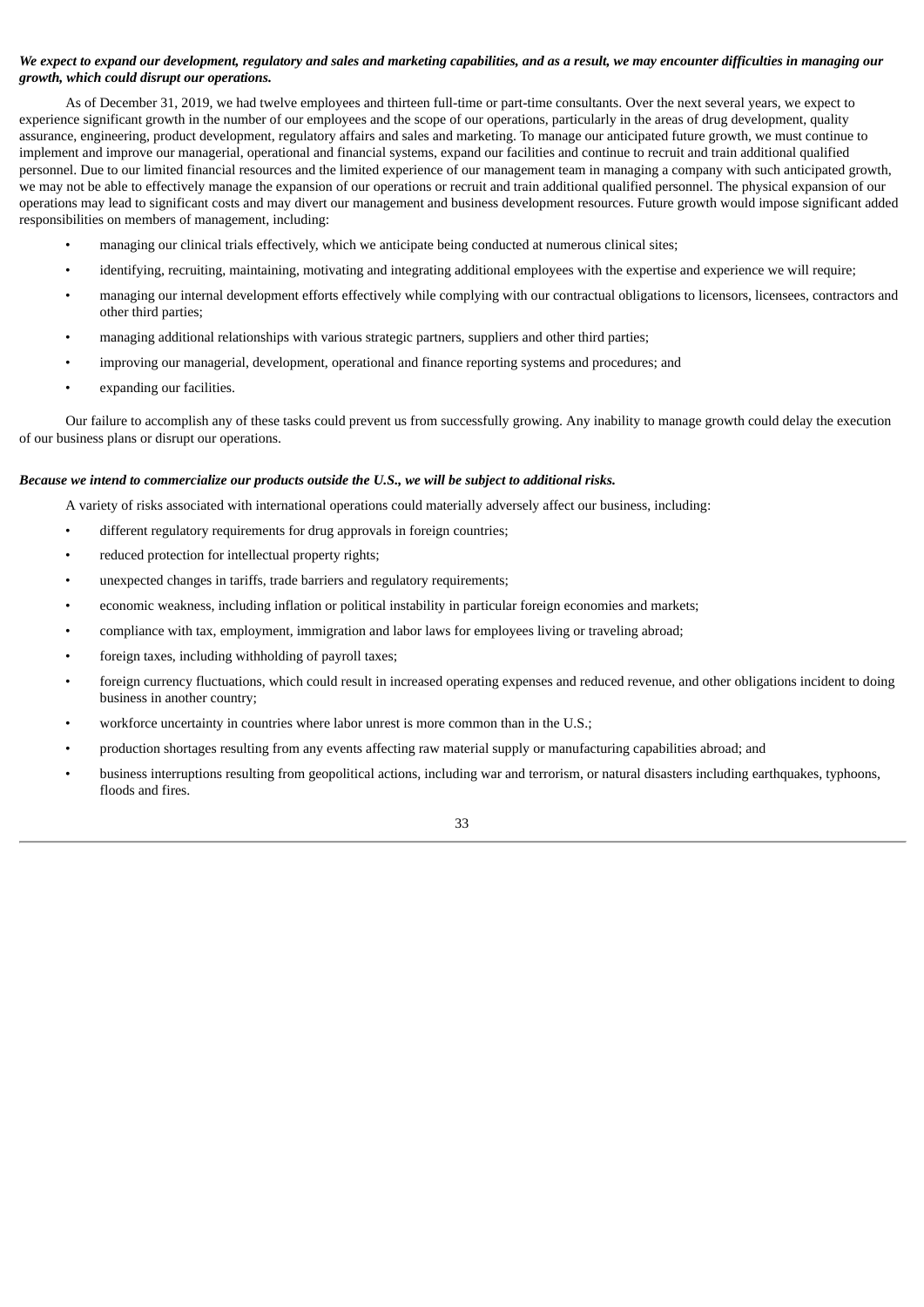# We rely on third parties to conduct certain components of our clinical studies, and those third parties may not perform satisfactorily, including failing to *meet deadlines for the completion of such studies.*

We rely on third parties, such as contract research organizations, or CROs, investigational product packaging, labeling and distribution, laboratories, medical institutions and clinical investigators and staff, to perform various functions for our clinical trials. Our reliance on these third parties for clinical development activities reduces our control over these activities but does not relieve us of our responsibilities. We remain responsible for ensuring that each of our clinical studies is conducted in accordance with the general investigational plan and protocols for the study. Moreover, the FDA requires us and third parties involved in the set-up, conduct, analysis and reporting of the clinical studies to comply with regulations and with standards, commonly referred to as good clinical practices, or GCP, to assure that data and reported results are credible and accurate and that the rights, integrity and confidentiality of patients in clinical studies are protected. Our clinical investigators are also required to comply with GCPs. Furthermore, these third parties may also have relationships with other entities, some of which may be our competitors. If these third parties do not successfully carry out their contractual duties, meet expected deadlines or conduct our clinical studies in accordance with regulatory requirements or our stated protocols, we will not be able to obtain, or may be delayed in obtaining, regulatory approvals for our planned products and will not be able to, or may be delayed in our efforts to, successfully commercialize our planned products.

# If we use biological and hazardous materials in a manner that causes injury, we could be liable for damages.

Our manufacturing processes currently require the controlled use of potentially harmful chemicals. We cannot eliminate the risk of accidental contamination or injury to employees or third parties from the use, storage, handling or disposal of these materials. In the event of contamination or injury, we could be held liable for any resulting damages, and any liability could exceed our resources or any applicable insurance coverage we may have. Additionally, we are subject to, on an ongoing basis, federal, state and local laws and regulations governing the use, storage, handling and disposal of these materials and specified waste products. The cost of compliance with these laws and regulations may become significant and could have a material adverse effect on our financial condition, results of operations and cash flows. In the event of an accident or if we otherwise fail to comply with applicable regulations, we could lose our permits or approvals or be held liable for damages or penalized with fines.

# **Risks related to intellectual property**

# Third parties may initiate legal proceedings alleging that we are infringing their intellectual property rights, the outcome of which would be *uncertain and could have a material adverse effect on the success of our business.*

Patent litigation is prevalent in our sectors. Our commercial success depends upon our ability and the ability of our distributors, contract manufacturers, and suppliers to manufacture, market, and sell our planned products, and to use our proprietary technologies without infringing, misappropriating or otherwise violating the proprietary rights or intellectual property of third parties. We may become party to, or be threatened with, future adversarial proceedings or litigation regarding intellectual property rights with respect to our products and technology. Third parties may assert infringement claims against us based on existing or future intellectual property rights. If we are found to infringe a third-party's intellectual property rights, we could be required to obtain a license from such third-party to continue developing and marketing our products and technology. We may also elect to enter into such a license in order to settle pending or threatened litigation. However, we may not be able to obtain any required license on commercially reasonable terms or at all. Even if we were able to obtain a license, it could be non-exclusive, thereby giving our competitors access to the same technologies licensed to us and could require us to pay significant royalties and other fees.

We could be forced, including by court order, to cease commercializing the infringing technology or product. In addition, we could be found liable for monetary damages. A finding of infringement could prevent us from commercializing our planned products or force us to cease some of our business operations, which could materially harm our business. Many of our employees were previously employed at universities or other biotechnology or pharmaceutical companies, including our competitors or potential competitors. Although we try to ensure that our employees do not use the proprietary information or know-how of others in their work for us, we may be subject to claims that we or these employees have used or disclosed intellectual property, including trade secrets or other proprietary information, of any such employee's former employer. These and other claims that we have misappropriated the confidential information or trade secrets of third parties can have a similar negative impact on our business to the infringement claims discussed above.

Even if we are successful in defending against intellectual property claims, litigation or other legal proceedings relating to such claims may cause us to incur significant expenses and could distract our technical and

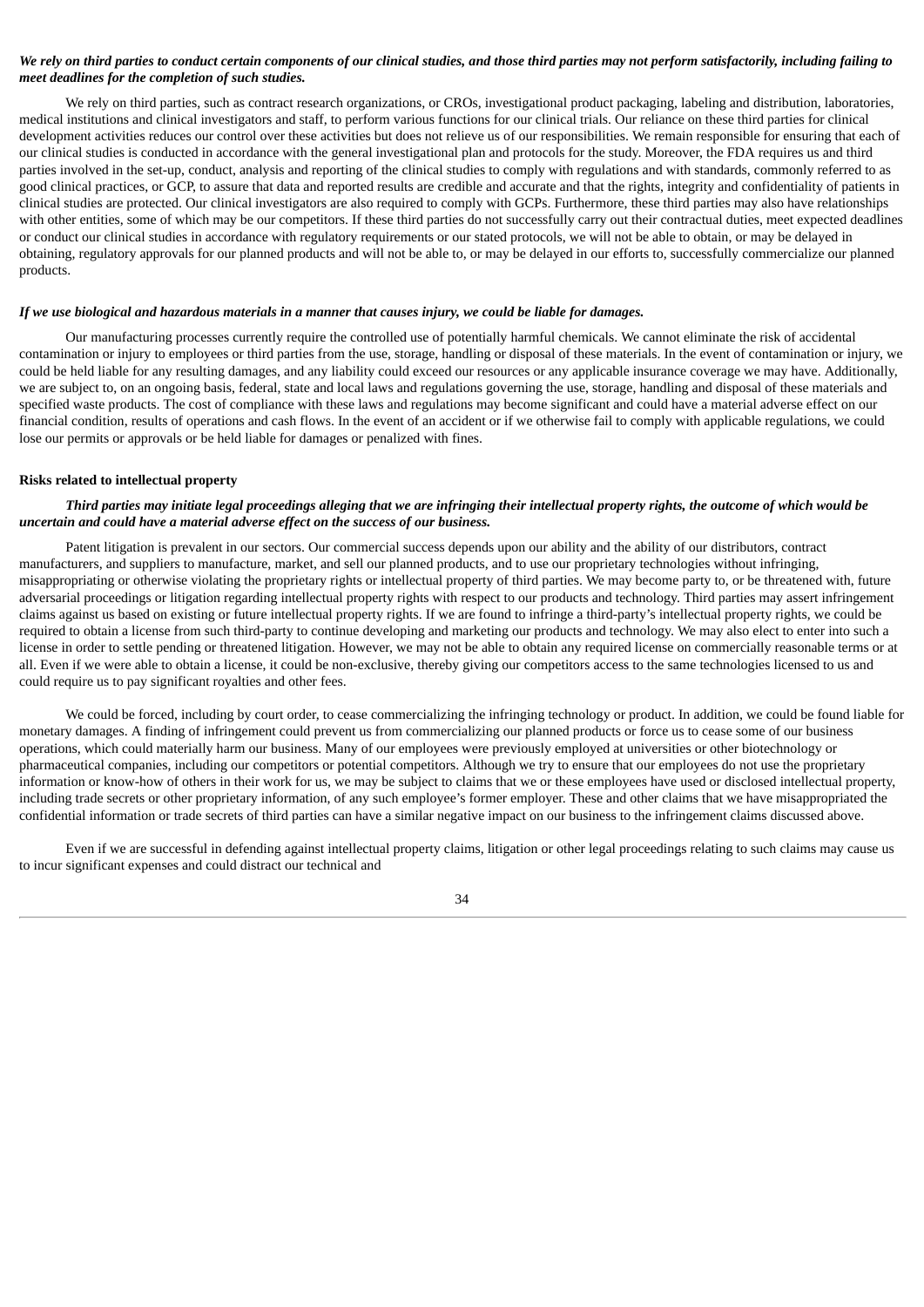management personnel from their normal responsibilities. In addition, there could be public announcements of the results of hearings, motions or other interim proceedings or developments and if securities analysts or investors perceive these results to be negative, it could have a substantial adverse effect on the price of our common stock. Such litigation or proceedings could substantially increase our operating losses and reduce our resources available for development activities. We may not have sufficient financial or other resources to adequately conduct such litigation or proceedings. Some of our competitors may be able to sustain the costs of such litigation or proceedings more effectively than we can because of their substantially greater financial resources. Uncertainties resulting from the initiation and continuation of litigation or other intellectual property related proceedings could have a material adverse effect on our ability to compete in the marketplace.

### If we fail to comply with our obligations in our intellectual property agreements, we could lose intellectual property rights that are important to our *business.*

We are a party to intellectual property arrangements and expect that our future license agreements will impose, various diligence, milestone payment, royalty, insurance and other obligations on us. If we fail to comply with these obligations, any licensor may have the right to terminate such agreements, in which event we may not be able to develop and market any product that is covered by such agreements.

The risks described elsewhere pertaining to our intellectual property rights also apply to any intellectual property rights that we may license, and any failure by us or any future licensor to obtain, maintain, defend and enforce these rights could have a material adverse effect on our business.

# Our ability to successfully commercialize our technology and products may be materially adversely affected if we are unable to obtain and maintain effective intellectual property rights for our technologies and planned products, or if the scope of the intellectual property protection is not sufficiently *broad.*

Our success depends in large part on our ability to obtain and maintain patent and other intellectual property protection in the U.S. and in other countries with respect to our proprietary technology and products.

The patent position of pharmaceutical companies generally is highly uncertain and involves complex legal and factual questions for which legal principles remain unresolved. In recent years patent rights have been the subject of significant litigation. As a result, the issuance, scope, validity, enforceability and commercial value of the patent rights we rely on are highly uncertain. Pending and future patent applications may not result in patents being issued which protect our technology or products or which effectively prevent others from commercializing competitive technologies and products. Changes in either the patent laws or interpretation of the patent laws in the U.S. and other countries may diminish the value of the patents we rely on or narrow the scope of our patent protection. The laws of foreign countries may not protect our rights to the same extent as the laws of the U.S. Publications of discoveries in the scientific literature often lag behind the actual discoveries, and patent applications in the U.S. and other jurisdictions are typically not published until 18 months after filing, or in some cases not at all. Therefore, we cannot be certain that we were the first to make the inventions claimed in our patents or pending patent applications, or that we or were the first to file for patent protection of such inventions.

Even if the patent applications we rely on issue as patents, they may not issue in a form that will provide us with any meaningful protection, prevent competitors from competing with us or otherwise provide us with any competitive advantage. Our competitors may be able to circumvent our patents by developing similar or alternative technologies or products in a non-infringing manner. The issuance of a patent is not conclusive as to its scope, validity or enforceability, and the patents we rely on may be challenged in the courts or patent offices in the U.S. and abroad. Such challenges may result in patent claims being narrowed, invalidated or held unenforceable, which could limit our ability to stop or prevent us from stopping others from using or commercializing similar or identical technology and products, or limit the duration of the patent protection of our technology and products. Given the amount of time required for the development, testing and regulatory review of new planned products, patents protecting such products might expire before or shortly after such products are commercialized. As a result, our patent portfolio may not provide us with sufficient rights to exclude others from commercializing products similar or identical to ours or otherwise provide us with a competitive advantage.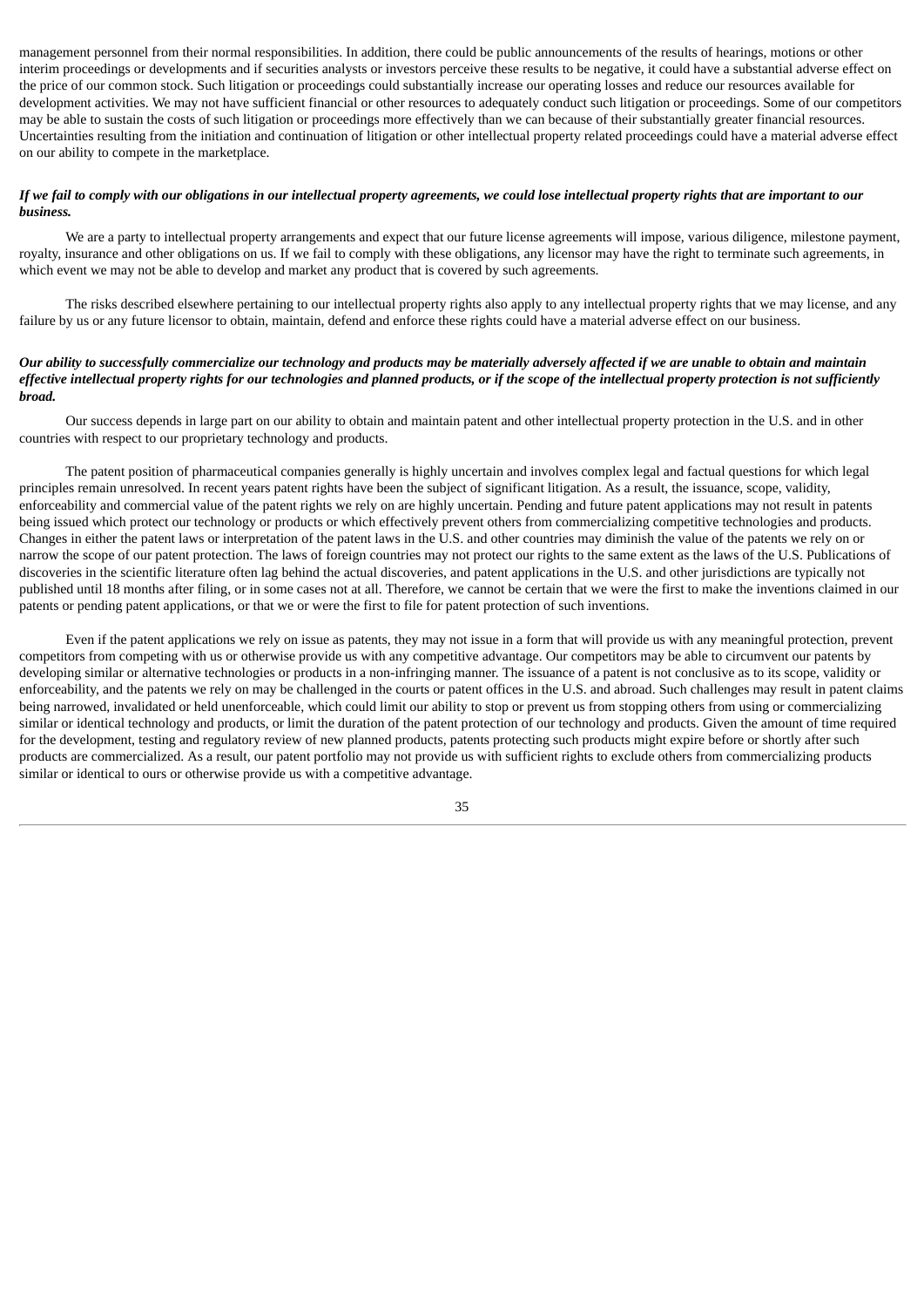# We may become involved in legal proceedings to protect or enforce our intellectual property rights, which could be expensive, time-consuming, or *unsuccessful.*

Competitors may infringe or otherwise violate the patents we rely on, or our other intellectual property rights. To counter infringement or unauthorized use, we may be required to file infringement claims, which can be expensive and time-consuming. Any claims that we assert against perceived infringers could also provoke these parties to assert counterclaims against us alleging that we infringe their intellectual property rights. In addition, in an infringement proceeding, a court may decide that a patent we are asserting is invalid or unenforceable or may refuse to stop the other party from using the technology at issue on the grounds that the patents we are asserting do not cover the technology in question. An adverse result in any litigation proceeding could put one or more patents at risk of being invalidated or interpreted narrowly. Furthermore, because of the substantial amount of discovery required in connection with intellectual property litigation, there is a risk that some of our confidential information could be compromised by disclosure during this type of litigation.

Interference or derivation proceedings provoked by third parties or brought by the U.S. Patent and Trademark Office, or USPTO, or any foreign patent authority may be necessary to determine the priority of inventions or other matters of inventorship with respect to patents and patent applications. We may become involved in proceedings, including oppositions, interferences, derivation proceedings interparty reviews, patent nullification proceedings, or reexaminations, challenging our patent rights or the patent rights of others, and the outcome of any such proceedings are highly uncertain. An adverse determination in any such proceeding could reduce the scope of, or invalidate, important patent rights, allow third parties to commercialize our technology or products and compete directly with us, without payment to us, or result in our inability to manufacture or commercialize products without infringing thirdparty patent rights. Our business also could be harmed if a prevailing party does not offer us a license on commercially reasonable terms, if any license is offered at all. Litigation or other proceedings may fail and, even if successful, may result in substantial costs and distract our management and other employees. We may also become involved in disputes with others regarding the ownership of intellectual property rights. If we are unable to resolve these disputes, we could lose valuable intellectual property rights.

Even if resolved in our favor, litigation or other legal proceedings relating to intellectual property claims may cause us to incur significant expenses and could distract our technical or management personnel from their normal responsibilities. In addition, there could be public announcements of the results of hearings, motions or other interim proceedings or developments and if securities analysts or investors perceive these results to be negative, it could have a substantial adverse effect on the market price of our common stock. Such litigation or proceedings could substantially increase our operating losses and reduce the resources available for development activities or any future sales, marketing or distribution activities. Uncertainties resulting from the initiation and continuation of intellectual property litigation or other proceedings could have a material adverse effect on our ability to compete in the marketplace.

### If we are unable to protect the confidentiality of our trade secrets, the value of our technology could be materially adversely affected, harming our *business and competitive position.*

In addition to our patented technology and products, we rely upon confidential proprietary information, including trade secrets, unpatented knowhow, technology and other proprietary information, to develop and maintain our competitive position. Any disclosure to or misappropriation by third parties of our confidential proprietary information could enable competitors to quickly duplicate or surpass our technological achievements, thus eroding our competitive position in the market. We seek to protect our confidential proprietary information, in part, by confidentiality agreements with our employees and our collaborators and consultants. We also have agreements with our employees and selected consultants that obligate them to assign their inventions to us. These agreements are designed to protect our proprietary information; however, we cannot be certain that our trade secrets and other confidential information will not be disclosed or that competitors will not otherwise gain access to our trade secrets, or that technology relevant to our business will not be independently developed by a person that is not a party to such an agreement. Furthermore, if the employees, consultants or collaborators that are parties to these agreements breach or violate the terms of these agreements, we may not have adequate remedies for any such breach or violation, and we could lose our trade secrets through such breaches or violations. Further, our trade secrets could be disclosed, misappropriated or otherwise become known or be independently discovered by our competitors. In addition, intellectual property laws in foreign countries may not protect trade secrets and confidential information to the same extent as the laws of the U.S. If we are unable to prevent disclosure of the intellectual property related to our technologies to third parties, we may not be able to establish or maintain a competitive advantage in our market, which would harm our ability to protect our rights and have a material adverse effect on our business.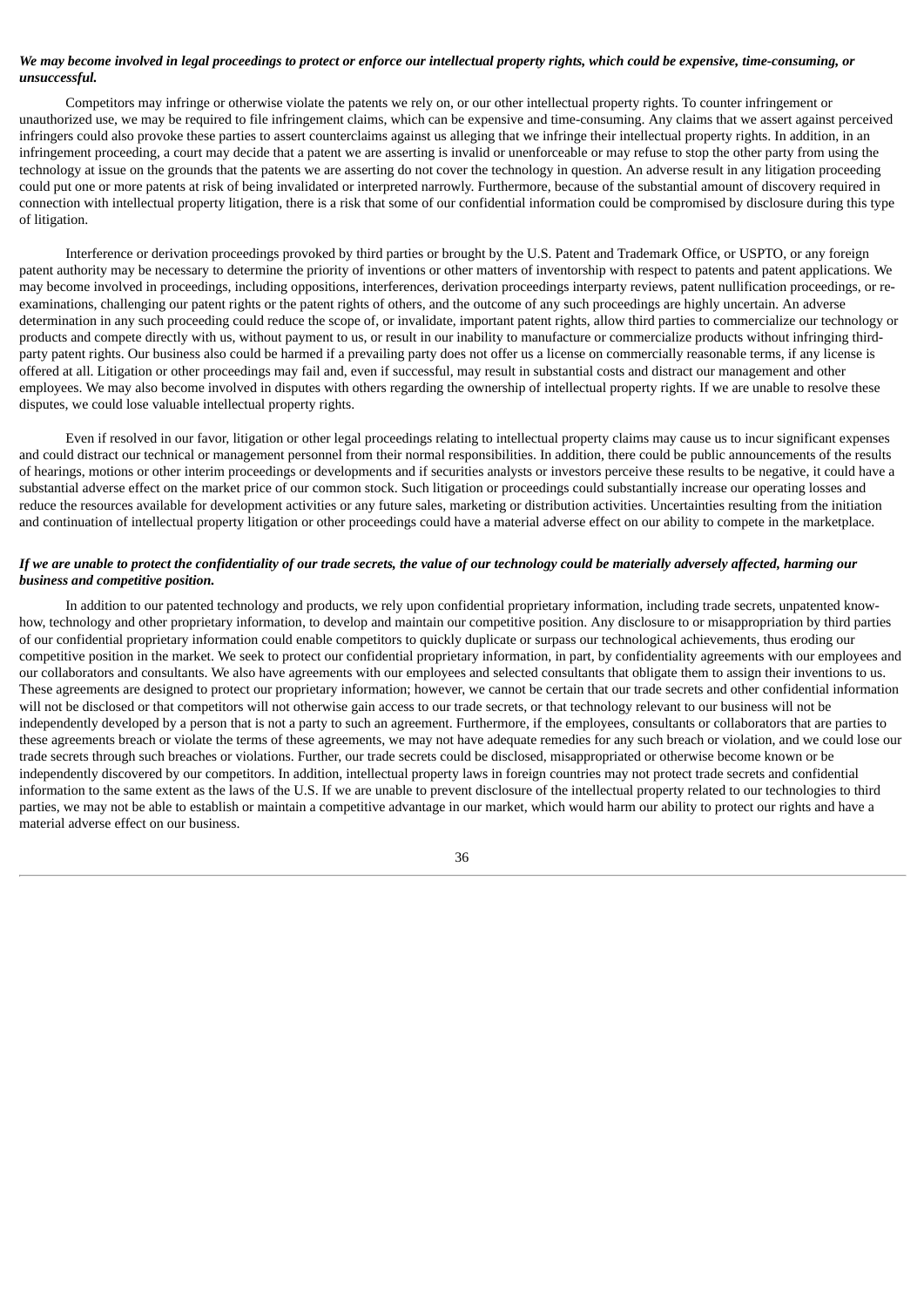# *We may not be able to protect or enforce our intellectual property rights throughout the world.*

Filing, prosecuting and defending patents on all of our planned products throughout the world would be prohibitively expensive to us. Competitors may use our technologies in jurisdictions where we have not obtained patent protection to develop their own products and, further, may export otherwise infringing products to territories where we have patent protection but where enforcement is not as strong as in the U.S. These products may compete with our products in jurisdictions where we do not have any issued patents and our patent claims or other intellectual property rights may not be effective or sufficient to prevent them from so competing. Many companies have encountered significant problems in protecting and defending intellectual property rights in foreign jurisdictions. The legal systems of certain countries, particularly certain developing countries, do not favor the enforcement of patents and other intellectual property protection, particularly those relating to biopharmaceuticals, which could make it difficult for us to stop the infringement of our patents or marketing of competing products in violation of our proprietary rights generally. Proceedings to enforce our patent rights in foreign jurisdictions could result in substantial cost and divert our efforts and attention from other aspects of our business.

# *Intellectual property rights do not necessarily address all potential threats to our competitive advantage.*

The degree of future protection afforded by our intellectual property rights is uncertain because intellectual property rights have limitations and may not adequately protect our business or permit us to maintain our competitive advantage. The following examples are illustrative:

- Others may be able to make products that are similar to our current and planned products, but that are not covered by claims in our patents;
- The original filers of our patents that we developed or purchased might not have been the first to make the inventions covered by the claims contained in such patents;
- We might not have been the first to file patent applications covering an invention;
- Others may independently develop similar or alternative technologies or duplicate any of our technologies without infringing our intellectual property rights;
- Pending patent applications may not lead to issued patents;
- Issued patents may not provide us with any competitive advantages, or may be held invalid or unenforceable, as a result of legal challenges by our competitors;
- Our competitors might conduct research and development activities in countries where we do not have patent rights and then use the information learned from such activities to develop competitive products for sale in our major commercial markets;
- We may not develop or in-license additional proprietary technologies that are patentable; and
- The patents of others may have an adverse effect on our business.

Should any of these events occur, they could significantly harm our business, results of operations and prospects.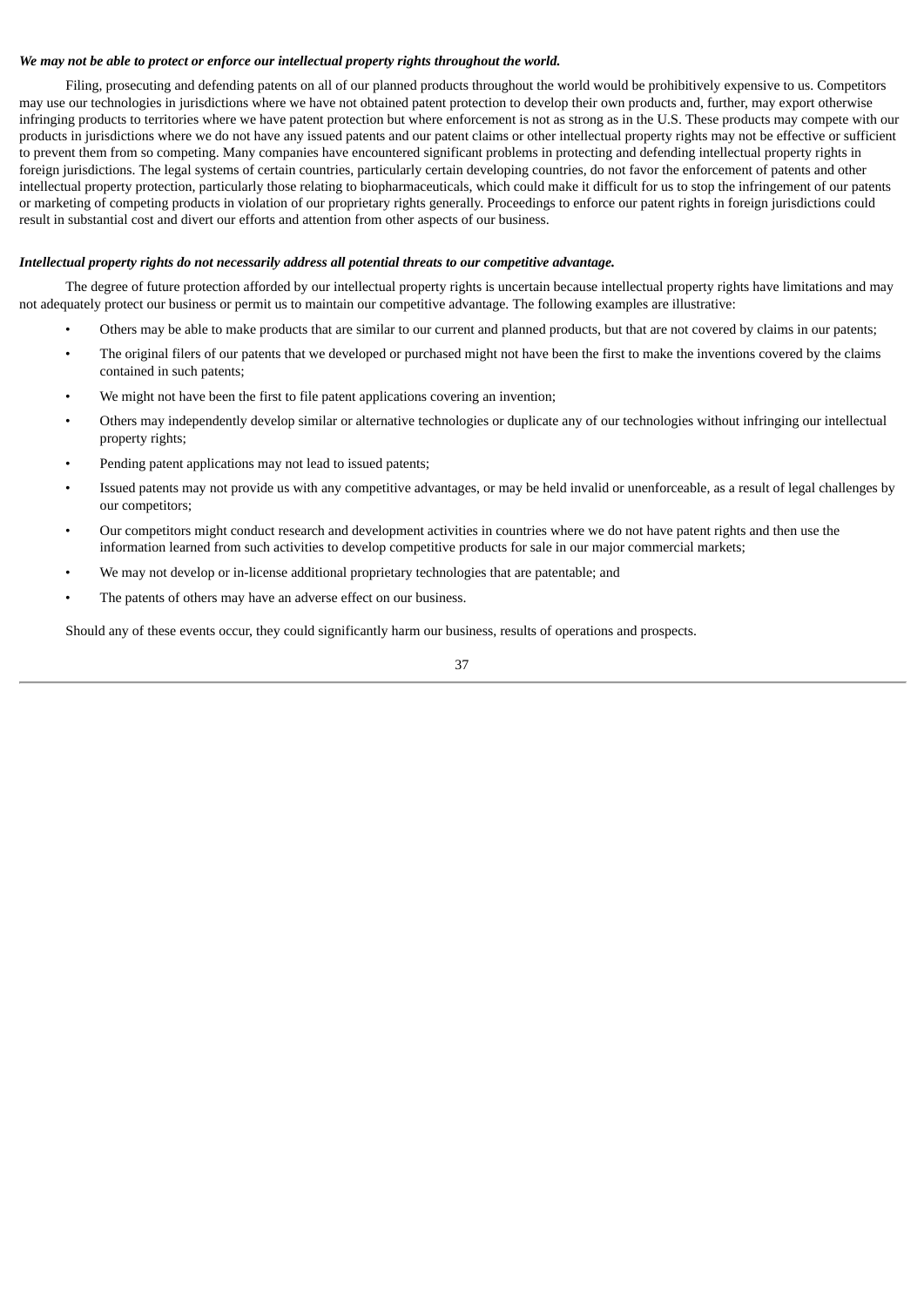# Obtaining and maintaining patent protection depends on compliance with various procedural, document submission, fee payment and other requirements imposed by governmental patent agencies, and our patent protection could be reduced or eliminated for non-compliance with these requirements.

Periodic maintenance fees, renewal fees, annuity fees and various other governmental fees on patents or applications will be due to be paid by us to the United States Patent and Trademark Office, or USPTO, and various governmental patent agencies outside of the U.S. in several stages over the lifetime of the patents or applications. The USPTO and various non-U.S. governmental patent agencies require compliance with a number of procedural, documentary, fee payment and other similar provisions during the patent application process. In many cases, an inadvertent lapse can be cured by payment of a late fee or by other means in accordance with the applicable rules. However, there are situations in which noncompliance can result in abandonment or lapse of the patent or patent application, resulting in partial or complete loss of patent rights in the relevant jurisdiction. In such an event, our competitors might be able to use our technologies and this circumstance would have a material adverse effect on our business

# Recent patent reform legislation could increase the uncertainties and costs surrounding the prosecution of patent applications and the enforcement or *defense of our issued patents.*

In March 2013, under the America Invents Act, or AIA, the U.S. moved to a first-to-file system and made certain other changes to its patent laws. The effects of these changes are currently unclear as the USPTO must still implement various regulations, the courts have yet to address these provisions and the applicability of the act and new regulations on specific patents discussed herein have not been determined and would need to be reviewed. Accordingly, it is not yet clear what, if any, impact the AIA will have on the operation of our business. However, the AIA and its implementation could increase the uncertainties and costs surrounding the prosecution of patent applications and the enforcement or defense of issued patents, all of which could have a material adverse effect on our business and financial condition.

### If we do not obtain a patent term extension in the U.S. under the Hatch-Waxman Act and in foreign countries under similar legislation, thereby potentially extending the term of our marketing exclusivity for our planned products, our business may be materially harmed.

Depending upon the timing, duration and specifics of FDA marketing approval of our products, if any, one or more of the U.S. patents covering any such approved product(s) or the use thereof may be eligible for up to five years of patent term restoration under the Hatch-Waxman Act. The Hatch-Waxman Act allows a maximum of one patent to be extended per FDA approved product. Patent term extension also may be available in certain foreign countries upon regulatory approval of our planned products. Nevertheless, we may not be granted patent term extension either in the U.S. or in any foreign country because of, for example, our failing to apply within applicable deadlines, failing to apply prior to expiration of relevant patents, or otherwise failing to satisfy applicable requirements. Moreover, the term of extension, as well as the scope of patent protection during any such extension, afforded by the governmental authority could be less than we request.

If we are unable to obtain patent term extension or restoration, or the term of any such extension is less than requested, the period during which we will have the right to exclusively market our product will be shortened and our competitors may obtain approval of competing products following our patent expiration, and our revenue could be reduced, possibly materially.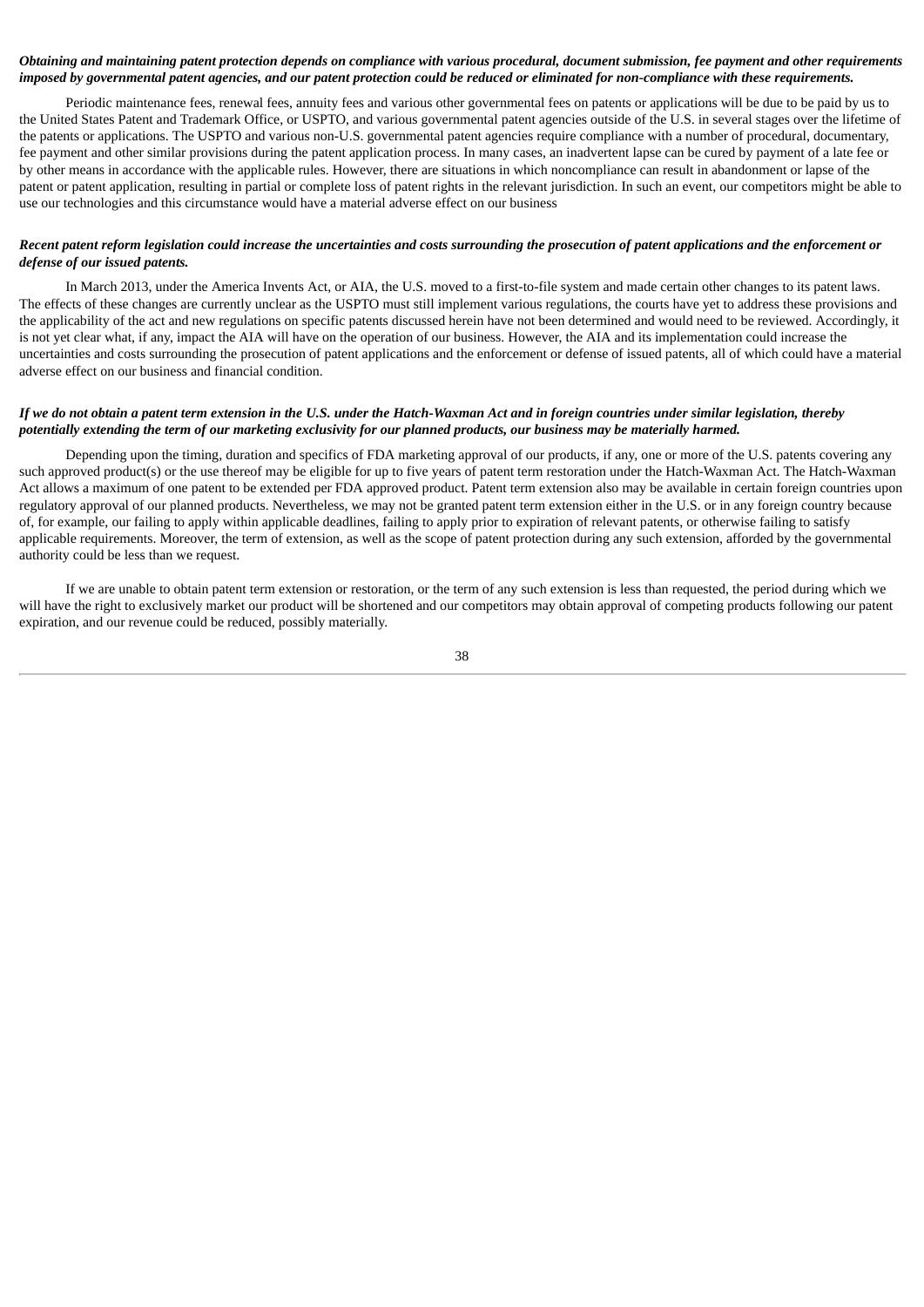# **Risks related to government regulation**

### The regulatory approval process is expensive, time consuming and uncertain, and may prevent us from obtaining approvals for our planned products.

The research, testing, manufacturing, labeling, approval, selling, import, export, marketing and distribution of our products are subject to extensive regulation by the FDA in the U.S. and other regulatory authorities in other countries, which regulations differ from country to country. We are not permitted to market our planned products in the U.S. until we received the requisite approval or clearance from the FDA. We have not submitted an application or received marketing approval for any planned products. Obtaining approvals from the FDA can be a lengthy, expensive and uncertain process. In addition, failure to comply with FDA and other applicable U.S. and foreign regulatory requirements may subject us to administrative or judicially imposed sanctions, including the following:

- warning letters;
- civil or criminal penalties and fines;
- injunctions:
- suspension or withdrawal of regulatory approval;
- suspension of any ongoing clinical studies;
- voluntary or mandatory product recalls and publicity requirements;
- refusal to accept or approve applications for marketing approval of new drugs or biologics or supplements to approved applications filed by us;
- restrictions on operations, including costly new manufacturing requirements; or
- seizure or detention of our products or import bans.

Prior to receiving approval to commercialize any of our planned products in the U.S. or abroad, we may be required to demonstrate with substantial evidence from well-controlled clinical studies, and to the satisfaction of the FDA and other regulatory authorities abroad, that such planned products are safe and effective for their intended uses. Results from preclinical studies and clinical studies can be interpreted in different ways. Even if we believe the preclinical or clinical data for our planned products are promising, such data may not be sufficient to support approval by the FDA and other regulatory authorities. Administering any of our planned products to humans may produce undesirable side effects, which could interrupt, delay or cause suspension of clinical studies of our planned products and result in the FDA or other regulatory authorities denying approval of our planned products for any or all targeted indications.

Regulatory approval from the FDA is not guaranteed, and the approval process is expensive and may take several years. The FDA also has substantial discretion in the approval process. Despite the time and expense exerted, failure can occur at any stage, and we could encounter problems that cause us to abandon or repeat clinical studies or perform additional preclinical studies and clinical studies. The number of preclinical studies and clinical studies that will be required for FDA approval varies depending on the planned product, the disease or condition that the planned product is designed to address and the regulations applicable to any particular planned product. The FDA can delay, limit or deny approval of a planned product for many reasons, including, but not limited to, the following:

- a planned product may not be deemed safe or effective;
- FDA officials may not find the data from preclinical studies and clinical studies sufficient;
- the FDA might not approve our or our third-party manufacturer's processes or facilities; or
- the FDA may change its approval policies or adopt new regulations.

If any planned products fail to demonstrate safety and effectiveness in clinical studies or do not gain regulatory approval, our business and results of operations will be materially and adversely harmed.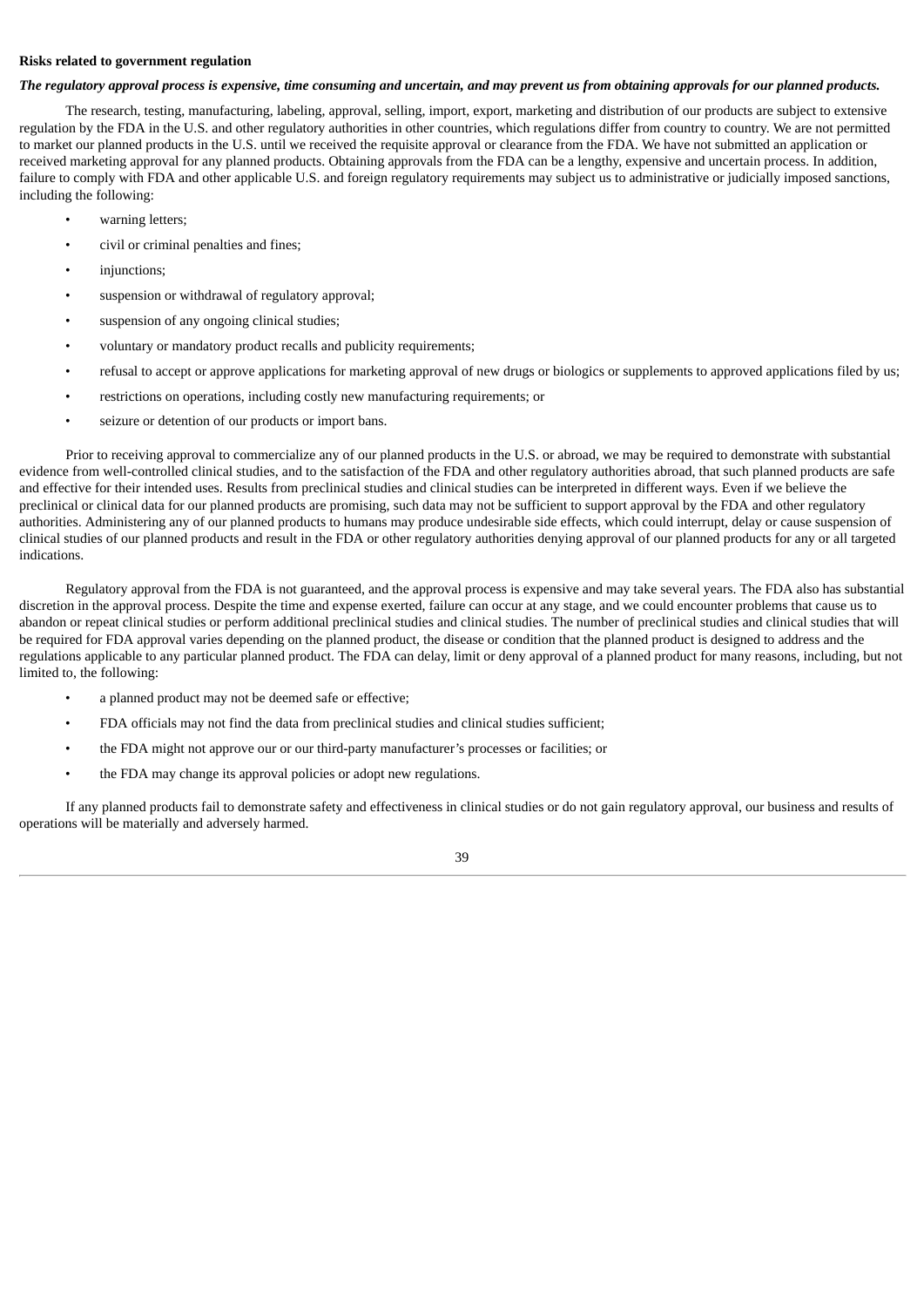The research, development, conduct of clinical trials, manufacturing, labeling, approval, selling, import, export, marketing and distribution of pharmaceutical and biologic products also are subject to extensive regulation by the FDA in the U.S. and other regulatory authorities in other countries, which regulations differ from country to country.

# *Nonclinical Testing*

Before a drug candidate in can be tested in humans, it must be studied in laboratory experiments and in animals to generate data to support the drug candidate's potential benefits and safety. Additional nonclinical testing may be required during the clinical development process such as reproductive toxicology and juvenile toxicology studies. Carcinogenicity studies in two species are generally required for products intended for long-term use.

# *Investigational New Drug Exemption Application (IND)*

The results of initial nonclinical tests, together with manufacturing information, analytical data and a proposed clinical trial protocol and other information, are submitted as part of an IND to the FDA. If FDA does not identify significant issues during the initial 30-day IND review, the drug candidate can then be studied in human clinical trials to determine if the drug candidate is safe and effective. Each clinical trial protocol and/or amendment, new nonclinical data, and/or new or revised manufacturing information must be submitted to the IND, and the FDA has 30 days to complete its review of each submission.

### *Clinical Trials*

These clinical trials involve three separate phases that often overlap, can take many years and are very expensive. These three phases, which are subject to considerable regulation, are as follows:

- Phase I. The drug candidate is given to a small number of healthy human control subjects or patients suffering from the indicated disease, to test for safety, dose tolerance, pharmacokinetics, metabolism, distribution and excretion.
- Phase II. The drug candidate is given to a limited patient population to determine the effect of the drug candidate in treating the disease, the best dose of the drug candidate, and the possible side effects and safety risks of the drug candidate. It is not uncommon for a drug candidate that appears promising in Phase I clinical trials to fail in the more rigorous Phase II clinical trials.
- Phase III. If a drug candidate appears to be effective and safe in Phase II clinical trials, Phase III clinical trials are commenced to confirm those results. Phase III clinical trials are conducted over a longer term, involve a significantly larger population, are conducted at numerous sites in different geographic regions and are carefully designed to provide reliable and conclusive data regarding the safety and benefits of a drug candidate. It is not uncommon for a drug candidate that appears promising in Phase II clinical trials to fail in the more rigorous and extensive Phase III clinical trials.

For each clinical trial, an independent IRB or independent ethics committee, covering each site proposing to conduct a clinical trial must review and approve the plan for any clinical trial and informed consent information for subjects before the trial commences at that site and it must monitor the study until completed. The FDA, the IRB, or the sponsor may suspend a clinical trial at any time on various grounds, including a finding that the subjects or patients are being exposed to an unacceptable health risk or for failure to comply with the IRB's requirements, or may impose other conditions.

Clinical trials involve the administration of an investigational drug to human subjects under the supervision of qualified investigators in accordance with GCP requirements, which include the requirement that all research subjects provide their informed consent in writing for their participation in any clinical trial. Sponsors of clinical trials generally must register and report, at the NIH-maintained website ClinicalTrials.gov, key parameters of certain clinical trials.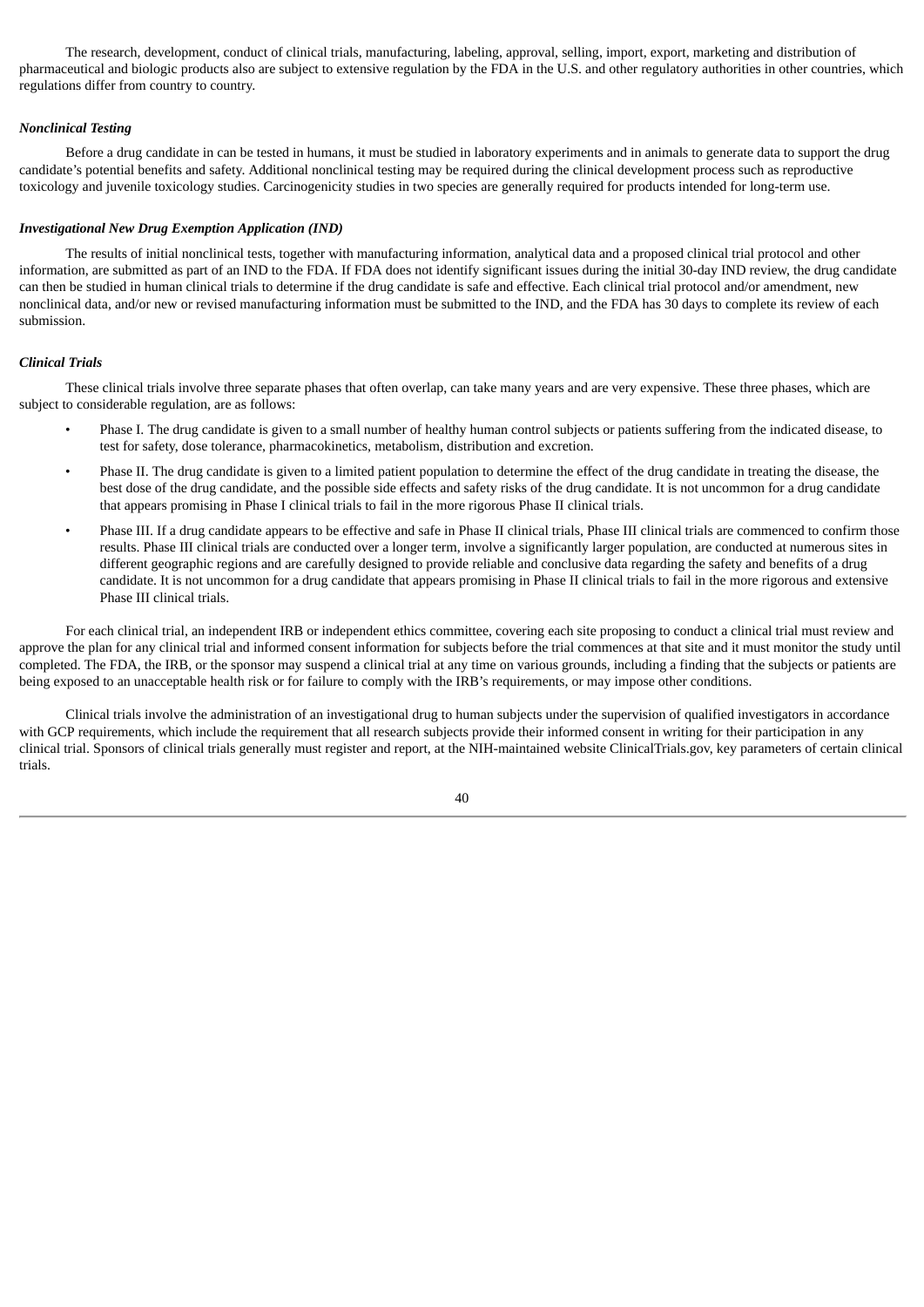At any point in this process, the development of a drug candidate can be stopped for a number of reasons including safety concerns and lack of treatment benefit. We cannot be certain that any clinical trials that we are currently conducting or any that we conduct in the future will be completed successfully or within any specified time period. We may choose, or FDA may require us, to delay or suspend our clinical trials at any time if it appears that the patients are being exposed to an unacceptable health risk or if the drug candidate does not appear to have sufficient treatment benefit.

### *FDA Approval Process*

When we believe that the data from our clinical trials show an adequate level of safety and efficacy, we submit the application to market the drug for a particular use, normally a New Drug Application (NDA) with FDA. FDA may hold a public hearing where an independent advisory committee of expert advisors asks additional questions and makes recommendations regarding the drug candidate. This committee makes a recommendation to FDA that is not binding but is generally followed by FDA. If FDA agrees that the compound has met the required level of safety and efficacy for a particular use, it will allow the drug candidate in the United States to be marketed and sold for that use. It is not unusual, however, for FDA to reject an application because it believes that the risks of the drug candidate outweigh the purported benefit or because it does not believe that the data submitted are reliable or conclusive. The FDA may also issue a Complete Response Letter, or CRL, to indicate that the review cycle for an application is complete and that the application is not ready for approval. CRLs generally outline the deficiencies in the submission and may require substantial additional testing or information in order for the FDA to reconsider the application. Even with submission of this additional information, the FDA ultimately may decide that the application does not satisfy the regulatory criteria for approval. If and when the deficiencies have been addressed to the FDA's satisfaction, the FDA will typically issue an approval letter. An approval letter authorizes commercial marketing of the drug with specific prescribing information for specific indications.

FDA may also require Phase IV non-registrational studies to explore scientific questions to further characterize safety and efficacy during commercial use of our drug. FDA may also require us to provide additional data or information, improve our manufacturing processes, procedures or facilities or may require extensive surveillance to monitor the safety or benefits of our product candidates if it determines that our filing does not contain adequate evidence of the safety and benefits of the drug. In addition, even if FDA approves a drug, it could limit the uses of the drug. FDA can withdraw approvals if it does not believe that we are complying with regulatory standards or if problems are uncovered or occur after approval.

In addition to obtaining FDA approval for each drug, we obtain FDA approval of the manufacturing facilities for companies who manufacture our drugs for us. All of these facilities are subject to periodic inspections by FDA. FDA must also approve foreign establishments that manufacture products to be sold in the United States and these facilities are subject to periodic regulatory inspection.

Once issued, the FDA may withdraw product approval if ongoing regulatory requirements are not met or if safety problems are identified after the product reaches the market. In addition, the FDA may require post-approval testing, including Phase IV studies, and surveillance programs to monitor the effect of approved products which have been commercialized, and the FDA has the authority to prevent or limit further marketing of a product based on the results of these post-marketing programs. Drugs may be marketed only for the approved indications and in accordance with the provisions of the approved label, and, even if the FDA approves a product, it may limit the approved indications for use for the product or impose other conditions, including labeling or distribution restrictions or other risk-management mechanisms. Further, if there are any modifications to the drug, including changes in indications, labeling, or manufacturing processes or facilities, the sponsor may be required to submit and obtain FDA approval of a new or supplemental NDA, which may require the development of additional data or conduct of additional pre-clinical studies and clinical trials.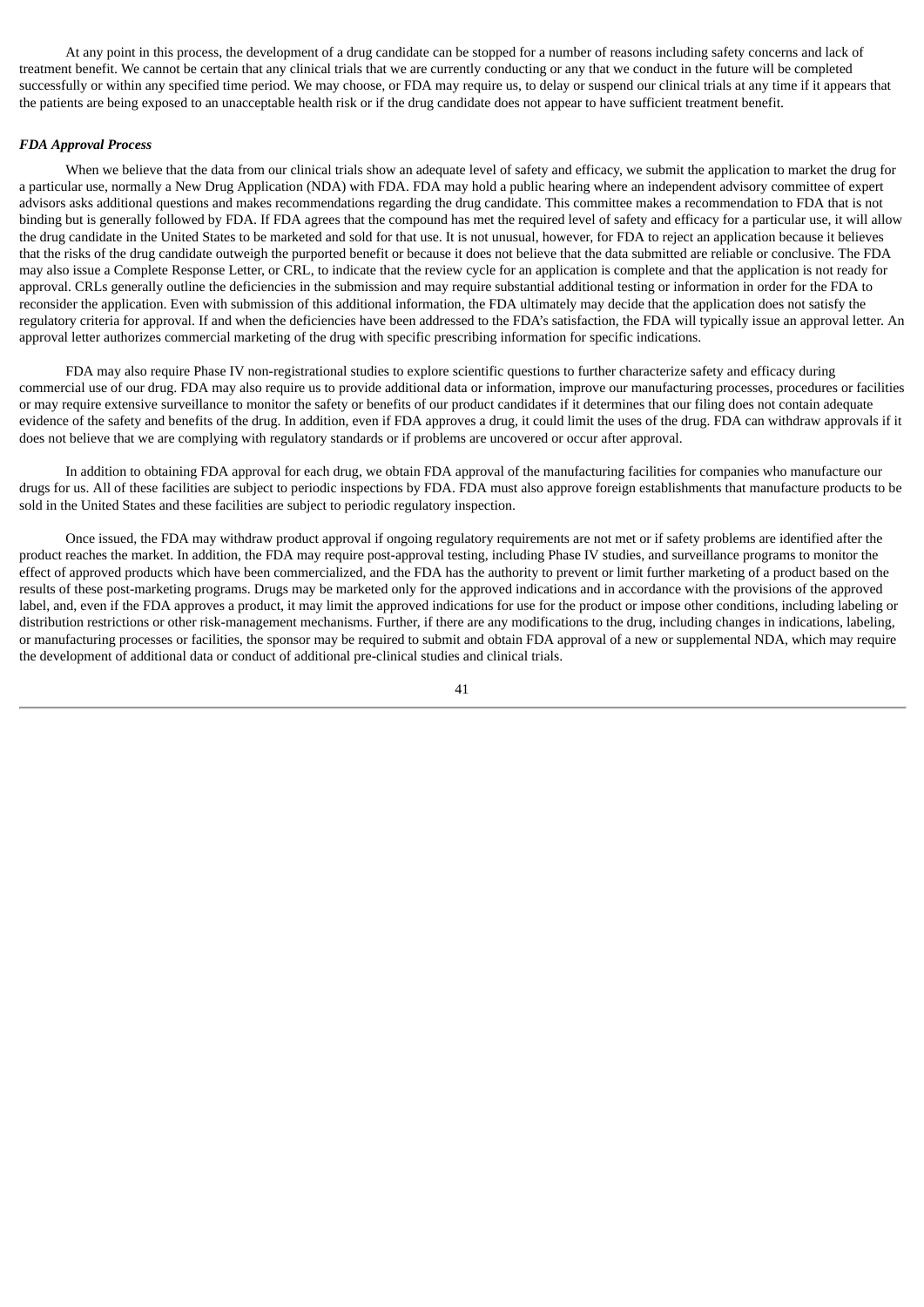# Even if we receive marketing approval for a planned product, we will be subject to ongoing regulatory obligations and continued regulatory review, which may result in significant additional expense and subject us to penalties if we fail to comply with applicable regulatory requirements.

Once marketing approval has been obtained, the approved product and its manufacturer are subject to continual review by the FDA or non-U.S. regulatory authorities. Future approvals may contain requirements for potentially costly post-marketing follow-up studies to monitor the safety and effectiveness of the approved product. In addition, we are subject to extensive and ongoing regulatory requirements by the FDA and other regulatory authorities with regard to the labeling, packaging, adverse event reporting, storage, advertising, promotion and recordkeeping for our products.

In addition, we are required to comply with cGMP regulations regarding the manufacture of our drugs, which include requirements related to quality control and quality assurance as well as the corresponding maintenance of records and documentation. Further, regulatory authorities must approve these manufacturing facilities before they can be used to manufacture drug products, and these facilities are subject to continual review and periodic inspections by the FDA and other regulatory authorities for compliance with cGMP regulations. If we or a third party discover previously unknown problems with a product, such as adverse events of unanticipated severity or frequency, or problems with the facility where the product is manufactured, a regulatory authority may impose restrictions on that product, the manufacturer or us, including requiring withdrawal of the product from the market or suspension of manufacturing.

Once a pharmaceutical product is approved, a product will be subject to pervasive and continuing regulation by the FDA, EMA, and other health authorities, including, among other things, recordkeeping, periodic reporting, product sampling and distribution, advertising and promotion and reporting of adverse experiences with the product.

In addition, drug manufacturers and other entities involved in the manufacture and distribution of approved drugs are subject to periodic unannounced inspections by the FDA and these state agencies for compliance with cGMP requirements. Changes to the manufacturing process are strictly regulated and generally require prior FDA approval before being implemented. FDA regulations also require investigation and correction of any deviations from cGMP or QSR and impose reporting and documentation requirements upon us and any third-party manufacturers that we may decide to use. Accordingly, manufacturers must continue to expend time, money, and effort in the area of production and quality control to maintain cGMP or QSR compliance.

Once an approval is granted, the FDA may withdraw the approval if compliance with regulatory requirements and standards is not maintained or if problems occur after the product reaches the market, though the FDA must provide an application holder with notice and an opportunity for a hearing in order to withdraw its approval of an application. Later discovery of previously unknown problems with a product, including adverse events of unanticipated severity or frequency, or with manufacturing processes, or failure to comply with regulatory requirements, may result in, among other things:

- restrictions on the marketing or manufacturing of the product, complete withdrawal of the product from the market or product recalls;
- fines, warning letters or holds on post-approval clinical trials;
- refusal of the FDA to approve pending applications or supplements to approved applications, or suspension or revocation of product approvals;
- product seizure or detention, or refusal to permit the import or export of products; and
- injunctions or the imposition of civil or criminal penalties.

The FDA strictly regulates the marketing, labeling, advertising and promotion of drug and device products that are placed on the market. While physicians may prescribe drugs and devices for off label uses, manufacturers may only promote for the approved indications and in accordance with the provisions of the approved label. The FDA and other agencies actively enforce the laws and regulations prohibiting the promotion of off label uses, and a company that is found to have improperly promoted off label uses may be subject to significant liability.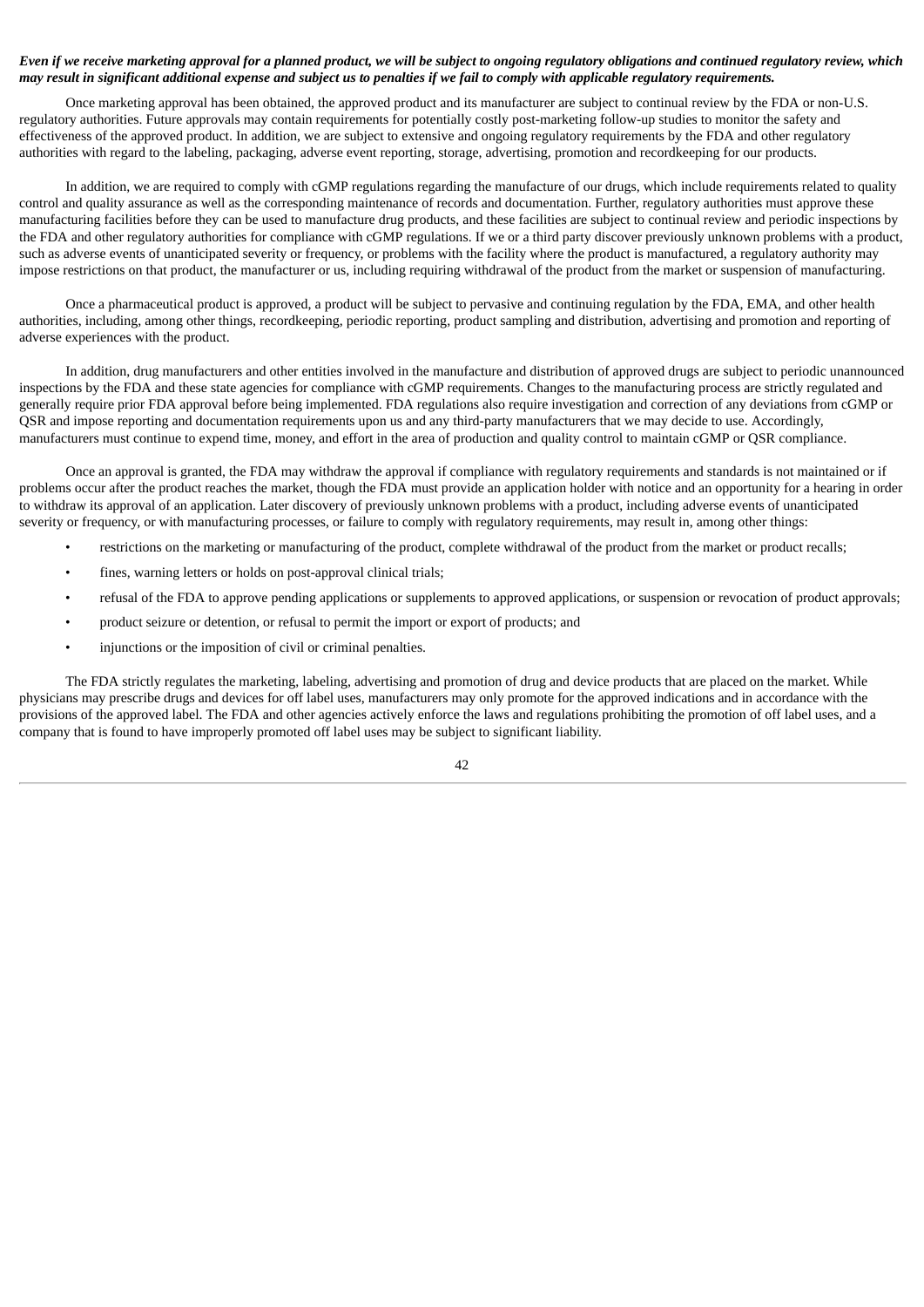Drugs that treat serious or life-threatening diseases and conditions that are not adequately addressed by existing drugs, and for which the development program is designed to address the unmet medical need, may be designated as fast track and/or breakthrough candidates by FDA and may be eligible for accelerated and priority review.

Drugs that are developed for rare diseases can be designated as Orphan Drugs. In the U.S., the disease or condition has an incidence of less than 200,000 persons and in the E.U. the prevalence of the condition must be not more than 5 in 10,000 persons. In the U.S., orphan-designated drugs are granted up to 7-year market exclusivity. In the E.U., products granted orphan designation are subject to reduced fees for protocol assistance, marketing authorization applications, inspections before authorization, applications for changes to marketing authorizations, and annual fees, access to the centralized authorization procedure, and 10 years of market exclusivity.

Drugs are also subject to extensive regulation outside of the U.S. In the E.U., there is a centralized approval procedure that authorizes marketing of a product in all countries of the E.U. (which includes most major countries in the E.U.). If this centralized approval procedure is not used, approval in one country of the E.U. can be used to obtain approval in another country of the E.U. under one of two simplified application processes: the mutual recognition procedure or the decentralized procedure, both of which rely on the principle of mutual recognition. After receiving regulatory approval through any of the E.U. registration procedures, separate pricing and reimbursement approvals are also required in most countries. The E.U. also has requirements for approval of manufacturing facilities for all products that are approved for sale by the E.U. regulatory authorities.

### Failure to obtain marketing approvals in foreign jurisdictions will prevent us from marketing our products internationally.

We intend to seek distribution and marketing partners for our current products outside the U.S. and may market planned products in international markets.

We have had limited interactions with foreign regulatory authorities. The approval procedures vary among countries and can involve additional clinical testing, and the time required to obtain approval may differ from that required to obtain FDA approval. Moreover, clinical studies or manufacturing processes conducted in one country may not be accepted by regulatory authorities in other countries. Approval by the FDA does not ensure approval by regulatory authorities in other countries or regions, and approval by one or more foreign regulatory authorities does not ensure approval by regulatory authorities in other foreign countries or by the FDA. However, a failure or delay in obtaining regulatory approval in one country may have a negative effect on the regulatory process in others. The foreign regulatory approval process may include all of the risks associated with obtaining FDA approval. We may not obtain foreign regulatory approvals on a timely basis, if at all. We may not be able to file for regulatory approvals and even if we file we may not receive necessary approvals to commercialize our products in any market.

### *Healthcare reform measures could hinder or prevent our planned products' commercial success.*

In the U.S., there have been, and we expect there will continue to be, a number of legislative and regulatory changes to the healthcare system in ways that could affect our future revenue and profitability and the future revenue and profitability of our potential customers. Federal and state lawmakers regularly propose and, at times, enact legislation that would result in significant changes to the healthcare system, some of which are intended to contain or reduce the costs of medical products and services. For example, one of the most significant healthcare reform measures in decades, the Patient Protection and Affordable Care Act of 2010, or PPACA, was enacted in 2010. The PPACA contains a number of provisions, including those governing enrollments in federal healthcare programs, reimbursement changes and fraud and abuse measures, all of which will impact existing government healthcare programs and will result in the development of new programs. The PPACA, among other things:

- could result in the imposition of injunctions;
- requires collection of rebates for drugs paid by Medicaid managed care organizations; and
- requires manufacturers to participate in a coverage gap discount program, under which they must agree to offer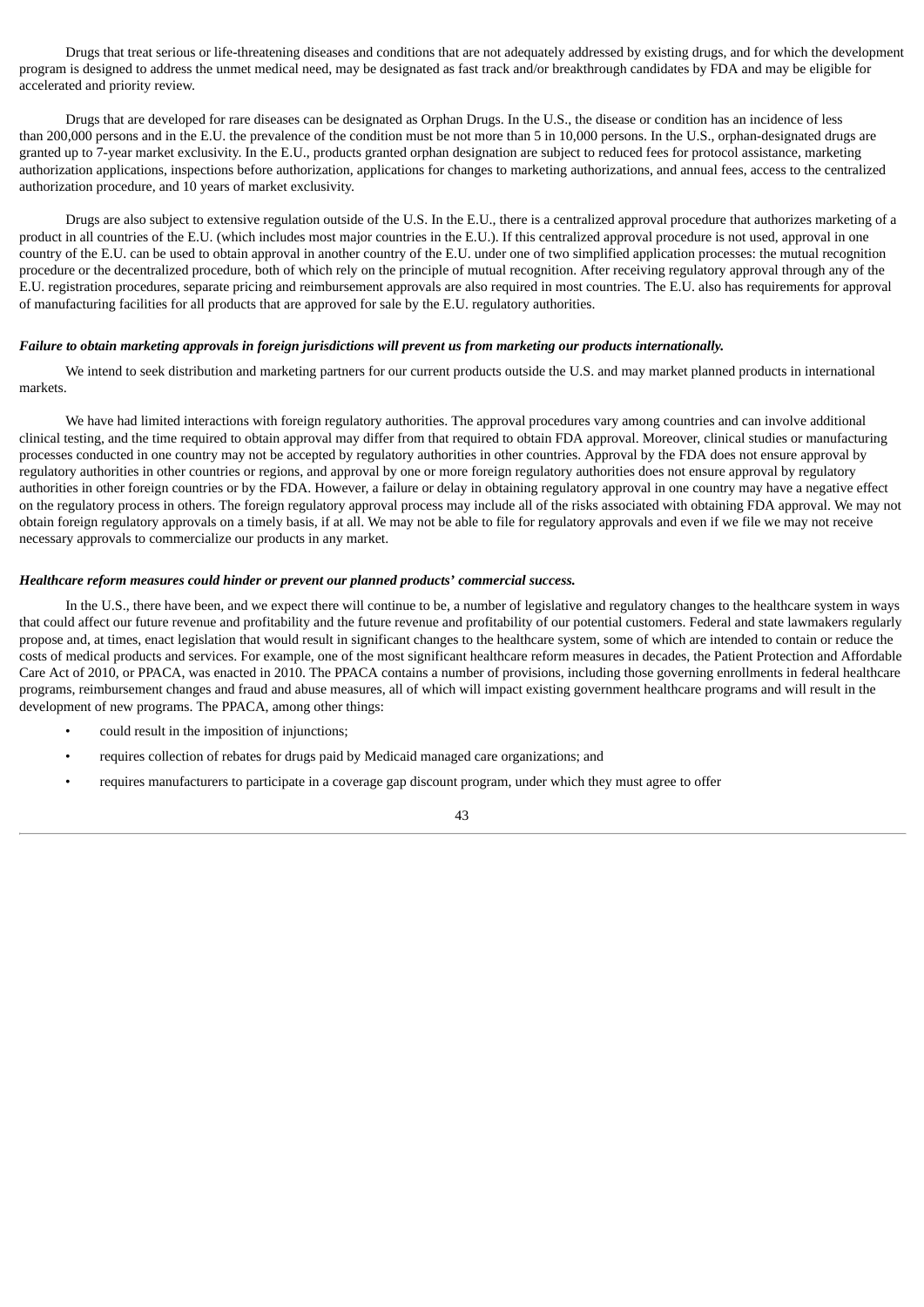• 50% point-of-sale discounts off negotiated prices of applicable branded drugs to eligible beneficiaries during their coverage gap period, as a condition for the manufacturer's outpatient drugs to be covered under Medicare Part D.

While the U.S. Supreme Court upheld the constitutionality of most elements of the PPACA in June 2012, other legal challenges are still pending final adjudication in several jurisdictions. The current presidential administration and Congress may continue to attempt broad sweeping changes to the current health care laws. We face uncertainties that might result from modifications or repeal of any of the provisions of the PPACA, including as a result of current and future executive orders and legislative actions. The impact of those changes on us and potential effect on the medical industry as a whole is currently unknown. Any changes to the PPACA are likely to have an impact on our results of operations, and may have a material adverse effect on our results of operations. We cannot predict what other health care programs and regulations will ultimately be implemented at the federal or state level or the effect of any future legislation or regulation in the United States may have on our business.

In addition, other legislative changes have been proposed and adopted since the PPACA was enacted. For example, the Budget Control Act of 2011, among other things, created the Joint Select Committee on Deficit Reduction to recommend proposals for spending reductions to Congress. The Joint Select Committee did not achieve a targeted deficit reduction of at least \$1.2 trillion for the years 2013 through 2021, which triggered the legislation's automatic reduction to several government programs, including aggregate reductions to Medicare payments to providers of up to 2% per fiscal year, starting in 2013. In January 2013, former President Obama signed into law the American Taxpayer Relief Act of 2012, or the ATRA, which delayed for another two months the budget cuts mandated by the sequestration provisions of the Budget Control Act of 2011. The ATRA, among other things, also reduced Medicare payments to several providers, including hospitals, and increased the statute of limitations period for the government to recover overpayments to providers from three to five years. In March 2013, the President signed an executive order implementing sequestration, and in April 2013, the 2% Medicare reductions went into effect. We cannot predict whether any additional legislative changes will affect our business.

There likely will continue to be legislative and regulatory proposals at the federal and state levels directed at containing or lowering the cost of health care. We cannot predict the initiatives that may be adopted in the future or their full impact. The continuing efforts of the government, insurance companies, managed care organizations and other payers of healthcare services to contain or reduce costs of health care may adversely affect:

- our ability to set a price that we believe is fair for our products;
- our ability to generate revenue and achieve or maintain profitability; and
- the availability of capital.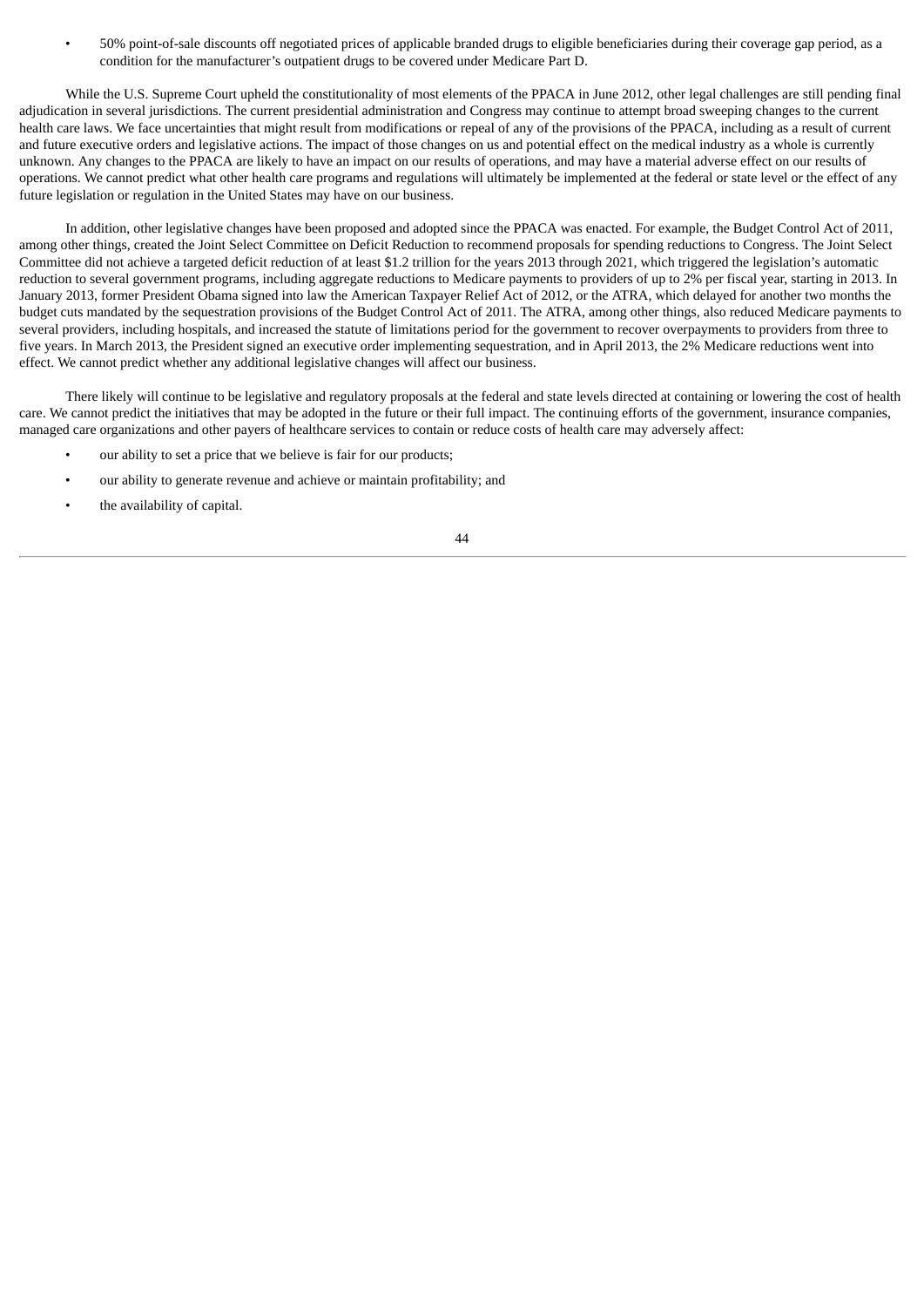Further, changes in regulatory requirements and guidance may occur and we may need to amend clinical study protocols to reflect these changes. Amendments may require us to resubmit our clinical study protocols IRBs for reexamination, which may impact the costs, timing or successful completion of a clinical study. In light of widely publicized events concerning the safety risk of certain drug products, regulatory authorities, members of Congress, the Governmental Accounting Office, medical professionals and the general public have raised concerns about potential drug safety issues. These events have resulted in the recall and withdrawal of drug products, revisions to drug labeling that further limit use of the drug products and establishment of risk management programs that may, for instance, restrict distribution of drug products or require safety surveillance or patient education. The increased attention to drug safety issues may result in a more cautious approach by the FDA to clinical studies and the drug approval process. Data from clinical studies may receive greater scrutiny with respect to safety, which may make the FDA or other regulatory authorities more likely to terminate or suspend clinical studies before completion or require longer or additional clinical studies that may result in substantial additional expense and a delay or failure in obtaining approval or approval for a more limited indication than originally sought.

Given the serious public health risks of high-profile adverse safety events with certain drug products, the FDA may require, as a condition of approval, costly risk evaluation and mitigation strategies, which may include safety surveillance, restricted distribution and use, patient education, enhanced labeling, special packaging or labeling, expedited reporting of certain adverse events, preapproval of promotional materials and restrictions on direct-toconsumer advertising.

# If we fail to comply with healthcare regulations, we could face substantial penalties and our business, operations and financial condition could be *adversely affected.*

Even though we do not and will not control referrals of healthcare services or bill directly to Medicare, Medicaid or other third-party payers, certain federal and state healthcare laws and regulations pertaining to fraud and abuse and patients' rights are and will be applicable to our business. We could be subject to healthcare fraud and abuse and patient privacy regulation by both the federal government and the states in which we conduct our business. The regulations that may affect our ability to operate include, without limitation:

- the federal healthcare program Anti-Kickback Statute, which prohibits, among other things, any person from knowingly and willfully offering, soliciting, receiving or providing remuneration, directly or indirectly, in exchange for or to induce either the referral of an individual for, or the purchase, order or recommendation of, any good or service for which payment may be made under federal healthcare programs, such as the Medicare and Medicaid programs;
- indirectly, to induce either the referral of an individual, for an item or service or the purchasing or ordering of a good or service, for which payment may be made under federal healthcare programs, such as the Medicare and Medicaid programs;
- the federal False Claims Act, which prohibits, among other things, individuals or entities from knowingly presenting, or causing to be presented, false claims, or knowingly using false statements, to obtain payment from the federal government, and which may apply to entities like us which provide coding and billing advice to customers;
- federal criminal laws that prohibit executing a scheme to defraud any healthcare benefit program or making false statements relating to healthcare matters;
- the federal transparency requirements under the Health Care Reform Law requires manufacturers of drugs, devices, biologics and medical supplies to report to the HHS information related to physician payments and other transfers of value and physician ownership and investment interests;
- HIPAA, as amended by the Health Information Technology for Economic and Clinical Health Act, which governs the conduct of certain electronic healthcare transactions and protects the security and privacy of protected health information; and
- state law equivalents of each of the above federal laws, such as anti-kickback and false claims laws which may apply to items or services reimbursed by any third-party payer, including commercial insurers.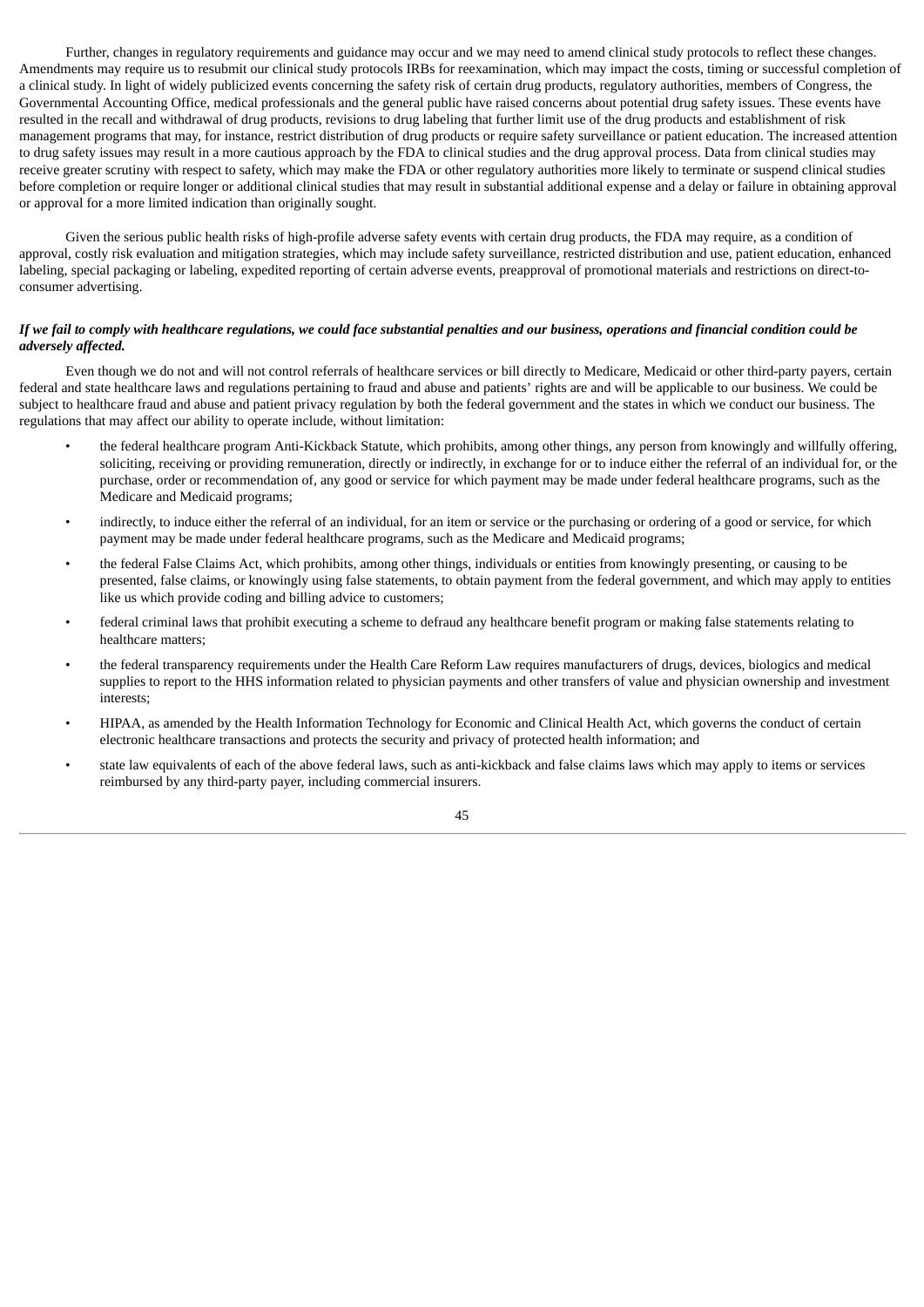The PPACA, among other things, amends the intent requirement of the Federal Anti-Kickback Statute and criminal healthcare fraud statutes. A person or entity no longer needs to have actual knowledge of this statute or specific intent to violate it. In addition, the PPACA provides that the government may assert that a claim including items or services resulting from a violation of the Federal Anti-Kickback Statute constitutes a false or fraudulent claim for purposes of the False Claims Act.

If our operations are found to be in violation of any of the laws described above or any other governmental regulations that apply to us, we may be subject to penalties, including civil and criminal penalties, damages, fines and the curtailment or restructuring of our operations. Any penalties, damages, fines, curtailment or restructuring of our operations could adversely affect our ability to operate our business and our financial results. Any action against us for violation of these laws, even if we successfully defend against it, could cause us to incur significant legal expenses and divert our management's attention from the operation of our business. Moreover, achieving and sustaining compliance with applicable federal and state privacy, security and fraud laws may prove costly.

### **Risks related to ownership of our securities**

### *Our stock price may be volatile, and purchasers of our securities could incur substantial losses.*

Our stock price has been and is likely to continue to be volatile. The stock market in general, and the market for biotechnology and medical device companies in particular, have experienced extreme volatility that has often been unrelated to the operating performance of particular companies. During the period from January 1, 2019, through December 31, 2019, the high and low closing prices of our common stock ranged from \$2.99 to \$1.35. As a result of this volatility, investors may not be able to sell their common stock at or above the purchase price. The market price for our common stock may be influenced by many factors, including the following:

- the results of DESTINY PWS, our ongoing Phase III trial of DCCR in Prader Willi Syndrome;
- our ability to successfully commercialize, and realize significant revenues from sales of our products;
- the success of competitive products or technologies;
- the results of other clinical studies of our products or those of our competitors;
- regulatory or legal developments in the U.S. and other countries, especially changes in laws or regulations applicable to our products;
- introductions and announcements of new products by us, our commercialization partners, or our competitors, and the timing of these introductions or announcements;
- actions taken by regulatory agencies with respect to our products, clinical studies, manufacturing process or sales and marketing terms;
- variations in our financial results or those of companies that are perceived to be similar to us;
- the success of our efforts to acquire or in-license additional products or planned products;
- developments concerning our collaborations, including but not limited to those with our sources of manufacturing supply and our commercialization partners;
- developments concerning our ability to bring our manufacturing processes to scale in a cost-effective manner;
- announcements by us or our competitors of significant acquisitions, strategic partnerships, joint ventures or capital commitments;
- developments or disputes concerning patents or other proprietary rights, including patents, litigation matters and our ability to obtain patent protection for our products;
- our ability or inability to raise additional capital and the terms on which we raise it;
- the recruitment or departure of key personnel;
- changes in the structure of healthcare payment systems;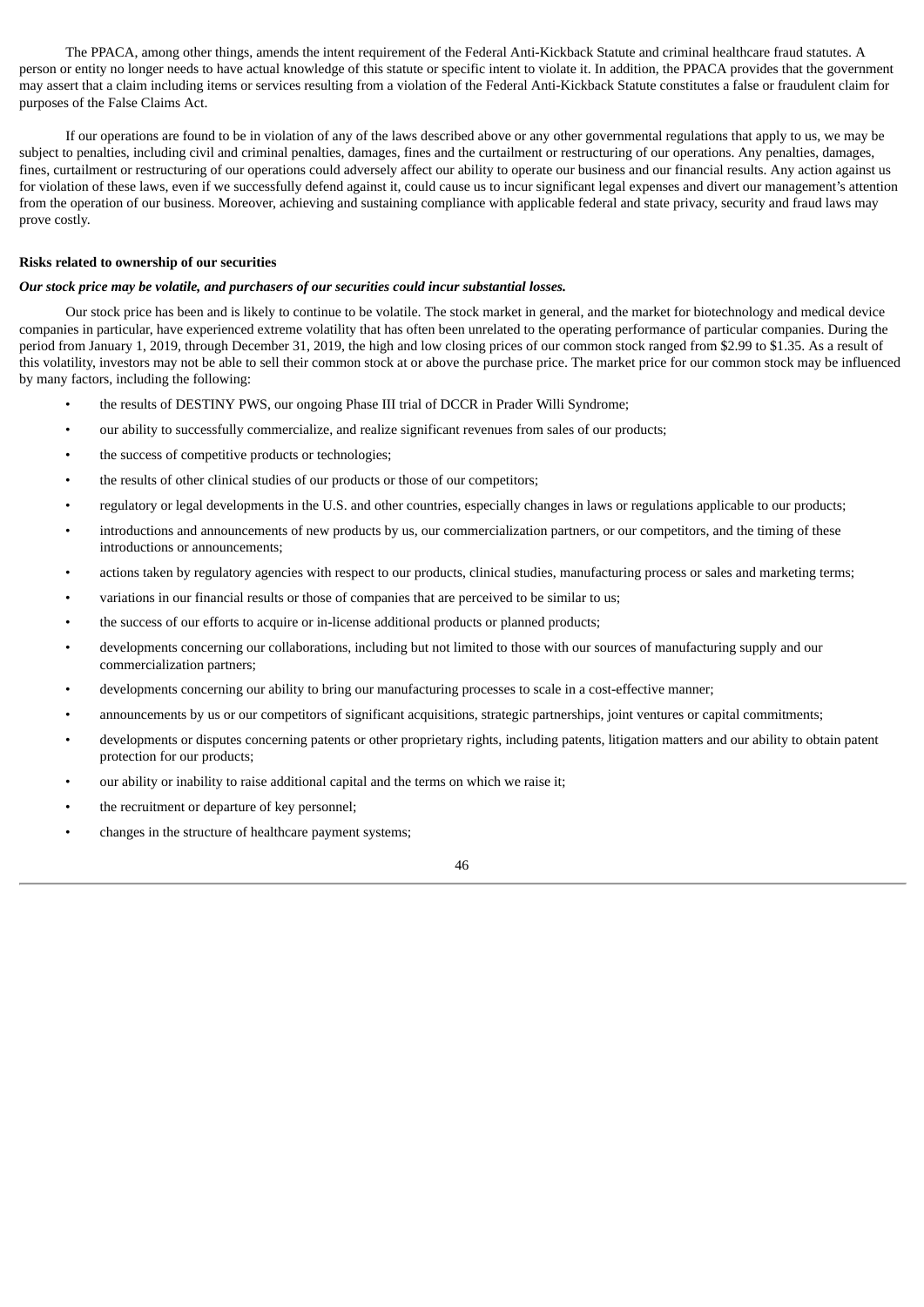- market conditions in the pharmaceutical and biotechnology sectors;
- actual or anticipated changes in earnings estimates or changes in stock market analyst recommendations regarding our common stock, other comparable companies or our industry generally;
- trading volume of our common stock;
- sales of our common stock by us or our stockholders;
- general economic, industry and market conditions; and
- the other risks described in this "Risk Factors" section.

These broad market and industry factors may seriously harm the market price of our common stock, regardless of our operating performance. In the past, following periods of volatility in the market, securities class-action litigation has often been instituted against companies. Such litigation, if instituted against us, could result in substantial costs and diversion of management's attention and resources, which could materially and adversely affect our business, financial condition, results of operations and growth prospects.

# Future sales of our common stock, or the perception that future sales may occur, may cause the market price of our common stock to decline, even if our *business is doing well.*

Sales of substantial amounts of our common stock in the public market, or the perception that these sales may occur, could materially and adversely affect the price of our common stock and could impair our ability to raise capital through the sale of additional equity securities. All of our shares of common stock are freely tradable, without restriction, in the public market, except for any shares held by our affiliates.

On December 11, 2017, we entered into a Securities Purchase Agreement with certain purchasers, pursuant to which we sold and issued 8,141,116 immediately separable units at a price per unit of \$1.84, for aggregate gross proceeds of \$15.0 million. Each unit consisted of one share of our common stock and a warrant to purchase 0.74 shares of our common stock at an exercise price of \$2.00 per share, for an aggregate of 8,141,116 shares of common stock and corresponding warrants to purchase an aggregate of 6,024,425 shares of common stock, together the shares of common stock are referred to as the 2017 Resale Shares. We also granted certain registration rights to these stockholders, pursuant to which, among other things, we prepared and filed a registration statement with the SEC to register for resale the 2017 Resale Shares. The registration statement was declared effective in February 2018.

On December 19, 2018, we entered into a Securities Purchase Agreement with certain purchasers, pursuant to which we sold and issued 10,272,375 units at a price per unit of \$1.61, for aggregate gross proceeds of \$16.5 million. Each unit consisted of one share of our common stock and a warrant to purchase 0.05 shares of our common stock at an exercise price of \$2.00 per share, for an aggregate of 10,272,375 shares of common stock and corresponding warrants to purchase an aggregate of 513,617 shares of common stock, together with the shares of common stock are referred to as the 2018 Resale Shares. We also granted certain registration rights to these stockholders, pursuant to which, among other things, we have prepared and filed a registration statement with the SEC to register for resale the 2018 Resale Shares. The registration statement was declared effective in April 2019.

On October 25, 2019, we sold 12,841,667 shares of common stock in an underwritten public offering at a price of \$1.20 per share for net proceeds of \$14.5 million.

In the future, we may issue additional shares of common stock or other equity or debt securities convertible into common stock in connection with a financing, acquisition, litigation settlement, employee arrangement or otherwise. Any such issuance could result in substantial dilution to our existing stockholders and could cause our stock price to decline.

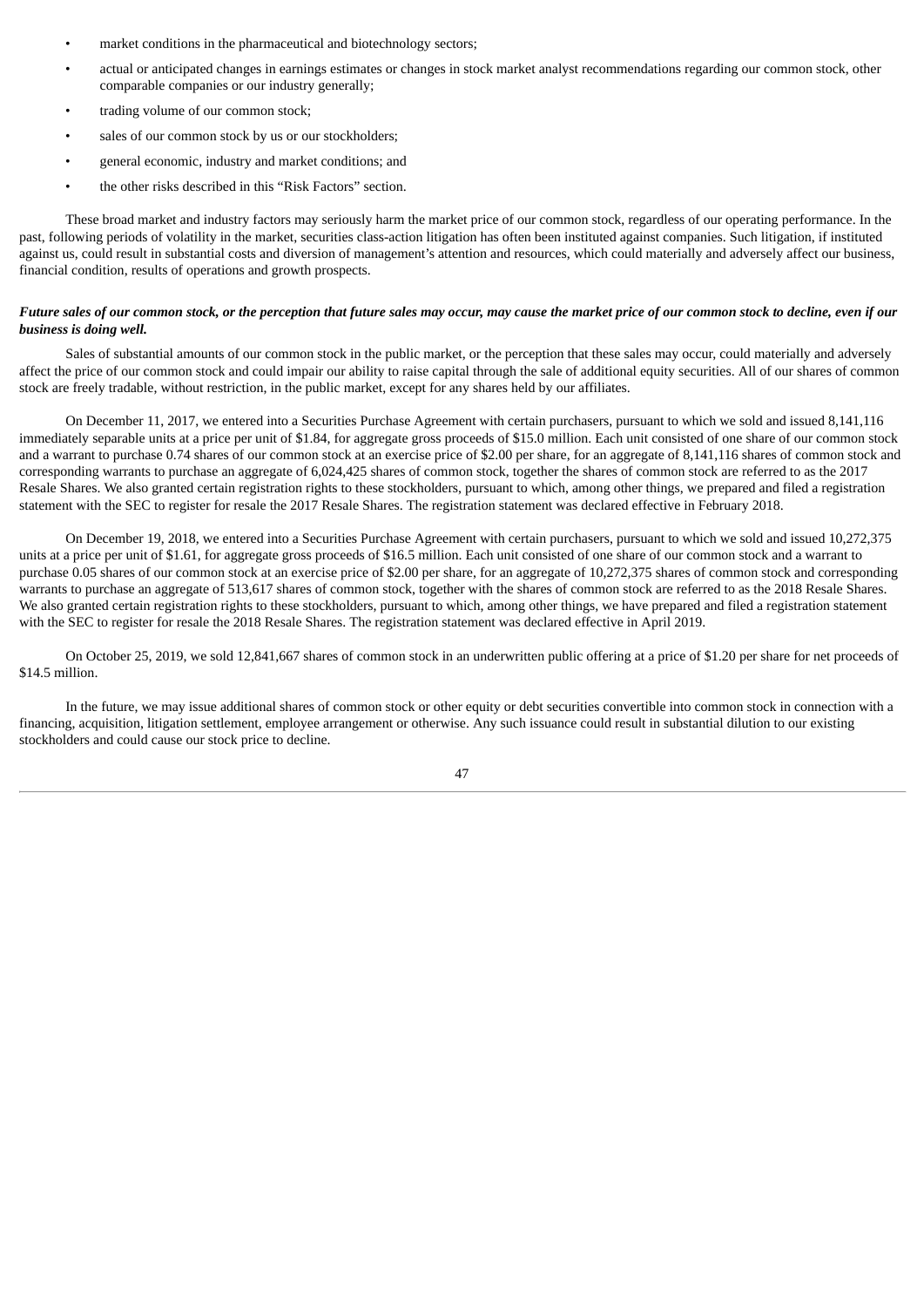# Our executive officers, directors and principal stockholders may continue to maintain the ability to control or significantly influence all matters submitted to stockholders for approval and under certain circumstances Abingworth LLP, Vivo Ventures, Oracle Investment Management and Jack W. Schuler and *their affiliates may have control over key decision making.*

Our executive officers, directors and principal stockholders own a majority of our outstanding common stock. Entities associated with Abingworth LLP, Crabtree Ventures, Nantahala Capital Management, LLC, Oracle Investment Management, Jack W. Schuler and our executive officers, directors and affiliated companies, as of December 31, 2019, own approximately 59 percent of our common stock. As a result, the foregoing group of stockholders are able to control all matters submitted to our stockholders for approval, as well as our management and affairs. For example, these stockholders will control the election of directors and the approval of any merger, consolidation or sale of all or substantially all of our assets. This concentration of voting power could delay or prevent an acquisition of our company on terms that other stockholders may desire.

# We have incurred and will continue to incur significant increased costs as a result of operating as a public company, and our management has devoted *and will be required to continue to devote substantial time to new compliance initiatives.*

We have incurred and will continue to incur significant legal, accounting and other expenses as a public company. We are subject to the reporting requirements of the Securities Exchange Act of 1934, as amended, the other rules and regulations of the SEC, and the rules and regulations of The NASDAQ Capital Market, or NASDAQ. The expenses of being a public company are material, and compliance with the various reporting and other requirements applicable to public companies requires considerable time and attention of management. For example, the Sarbanes-Oxley Act and the rules of the SEC and national securities exchanges have imposed various requirements on public companies, including requiring establishment and maintenance of effective disclosure and financial controls. Our management and other personnel need to devote a substantial amount of time to these compliance initiatives. These rules and regulations will continue to increase our legal and financial compliance costs and will make some activities more time-consuming and costly. For example, these rules and regulations may make it difficult and expensive for us to obtain adequate director and officer liability insurance, and we may be required to accept reduced policy limits on coverage or incur substantial costs to maintain the same or similar coverage. The impact of these events could also make it more difficult for us to attract and retain qualified personnel to serve on our Board of Directors, our board committees, or as executive officers.

The Sarbanes-Oxley Act requires, among other things, that we maintain effective internal control over financial reporting and disclosure controls and procedures. In particular, we must perform system and process evaluation and testing of our internal control over financial reporting to allow management to report on the effectiveness of our internal control over financial reporting, as required by Section 404 of the Sarbanes-Oxley Act, or Section 404. We currently do not have an internal audit group, and we will need to hire additional accounting and financial staff with appropriate public company experience and technical accounting knowledge.

If we are not able to comply with the requirements of Section 404 in a timely manner the market price of our stock could decline and we could be subject to sanctions or investigations by NASDAQ, the SEC or other regulatory authorities, which would require additional financial and management resources. Our ability to successfully implement our business plan and comply with Section 404 requires us to be able to prepare timely and accurate financial statements. We expect that we will need to continue to improve existing, and implement new operational and financial systems, procedures and controls to manage our business effectively. Any delay in the implementation of, or disruption in the transition to, new or enhanced systems, procedures or controls, may cause our operations to suffer and we may be unable to conclude that our internal control over financial reporting is effective. This, in turn, could have an adverse impact on trading prices for our common stock, and could adversely affect our ability to access the capital markets.

### Our ability to use our net operating loss carry forwards and certain other tax attributes will be limited.

Our ability to utilize our federal net operating loss, carryforwards and federal tax credit will be limited under Sections 382 and 383 of the Internal Revenue Code of 1986, as amended, or the Code. The limitations apply if an "ownership change," as defined by Section 382, occurs. Generally, an ownership change occurs if the percentage of the value of the stock that is owned by one or more direct or indirect "five percent shareholders" increases by more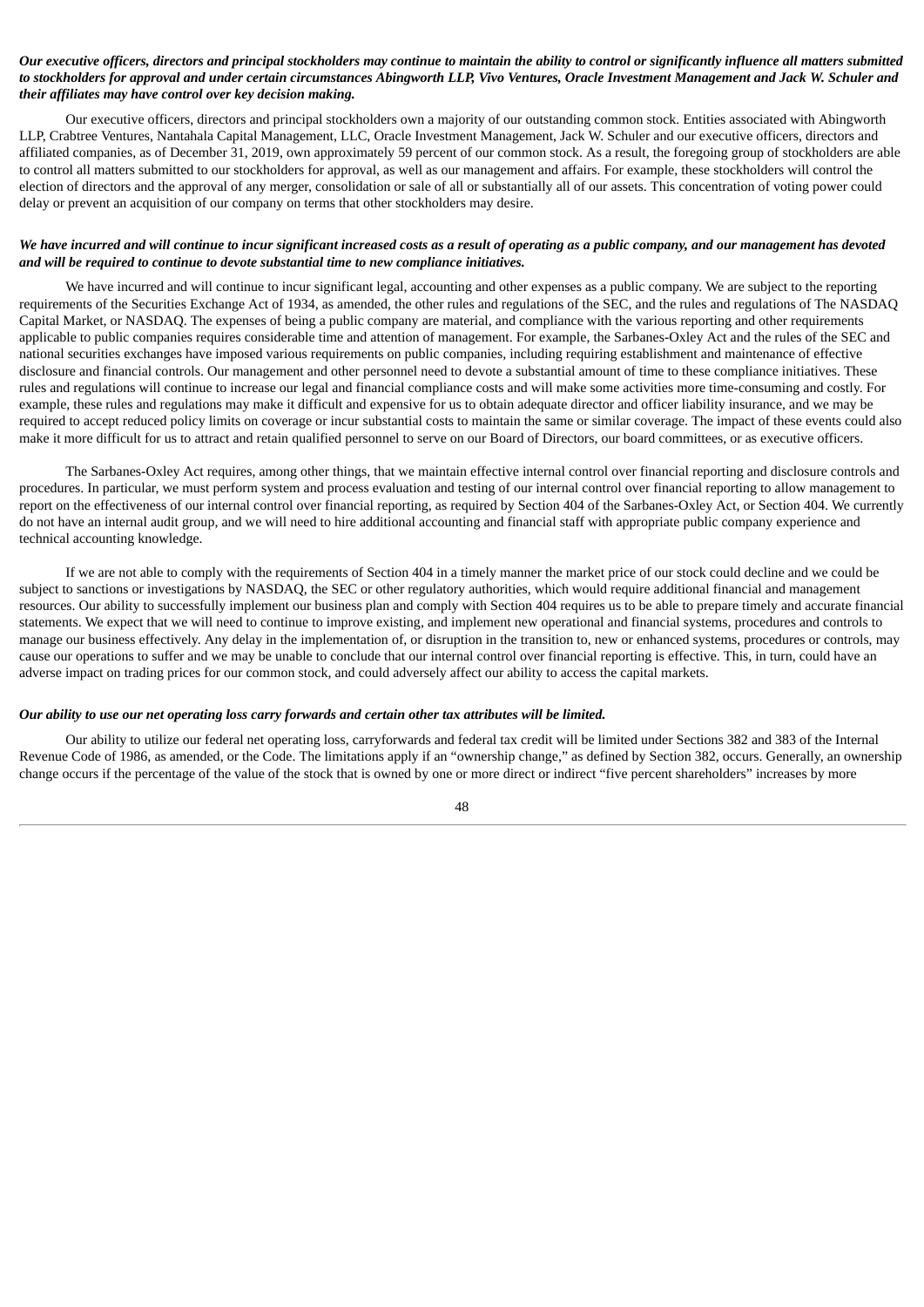than 50% over their lowest ownership percentage at any time during the applicable testing period (typically three years). During the year ended December 31, 2016, we experienced an "ownership change", and in the year ended December 31, 2017 our acquisition of Essentialis resulted in an ownership change, of which both changes will limit our ability to utilize our existing and acquired net operating losses and other tax attributes to offset taxable income. As a result, if we earn net taxable income, our ability to use our pre-change net operating loss carryforwards and other tax attributes to offset U.S. federal taxable income will be subject to limitations, which could potentially result in increased future tax liability to us.

#### As our warrant holders exercise their warrants into shares of our common stock, our stockholders will be diluted.

The exercise of some or all of our warrants results in issuance of common stock that dilute the ownership interests of existing stockholders. Any sales of the common stock issuable upon exercise of the warrants could adversely affect prevailing market prices of our common stock.

# If holders of our warrants elect to exercise their warrants and sell material amounts of our common stock in the market, such sales could cause the price of our common stock to decline, and the potential for such downward pressure on the price of our common stock may encourage short selling of our *common stock by holders of our warrants or other parties.*

If there is significant downward pressure on the price of our common stock, it may encourage holders of our warrants, or other parties, to sell shares by means of short sales or otherwise. Short sales involve the sale, usually with a future delivery date, of common stock the seller does not own. Covered short sales are sales made in an amount not greater than the number of shares subject to the short seller's right to acquire common stock, such as upon exercise of warrants. A holder of warrants may close out any covered short position by exercising all, or a portion, of its warrants, or by purchasing shares in the open market. In determining the source of shares to close out the covered short position, a holder of warrants will likely consider, among other things, the price of common stock available for purchase in the open market as compared to the exercise price of the warrants. The existence of a significant number of short sales generally causes the price of common stock to decline, in part because it indicates that a number of market participants are taking a position that will be profitable only if the price of the common stock declines.

### Under certain circumstances we may be required to settle the value of the Series C, 2017 PIPE Warrants and 2018 PIPE Warrants in cash.

If, at any time while the Series C, 2017 PIPE Warrants and 2018 PIPE Warrants, or the Warrants, are outstanding, we enter into a "Fundamental Transaction" (as defined in the Warrants), which includes, but is not limited to, a purchase offer, tender offer or exchange offer, a stock or share purchase agreement or other business combination (including, without limitation, a reorganization, recapitalization, spin-off or other scheme of arrangement), then each registered holder of outstanding Warrants as at any time prior to the consummation of the Fundamental Transaction, may elect and require us to purchase the Warrants held by such person immediately prior to the consummation of such Fundamental Transaction by making a cash payment in an amount equal to the Black Scholes Value of the remaining unexercised portion of such registered holder's Warrants.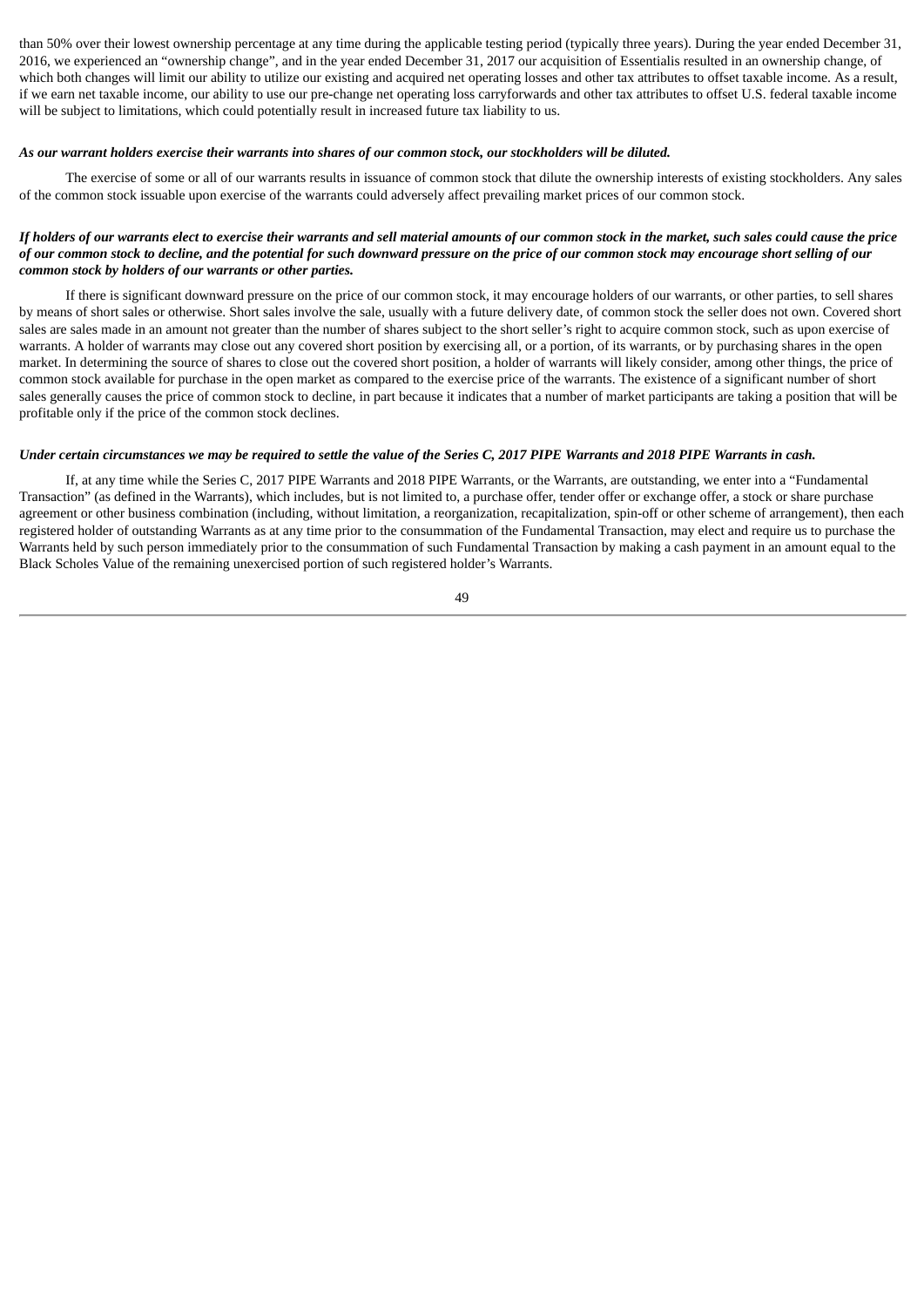### *We might not be able to maintain the listing of our securities on The NASDAQ Capital Market.*

We have listed our common stock on NASDAQ. We might not be able to maintain the listing standards of that exchange, which includes requirements that we maintain our shareholders' equity, total value of shares held by unaffiliated shareholders, market capitalization above certain specified levels and minimum bid requirement of \$1.00 per common share. We do not expect to become profitable for some time and there is a risk that our shareholders' equity could fall below the \$2.5 million level required by NASDAQ. If we do not regain compliance with the minimum bid requirement or our shareholders' equity falls below \$2.5 million, it will cause us to fail to conform to the NASDAQ listing requirements on an ongoing basis, which in turn could cause our common stock to cease to trade on the NASDAQ exchange, and be required to move to the Over the Counter Bulletin Board or the "pink sheets" exchange maintained by OTC Markets Group, Inc. The OTC Bulletin Board and the "pink sheets" are generally considered to be markets that are less efficient, and to provide less liquidity in the shares, than the NASDAQ market.

### Due to the speculative nature of warrants, there is no guarantee that it will ever be profitable for holders of the warrants to exercise the warrants.

The warrants we have issued and outstanding do not confer any rights of common stock ownership on their holders, such as voting rights or the right to receive dividends, but rather merely represent the right to acquire shares of common stock at a fixed price for a limited period of time. Specifically, holders of Series C Warrants may exercise their right to acquire common stock and pay an exercise price of \$31.25 per share prior to the expiration of the five-year term on March 4, 2020. Holders of the 2017 PIPE Warrants are entitled to purchase one share of our common stock at an exercise price equal to \$2.00 per share prior to at the earlier of (i) December 15, 2020 or (ii) 30 days following positive Phase III results for DCCR tablet in Prader-Willi syndrome. Holders of the 2018 PIPE Warrants are entitled to purchase one share of our common stock at an exercise price equal to \$2.00 per share prior to the expiration of the five-year term on December 21, 2023.

Following the amendment of the Series D Common Stock Purchase Warrants, the holders may exercise their right to acquire common stock and pay an amended exercise price of \$8.75 per share prior to the expiration of the five-year term on October 15, 2020. In certain circumstances, the Series C Warrants and Series D Warrants may be exercisable on a cashless basis. There can be no assurance that the market price of the common stock will ever equal or exceed the exercise price of the warrants, and, consequently, whether it will ever be profitable for holders of the warrants to exercise the warrants.

### If securities or industry analysts do not publish research, or publish inaccurate or unfavorable research, about our business, our stock price and trading *volume could decline.*

The trading market for our common stock will depend, in part, on the research and reports that securities or industry analysts publish about us or our business. If one or more of the analysts who cover us downgrade our stock or publish inaccurate or unfavorable research about our business, our stock price would likely decline. In addition, if our operating results fail to meet the forecast of analysts, our stock price would likely decline. If one or more of these analysts cease coverage of our company or fail to publish reports on us regularly, demand for our common stock could decrease, which might cause our stock price and trading volume to decline.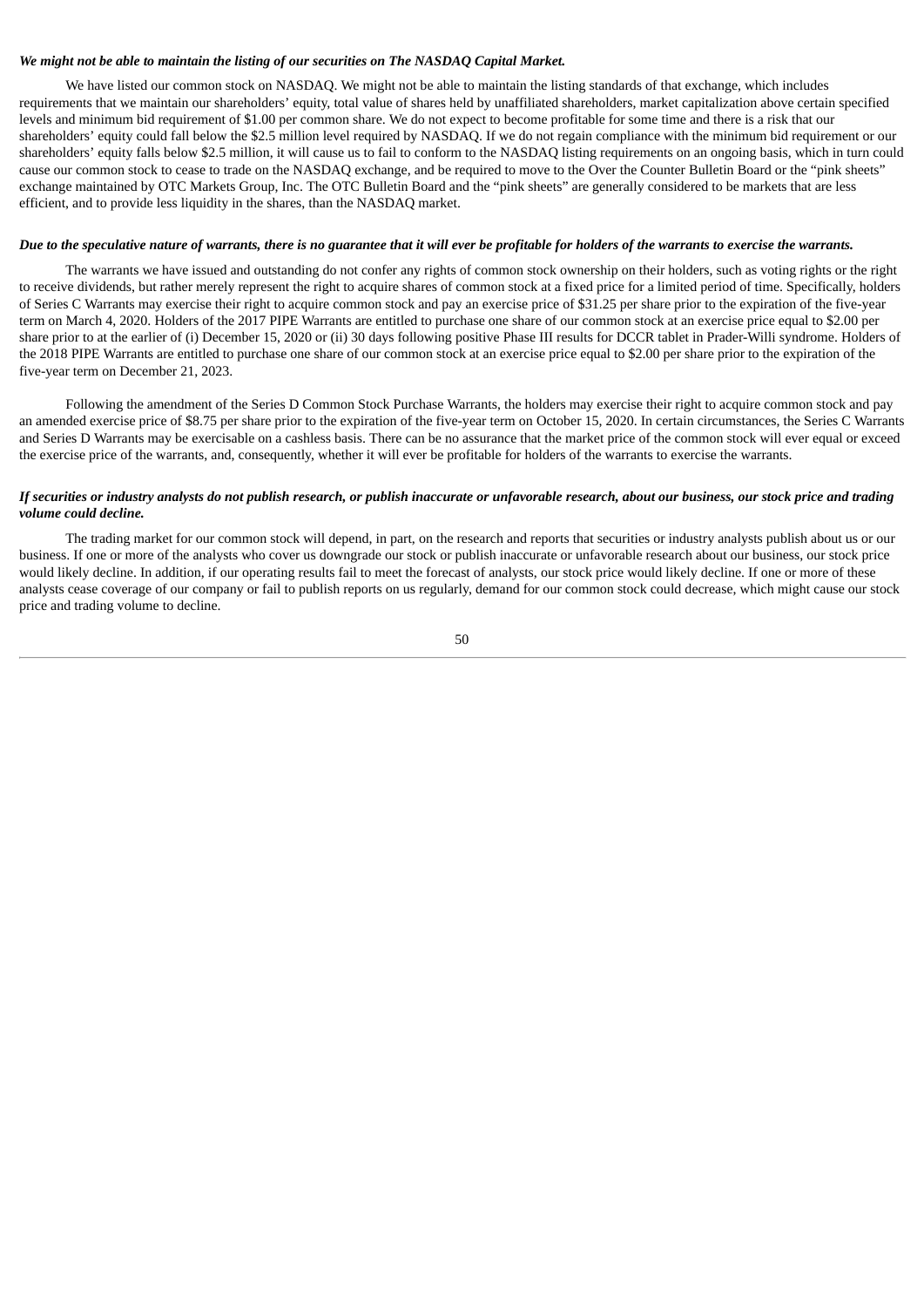# Provisions in our corporate charter documents and under Delaware law could make an acquisition of us more difficult and may prevent attempts by our *stockholders to replace or remove our current management.*

Provisions in our corporate charter and our bylaws may discourage, delay or prevent a merger, acquisition or other change in control of us that stockholders may consider favorable, including transactions in which stockholders might otherwise receive a premium for their shares. These provisions could also limit the price that investors might be willing to pay in the future for shares of our common stock, thereby depressing the market price of our common stock. In addition, these provisions may frustrate or prevent any attempts by our stockholders to replace or remove our current management by making it more difficult for stockholders to replace members of our Board of Directors. Because our Board of Directors is responsible for appointing the members of our management team, these provisions could in turn affect any attempt by our stockholders to replace current members of our management team. Among others, these provisions include the following:

- our Board of Directors is divided into three classes with staggered three-year terms which may delay or prevent a change of our management or a change in control;
- our Board of Directors has the right to elect directors to fill a vacancy created by the expansion of our Board of Directors or the resignation, death or removal of a director, which will prevent stockholders from being able to fill vacancies on our Board of Directors;
- our stockholders are not able to act by written consent or call special stockholders' meetings; as a result, a holder, or holders, controlling a majority of our capital stock cannot take certain actions other than at annual stockholders' meetings or special stockholders' meetings called by our Board of Directors, the chairman of our board, the chief executive officer or the president;
- our certificate of incorporation prohibits cumulative voting in the election of directors, which limits the ability of minority stockholders to elect director candidates;
- amendments of our certificate of incorporation and bylaws require the approval of 66 2/3% of our outstanding voting securities;
- our stockholders are required to provide advance notice and additional disclosures in order to nominate individuals for election to our Board of Directors or to propose matters that can be acted upon at a stockholders' meeting, which may discourage or deter a potential acquirer from conducting a solicitation of proxies to elect the acquirer's own slate of directors or otherwise attempting to obtain control of our company; and
- our Board of Directors are able to issue, without stockholder approval, shares of undesignated preferred stock, which makes it possible for our Board of Directors to issue preferred stock with voting or other rights or preferences that could impede the success of any attempt to acquire us.

Moreover, because we are incorporated in Delaware, we are governed by the provisions of Section 203 of the Delaware General Corporation Law, which prohibits a person who owns in excess of 15% of our outstanding voting stock from merging or combining with us for a period of three years after the date of the transaction in which the person acquired in excess of 15% of our outstanding voting stock, unless the merger or combination is approved in a prescribed manner.

# Our employment agreements with our executive officers may require us to pay severance benefits to any of those persons who are terminated in *connection with a change in control of us, which could harm our financial condition or results.*

Certain of our executive officers are parties to employment agreements that contain change in control and severance provisions providing for aggregate cash payments for severance and other benefits and acceleration of stock options vesting in the event of a termination of employment in connection with a change in control of us. The accelerated vesting of options could result in dilution to our existing stockholders and harm the market price of our common stock. The payment of these severance benefits could harm our financial condition and results. In addition, these potential severance payments may discourage or prevent third parties from seeking a business combination with us.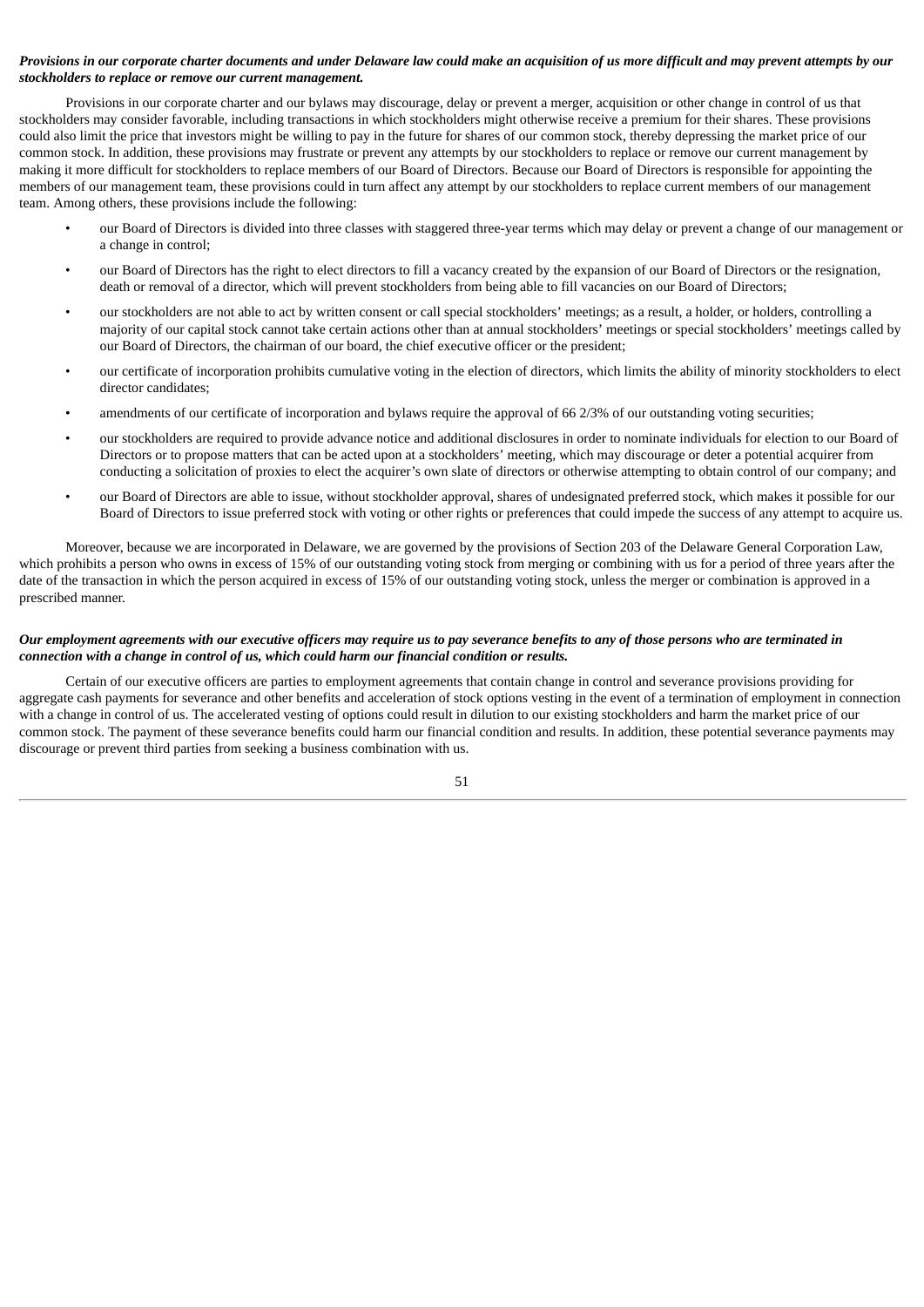# Because we do not anticipate paying any cash dividends on our common stock in the foreseeable future, capital appreciation, if any, will be our *stockholders' sole source of gain.*

We have never declared or paid cash dividends on our common stock. We currently intend to retain all of our future earnings, if any, to finance the growth and development of our business. In addition, the terms of existing or any future debt agreements may preclude us from paying dividends. As a result, capital appreciation, if any, of our common stock will be our stockholders' sole source of gain for the foreseeable future.

# **ITEM 1B. UNRESOLVED STAFF COMMENTS**

Not applicable.

# **ITEM 2. PROPERTIES**

# **Facilities**

Our principal facilities consist of office space in Redwood City, California. We currently occupy 6,368 square feet of office space under a noncancelable operating lease that terminates in May 2021.

We believe that the facilities that we currently lease are adequate for our needs for the immediate future and that, should it be needed, additional space can be leased on commercially reasonable terms to accommodate any future growth.

### **ITEM 3. LEGAL PROCEEDINGS**

We may, from time to time, be party to litigation and subject to claims that arise in the ordinary course of business. In addition, third parties may, from time to time, assert claims against us in the form of letters and other communications. We currently believe that these ordinary course matters will not have a material adverse effect on our business; however, the results of litigation and claims are inherently unpredictable. Regardless of the outcome, litigation can have an adverse impact on us because of defense and settlement costs, diversion of management resources and other factors.

# **ITEM 4. MINE SAFETY DISCLOSURES**

Not applicable.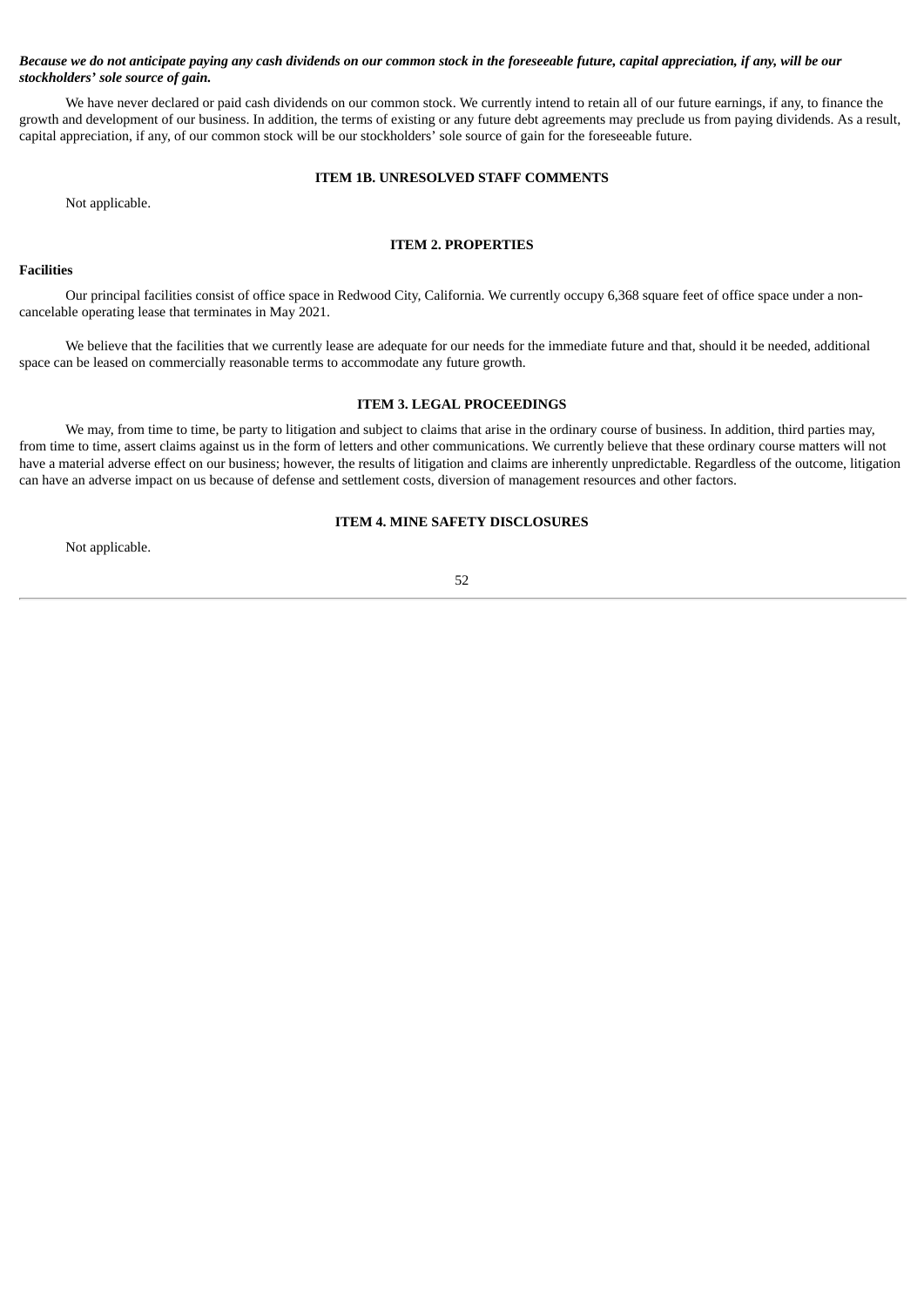#### **PART II**

# **ITEM 5. MARKET FOR REGISTRANT'S COMMON EQUITY, RELATED STOCKHOLDER MATTERS AND ISSUER PURCHASES OF EQUITY SECURITIES**

# **Market Information**

Our common stock is quoted on NASDAQ under the symbol "SLNO". Our Series C Warrants, Series D Warrants, 2017 PIPE Warrants and 2018 PIPE Warrants are not traded on a national securities exchange.

As of February 28, 2020, there were 56 shareholders of record for our common stock. A substantially greater number of stockholders may be "street name" or beneficial holders, whose shares are held of record by banks, brokers and other financial institutions.

### **Dividend Policy**

We have never declared or paid cash dividends on our common stock, and currently do not plan to declare dividends on shares of our common stock in the foreseeable future. We expect to retain our future earnings, if any, for use in the operation and expansion of our business. The payment of cash dividends in the future, if any, will be at the discretion of our board of directors and will depend upon such factors as earnings levels, capital requirements, our overall financial condition and any other factors deemed relevant by our board of directors.

### **Unregistered Sales of Equity Securities and Use of Proceeds**

*(a) Recent Sales of Unregistered Equity Securities*

- On December 19, 2018, we entered into a Securities Purchase Agreement with certain purchasers, pursuant to which we sold and issued 10,272,375 units at a price per unit of \$1.61, for aggregate gross proceeds of \$16.5 million and net proceeds of \$16.3 million. Each unit consisted of one share of our common stock and a warrant to purchase 0.05 shares of our common stock at an exercise price of \$2.00 per share, for an aggregate of 10,272,375 shares of common stock and corresponding warrants to purchase an aggregate of 513,617 shares of common stock, together with the shares of common stock are referred to as the 2018 Resale Shares. We also granted certain registration rights to these stockholders, pursuant to which, among other things, we prepared and filed a registration statement with the SEC to register for resale the 2018 Resale Shares. The registration statement was declared effective in April 2019.
- On December 11, 2017, we entered into a Securities Purchase Agreement with certain purchasers, pursuant to which we sold and issued 8,141,116 immediately separable units at a price per unit of \$1.84, for aggregate gross proceeds of \$15.0 million and net proceeds of \$13.8 million. Each unit consisted of one share of our common stock and a warrant to purchase 0.74 shares of our common stock at an exercise price of \$2.00 per share, for an aggregate of 8,141,116 shares of common stock and corresponding warrants to purchase an aggregate of 6,024,425 shares of common stock, together the shares of common stock are referred to as the 2017 Resale Shares. We also granted certain registration rights to these stockholders, pursuant to which, among other things, we prepared and filed a registration statement with the SEC to register for resale the 2017 Resale Shares. The registration statement was declared effective in February 2018.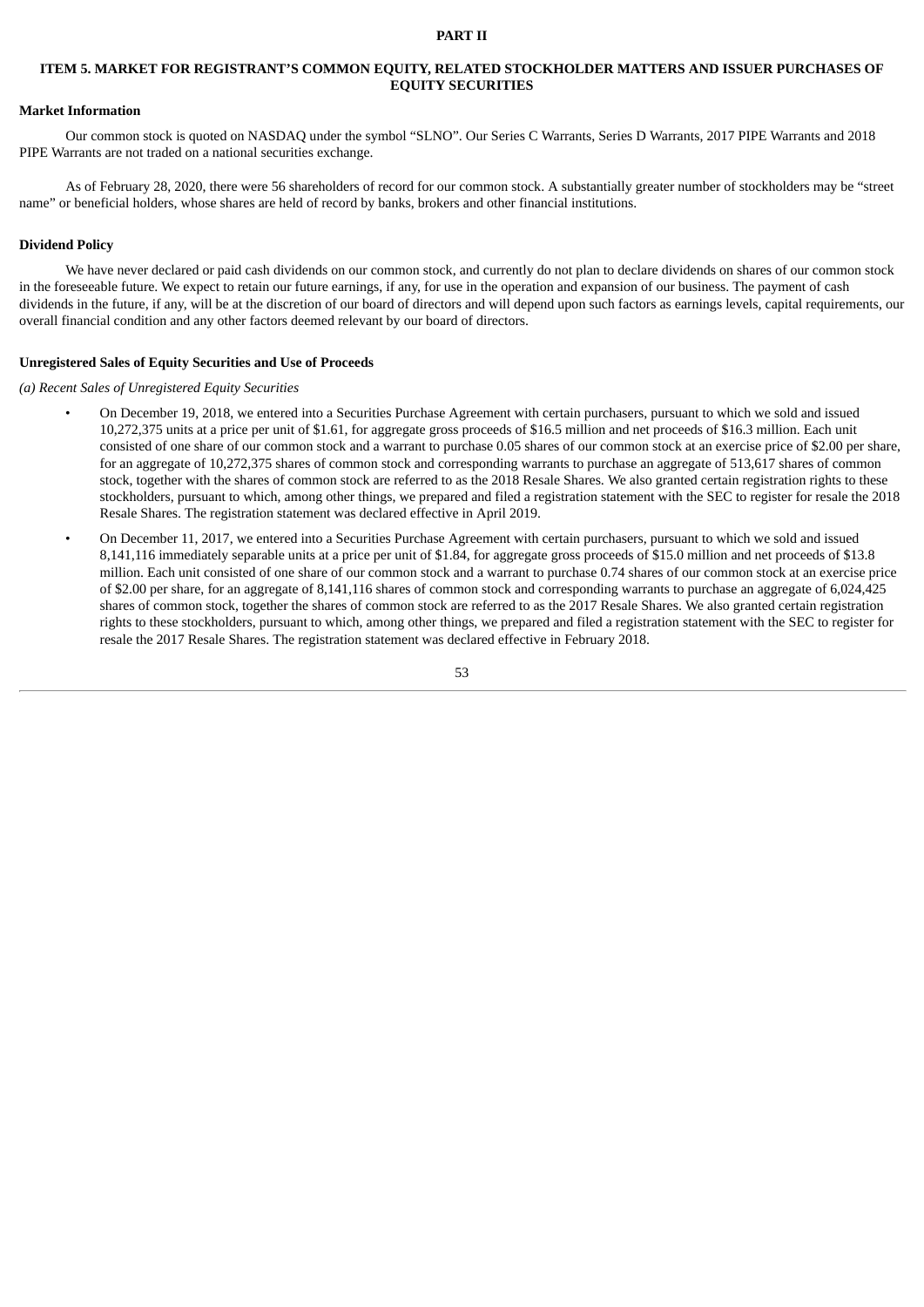Except as outlined above, none of the foregoing transactions involved any underwriters, underwriting discounts or commissions or any public offering. We believe that these transactions were exempt from the registration requirements of the Securities Act under Section 4(2) of the Securities Act as transactions by an issuer not involving any public offering. The recipients of securities in each of these transactions represented their intention to acquire the securities for investment only and not with a view to or for sale in connection with any distribution thereof and appropriate legends were affixed to the stock certificates and instruments issued in such transactions. All recipients had adequate access, through their relationships with us, to information about us.

# *(b) Use of Proceeds*

There has been no material change in the planned use of proceeds from the 2017 PIPE Offering or 2018 PIPE Offering as described in our final prospectus filed with the SEC pursuant to Rule 424(b) for such transaction.

# **ITEM 6. SELECTED FINANCIAL INFORMATION**

Pursuant to Item 301(c) of Regulation S-K as a smaller reporting company, we are not required to provide the information required by this item.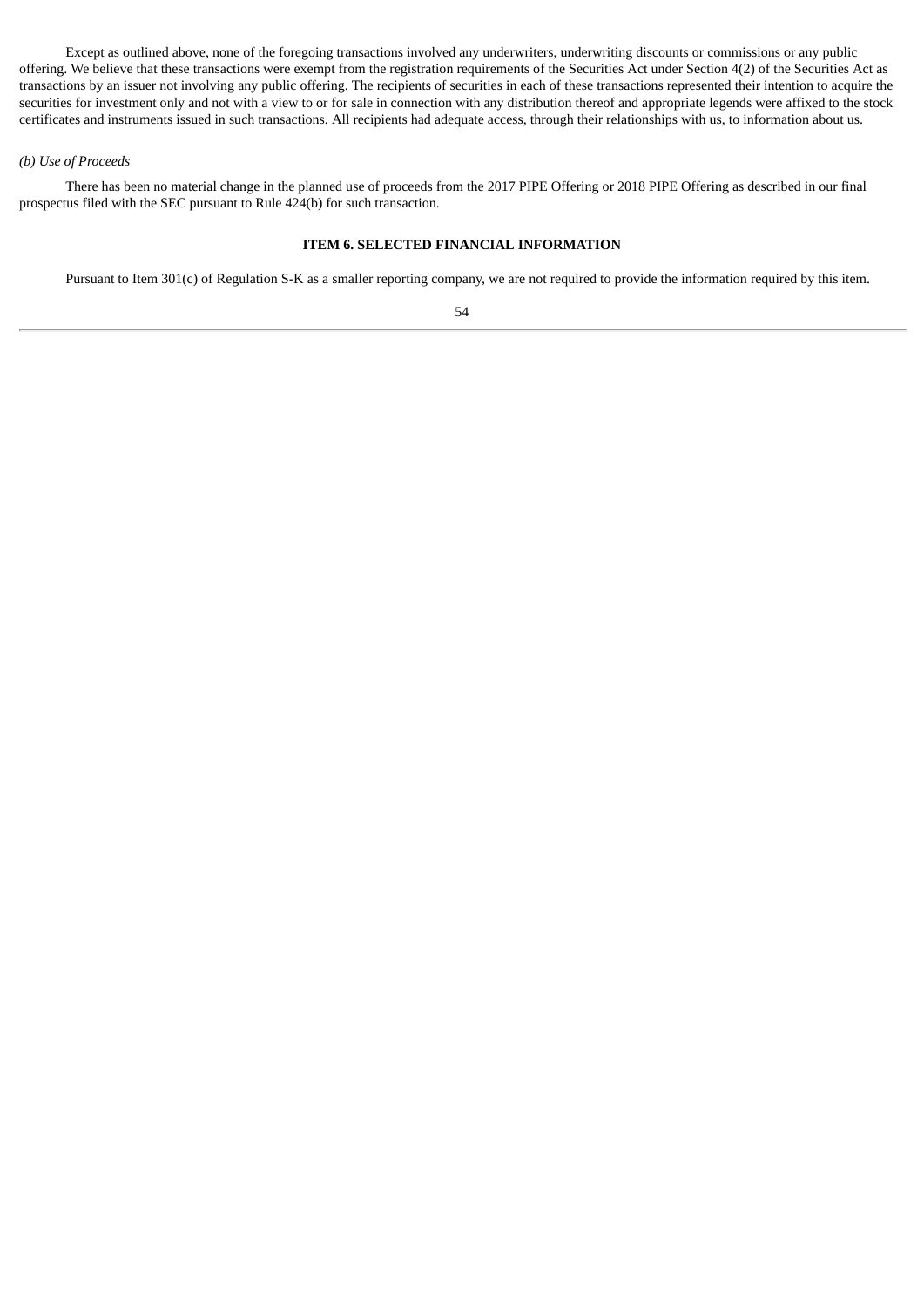### **ITEM 7. MANAGEMENT'S DISCUSSION AND ANALYSIS OF FINANCIAL CONDITION AND RESULTS OF OPERATIONS**

The following discussion and analysis should be read in conjunction with our audited consolidated financial statements and the related notes that appear elsewhere in this Annual Report on Form 10-K. This Annual Report on Form 10-K contains "forward-looking statements" within the meaning of Section 21E of the Securities Exchange Act of 1934, as amended, or the Exchange Act. These statements are often identified by the use of words such as "may," "will," "expect," "believe," "anticipate," "intend," "could," "should," "estimate," "plan," or "continue," and similar expressions or variations. Such forward-looking statements are subject to risks, uncertainties and other factors that could cause actual results and the timing of certain events to differ materially from future results expressed or implied by such forward-looking statements. Factors that could cause or contribute to such differences include, but are not limited to, those discussed in the section titled "Risk Factors," set forth in Part I, Item 1A of this Annual Report on Form 10-K and elsewhere in this report. The forward-looking statements in this Annual Report on Form 10-K represent our views as of the date of this Annual Report on Form 10-K. We anticipate that subsequent events and developments will cause our views to change. However, while we may elect to update these forward-looking statements at some point in the future, we have no current intention of doing so except to the extent required by applicable law. You should, therefore, not rely on these forward-looking statements as representing our views as of any date subsequent to the date of this Annual Report on Form 10-K.

## **Business Overview**

We are focused on the development and commercialization of novel therapeutics for the treatment of rare diseases. Our lead candidate, Diazoxide Choline Controlled Release tablits, or DCCR, a once-daily oral tablet for the treatment of Prader-Willi Syndrome, or PWC, is currently being evaluated in a Phase III clinical development program.

We initially established our operations as a diversified healthcare company that developed and commercialized innovative diagnostics, devices and therapeutics addressing unmet medical needs, which consisted of: precision metering of gas flow technology marketed as Serenz ® Allergy Relief, or Serenz; CoSense ® End-Tidal Carbon Monoxide (ETCO) Monitor, or CoSense, which measures ETCO and aids in the detection of excessive hemolysis, a condition in which red blood cells degrade rapidly and which can lead to adverse neurological outcomes; and, products that included temperature probes, scales, surgical tables, and patient surfaces.

On March 7, 2017, we completed a merger, or the Merger, with Essentialis. Essentialis's efforts prior to the Merger were focused primarily on developing and testing product candidates that target the ATP-sensitive potassium channel, a metabolically-regulated membrane protein whose modulation has the potential to impact a wide range of rare metabolic, cardiovascular, and CNS diseases. Essentialis had tested DCCR as a treatment for PWS, a complex metabolic/neurobehavioral disorder. DCCR has orphan designation for the treatment of PWS in the United States, or U.S., as well as in the European Union, or E.U.

Subsequent to the Merger with Essentialis described above, we determined to divest, sell or otherwise dispose of its business efforts focused on the development and commercialization of its Serenz and CoSense technologies. Accordingly, and pursuant to ASC 205-20-45-10, the assets and liabilities related to the discontinued activities of CoSense and Serenz were presented separately in the balance sheet as held for sale items, and the related operations reported herein for the CoSense and Serenz activities are reported as discontinued operations in the statements of operations.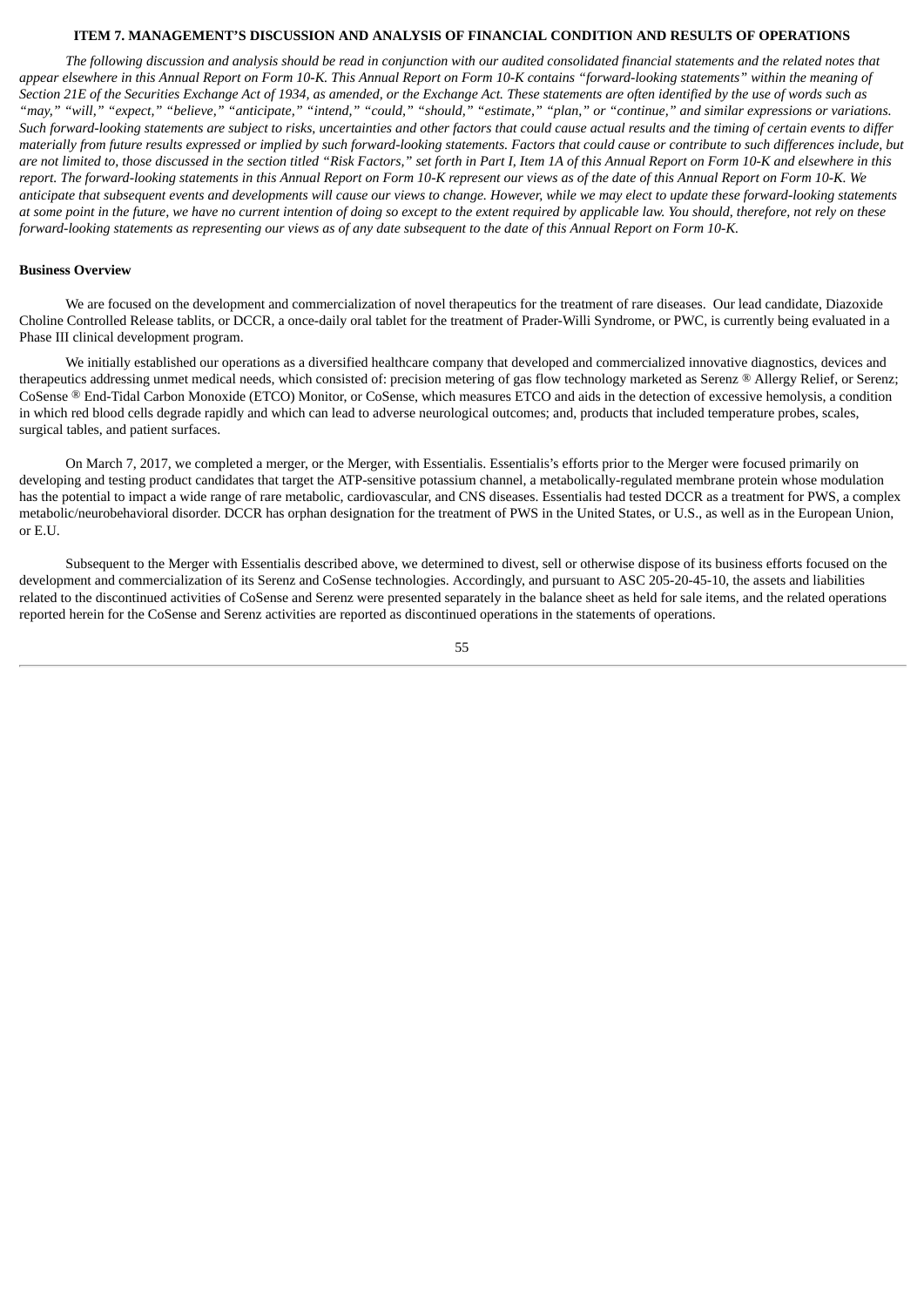On December 4, 2017, we and our then wholly-owned subsidiary Capnia, entered into a joint venture with OptAsia Healthcare Limited, or OAHL, with the purpose of developing and commercializing CoSense with the intent to transfer ownership of Capnia to OAHL. During October 2018, Capnia issued 1,690,322 shares of its common stock to OAHL, representing 53% of its outstanding shares, after which we no longer held a controlling interest in Capnia. Accordingly, we deconsolidated Capnia's financial statements from ours and our remaining minority interest in Capnia was reported as a Minority interest investment in our consolidated balance sheet. During September 2019, the Company sold its remaining 47% investment in Capnia to Sinon Investments LLC, or Sinon. Following the transaction, the Company has no interest remaining in Capnia and the previous joint venture agreement with OAHL has been terminated.

On July 30, 2018, the FDA has granted Fast Track designation to DCCR for the treatment of PWS. We are currently conducting a Phase III clinical trial of DCCR for the treatment of PWS.

As of December 31, 2019, we had an accumulated deficit of \$157.8 million, primarily as a result of research and development and general and administrative expenses. We may never be successful in commercializing our novel therapeutic-lead candidate DCCR. Accordingly, we expect to incur significant losses from operations for the foreseeable future, and there can be no assurance that we will ever generate significant revenue or profits.

## **Recent Financings**

### *2017 PIPE Offering*

On December 11, 2017, we entered into a Securities Purchase Agreement with certain purchasers, pursuant to which we sold and issued 8,141,116 immediately separable units at a price per unit of \$1.84, for aggregate gross proceeds of \$15.0 million. Each unit consisted of one share of our common stock and a warrant to purchase 0.74 shares of our common stock at an exercise price of \$2.00 per share, for an aggregate of 8,141,116 shares of common stock and corresponding warrants to purchase an aggregate of 6,024,425 shares of common stock, together the shares of common stock are referred to as the 2017 Resale Shares. We also granted certain registration rights to these stockholders, pursuant to which, among other things, we prepared and filed a registration statement with the SEC to register for resale the 2017 Resale Shares. The registration statement was declared effective in February 2018.

## *2018 PIPE Offering*

On December 19, 2018, we entered into a Securities Purchase Agreement with certain purchasers, pursuant to which we sold and issued 10,272,375 units at a price per unit of \$1.61, for aggregate gross proceeds of \$16.5 million. Each unit consisted of one share of our common stock and a warrant to purchase 0.05 shares of our common stock at an exercise price of \$2.00 per share, for an aggregate of 10,272,375 shares of common stock and corresponding warrants to purchase an aggregate of 513,617 shares of common stock, together with the shares of common stock are referred to as the 2018 Resale Shares. We also granted certain registration rights to these stockholders, pursuant to which, among other things, we prepared and filed a registration statement with the SEC to register for resale the 2018 Resale Shares. The registration statement was declared effective in April 2019.

#### *2019 Public Offering*

On October 25, 2019, we sold 12,841,667 shares of common stock in an underwritten public offering at a price of \$1.20 per share for net proceeds of \$14.5 million.

#### **Financial overview**

#### *Summary*

We have not generated net income from operations to date, and at December 31, 2019 we had an accumulated deficit of \$157.8 million, primarily as a result of research and development and general and administrative expenses. We may never be successful in commercializing our novel therapeutics products for the treatment of rare diseases.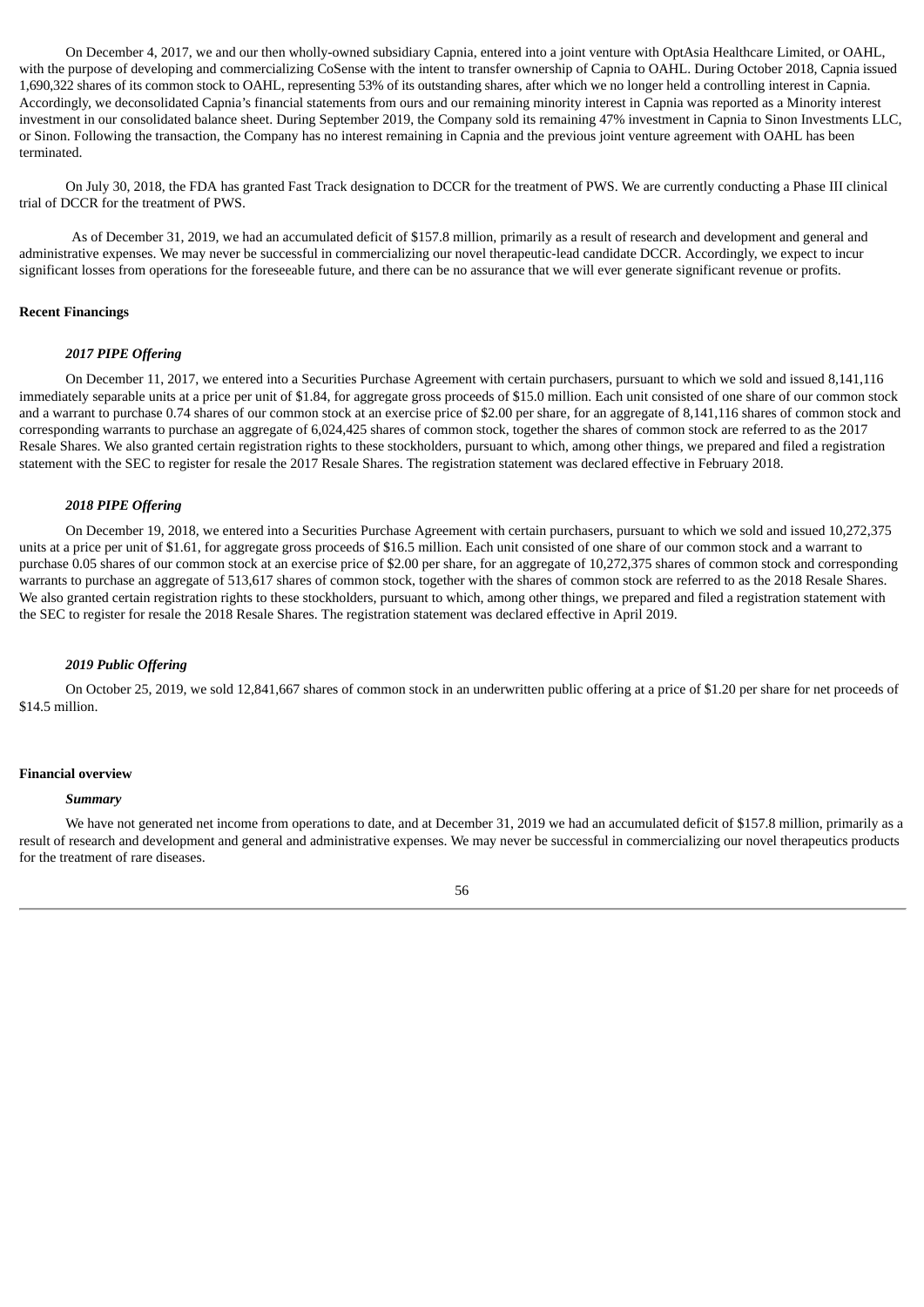Accordingly, we expect to incur significant losses from operations for the foreseeable future, and there can be no assurance that we will ever generate significant revenue or profits.

#### *Revenue recognition*

To date, we have earned no revenue from the commercial development and sale of novel therapeutic products and the revenue resulting from commercialization and sale of the CoSense and Serenz products is reported in discontinued operations.

#### *Research and development expenses*

Research and development costs are expensed as incurred. Research and development costs consist primarily of salaries and benefits, professional consultant fees, prototype expenses, certain facility costs and other costs associated with clinical trials, net of reimbursed amounts. Costs to acquire technologies to be used in research and development that have not reached technological feasibility, and have no alternative future use, are expensed to research and development costs when incurred. Research and development expenses resulting from the development of novel therapeutic products are reported in continuing operations, and research and development expenses resulting from the development of the CoSense and Serenz products are reported in discontinued operations.

#### *Sales and marketing expenses*

Sales and marketing expenses consist principally of salaries and benefits, professional consulting fees, and other expenses associated with commercial activities. We anticipate these expenses will increase significantly in future periods, reflecting the increased level of sales and marketing activity necessary for the commercial launch of a successful future therapeutic drug candidate. We have to date incurred no sales and marketing expenses related to the sale and commercialization of novel therapeutic products, and the sales and marketing expenses related to the CoSense and Serenz products are reported in discontinued operations.

### *General and administrative expenses*

General and administrative expenses consist principally of salaries and benefits, professional fees for legal, consulting, audit and tax services, insurance, rent, and other general operating expenses not otherwise included in research and development. We anticipate general and administrative expenses will increase in future periods, reflecting an expanding infrastructure, other administrative expenses and increased professional fees associated with being a public reporting company. General and administrative expenses incurred in operating all components of our business are classified as continuing operations and are not allocated to specific research and development or sales and marketing activities that have been discontinued. General and administrative expenses, such as rent, that are incurred specifically to directly support research and development and sales and marketing activities for the CoSense and Serenz products are reported in discontinued operations.

#### *Change in fair value of contingent consideration*

Change in fair value of contingent consideration represents the change in the fair value of the additional consideration that we expect to pay Essentialis stockholders based on our assessment of the expected likelihood of achieving commercial sales milestones of \$100.0 million and \$200.0 million in future years.

#### *Other income (expense)*

Other income (expense) is primarily comprised of the gain recognized from the transfer of the majority ownership and resulting deconsolidation of Capnia, the loss from recording our minority interest investment in Capnia after the deconsolidation, and changes in the fair value of the 2017 and 2018 PIPE common stock warrant liabilities.

### **Critical Accounting Policies and Significant Judgments and Estimates**

Our management's discussion and analysis of financial condition and results of operations are based upon our audited financial statements, which have been prepared in accordance with GAAP. The preparation of these

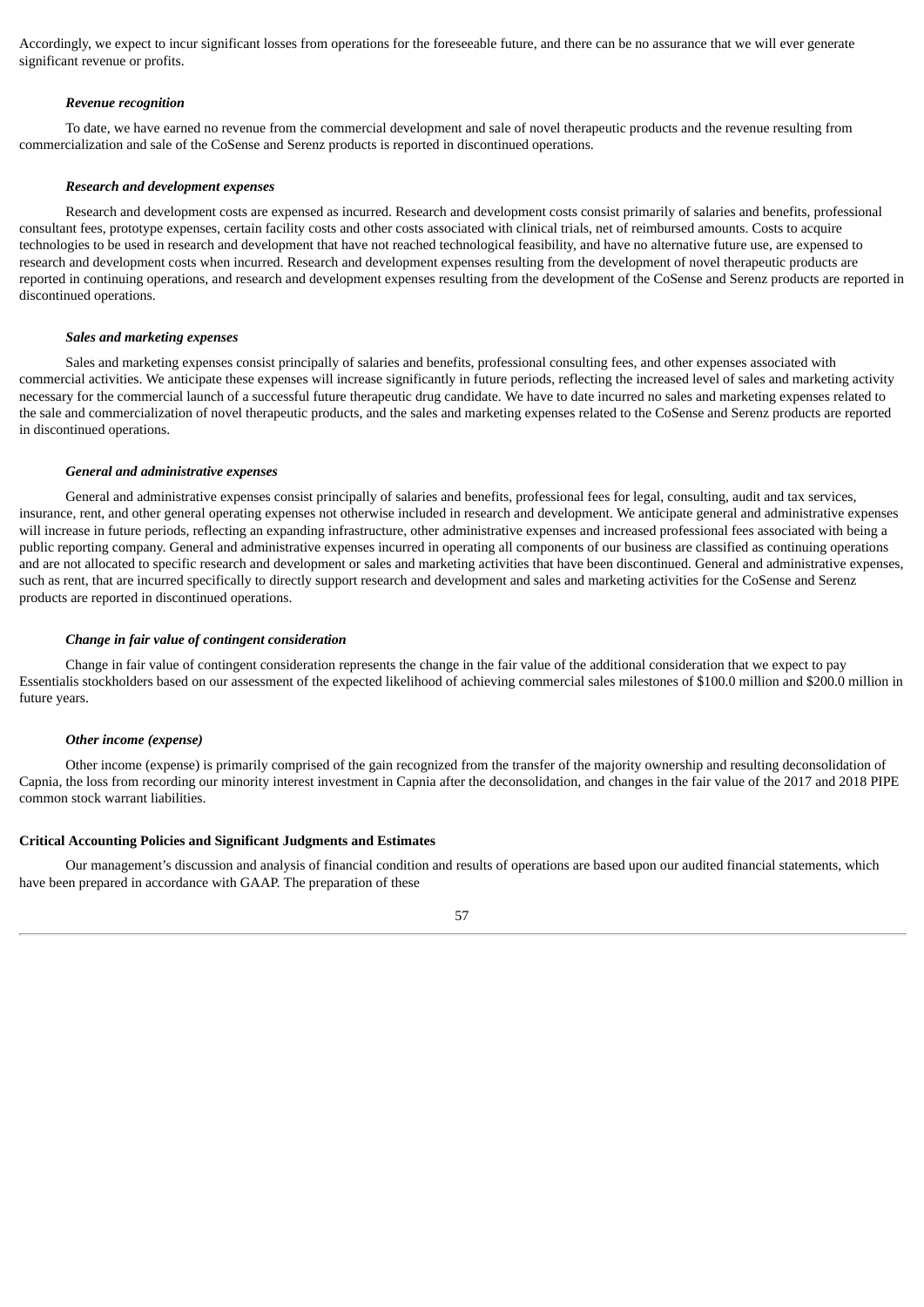financial statements requires us to make estimates and judgments that affect the reported amounts of assets, liabilities, revenues and expenses. On an on-going basis, we evaluate our critical accounting policies and estimates. We base our estimates on historical experience and on various other assumptions that we believe to be reasonable in the circumstances, the results of which form the basis for making judgments about the carrying values of assets and liabilities that are not readily apparent from other sources. Actual results may differ from these estimates under different assumptions and conditions. Our significant accounting policies are more fully described in Note 3 to our audited financial statements contained herein.

# *Series A, Series C, 2017 PIPE Warrants, and the 2018 PIPE Warrants*

We account for the Series A, Series C, 2017 PIPE warrants, and 2018 PIPE warrants, collectively referred to as the Warrants, in accordance with the guidance in ASC 815 *Derivatives and Hedging*. The Warrants contain standard anti-dilution provisions for stock dividends, stock splits, subdivisions, combinations and similar types of recapitalization events. The Warrants also contain a fundamental transactions provision that permits their settlement in cash at fair value at the option of the holder upon the occurrence of a change in control. Such change in control events include tender offers or hostile takeovers, which are not within our sole control as the issuer of these warrants. Accordingly, the warrants are considered to have a cash settlement feature that precludes their classification as equity instruments. Settlement at fair value upon the occurrence of a fundamental transaction would be computed using the Black Scholes Option Pricing Model, which approximates the binomial lattice model.

We classified the Warrants as liabilities at their fair value and re-measure the warrants at each balance sheet date until they are exercised or expire. Any change in the fair value is recognized as other income (expense) in the statements of operations. The Series A warrants expired in November 2019.

### *Research and development expense*

Research and development costs are charged to operations as incurred. Research and development costs consist primarily of salaries and benefits, consultant fees, prototype expenses, certain facility costs and other costs associated with clinical trials, net of reimbursed amounts.

Costs to acquire technologies to be used in research and development that have not reached technological feasibility and have no alternative future use are expensed to research and development costs when incurred.

Certain Research and Development expenses are reported as Discontinued Operations.

#### *Stock-based compensation expense*

Stock-based compensation costs related to stock options and restricted stock units granted to employees, nonemployees and directors are measured at the date of grant based on the estimated fair value of the award. For restricted stock units this fair value is based on our common stock price on the grant date. We estimate the grant date fair value of stock options, and the resulting stock-based compensation expense, using the Black-Scholes option-pricing model. The grant date fair value of stock-based awards is recognized on a straight-line basis over the requisite service period, which is generally the vesting period of the award. Stock options generally vest over four years.

The Black-Scholes option-pricing model requires the use of highly subjective assumptions to estimate the fair value of stock-based awards. If we had made different assumptions, our stock-based compensation expense, net loss and net loss per share of common stock could have been significantly different. These assumptions include:

- *Expected volatility:* We calculate the estimated volatility rate based on the volatility of our common stock together with comparable companies in our industry.
- *Expected term:* We do not believe we are able to rely on our historical exercise and post-vesting termination activity to provide accurate data for estimating the expected term for use in estimating the fair value-based measurement of our options. Therefore, we have opted to use the "simplified method" for estimating the expected term of options.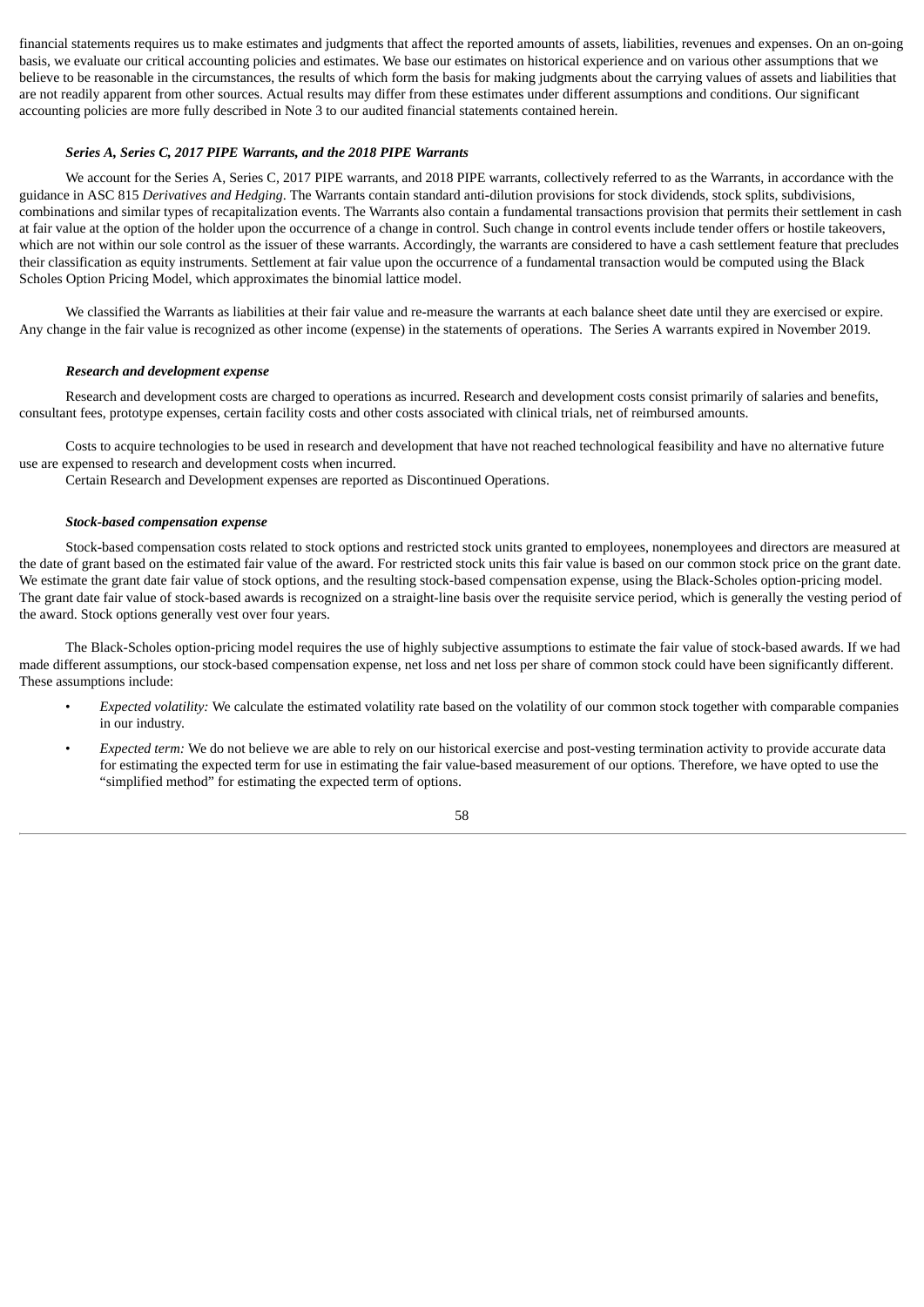- *Risk-free rate:* The risk-free interest rate is based on the yields of U.S. Treasury securities with maturities similar to the expected time to liquidity.
- *Expected dividend yield:* We have never declared or paid any cash dividends and do not presently plan to pay cash dividends in the foreseeable future. Consequently, we used an expected dividend yield of zero.

### *Contingent consideration*

Contingent consideration elements of a business combination are recorded in accordance with ASC 805 which provides that, when contingent consideration terms provide for future payment obligations, the obligation is measured at its fair value on the acquisition date, and the subsequent increase or decrease of the value of the estimated amounts of contingent consideration to be paid is be recognized as expense or income, respectively, in the statements of operations.

Our agreement to pay the selling shareholders of Essentialis for achieving certain commercial milestones resulted in the recognition of a contingent consideration, which was recorded at the inception of the transaction, and subsequent changes to estimate of the amounts of contingent consideration to be paid will be recognized as expenses or income in the statements of operations. The fair value of the contingent consideration is based on our analysis of the likelihood of the drug indication moving from Phase II through approval in the Federal Drug Administration approval process and then reaching the cumulative revenue milestones.

### *Common Stock Purchase Warrants and Other Derivative Financial Instruments*

We account for the warrants in accordance with the guidance in ASC 815 *Derivatives and Hedging*. We classify common stock purchase warrants and other free standing derivative financial instruments as equity if the contracts (i) require physical settlement or net-share settlement or (ii) give us a choice of net-cash settlement or settlement in its own shares (physical settlement or net-share settlement). We classify any contracts that (i) require net-cash settlement (including a requirement to net cash settle the contract if an event occurs and if that event is outside our control), (ii) give the counterparty a choice of netcash settlement or settlement in shares (physical settlement or net-share settlement), or (iii) contain reset provisions as either an asset or a liability. We assess classification of freestanding derivatives at each reporting date to determine whether a change in classification between equity and liabilities is required. We determined that certain freestanding derivatives, which principally consist of Series A, Series C, the 2017 PIPE Warrants and 2018 PIPE Warrants, do not satisfy the criteria for classification as equity instruments due to the existence of certain cash settlement features that are not within our sole control or variable settlement provision that cause them to not be indexed to our stock. Our Series A Warrants expired during November 2019.

#### *Income Taxes*

We use the liability method of accounting for income taxes, whereby deferred tax assets or liability account balances are calculated at the balance sheet date using current tax laws and rates in effect for the year in which the differences are expected to affect taxable income. We have provided a valuation allowance to reduce deferred tax assets to the amount that will more likely than not be realized.

We make certain estimates and judgments in determining income tax expense for financial statement purposes. These estimates and judgments occur in the calculation of tax credits, benefits and deductions and in the calculation of certain tax assets and liabilities, which arise from differences in the timing of recognition of revenues and expenses for tax and financial statement purposes. Significant changes to these estimates may result in an increase or decrease to our tax provision in a subsequent period.

We make estimates and judgments about our future taxable income that are based on assumptions that are consistent with our plans and estimates. Should the actual amounts differ from our estimates, the amount of our valuation allowance could be materially impacted. Any adjustment to the deferred tax asset valuation allowance would be recorded in the income statement for the periods in which the adjustment is determined to be required.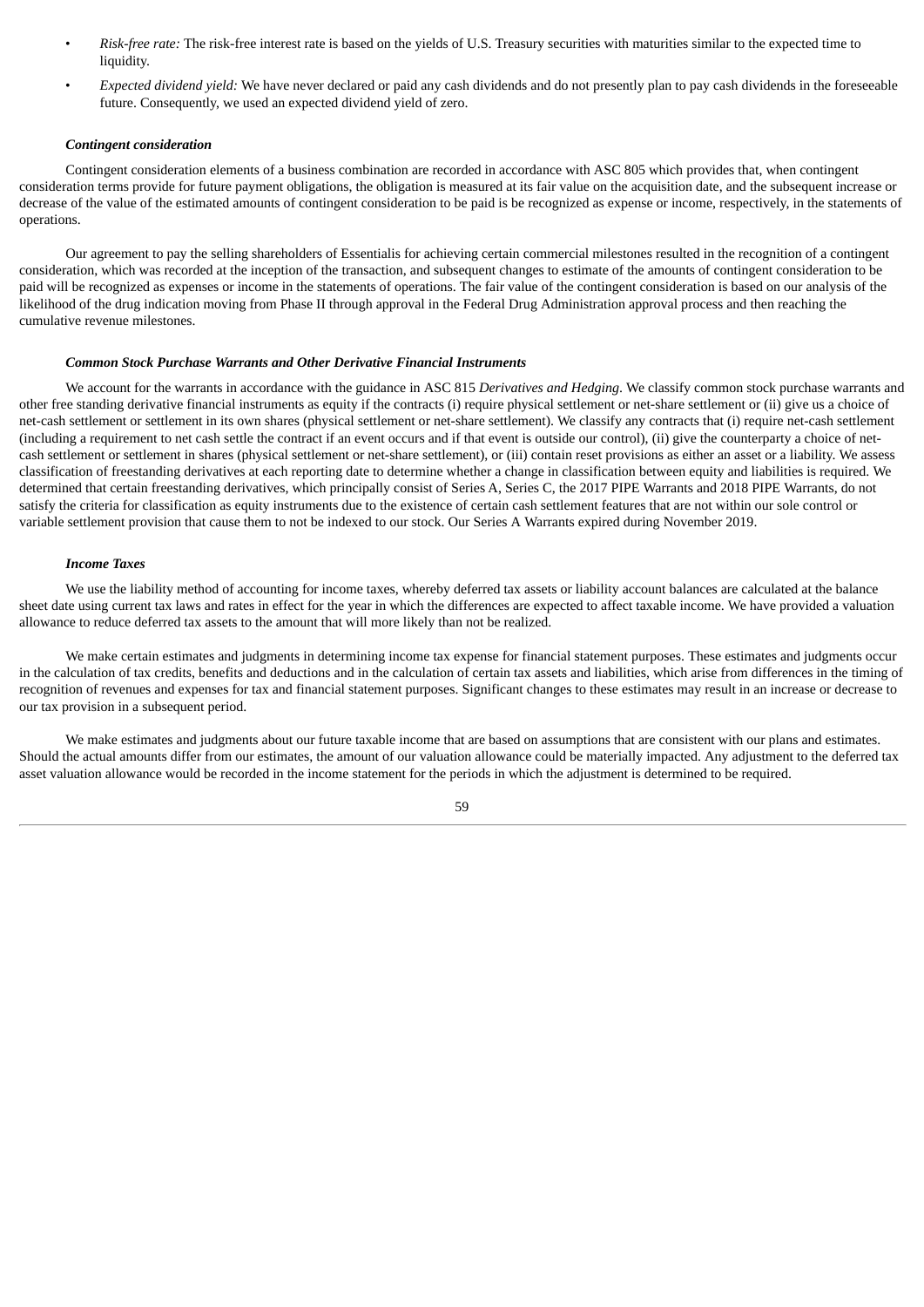We account for uncertainty in income taxes as required by the provisions of ASC Topic 740, *Income Taxes*, which clarifies the accounting for uncertainty in income taxes recognized in an enterprise's financial statements. The first step is to evaluate the tax position for recognition by determining if the weight of available evidence indicates that it is more likely than not that the position will be sustained on audit, including resolution of related appeals or litigation processes, if any. The second step is to estimate and measure the tax benefit as the largest amount that is more than 50% likely of being realized upon ultimate settlement. It is inherently difficult and subjective to estimate such amounts, as this requires us to determine the probability of various possible outcomes. We consider many factors when evaluating and estimating our tax positions and tax benefits, which may require periodic adjustments and may not accurately anticipate actual outcomes.

In addition, the use of net operating loss and tax credit carryforwards may be limited under Section 382 of the Internal Revenue Code in certain situations where changes occur in the stock ownership of a company. In the event that we have had a change in ownership, utilization of the carryforwards could be restricted. For more information, see the section titled "Risk Factors—Our ability to use our net operating loss carry forwards and certain other tax attributes will be limited."

Continuing operations are reported net of the related tax effects and discontinued operations are reported net of related tax effects in the statements of operations.

## **Results of Continuing Operations**

*Comparison of the Years Ended December 31, 2019 and 2018 from continuing operations*

|                                              | <b>Year Ended</b><br>December 31. |           |      |           |        | Increase (decrease) |            |  |  |  |
|----------------------------------------------|-----------------------------------|-----------|------|-----------|--------|---------------------|------------|--|--|--|
|                                              |                                   | 2019      | 2018 |           | Amount |                     | Percentage |  |  |  |
|                                              | (in thousands)                    |           |      |           |        |                     |            |  |  |  |
| Operating expenses:                          |                                   |           |      |           |        |                     |            |  |  |  |
| Research and development                     | \$                                | 16,267    | \$   | 7,178     | \$     | 9,089               | 127%       |  |  |  |
| General and administrative                   |                                   | 6,930     |      | 6,556     |        | 374                 | 6%         |  |  |  |
| Change in fair value of contingent           |                                   |           |      |           |        |                     |            |  |  |  |
| consideration                                |                                   | 289       |      | 567       |        | (278)               | 49%        |  |  |  |
| Total operating expenses                     |                                   | 23,486    |      | 14,301    |        | 9,185               | 64%        |  |  |  |
| <b>Operating loss</b>                        |                                   | (23, 486) |      | (14, 301) |        | (9, 185)            | 64%        |  |  |  |
| Other (expense) income                       |                                   |           |      |           |        |                     |            |  |  |  |
| Change in fair value of warrants liabilities |                                   | (6,964)   |      | 522       |        | (7, 486)            | 1434%      |  |  |  |
| Gain on deconsolidation of former subsidiary |                                   |           |      | 1,994     |        | (1,994)             | 100%       |  |  |  |
| Loss from minority interest investment       |                                   | (478)     |      | (160)     |        | (318)               | 199%       |  |  |  |
| Interest and other income                    |                                   | 154       |      | 104       |        | 50                  | 48%        |  |  |  |
| Total other (expense) income                 |                                   | (7,288)   |      | 2,460     |        | (9,748)             | 396%       |  |  |  |
| Loss from continuing operations              |                                   | (30,774)  |      | (11, 841) |        | (18,933)            | 160%       |  |  |  |
| Loss from discontinued operations            |                                   |           |      | (1,494)   |        | 1,494               | 100%       |  |  |  |
| Net loss                                     |                                   | (30,774)  | \$   | (13, 335) | S      | (17, 439)           | 131%       |  |  |  |

### *Revenue*

We have not commenced commercialization of DCCR, our current sole novel therapeutic product, and accordingly, through December 31, 2019, have generated no revenue in continuing operations.

### *Research and development expense*

Research and development expense of \$16.3 million for the year ended December 31, 2019 increased by \$9.1 million over 2018 resulting primarily from the initiation of the Phase III clinical trial in May 2018. As of December 31, 2019, we have 29 clinical trial sites initiated compared to 13 as of December 31, 2018. As a result, we have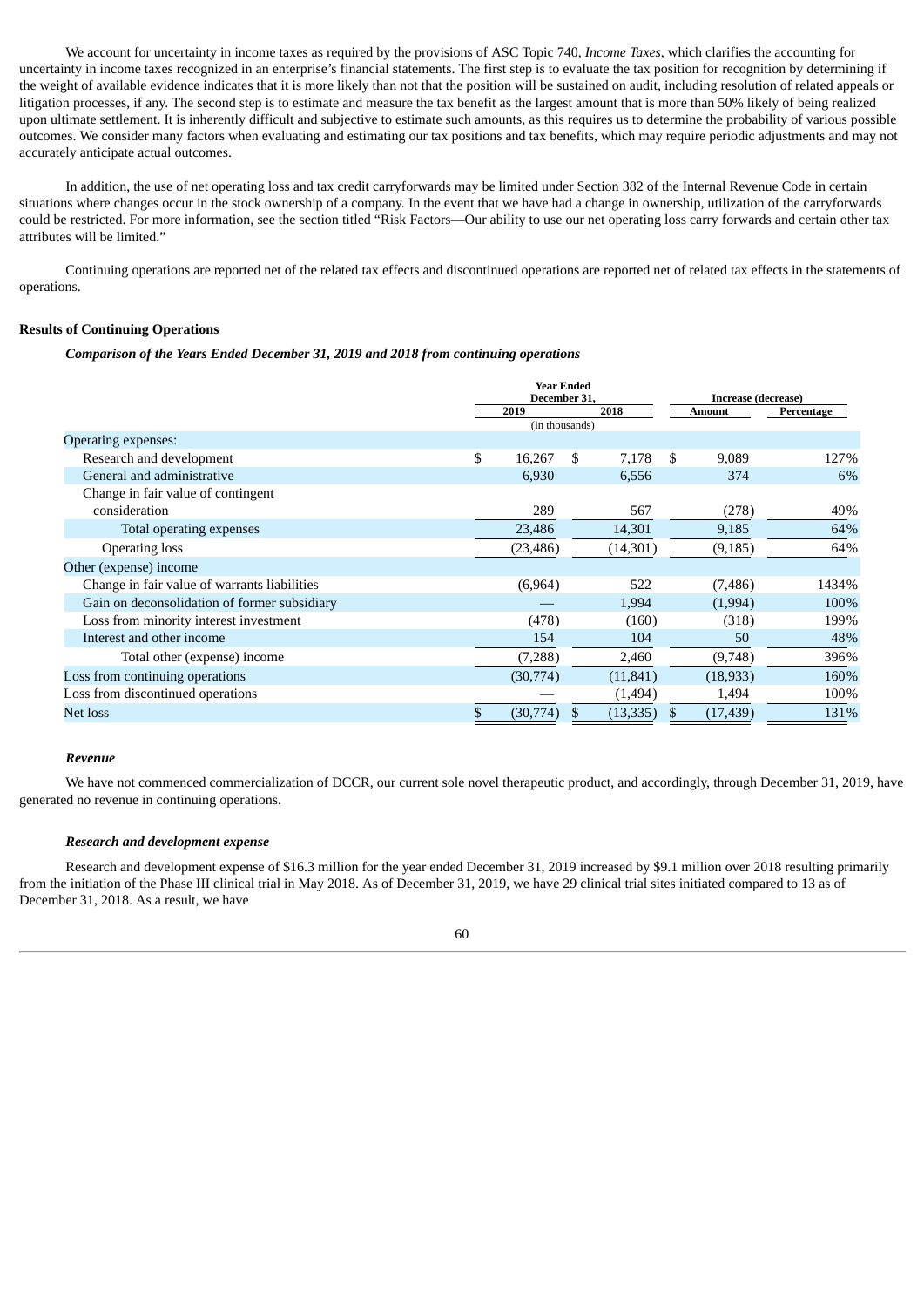incurred increased clinical site costs, consulting costs, lab costs, and manufacturing costs for DCCR production. The company announced the completion of target enrollment in DESTINY PWS, the ongoing Phase III trial of DCCR in Prader Willi Syndrome in January 2020.

### *General and administrative expense*

General and administrative expense of \$6.9 million during 2019 increased by approximately \$374,000 from 2018. The slight increase was due to a general increase in the level of operations during the year and primarily consisted of an increase in personnel related costs.

### *Change in fair value of contingent consideration*

We are obligated to make cash payments of up to a maximum of \$30 million to Essentialis stockholders upon the achievement of certain future commercial milestones associated with the sale of Essentialis' product in accordance with the terms of the Essentialis merger agreement. The fair value of the liability for the contingent consideration payable by us achieving the commercial sales milestones of \$100 million and \$200 million was estimated to be \$5.9 million as of December 31, 2019, an approximate \$289,000 increase from the estimate as of December 31, 2018. During 2018 the estimate increased approximately \$567,000 from the liability of \$5.1 million estimated at December 31, 2017.

### *Other (expense) income*

Other expense of approximately \$7.3 million in 2019 increased \$9.7 million from other income of \$2.5 million during 2018. The increase in other (expense) income was primarily due to a net increase in the fair value of warrant liabilities during 2019 compared to a net decrease in 2018, resulting in a net increase of \$7.5 million recognized in other (expense) income. In addition there was a \$2.0 million gain recognized during 2018 on the deconsolidation of Capnia upon the issuance of majority shares to OAHL, and an approximately \$318,000 higher loss from our minority interest investment in Capnia during 2019 compared to 2018. The loss recorded on our minority interest investment in Capnia during 2019 includes approximately \$511,000 for our share of Capnia's net losses during the period, partially offset by a gain of approximately \$33,000 recognized upon the sale of the investment. These increases were partially offset by an increase in interest and other income of \$50,000.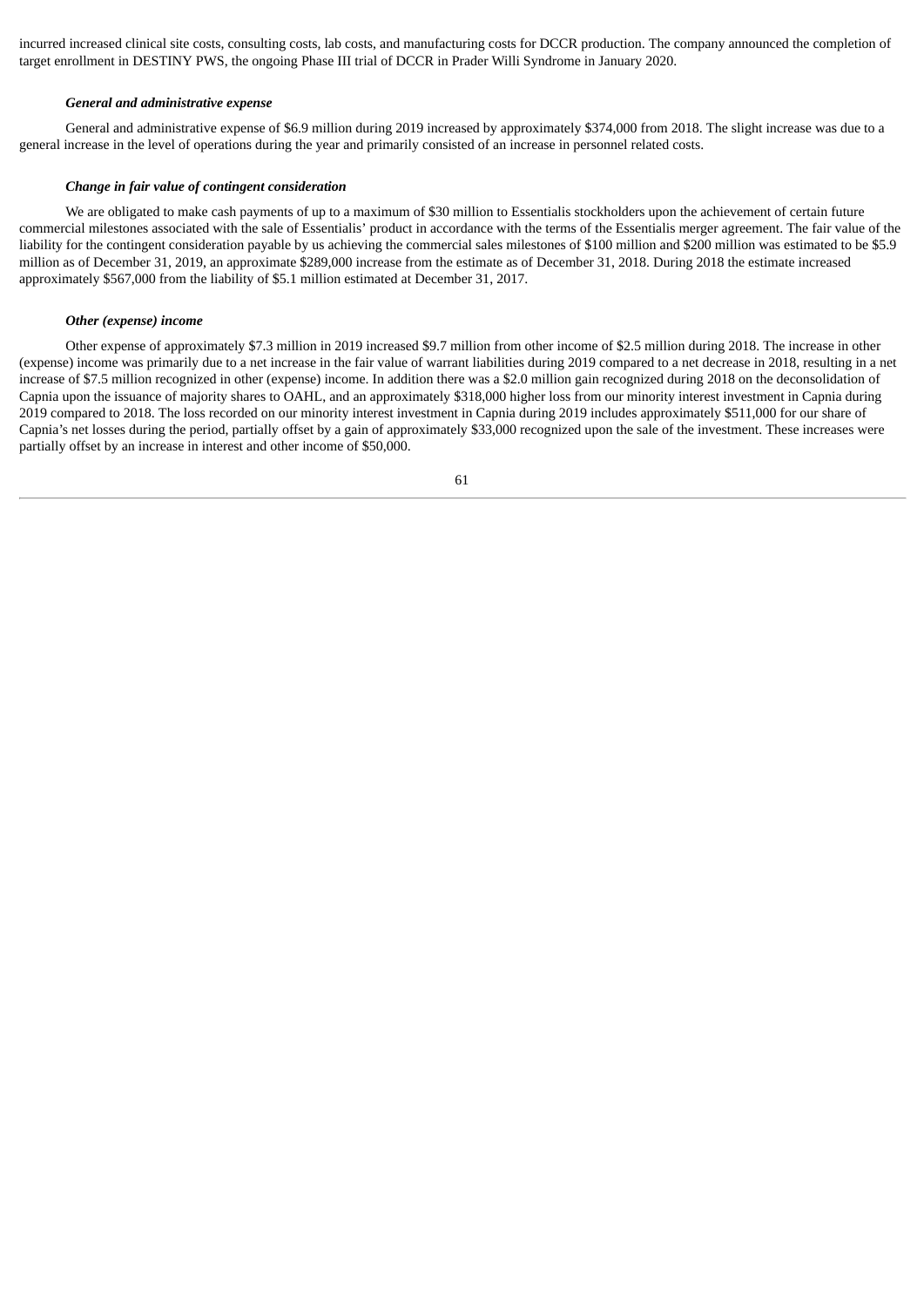## **Results of Discontinued Operations**

Discontinued operations during 2018 consist of our activities previously dedicated to the development and commercialization of innovative diagnostics, devices and therapeutics addressing unmet medical needs, which consisted of: precision metering of gas flow technology marketed as Serenz® Allergy Relief, or Serenz; CoSense® End-Tidal Carbon Monoxide (ETCO) Monitor, or CoSense, which measures ETCO and aids in the detection of excessive hemolysis, a condition in which red blood cells degrade rapidly; and products that included temperature probes, scales, surgical tables and patient surfaces. In March 2017, we determined to divest, sell or otherwise dispose of the CoSense, Neo Force, Inc., and Serenz businesses in order to focus on the development and commercialization of novel therapeutics for the treatment of rare diseases. The discontinued operations for the development and commercialization of innovative diagnostic devices and therapeutics are summarized below.

|                                       | <b>Year Ended December</b><br>31, 2018 |  |  |
|---------------------------------------|----------------------------------------|--|--|
| Product revenue                       | \$<br>62                               |  |  |
| Cost of product revenue               | 32                                     |  |  |
| Gross profit                          | 30                                     |  |  |
| Expenses:                             |                                        |  |  |
| Research and development              | 1,106                                  |  |  |
| Sales and marketing                   | 25                                     |  |  |
| General and administrative            | 393                                    |  |  |
| Total expenses                        | 1,524                                  |  |  |
| <b>Operating loss</b>                 | (1, 494)                               |  |  |
| Net loss from discontinued operations | (1,494)                                |  |  |

All discontinued operations activity during 2018 related to Capnia and its CoSense products. During October 2018, Capnia issued 53% of its outstanding shares of common stock to OAHL, leaving us with a noncontrolling interest. Accordingly, we deconsolidated Capnia's financial statements from ours and our remaining minority interest in Capnia was reported as a minority interest investment in our condensed consolidated balance sheet. During September 2019, the Company sold its remaining 47% investment in Capnia to Sinon. As Capnia is no longer a consolidated entity of ours, there is no corresponding discontinued operations activity during 2019.

#### **Liquidity and Capital Resources**

We had a net loss of \$30.8 million during 2019 and an accumulated deficit of \$157.8 million at December 31, 2019 from having incurred losses since our inception. We had \$16.2 million of working capital at December 31, 2019 and used \$17.4 million of cash in operating activities during 2019. We have financed our operations principally through issuances of equity securities. On October 25, 2019, we sold 12,841,667 shares of common stock in an underwritten public offering at a price of \$1.20 per share for net proceeds of \$14.5 million.

We expect to continue incurring losses for the foreseeable future and will be required to raise additional capital to complete our clinical trials, pursue product development initiatives and penetrate markets for the sale of our products. We believe that we will continue to have access to capital resources through possible public or private equity offerings, debt financings, corporate collaborations or other means, but the access to such capital resources is uncertain and is not assured. If we are unable to secure additional capital, we may be required to curtail our clinical trials and development of new products and take additional measures to reduce costs in order to conserve our cash in amounts sufficient to sustain operations and meet our obligations. These measures could cause significant delays in our efforts to complete clinical trials and commercialize our products, which is critical to the realization of our business plan and our future operations. These matters raise substantial doubt about our ability to continue as a going concern within one year from the date of filing this annual report.

The accompanying consolidated financial statements have been prepared under the assumption we will continue to operate as a going concern, which contemplates the realization of assets and the settlement of liabilities in the normal course of business. The consolidated financial statements do not include any adjustments to reflect the

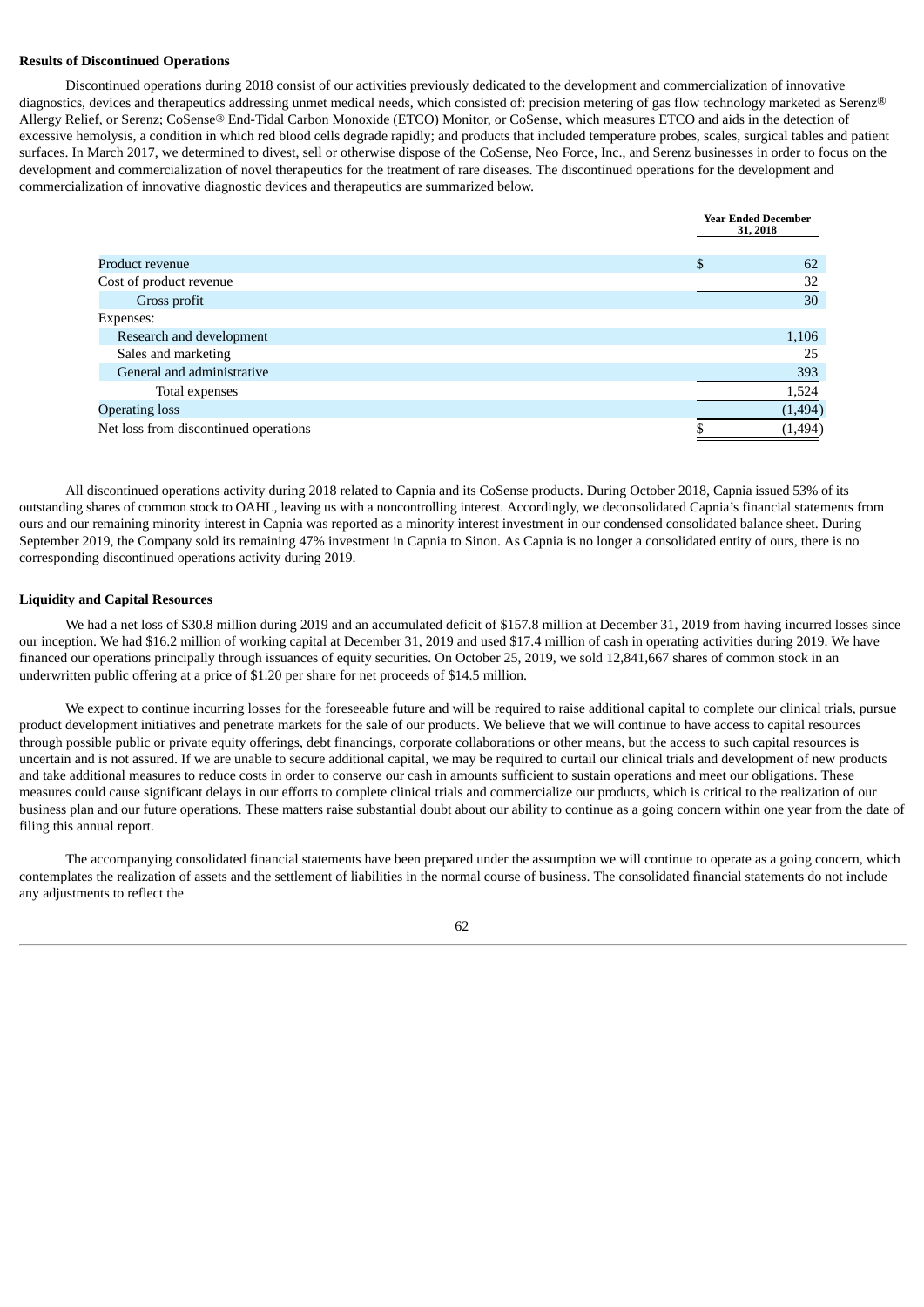possible future effects on the recoverability and classification of assets or the amounts of liabilities that may result from uncertainty related to our ability to continue as a going concern.

# **Cash Flows**

The following table sets forth the primary sources and uses of cash and cash equivalents for each of the periods presented below:

|                                                                |                | <b>Year Ended</b><br>December 31, |  |           |
|----------------------------------------------------------------|----------------|-----------------------------------|--|-----------|
|                                                                |                | 2019                              |  | 2018      |
|                                                                | (in thousands) |                                   |  |           |
| Net cash used in continuing operating activities               | \$             | $(17,375)$ \$                     |  | (10, 322) |
| Net cash used in discontinued operating activities             |                |                                   |  | (1,361)   |
| Net cash used in operating activities                          |                | (17, 375)                         |  | (11, 683) |
| Net cash provided by (used) in continuing investing activities |                | 528                               |  | (8)       |
| Net cash used in discontinued investing activities             |                |                                   |  | (172)     |
| Net cash provided by (used in) investing activities            |                | 528                               |  | (180)     |
| Net cash provided by continuing financing activities           |                | 14,481                            |  | 16,302    |
| Net cash provided by discontinued financing activities         |                |                                   |  | 1,525     |
| Net cash provided by financing activities                      |                | 14,481                            |  | 17,827    |
| Net increase (decrease) in cash and cash equivalents           |                |                                   |  |           |
| Continuing operations                                          |                | (2,366)                           |  | 5,972     |
| Discontinued operations                                        |                |                                   |  | (8)       |
| Net increase in cash and cash equivalents                      |                | (2,366)                           |  | 5,964     |

# **Continuing Operations**

#### *Cash used in operating activities*

During 2019 operating activities used net cash of \$17.4 million, which was primarily due to the loss from continuing operations of \$30.8 million, adjusted for non-cash expense of \$2.0 million for depreciation and amortization, \$7.3 million for the change in fair value of common stock warrants and contingent consideration, approximately \$825,000 of expense paid with common stock or equity awards, approximately \$386,000 for non-cash lease expense, and an approximate \$478,000 operating loss on minority interest investment. Additionally, the usage of cash during 2019 was reduced by \$2.5 million due to changes in operating assets and liabilities.

During 2018 operating activities used net cash of \$10.3 million, which was primarily due to the loss from continuing operations of \$11.8 million, adjusted for non-cash expenses of \$2.0 million for depreciation and amortization, \$1.3 million of expenses paid with common stock or equity awards, approximately \$160,000 operating loss on minority interest investment and approximately \$45,000 for the net change in fair value of common stock warrants and contingent consideration, all of which were partially offset by the non-cash gain of \$2.0 million recognized on the deconsolidation of Capnia upon the issuance of majority shares to OAHL.

### *Cash used in investing activities*

During 2019 investing activities related to continuing operations provided cash of approximately \$528,000, primarily a result of the \$500,000 that we received for the sale of our 47% investment in Capnia to Sinon in September 2019 and a security deposit of approximately \$108,000 received at the expiration of our facility operating leases that expired in August 2019. This cash inflow was partially offset by cash that was used for a deposit of approximately \$59,000 related to the new lease that we entered into in July 2019 for 6,368 square feet of new space in Redwood City, California. There was minimal cash used during 2019 and 2018 for the costs of acquiring property and equipment.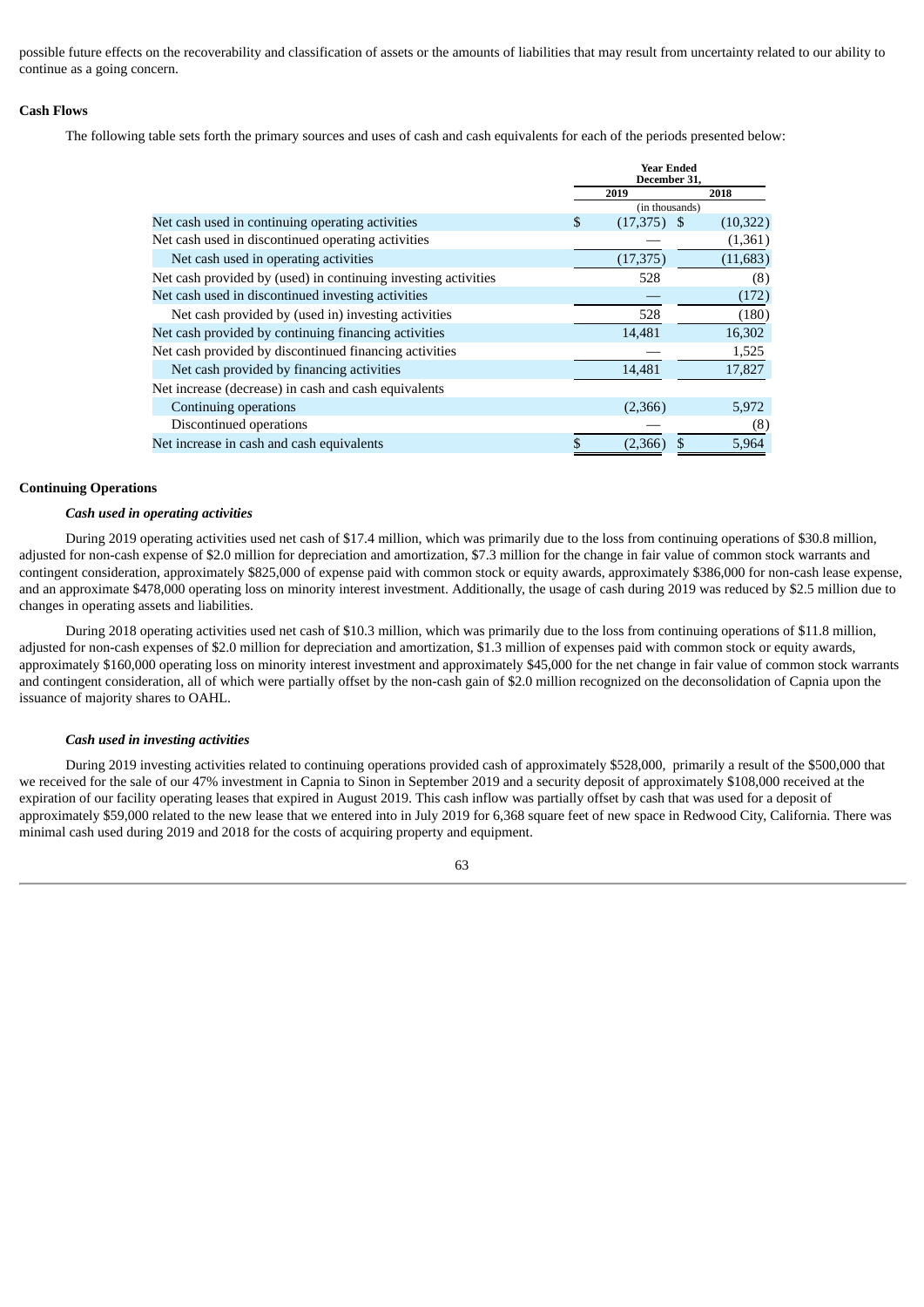## *Cash provided by financing activities*

During 2019, we obtained \$14.5 million of cash from the sale of common stock in a public offering, net of underwriting discounts and other offering expenses. During 2018, we obtained \$16.3 million of cash from the issuance of common stock and warrants in the 2018 PIPE offering, net of issuance related costs.

As of December 31, 2019, we had cash and cash equivalents of \$20.7 million.

We believe that we do not have sufficient capital resources to sustain operations through at least the next twelve months from the date of this filing. We expect to continue incurring losses for the foreseeable future and will be required to raise additional capital to pursue our therapeutic product development initiatives. These conditions raise substantial doubt about our ability to continue as a going concern for a period of one year from the date of this report.

### **Discontinued Operations**

### *Cash used in operating activities*

There were no discontinued operations during 2019. During 2018, we used net cash of \$1.4 million for discontinued operating activities. This usage was primarily a result of the \$1.5 million net loss for discontinued operations, partially offset by the change in working capital balances during the year and non-cash depreciation expense.

### *Cash used in investing activities*

There were no investing activities related to discontinued operations during 2019. During 2018, we used approximately \$172,000 of cash for discontinued investing activities, representing the net cash reduction for the deconsolidation of Capnia, Inc. upon the transfer of the majority share ownership in October 2018.

### *Cash provided by financing activities*

There were no financing activities related to discontinued operations during 2019. Net cash provided by financing activities related to discontinued operations was \$1.5 million during 2018, representing the cash received from our joint venture partner.

### **Contractual Obligations and Commitments**

As of December 31, 2019, we had lease obligations totaling approximately \$506,000, consisting of an operating lease for office space in Redwood City, California, and a finance lease for office furniture.

The following table summarizes our contractual obligations as of December 31, 2019 (in thousands).

|                   | Payments due by period |      |  |                 |  |                          |  |                          |  |       |
|-------------------|------------------------|------|--|-----------------|--|--------------------------|--|--------------------------|--|-------|
|                   | Less than              | vear |  | 1 to 3<br>vears |  | 4 to 5<br>vears          |  | After 5<br>vears         |  | Total |
| Lease obligations |                        | 355  |  | 151             |  |                          |  | _                        |  | 506   |
| Total             |                        | 355  |  | .<br>151        |  | $\overline{\phantom{a}}$ |  | $\overline{\phantom{a}}$ |  | 506   |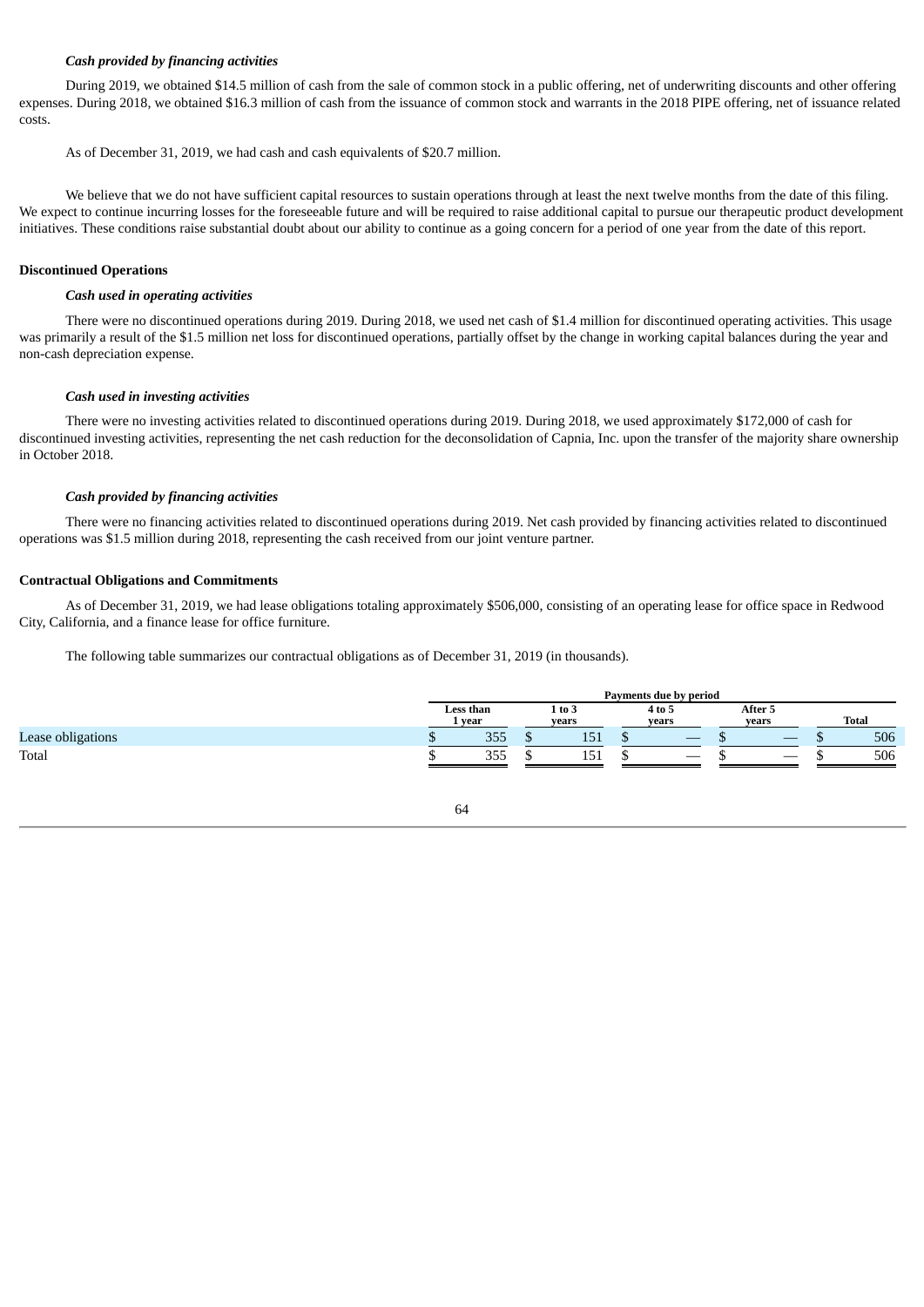We are obligated to make future payments to third parties under in-license agreements, including sublicense fees, royalties, and payments that become due and payable on the achievement of certain development and commercialization milestones. As the amount and timing of sublicense fees and the achievement and timing of these milestones are not probable and estimable, such commitments have not been included on our balance sheet or in the contractual obligations tables above. We are also obligated to make certain payments of deferred compensation to management upon completion of certain types of transactions. As the amount and timing of such payments are not probable and estimable, such commitments have not been included on our balance sheet or in the contractual obligations tables above.

# **Off-Balance Sheet Arrangements**

As of December 31, 2019, we had no off-balance sheet arrangements as defined in Item 303(a)(4) of Regulation S-K as promulgated by the SEC.

# **Accounting Guidance Update**

### *Recently Issued Accounting Guidance*

From time to time, new accounting pronouncements are issued by the Financial Accounting Standards Board, or FASB, or other standard setting bodies and adopted by us as of the specified effective date (see Note 3).

# **ITEM 7A. QUANTITATIVE AND QUALITATIVE DISCLOSURES ABOUT MARKET RISK**

### **Interest Rate Sensitivity**

We had unrestricted cash and cash equivalents totaling \$20.7 million at December 31, 2019. This balance was invested primarily in money market funds and are held for working capital purposes. We do not enter into investments for trading or speculative purposes. We believe we do not have material exposure to changes in fair value as a result of changes in interest rates. Declines in interest rates, however, will reduce future investment income.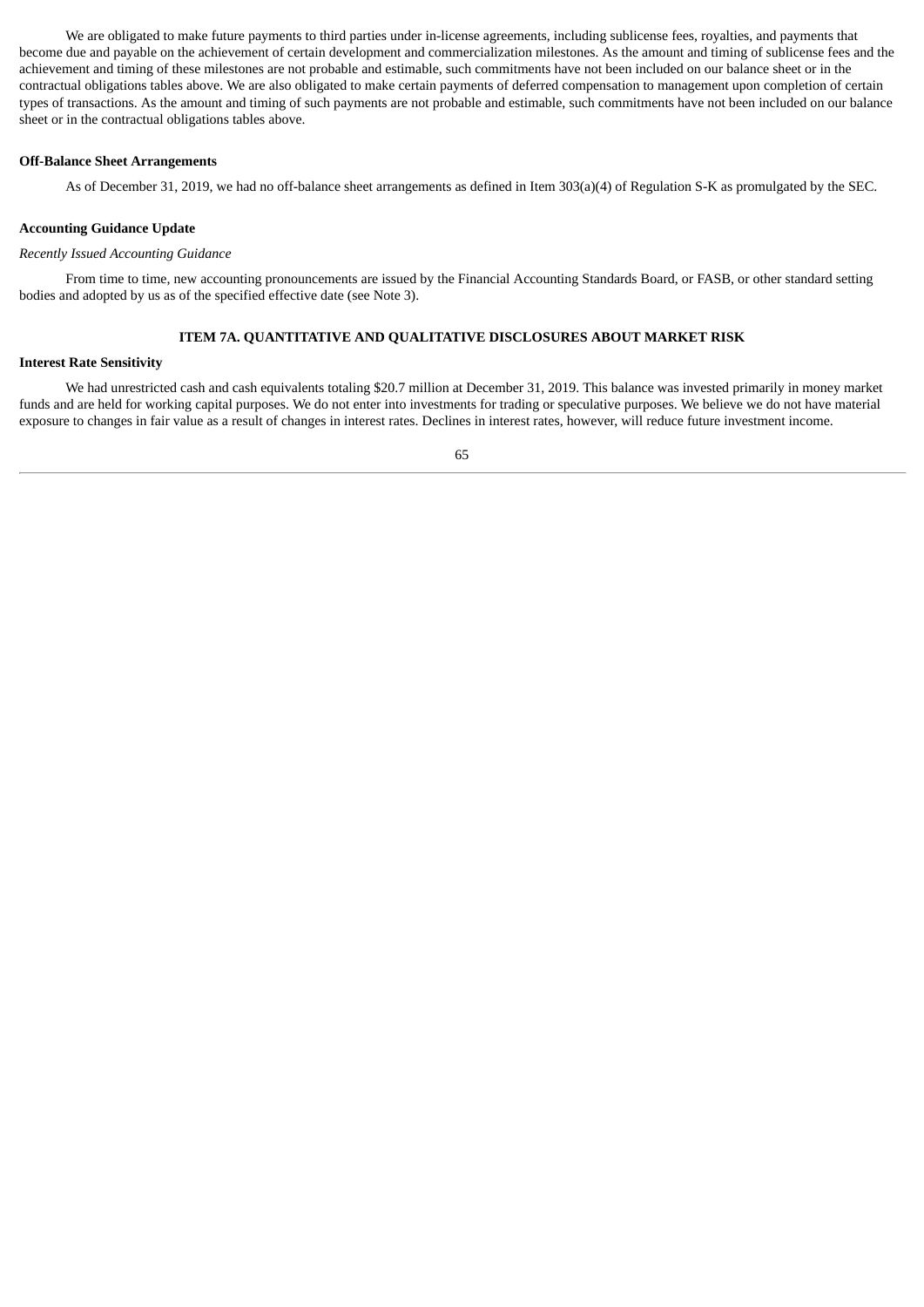# **ITEM 8. CONSOLIDATED FINANCIAL STATEMENTS AND SUPPLEMENTARY DATA**

# **Soleno Therapeutics, Inc.**

# **INDEX TO CONSOLIDATED FINANCIAL STATEMENTS**

| <b>Report of Independent Registered Public Accounting Firm</b> | 67 |
|----------------------------------------------------------------|----|
| <b>Consolidated Balance Sheets</b>                             | 68 |
| <b>Consolidated Statements of Operations</b>                   | 69 |
| <b>Consolidated Statements of Stockholders' Equity</b>         | 70 |
| <b>Consolidated Statements of Cash Flows</b>                   | 71 |
| <b>Notes to Consolidated Financial Statements</b>              | 72 |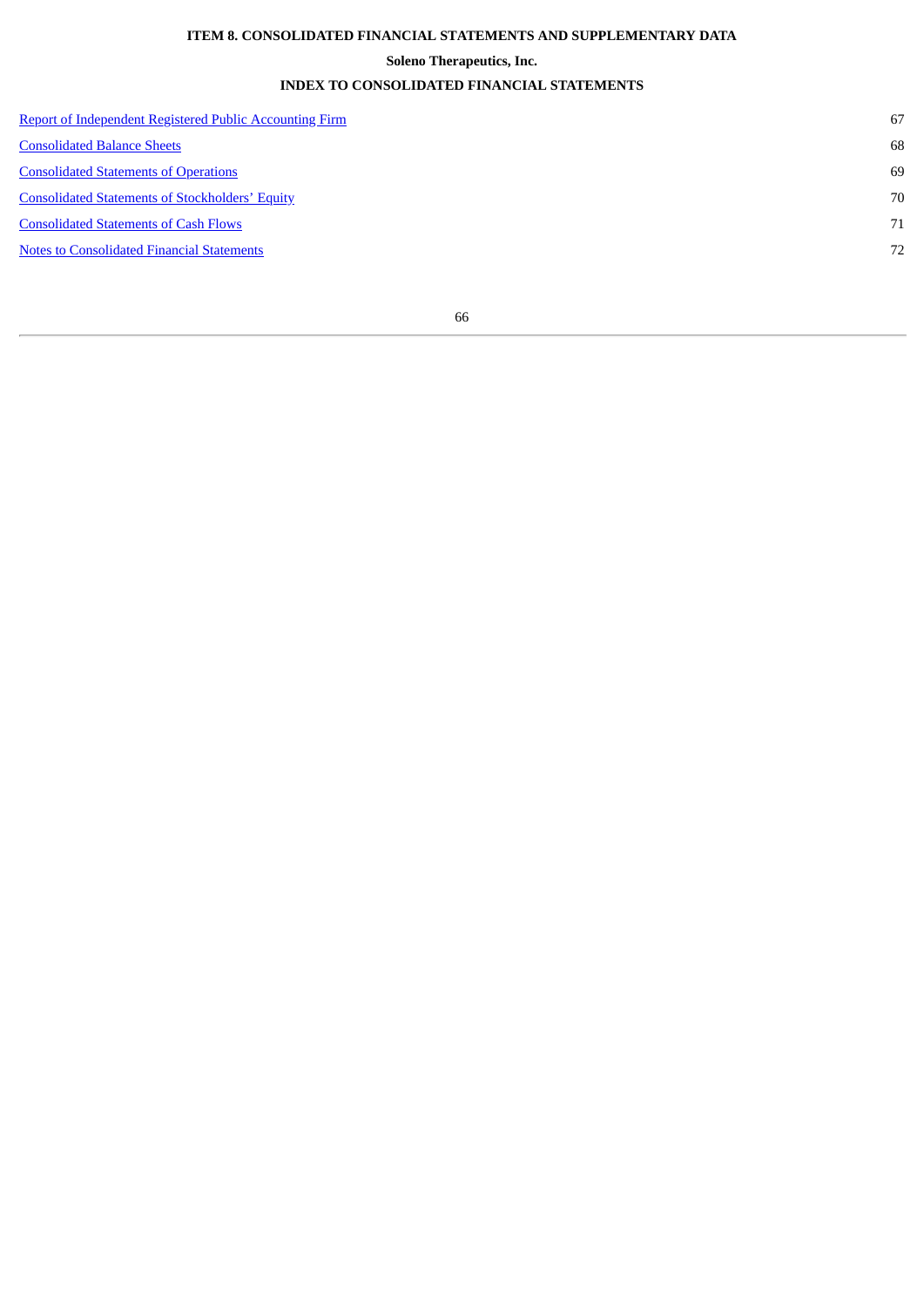### **Report of Independent Registered Public Accounting Firm**

<span id="page-68-0"></span>To the Shareholders and Board of Directors of Soleno Therapeutics, Inc.

# **Opinion on the Financial Statements**

We have audited the accompanying consolidated balance sheets of Soleno Therapeutics, Inc. (the "Company") as of December 31, 2019 and 2018, the related consolidated statements of operations, stockholders' equity, and cash flows for each of the two years in the period ended December 31, 2019, and the related notes (collectively referred to as the "financial statements"). In our opinion, the financial statements present fairly, in all material respects, the financial position of the Company as of December 31, 2019 and 2018, and the results of its operations and its cash flows for each of the two years in the period ended December 31, 2019, in conformity with accounting principles generally accepted in the United States of America.

### **Explanatory Paragraph – Going Concern**

The accompanying financial statements have been prepared assuming that the Company will continue as a going concern. As more fully described in Note 2, the Company has incurred significant losses and needs to raise additional funds to meet its obligations and sustain its operations. These conditions raise substantial doubt about the Company's ability to continue as a going concern. Management's plans in regard to these matters are also described in Note 2. The financial statements do not include any adjustments that might result from the outcome of this uncertainty.

### **Basis for Opinion**

These financial statements are the responsibility of the Company's management. Our responsibility is to express an opinion on the Company's financial statements based on our audits. We are a public accounting firm registered with the Public Company Accounting Oversight Board (United States) ("PCAOB") and are required to be independent with respect to the Company in accordance with the U.S. federal securities laws and the applicable rules and regulations of the Securities and Exchange Commission and the PCAOB.

We conducted our audits in accordance with the standards of the PCAOB. Those standards require that we plan and perform the audits to obtain reasonable assurance about whether the financial statements are free of material misstatement, whether due to error or fraud. The Company is not required to have, nor were we engaged to perform, an audit of its internal control over financial reporting. As part of our audits we are required to obtain an understanding of internal control over financial reporting but not for the purpose of expressing an opinion on the effectiveness of the Company's internal control over financial reporting. Accordingly, we express no such opinion.

Our audits included performing procedures to assess the risks of material misstatement of the financial statements, whether due to error or fraud, and performing procedures that respond to those risks. Such procedures included examining, on a test basis, evidence regarding the amounts and disclosures in the financial statements. Our audits also included evaluating the accounting principles used and significant estimates made by management, as well as evaluating the overall presentation of the financial statements. We believe that our audits provide a reasonable basis for our opinion.

/s/ Marcum LLP

Marcum LLP

We have served as the Company's auditor since 2014**.**

San Francisco, CA March 4, 2020

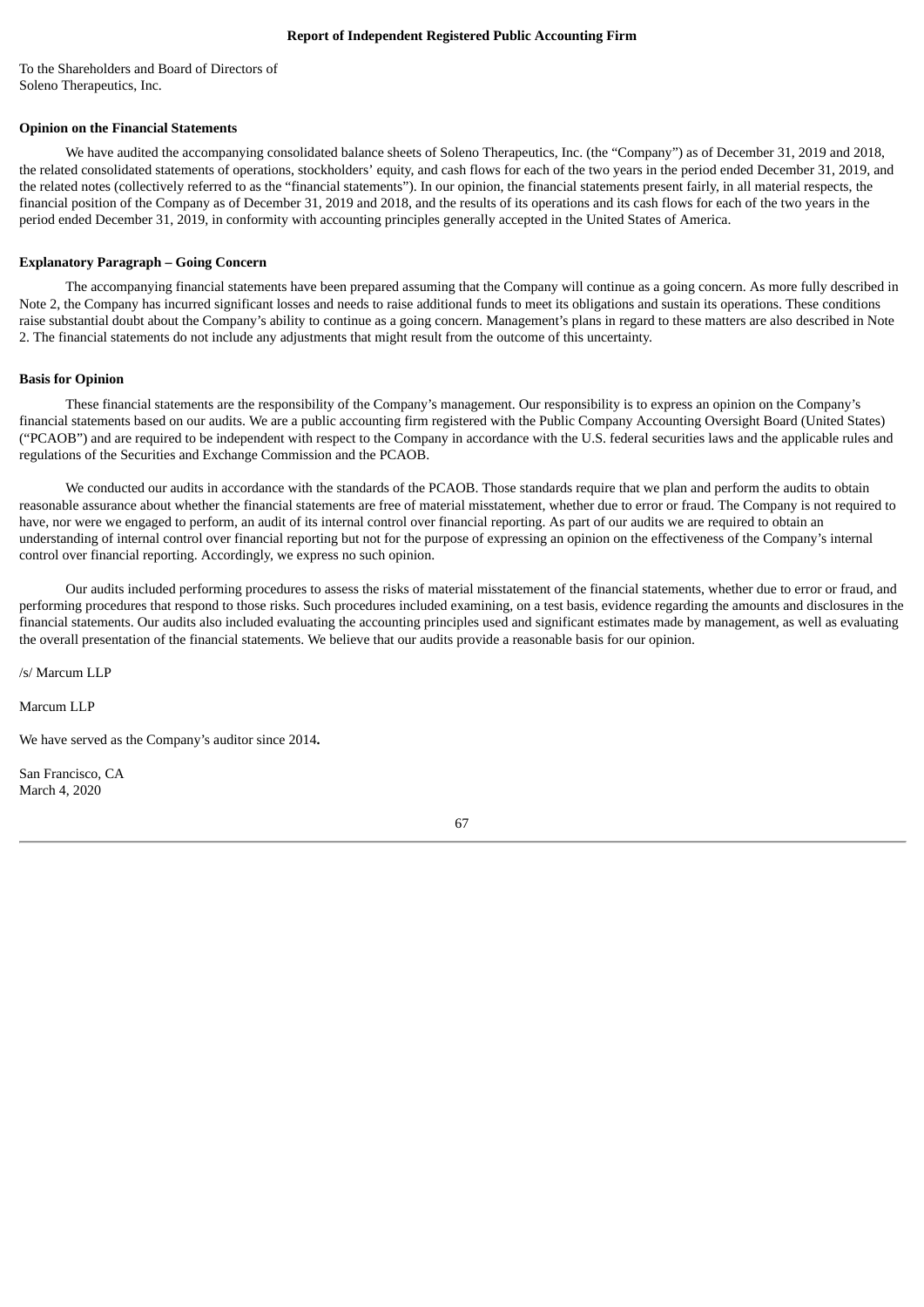# **Soleno Therapeutics, Inc. Consolidated Balance Sheets**

*(in thousands except share and per share data)*

<span id="page-69-0"></span>

|                                                                   |                | December 31,<br>2019 | December 31,<br>2018 |  |
|-------------------------------------------------------------------|----------------|----------------------|----------------------|--|
| <b>Assets</b>                                                     |                |                      |                      |  |
| Current assets                                                    |                |                      |                      |  |
| Cash and cash equivalents                                         | $\mathfrak{S}$ | 20,733               | \$<br>23,099         |  |
| Prepaid expenses and other current assets                         |                | 411                  | 529                  |  |
| Due from related party                                            |                |                      | 64                   |  |
| Minority interest investment in former subsidiary                 |                |                      | 978                  |  |
| Total current assets                                              |                | 21,144               | 24,670               |  |
| Long-term assets                                                  |                |                      |                      |  |
| Property and equipment, net                                       |                | 22                   | 12                   |  |
| Operating lease right-of-use assets                               |                | 398                  |                      |  |
| Finance lease right-of-use assets                                 |                | 24                   |                      |  |
| Intangible assets, net                                            |                | 16,525               | 18,469               |  |
| Other long-term assets                                            |                | 59                   |                      |  |
| <b>Total assets</b>                                               | \$             | 38,172               | \$<br>43,151         |  |
| Liabilities and stockholders' equity                              |                |                      |                      |  |
| <b>Current liabilities</b>                                        |                |                      |                      |  |
| Accounts payable                                                  | \$             | 1,995                | \$<br>934            |  |
| Accrued compensation                                              |                | 283                  | 274                  |  |
| Accrued clinical trial site costs                                 |                | 1,999                | 320                  |  |
| <b>Operating lease liabilities</b>                                |                | 305                  |                      |  |
| Other current liabilities                                         |                | 382                  | 349                  |  |
| Total current liabilities                                         |                | 4,964                | 1,877                |  |
| Long-term liabilities                                             |                |                      |                      |  |
| Series A warrant liability                                        |                |                      | 49                   |  |
| 2017 PIPE Warrant liability                                       |                | 10,822               | 4,563                |  |
| 2018 PIPE Warrant liability                                       |                | 1,354                | 600                  |  |
| Contingent liability for Essentialis purchase price               |                | 5,938                | 5,649                |  |
| Other long-term liabilities                                       |                | 147                  |                      |  |
| <b>Total liabilities</b>                                          |                | 23,225               | 12,738               |  |
| Commitments and contingencies (Note 8)                            |                |                      |                      |  |
| Stockholders' equity                                              |                |                      |                      |  |
| Preferred Stock, \$.001 par value, 10,000,000 shares authorized:  |                |                      |                      |  |
| Series B convertible preferred stock, 13,780 shares designated at |                |                      |                      |  |
| December 31, 2019 and December 31, 2018; zero shares issued       |                |                      |                      |  |
| and outstanding at December 31, 2019 and at December 31, 2018.    |                |                      |                      |  |
| Liquidation value of zero.                                        |                |                      |                      |  |
| Common stock, \$0.001 par value, 100,000,000 shares authorized,   |                |                      |                      |  |
| 44,658,054 and 31,755,169 shares issued and outstanding at        |                |                      |                      |  |
| December 31, 2019 and December 31, 2018, respectively.            |                | 45                   | 32                   |  |
| Additional paid-in-capital                                        |                | 172,708              | 157,413              |  |
| Accumulated deficit                                               |                | (157, 806)           | (127, 032)           |  |
| Total stockholders' equity                                        |                | 14,947               | 30,413               |  |
| Total liabilities and stockholders' equity                        | \$             | 38,172               | \$<br>43,151         |  |

*See accompanying notes to consolidated financial statements*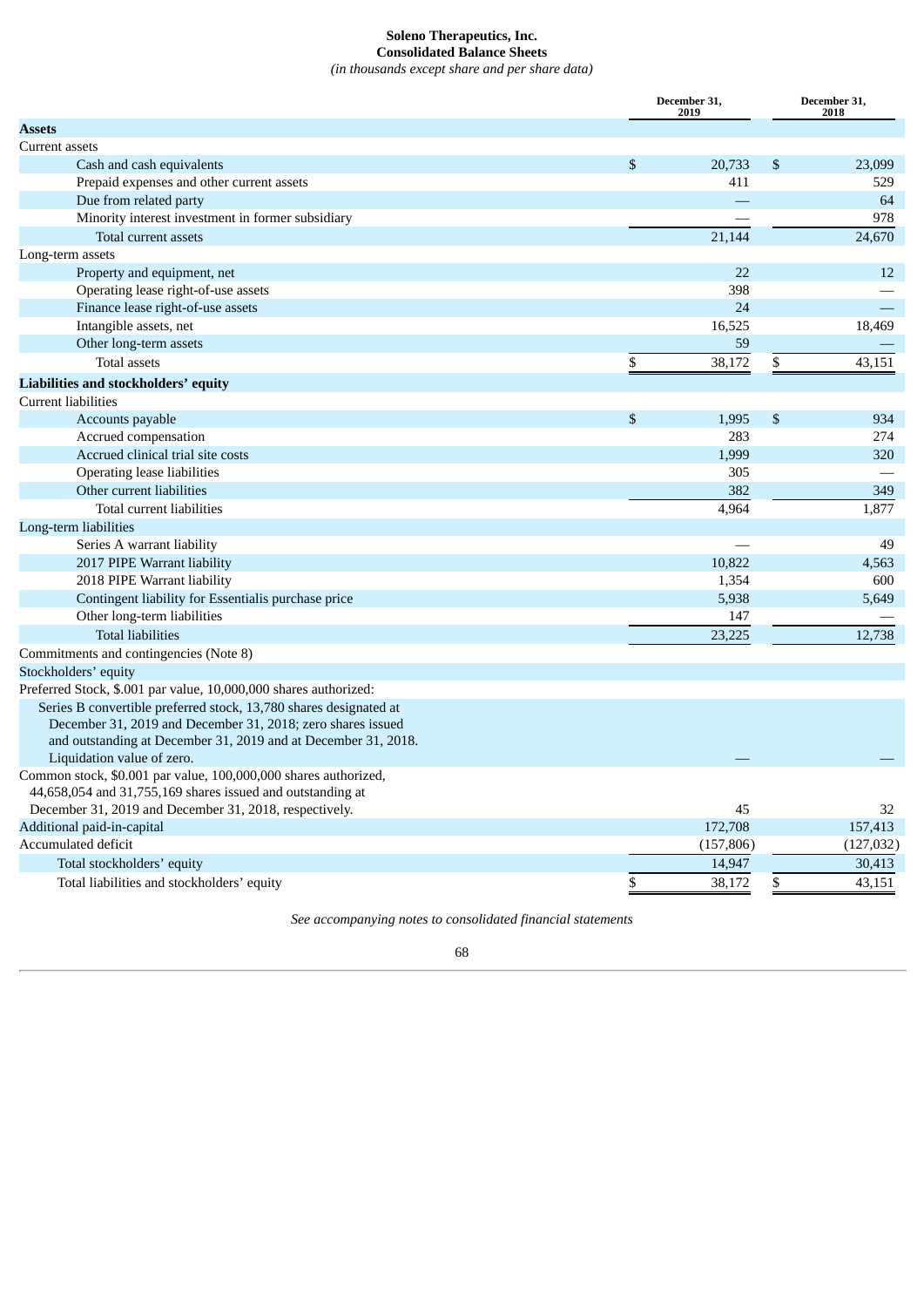# **Soleno Therapeutics, Inc. Consolidated Statements of Operations**

*(in thousands except share and per share data)*

<span id="page-70-0"></span>

|                                                                                                             | <b>For the Years Ended</b><br>December 31 |              |    |            |  |
|-------------------------------------------------------------------------------------------------------------|-------------------------------------------|--------------|----|------------|--|
|                                                                                                             |                                           | 2019         |    | 2018       |  |
| Operating expenses                                                                                          |                                           |              |    |            |  |
| Research and development                                                                                    | \$                                        | 16,267       | \$ | 7,178      |  |
| General and administrative                                                                                  |                                           | 6,930        |    | 6,556      |  |
| Change in fair value of contingent consideration                                                            |                                           | 289          |    | 567        |  |
| Total operating expenses                                                                                    |                                           | 23,486       |    | 14,301     |  |
| <b>Operating loss</b>                                                                                       |                                           | (23, 486)    |    | (14, 301)  |  |
| Other (expense) income                                                                                      |                                           |              |    |            |  |
| Change in fair value of warrants liabilities                                                                |                                           | (6,964)      |    | 522        |  |
| Gain on deconsolidation of former subsidiary                                                                |                                           |              |    | 1,994      |  |
| Loss from minority interest investment                                                                      |                                           | (478)        |    | (160)      |  |
| Interest and other income                                                                                   |                                           | 154          |    | 104        |  |
| Total other (expense) income                                                                                |                                           | (7,288)      |    | 2,460      |  |
| Loss from continuing operations                                                                             |                                           | (30,774)     |    | (11, 841)  |  |
| Loss from discontinued operations                                                                           |                                           |              |    | (1, 494)   |  |
| Net loss                                                                                                    |                                           | (30,774)     | \$ | (13, 335)  |  |
| Loss per common share from continuing operations, basic and diluted                                         |                                           | (0.90)       |    | (0.56)     |  |
| Loss per common share from discontinued operations, basic and diluted                                       |                                           |              |    | (0.07)     |  |
| Net loss per common share, basic and diluted                                                                |                                           | (0.90)       |    | (0.64)     |  |
| Weighted-average common shares outstanding used to calculate basic and<br>diluted net loss per common share |                                           | 34, 142, 478 |    | 20,975,479 |  |

*See accompanying notes to consolidated financial statements.*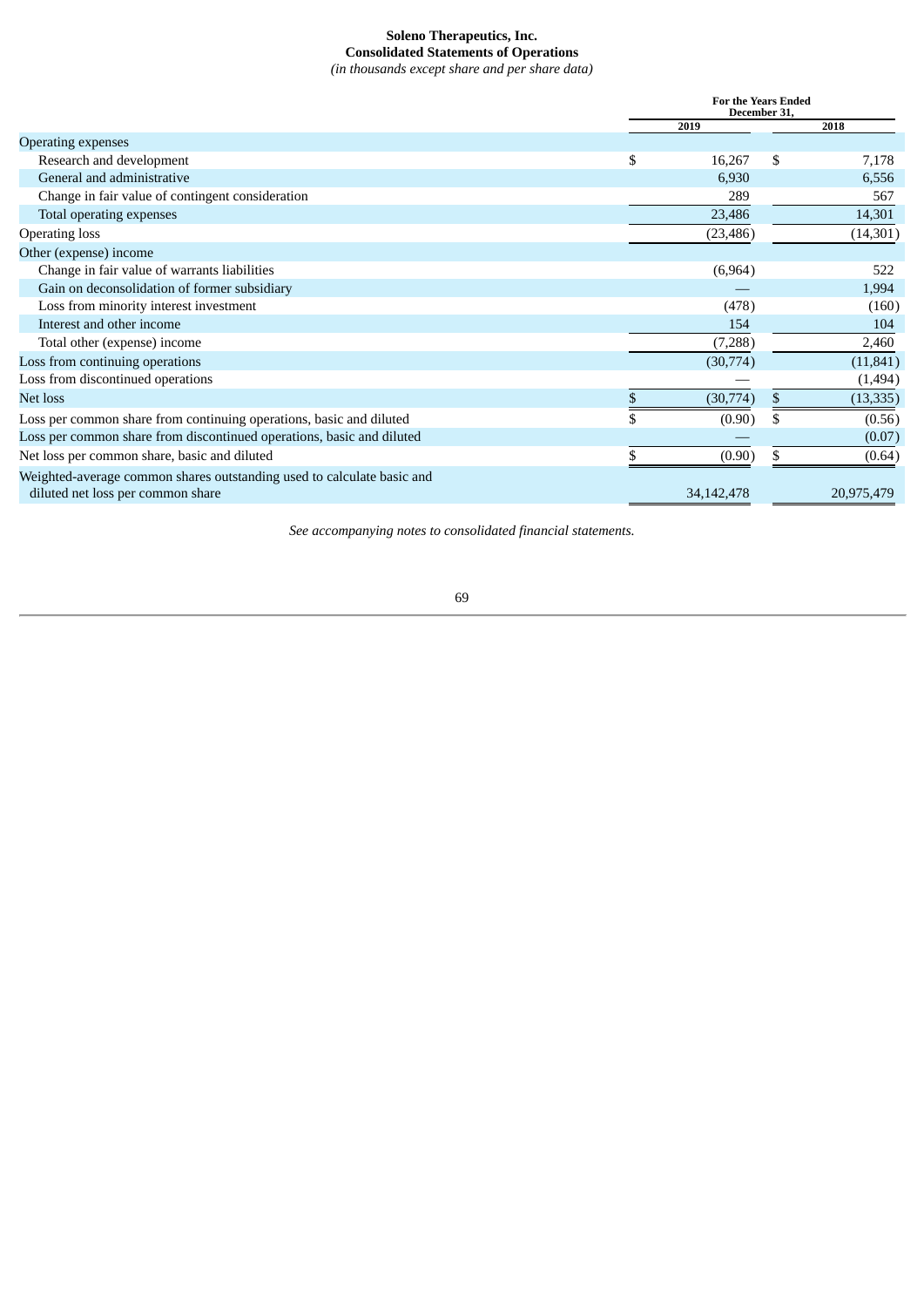# **Soleno Therapeutics, Inc. Consolidated Statements of Stockholders' Equity**

*(in thousands except share data)*

<span id="page-71-0"></span>

|                                                           |               | <b>Preferred Stock</b><br><b>Common Stock</b> |               |                      | <b>Series B Convertible</b> |                                |               | <b>Additional</b><br>Paid-In | Accumulated | <b>Total</b><br>Stockholders' |  |
|-----------------------------------------------------------|---------------|-----------------------------------------------|---------------|----------------------|-----------------------------|--------------------------------|---------------|------------------------------|-------------|-------------------------------|--|
|                                                           | <b>Shares</b> | <b>Amount</b>                                 | <b>Shares</b> | Amount               | Capital                     | <b>Deficit</b>                 | <b>Equity</b> |                              |             |                               |  |
| Balances at January 1, 2018                               | 4,571         | \$                                            | 19,238,972    | $\mathfrak{L}$<br>19 | 140,495<br>\$               | $\mathbb{S}$<br>$(113,697)$ \$ | 26,817        |                              |             |                               |  |
| Stock-based compensation                                  |               |                                               |               |                      | 829                         |                                | 829           |                              |             |                               |  |
| Issuance of common stock on conversion of                 |               |                                               |               |                      |                             |                                |               |                              |             |                               |  |
| series B convertible preferred shares                     | (4,571)       | $(-)$                                         | 914,200       | $\mathbf{1}$         | (1)                         |                                |               |                              |             |                               |  |
| Issuance of restricted stock units under equity incentive |               |                                               |               |                      |                             |                                |               |                              |             |                               |  |
| plans                                                     |               |                                               | 245,588       |                      | 434                         |                                | 434           |                              |             |                               |  |
| Issuance of common stock held back on                     |               |                                               |               |                      |                             |                                |               |                              |             |                               |  |
| acquisition of Essentialis                                |               |                                               | 1,084,034     | $\mathbf{1}$         | (1)                         |                                |               |                              |             |                               |  |
| Sale of shares to investors in the 2018 PIPE, net of      |               |                                               |               |                      |                             |                                |               |                              |             |                               |  |
| costs of \$250                                            |               |                                               | 10,272,375    | 11                   | 16,239                      |                                | 16,250        |                              |             |                               |  |
| Fair value at transaction date of warrants to             |               |                                               |               |                      |                             |                                |               |                              |             |                               |  |
| purchase common stock under the 2018 PIPE                 |               |                                               |               |                      | (582)                       |                                | (582)         |                              |             |                               |  |
| Net loss                                                  |               |                                               |               |                      |                             | (13, 335)                      | (13, 335)     |                              |             |                               |  |
| Balances at December 31, 2018                             |               |                                               | 31,755,169    | 32                   | 157,413                     | (127, 032)                     | 30,413        |                              |             |                               |  |
| Stock-based compensation                                  |               |                                               |               |                      | 693                         |                                | 693           |                              |             |                               |  |
| Issuance of restricted stock units under equity incentive |               |                                               |               |                      |                             |                                |               |                              |             |                               |  |
| plans                                                     |               |                                               | 61,218        |                      | 132                         |                                | 132           |                              |             |                               |  |
| Sale of common stock in public offering, net of           |               |                                               |               |                      |                             |                                |               |                              |             |                               |  |
| costs of \$927                                            |               |                                               | 12,841,667    | 13                   | 14,470                      |                                | 14,483        |                              |             |                               |  |
| Net loss                                                  |               |                                               |               |                      |                             | (30,774)                       | (30,774)      |                              |             |                               |  |
| Balances at December 31, 2019                             |               |                                               | 44,658,054    | 45                   | 172,708                     | (157, 806)                     | 14,947        |                              |             |                               |  |

*See accompanying notes to consolidated financial statements*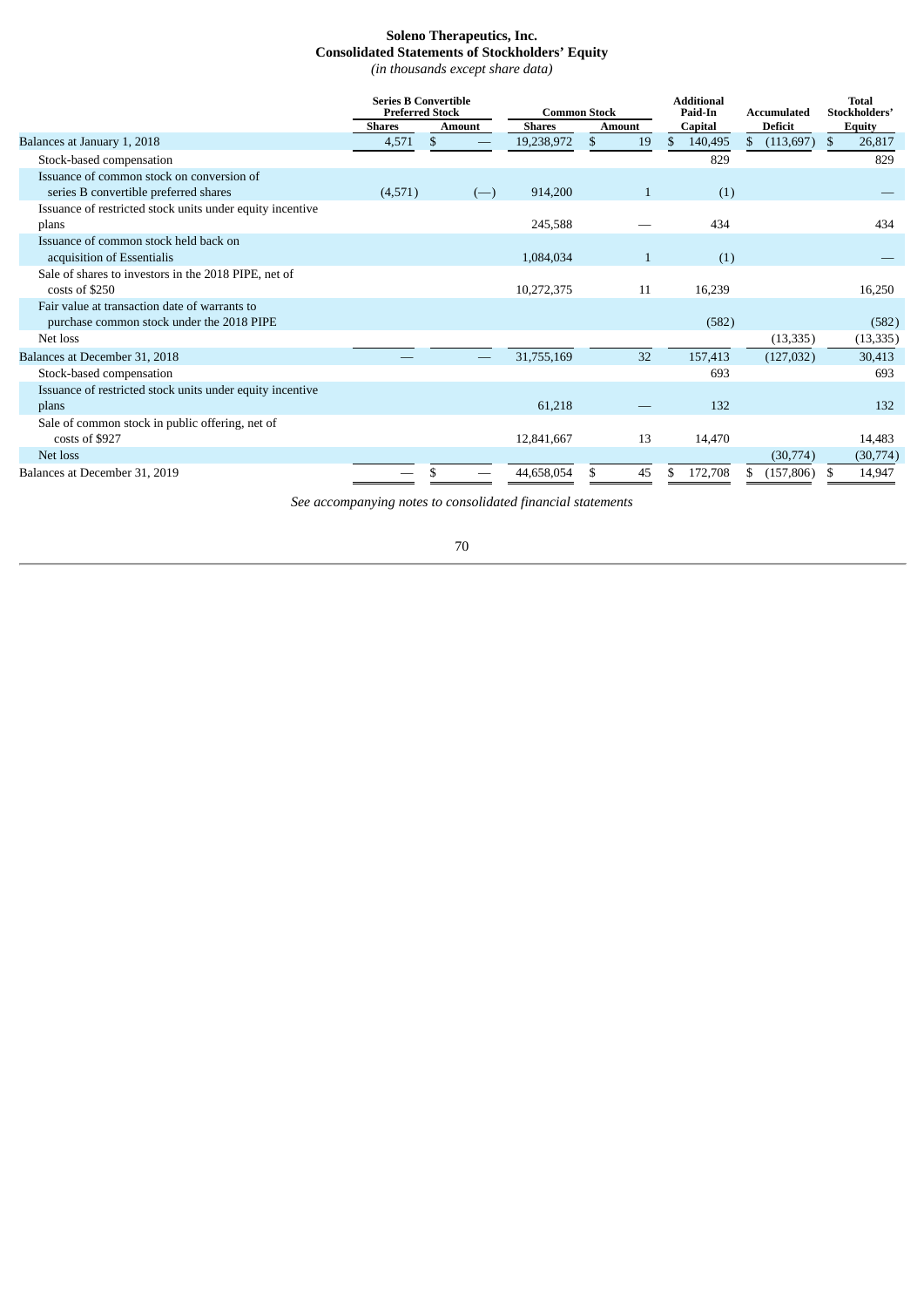## **Soleno Therapeutics, Inc. Consolidated Statements of Cash Flows** *(in thousands)*

|                                                                                  |      | For the Years Ended December 31, |    |           |  |
|----------------------------------------------------------------------------------|------|----------------------------------|----|-----------|--|
|                                                                                  | 2019 |                                  |    | 2018      |  |
| <b>Cash flows from operating activities:</b>                                     |      |                                  |    |           |  |
| Net loss                                                                         | \$   | (30,774)                         | \$ | (13, 335) |  |
| Loss from discontinued operations                                                |      |                                  |    | (1, 494)  |  |
| Loss from continuing operations                                                  |      | (30, 774)                        |    | (11, 841) |  |
| Adjustments to reconcile net loss from continuing operations to net cash used in |      |                                  |    |           |  |
| operating activities:                                                            |      |                                  |    |           |  |
| Depreciation and amortization                                                    |      | 1,958                            |    | 1,963     |  |
| Noncash lease expense                                                            |      | 386                              |    |           |  |
| Stock-based compensation expense                                                 |      | 825                              |    | 1,263     |  |
| Change in fair value of stock warrants                                           |      | 6,964                            |    | (522)     |  |
| Change in fair value of contingent consideration                                 |      | 289                              |    | 567       |  |
| Gain on deconsolidation of former subsidiary                                     |      | ÷,                               |    | (1,994)   |  |
| Operating loss of minority interest investment                                   |      | 478                              |    | 160       |  |
| Change in operating assets and liabilities:                                      |      |                                  |    |           |  |
| Prepaid expenses, other current assets and other assets                          |      | 10                               |    | (60)      |  |
| Due from related party                                                           |      | 64                               |    | (64)      |  |
| Accounts payable                                                                 |      | 1,061                            |    | 249       |  |
| Accrued compensation                                                             |      | 9                                |    | (103)     |  |
| Accrued clinical trial site costs                                                |      | 1,679                            |    | 321       |  |
| Operating lease liabilities                                                      |      | (360)                            |    |           |  |
| Other liabilities                                                                |      | 36                               |    | (261)     |  |
| Net cash used in continuing operating activities                                 |      | (17, 375)                        |    | (10, 322) |  |
| Net cash used in discontinued operating activities                               |      |                                  |    | (1, 361)  |  |
| Net cash used in operating activities                                            |      | (17, 375)                        |    | (11, 683) |  |
| <b>Cash flows from investing activities:</b>                                     |      |                                  |    |           |  |
| Purchases of property and equipment                                              |      | (21)                             |    | (8)       |  |
| Security deposit on sublease                                                     |      | (59)                             |    |           |  |
| Security deposit received from expired lease                                     |      | 108                              |    |           |  |
| Proceeds from sale of minority interest investment in former subsidiary          |      | 500                              |    |           |  |
| Net cash provided by (used in) continuing investing activities                   |      | 528                              |    | (8)       |  |
| Net cash used in discontinued investing activities                               |      |                                  |    | (172)     |  |
| Net cash provided by (used in) investing activities                              |      | 528                              |    | (180)     |  |
| <b>Cash flows from financing activities:</b>                                     |      |                                  |    |           |  |
| Proceeds from sale of common stock and common stock warrants, net of costs       |      | 14,483                           |    | 16,302    |  |
| Principal paid on finance lease liabilities                                      |      | (2)                              |    |           |  |
| Net cash provided by continuing financing activities                             |      | 14,481                           |    | 16,302    |  |
| Net cash provided by discontinued financing activities                           |      |                                  |    | 1,525     |  |
| Net cash provided by financing activities                                        |      | 14,481                           |    | 17,827    |  |
| Net increase (decrease) in cash and cash equivalents from continuing operations  |      | (2,366)                          |    | 5,972     |  |
| Net decrease in cash and cash equivalents from discontinued operations           |      |                                  |    | (8)       |  |
| Net increase (decrease) in cash and cash equivalents                             |      | (2,366)                          |    | 5,964     |  |
| Cash and cash equivalents, beginning of period                                   |      | 23,099                           |    | 17,135    |  |
| Cash and cash equivalents, end of period                                         | \$   | 20,733                           | \$ | 23,099    |  |
| Supplemental disclosures of non-cash investing and financing information         |      |                                  |    |           |  |
| Accrued liability for cost of issuing common stock                               | \$   |                                  | \$ | 52        |  |
|                                                                                  |      |                                  |    |           |  |
| Warrants issued in connection with sale of common stock                          | \$   |                                  | \$ | 582       |  |

*See accompanying notes to consolidated financial statements.*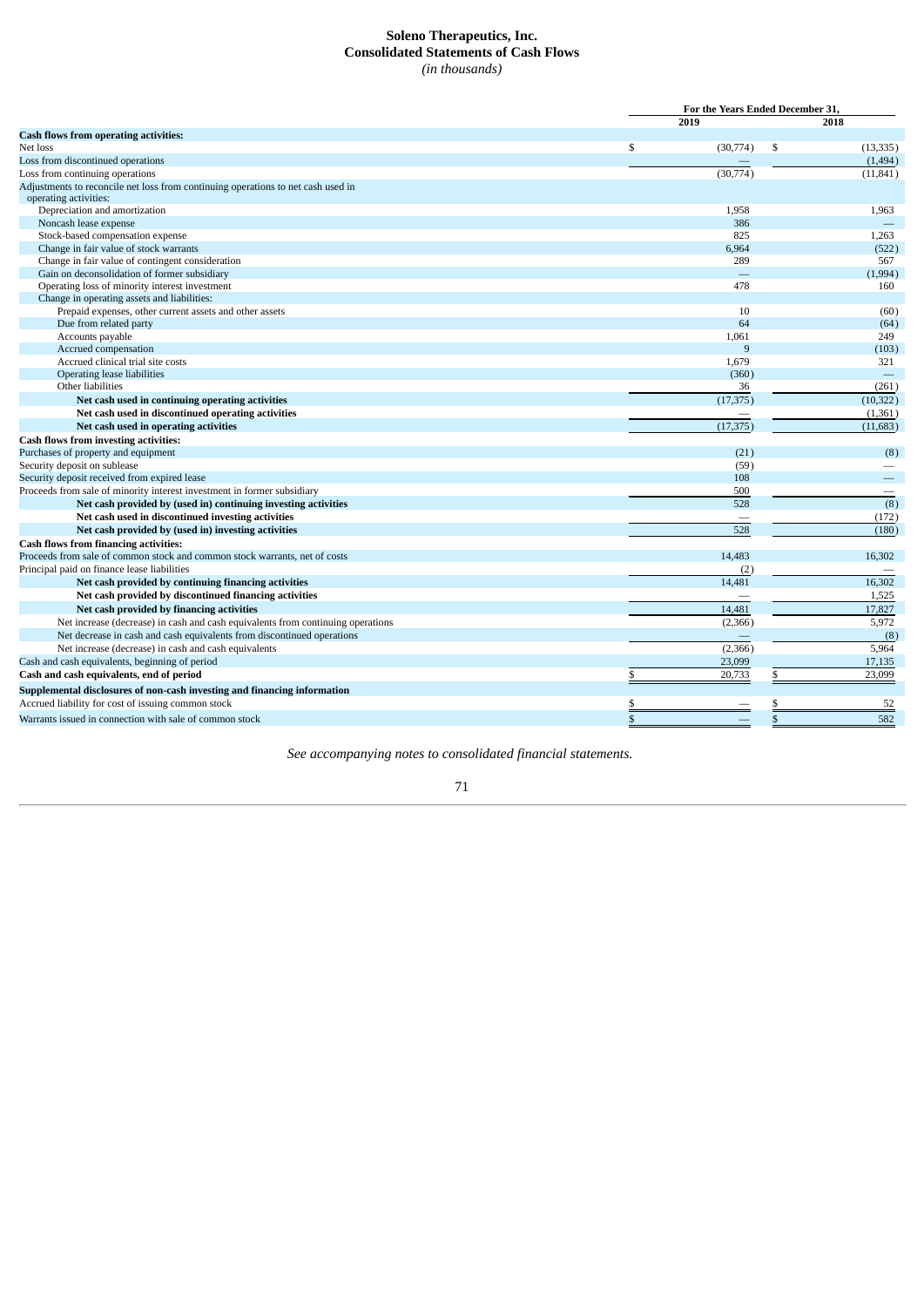# **Soleno Therapeutics, Inc. December 31, 2019**

#### **Notes to Consolidated Financial Statements**

### **Note 1. Overview**

Soleno Therapeutics, Inc. (the "Company" or "Soleno") was incorporated in the State of Delaware on August 25, 1999, and is located in Redwood City, California. On May 8, 2017, Soleno received stockholder approval to amend its Amended and Restated Certificate of Incorporation to change its name from "Capnia, Inc." to "Soleno Therapeutics, Inc." The Company is focused on the development and commercialization of novel therapeutics for the treatment of rare diseases. Its lead candidate, Diazoxide Choline Controlled Release tablets, or DCCR, a once-daily oral tablet for the treatment of Prader-Willi Syndrome, or PWS, is currently being evaluated in a Phase III clinical development program.

The Company initially established its operations as a diversified healthcare company that developed and commercialized innovative diagnostics, devices and therapeutics addressing unmet medical needs, which consisted of: precision metering of gas flow technology marketed as Serenz® Allergy Relief, or Serenz, and the CoSense® End-Tidal Carbon Monoxide Monitor, or CoSense, which measures End-Tidal Carbon Monoxide and aids in the detection of excessive hemolysis, a condition in which red blood cells degrade rapidly and which can lead to adverse neurological outcomes; and, products that included temperature probes, scales, surgical tables, and patient surfaces.

On March 7, 2017, the Company completed its merger, or the Merger, with Essentialis, Inc., a Delaware corporation, or Essentialis, in accordance with the Merger Agreement by and between Soleno Therapeutics and Essentialis dated December 22, 2016, or the Merger Agreement. After the Merger, the Company's primary focus has been the development and commercialization of novel therapeutics for the treatment of rare diseases. Essentialis was a privately-held, clinical-stage biotechnology company focused on the development of breakthrough medicines for the treatment of rare diseases in which there is increased mortality and risk of cardiovascular and endocrine complications. Prior to the Merger, Essentialis's efforts were focused primarily on developing and testing product candidates that target the ATP-sensitive potassium channel, a metabolically-regulated membrane protein whose modulation has the potential to impact a wide range of rare metabolic, cardiovascular, and central nervous system diseases. Essentialis had tested DCCR as a treatment for PWS, a complex metabolic/neurobehavioral disorder. DCCR has orphan designation for the treatment of PWS in the United States, or U.S., as well as in the European Union, or E.U.

Subsequent to the Merger with Essentialis described above, the Company determined to divest, sell or dispose of its business efforts focused on the development and commercialization of its Serenz and CoSense technologies. Accordingly, and pursuant to ASC 205-20-45-10, any assets and liabilities related to the discontinued activities of CoSense and Serenz were presented separately as held for sale items, and the related operations reported herein for the CoSense and Serenz activities are reported as discontinued operations in the statements of operations.

The Company's current research and development efforts are primarily focused on advancing its lead candidate, DCCR tablets, for the treatment of PWS, through late-stage clinical development.

### **Note 2. Going Concern and Management's Plans**

The Company had a net loss of \$30.8 million during 2019 and has an accumulated deficit of \$157.8 million at December 31, 2019 resulting from having incurred losses since its inception. The Company had \$20.7 million of cash on hand at December 31, 2019 and used \$17.4 million of cash in its operating activities during 2019. The Company has financed its operations principally through issuances of equity securities.

On October 25, 2019, the Company sold 12,841,667 shares of common stock in an underwritten public offering at a price of \$1.20 per share for net proceeds of \$14.5 million.

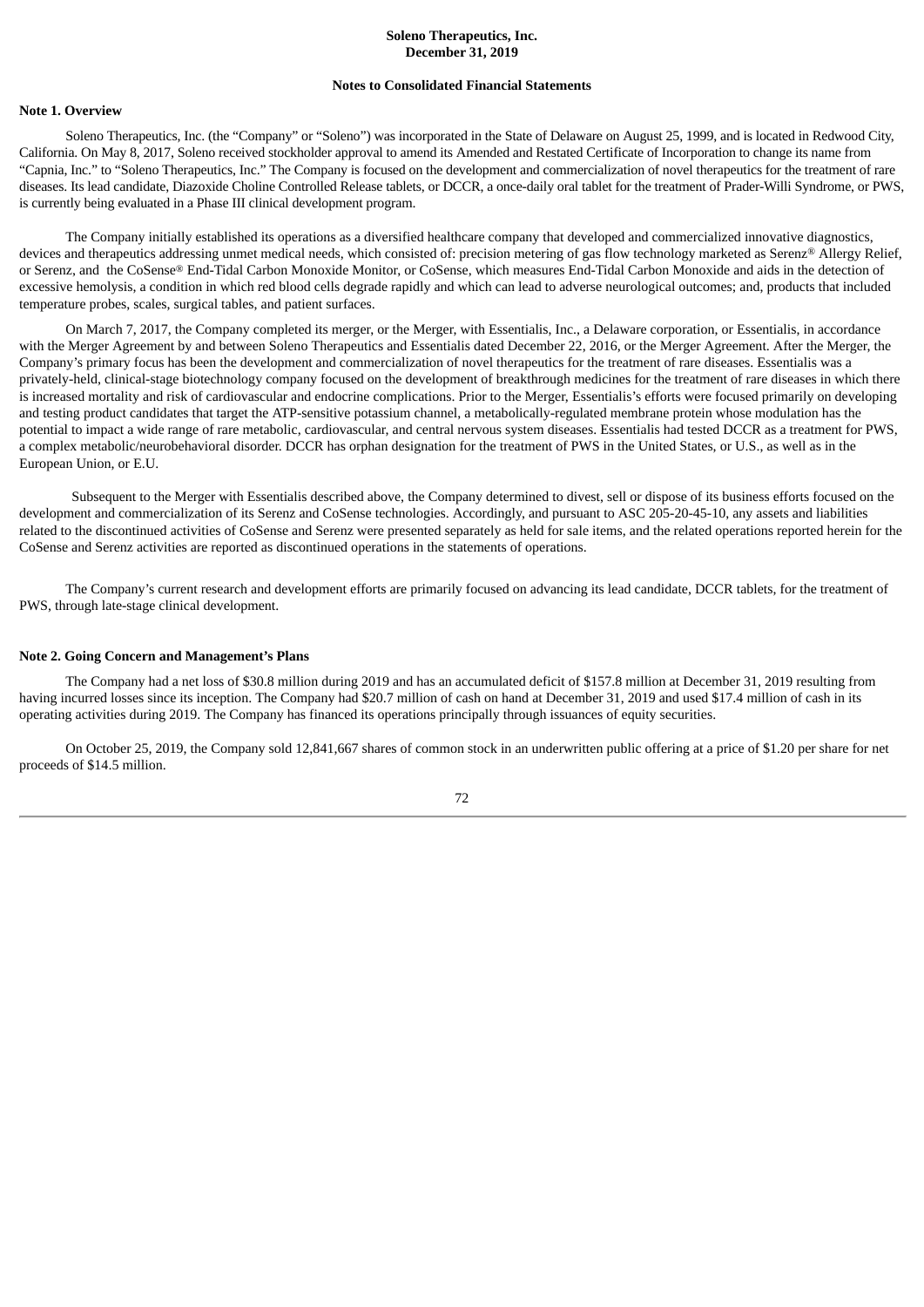The accompanying consolidated financial statements have been prepared under the assumption the Company will continue to operate as a going concern, which contemplates the realization of assets and the settlement of liabilities in the normal course of business. The consolidated financial statements do not include any adjustments to reflect the possible future effects on the recoverability and classification of assets or the amounts of liabilities that may result from uncertainty related to the Company's ability to continue as a going concern.

The Company expects to continue incurring losses for the foreseeable future and will be required to raise additional capital to complete its clinical trials, pursue product development initiatives and penetrate markets for the sale of its products. Management believes that the Company will continue to have access to capital resources through possible public or private equity offerings, debt financings, corporate collaborations or other means, but the Company's access to such capital resources is uncertain and is not assured. If the Company is unable to secure additional capital, it may be required to curtail its clinical trials and development of new products and take additional measures to reduce expenses in order to conserve its cash in amounts sufficient to sustain operations and meet its obligations. These measures could cause significant delays in the Company's efforts to complete its clinical trials and commercialize its products, which is critical to the realization of its business plan and the future operations of the Company. The consolidated financial statements do not include any adjustments relating to the recoverability and classification of asset amounts or the classification of liabilities that might be necessary should it be unable to continue as a going concern.

Management believes that the Company does not have sufficient capital resources to sustain operations through at least the next twelve months from the date of this filing. Additionally, in view of the Company's expectation to incur significant losses for the foreseeable future it will be required to raise additional capital resources in order to fund its operations, although the availability of, and the Company's access to such resources is not assured. Accordingly, management believes that there is substantial doubt regarding the Company's ability to continue operating as a going concern within one year from the date of filing these financial statements.

#### **Note 3. Summary of Significant Accounting Policies**

#### *Basis of Presentation*

The accompanying consolidated financial statements have been prepared in accordance with accounting principles generally accepted in the United States of America, or GAAP, and the applicable rules and regulations of the Securities and Exchange Commission, or SEC.

The consolidated financial statements include the accounts of the Company and its wholly-owned subsidiaries. All intercompany transactions and balances have been eliminated in consolidation.

Certain amounts from prior periods have been reclassified to conform to the current period presentation, including certain current liabilities within the Consolidated Balance Sheets and Consolidated Statements of Cash Flows, certain immaterial amounts within the Consolidated Statements of Operations, and the presentation of restricted stock units and the related expense within the Consolidated Statements of Stockholders' Equity and Consolidated Statements of Cash Flows.

#### *Use of Estimates*

The preparation of consolidated financial statements in conformity with GAAP requires management to make estimates and assumptions that affect the reported amounts of assets and liabilities, disclosure of contingent assets and liabilities, and reported amounts of expenses in the financial statements and accompanying notes. Actual results could differ from those estimates. Key estimates included in the financial statements include the valuation of deferred income tax assets, the valuation of financial instruments, stock-based compensation, value and life of acquired intangibles, and the valuation of contingent liabilities for the purchase price of assets obtained through acquisition.

### *Concentration of Credit Risk*

Financial instruments that potentially subject the Company to a concentration of credit risk consist of cash and cash equivalents at one U.S. commercial bank. Cash and cash equivalents deposited with this commercial bank

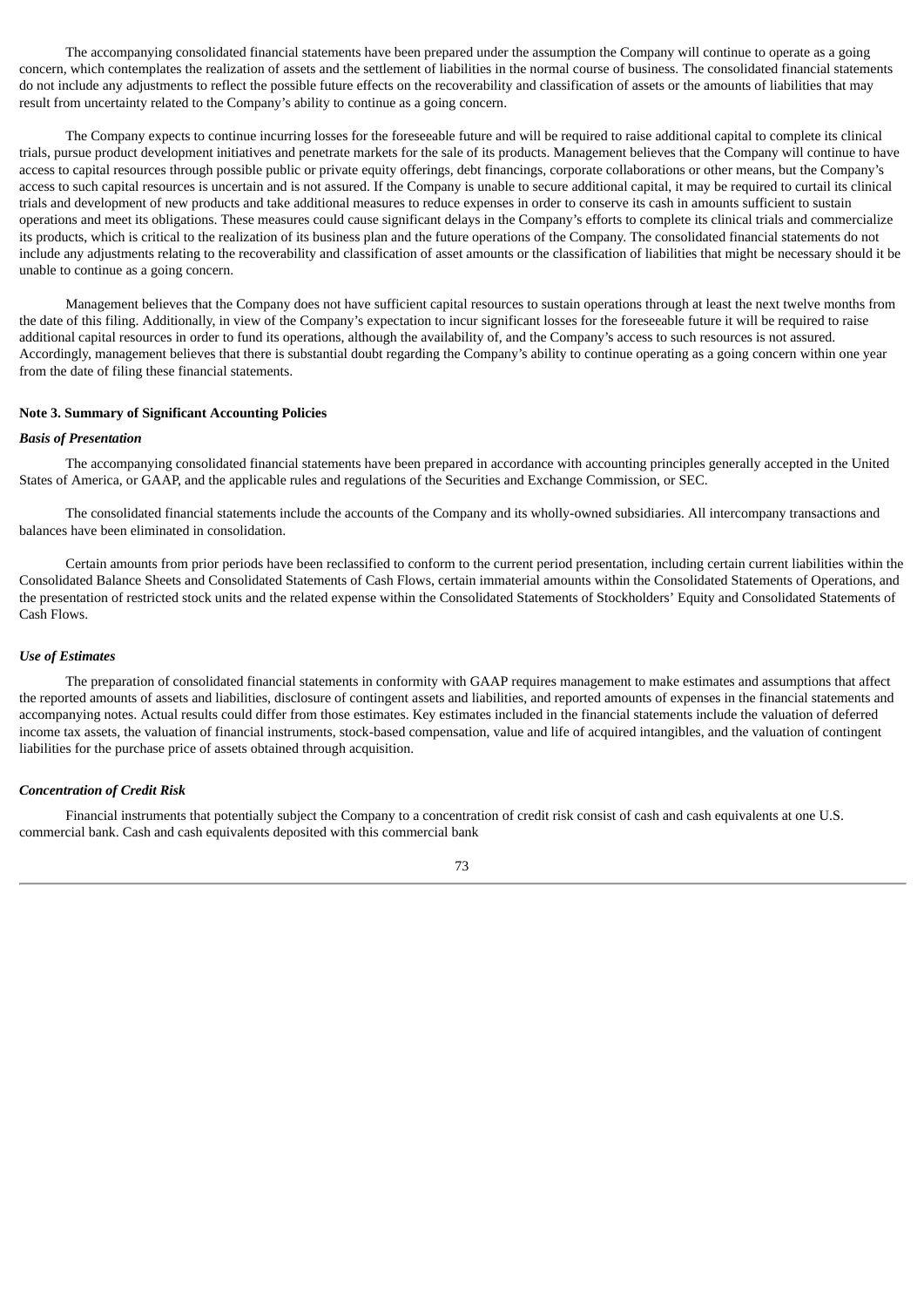exceeded the Federal Deposit Insurance Corporation insurable limit at December 31, 2019 and 2018. The Company expects the maintenance of balances in excess of insurable limits will continue.

#### *Segments*

The Company operates in one segment. Management uses one measurement of profitability and does not segregate its business for internal reporting, making operating decisions, and assessing financial performance. All long-lived assets are maintained in the United States of America.

#### *Cash and Cash Equivalents*

The Company considers all highly liquid investments, including its money market fund, purchased with an original maturity of three months or less to be cash equivalents. The Company's cash and cash equivalents are held in institutions in the U.S. and the U.K. and include deposits in a money market fund which was unrestricted as to withdrawal or use.

#### *Prepaid Expenses and Other Current Assets*

Prepaid expenses and other current assets consist of payments primarily related to insurance and short-term deposits. Prepaid expenses are initially recorded upon payment and are expensed as goods or services are received.

### *Patent*

In March 2017, the Company completed the acquisition of Essentialis, Inc., a Delaware corporation, or Essentialis in accordance with the Merger Agreement by and between Soleno Therapeutics and Essentialis dated December 22, 2016. The merger transaction has been accounted for as an asset acquisition under the acquisition method of accounting and accordingly, the value of asset acquired in the amount of \$22.0 million was assigned to the identifiable intangible asset relating to the patent for DCCR, which patent expires in June 2028.

### *Property and Equipment, Net*

Property and equipment are stated at cost net of accumulated depreciation and amortization calculated using the straight-line method over the estimated useful lives of the assets, generally between three and five years. Leasehold improvements are amortized on a straight-line basis over the lesser of their useful life or the remaining term of the lease. Maintenance and repairs are charged to expense as incurred, and improvements are capitalized. When assets are retired or otherwise disposed of, the cost and accumulated depreciation are removed from the balance sheet and any resulting gain or loss is reflected in operations in the period realized.

#### *Equity Method Investment*

Equity method investments are equity securities in investees not controlled by the Company, but over which the Company has the ability to exercise significant influence. The Company's equity method investment is measured at fair value minus impairment, if any, plus or minus the Company's share of equity method investee income or loss.

The Company's equity method investment in Capnia, Inc. is classified as Minority interest investment in former subsidiary in the consolidated balance sheet as of December 31, 2018 and was initially measured at fair value. (See Note 9.) The Company sold its equity method investment in Capnia in September 2019.

#### *Long-Lived Assets*

The Company reviews its long-lived assets for impairment annually and whenever events or changes in circumstances indicate that the carrying amount of the assets may not be fully recoverable. The Company evaluates assets for potential impairment by comparing estimated future undiscounted net cash flows to the carrying amount of the asset. If the carrying amount of the assets exceeds the estimated future undiscounted cash flows, impairment is measured based on the difference between the carrying amount and the fair value of the assets.

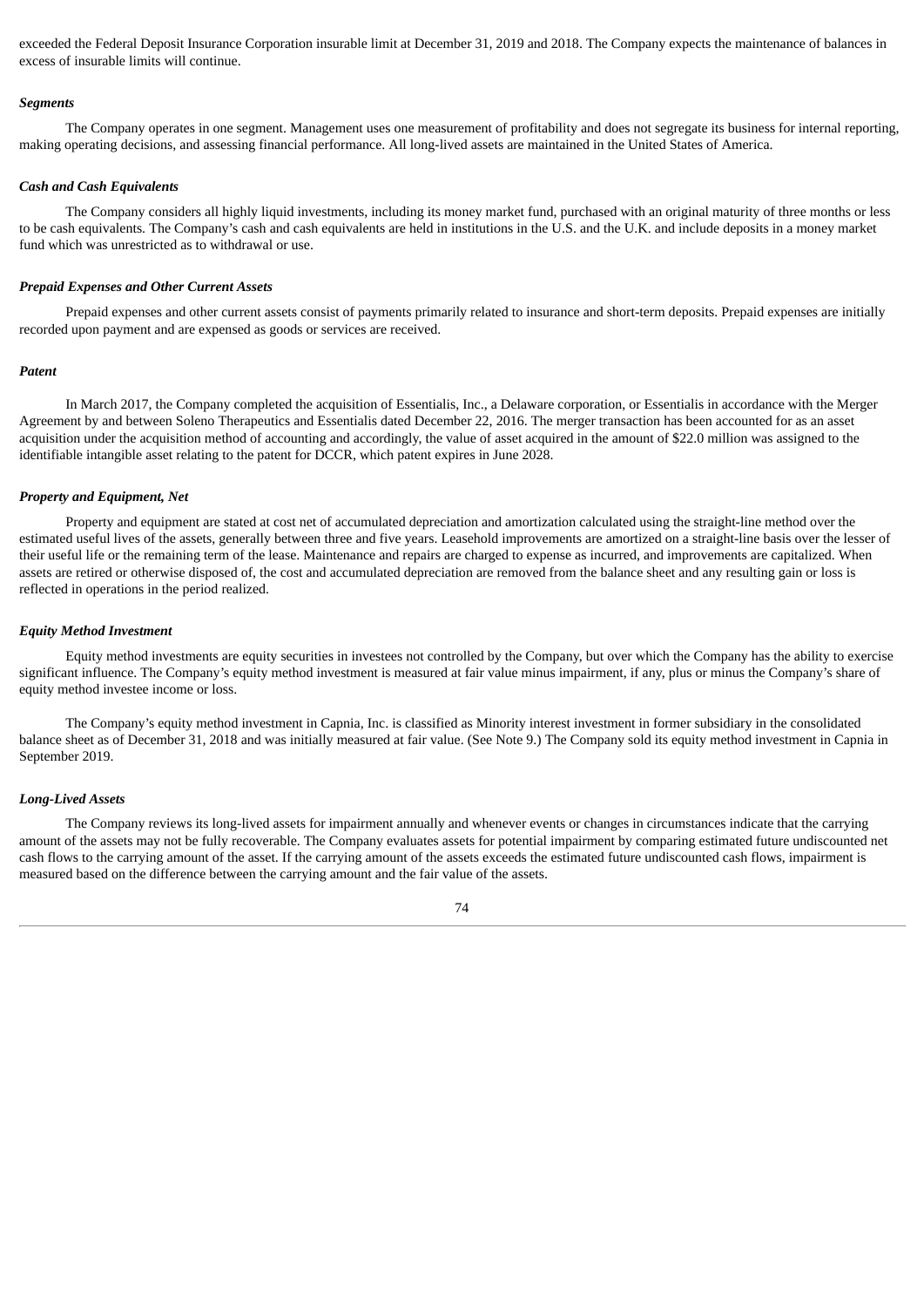# *Intangible Assets*

Intangible assets with finite lives are amortized on a straight-line basis over their estimated useful lives of 11 years. The useful life of the intangible asset is evaluated each reporting period to determine whether events and circumstances warrant a revision to the remaining useful life.

### *Research and Development*

Research and development costs are charged to operations as incurred. Research and development costs consist primarily of salaries and benefits, consultant fees, prototype expenses, certain facility costs and other costs associated with clinical trials, net of reimbursed amounts.

Costs to acquire technologies to be used in research and development that have not reached technological feasibility and have no alternative future use are expensed to research and development costs when incurred.

Certain research and development expenses are reported as discontinued operations. (See Note 9.)

### *Change in fair value of contingent consideration*

The Company recorded the value of contingent future consideration to be paid for the acquisition of Essentialis as a liability in March 2017 at the date of the acquisition. The changes in value of the liability for the contingent consideration since the acquisition date are recorded as operating expense in the consolidated statements of operations.

#### *Income Taxes*

The Company accounts for income taxes using the asset and liability method. Under this method, deferred income tax assets and liabilities are recorded based on the estimated future tax effects of differences between the amounts at which assets and liabilities are recorded for financial reporting purposes and the amounts recorded for income tax purposes. A valuation allowance is provided against the Company's deferred income tax assets when their realization is not reasonably assured.

The Company assesses all material positions taken in any income tax return, including all significant uncertain positions, in all tax years that are still subject to assessment or challenge by relevant taxing authorities. Assessing an uncertain tax position begins with the initial determination of the position's sustainability and is measured at the largest amount of benefit that is greater than fifty percent likely of being realized upon ultimate settlement. As of each balance sheet date, unresolved uncertain tax positions must be reassessed, and the Company will determine whether (i) the factors underlying the sustainability assertion have changed and (ii) the amount of the recognized tax benefit is still appropriate. The recognition and measurement of tax benefits requires significant judgment. Judgments concerning the recognition and measurement of a tax benefit might change as new information becomes available.

The loss from discontinued operations is reported net of the related effect for income taxes in the statements of operations.

#### *Convertible Preferred Stock and other Hybrid Instruments*

The Company's convertible preferred stock was classified as permanent equity on its consolidated balance sheet in accordance with authoritative guidance for the classification and measurement of hybrid securities and distinguishing liability from equity instruments. The preferred stock is not redeemable at the option of the holder.

Further, the Company evaluated its Series B Convertible Preferred Stock and determined that it is considered an equity host under ASC 815, *Derivatives and Hedging*. In making this determination, the Company's analysis followed the whole instrument approach which compares an individual feature against the entire preferred stock instrument which includes that feature. The Company's analysis was based on a consideration of the economic characteristics and risks of its Series B Convertible Preferred Stock. More specifically, the Company evaluated all of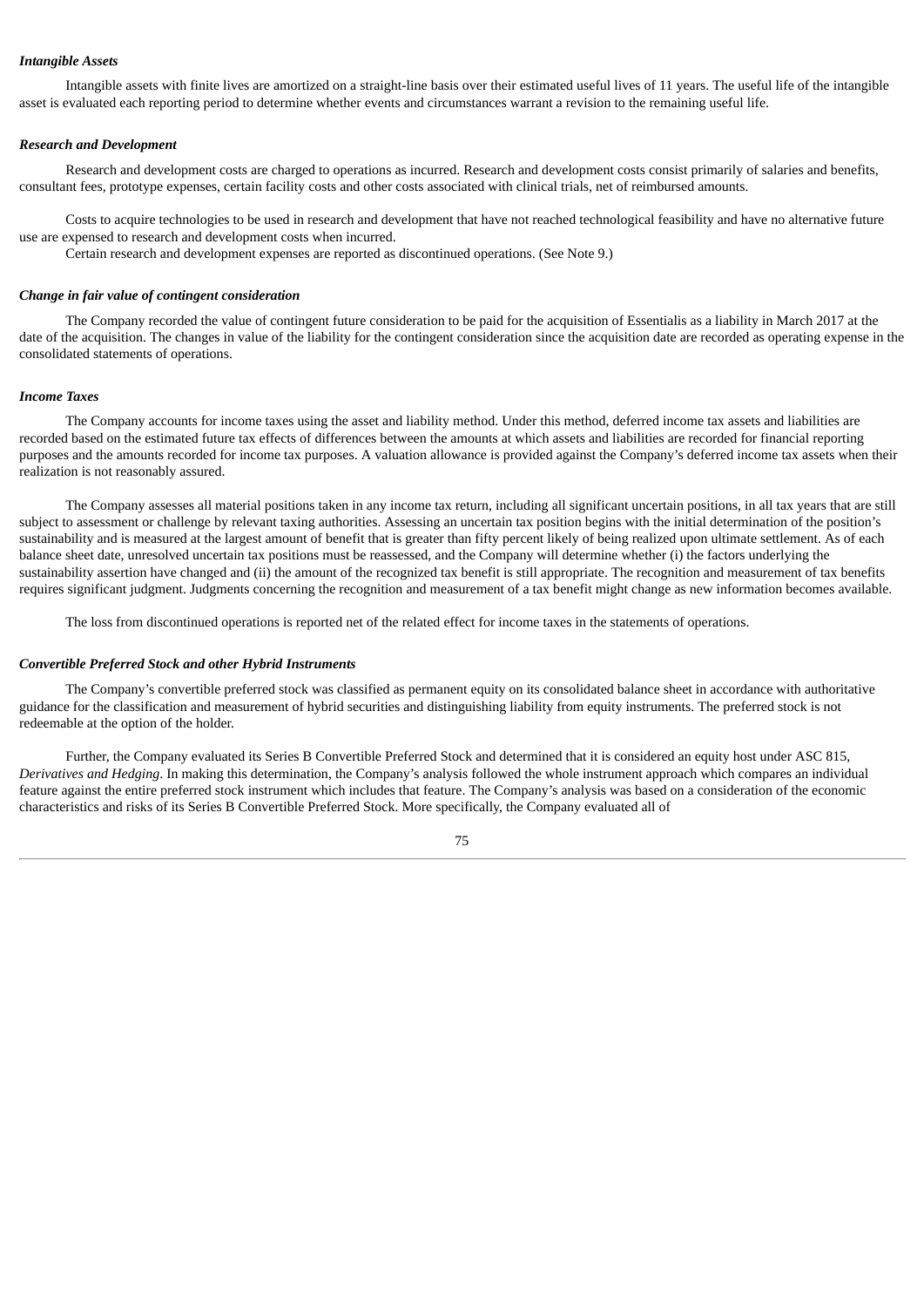the stated and implied substantive terms and features, including (i) whether the preferred stock included redemption features, (ii) how and when any redemption features could be exercised, (iii) whether the holders of preferred stock were entitled to dividends, (iv) the voting rights of the preferred stock and (v) the existence and nature of any conversion rights. As a result of the Company's conclusion that the preferred stock represents an equity host, the conversion feature of its Series B Convertible Preferred Stock is considered to be clearly and closely related to the associated preferred stock host instrument. Accordingly, the conversion feature in the preferred stock is not considered an embedded derivative that requires bifurcation.

### *Common Stock Purchase Warrants and Other Derivative Financial Instruments*

The Company classifies common stock purchase warrants and other free standing derivative financial instruments as equity if the contracts (i) require physical settlement or net-share settlement or (ii) give the Company a choice of net-cash settlement or settlement in its own shares (physical settlement or netshare settlement). The Company classifies any contracts that (i) require net-cash settlement (including a requirement to net cash settle the contract if an event occurs and if that event is outside the control of the Company), (ii) give the counterparty a choice of net-cash settlement or settlement in shares (physical settlement or net-share settlement), or (iii) contain reset provisions as either an asset or a liability. The Company assesses classification of its freestanding derivatives at each reporting date to determine whether a change in classification between equity and liabilities is required. The Company determined that certain freestanding derivatives, which principally consist of Series A, Series C, the 2017 PIPE Warrants and 2018 PIPE Warrants, do not satisfy the criteria for classification as equity instruments due to the existence of certain cash settlement features that are not within the sole control of the Company or variable settlement provision that cause them to not be indexed to the Company's own stock.

## *Stock-Based Compensation*

Stock-based compensation costs related to stock options and restricted stock units granted to employees, nonemployees and directors are measured at the date of grant based on the estimated fair value of the award. For restricted stock units this fair value is based on the Company's common stock price on the grant date. The Company estimates the grant date fair value of stock options, and the resulting stock-based compensation expense, using the Black-Scholes option-pricing model. The grant date fair value of stock-based awards is recognized on a straight-line basis over the requisite service period, which is generally the vesting period of the award. Stock options generally vest over four years.

The Black-Scholes option-pricing model requires the use of highly subjective assumptions to estimate the fair value of stock-based awards. If we had made different assumptions, our stock-based compensation expense, net loss and net loss per share of common stock could have been significantly different. These assumptions include:

- *Expected volatility:* The Company calculates the estimated volatility rate based the volatility of its common stock together with comparable companies in its industry.
- *Expected term:* The Company does not believe it is able to rely on its historical exercise and post-vesting termination activity to provide accurate data for estimating the expected term for use in estimating the fair value-based measurement of our options. Therefore, the Company has opted to use the "simplified method" for estimating the expected term of options.
- *Risk-free rate:* The risk-free interest rate is based on the yields of U.S. Treasury securities with maturities similar to the expected time to liquidity.
- *Expected divided yield:* The Company has never declared or paid any cash dividends and do not presently plan to pay cash dividends in the foreseeable future. Consequently, it used an expected dividend yield of zero.

The Company accounts for forfeitures as they occur.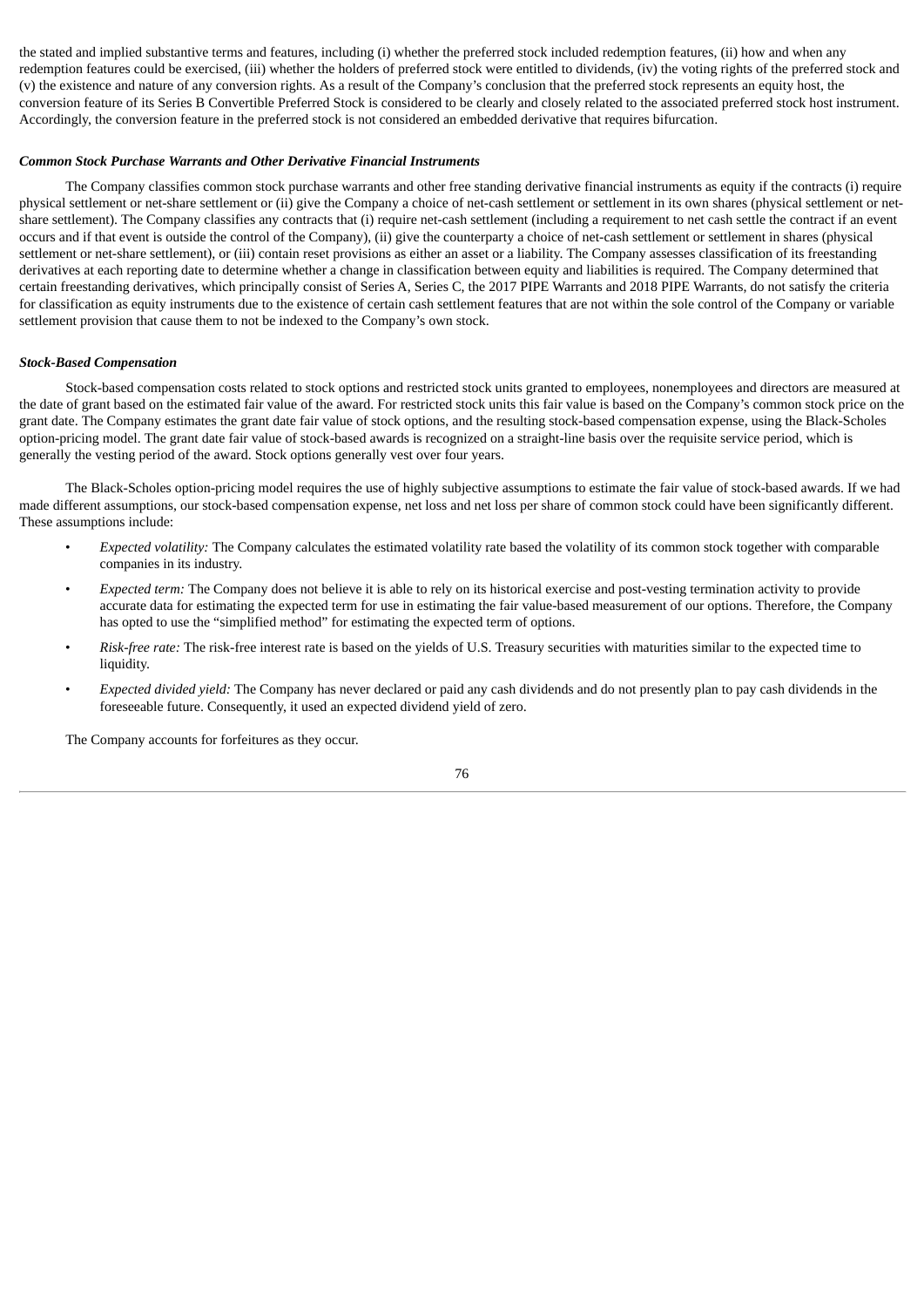## *Recent Accounting Standards*

#### **Recently Adopted Accounting Standards**

In February 2016, the Financial Accounting Standards Board (FASB) issued Accounting Standards Codification (ASC) 842, *Leases.* ASC 842 replaces the existing guidance in ASC 840, *Leases*, and requires lessees to capitalize most lease obligations as right-of-use assets with a corresponding liability on the balance sheet. Leases are classified as either finance or operating, with classification affecting the pattern of expense recognition in the income statement. The guidance is effective for all public business entities and certain not-for-profit entities in fiscal years beginning after December 15, 2018, and for all other entities in fiscal years beginning after December 15, 2020. Early adoption is permitted. As the Company was an emerging growth company until December 31, 2019 and elected to use the extended transition period for complying with any new or revised financial accounting standards provided pursuant to Section 13(a) of the Exchange Act, it adopted the standard as of January 1, 2019 on December 31, 2019. The Company adopted ASC 842 using the optional modified retrospective method and will not restate comparative periods. The Company has elected to apply the "practical expedient package", which permits it to not reassess previous conclusions around lease identification, lease classification, and initial direct costs. Further, the Company will make an accounting policy election to exclude leases with terms of twelve months or less from the recognition requirements. The Company did not elect the use of the hindsight practical expedient. As a result of the adoption of the standard on January 1, 2019, the Company recognized lease liabilities based on the present value of the total fixed payments for its leases in the amount of approximately \$322,000 and ROU assets of approximately \$301,000 on its balance sheet. The adoption of the new standard did not have a material impact on the Company's Statement of Operations or Cash Flows.

In June 2018, the FASB issued ASU 2018-07, "*Compensation – Stock Compensation (Topic 718): Improvements to Nonemployee Share-Based Payment Accounting"*, to simplify the accounting for share-based payments to nonemployees by aligning it with the accounting for share-based payments to employees, with certain exceptions. Under the guidance, the measurement of equity-classified nonemployee awards is fixed at the grant date, which may lower the cost and reduce volatility in the income statement. This ASU was early adopted by the Company at the beginning of 2019. Its adoption did not have a material impact on the Company's consolidated financial statements.

In August 2018, SEC adopted the final rule under SEC Release No. 33-10532, *"Disclosure Update and Simplification*", amending certain disclosure requirements that were redundant, duplicative, overlapping, outdated or superseded. In addition, the amendments expanded the disclosure requirements on the analysis of stockholders' equity for interim financial statements. Under the amendments, an analysis of changes in each caption of stockholders' equity presented in the balance sheet must now be provided in a note or separate statement. The Company has applied this new guidance beginning in the first quarter of 2019.

#### **Recently Issued Accounting Standards**

In August 2018, the FASB issued ASU 2018-13, "*Fair Value Measurement (Topic 820): Disclosure Framework—Changes to the Disclosure Requirements for Fair Value Measurement".* The ASU modifies the disclosure requirements for fair value measurements by removing, modifying, or adding certain disclosures. This ASU is effective for the Company beginning in 2020. Early adoption is permitted. An entity is permitted to early adopt any removed or modified disclosures upon issuance of ASU No. 2018-13 and delay adoption of the additional disclosures until their effective date. The adoption of this ASU is not expected to have a material impact on the Company's consolidated financial statements disclosures.

In December 2019, the FASB issued ASU 2019-12: *"Income Taxes (Topic 740): Simplifying the Accounting for Income Taxes"*. The amendments in ASU 2019-12 simplify the accounting for income taxes by removing certain exceptions to the general principles in Topic 740. The amendments also improve consistent application of and simplify GAAP for other areas of Topic 740 by clarifying and amending existing guidance. The amendments in this Update are effective for public business entities for fiscal years, and interim periods within those fiscal years, beginning after December 15, 2020. The Company has not yet assessed the potential impact of adopting ASU 2019-12 on its consolidated financial statements.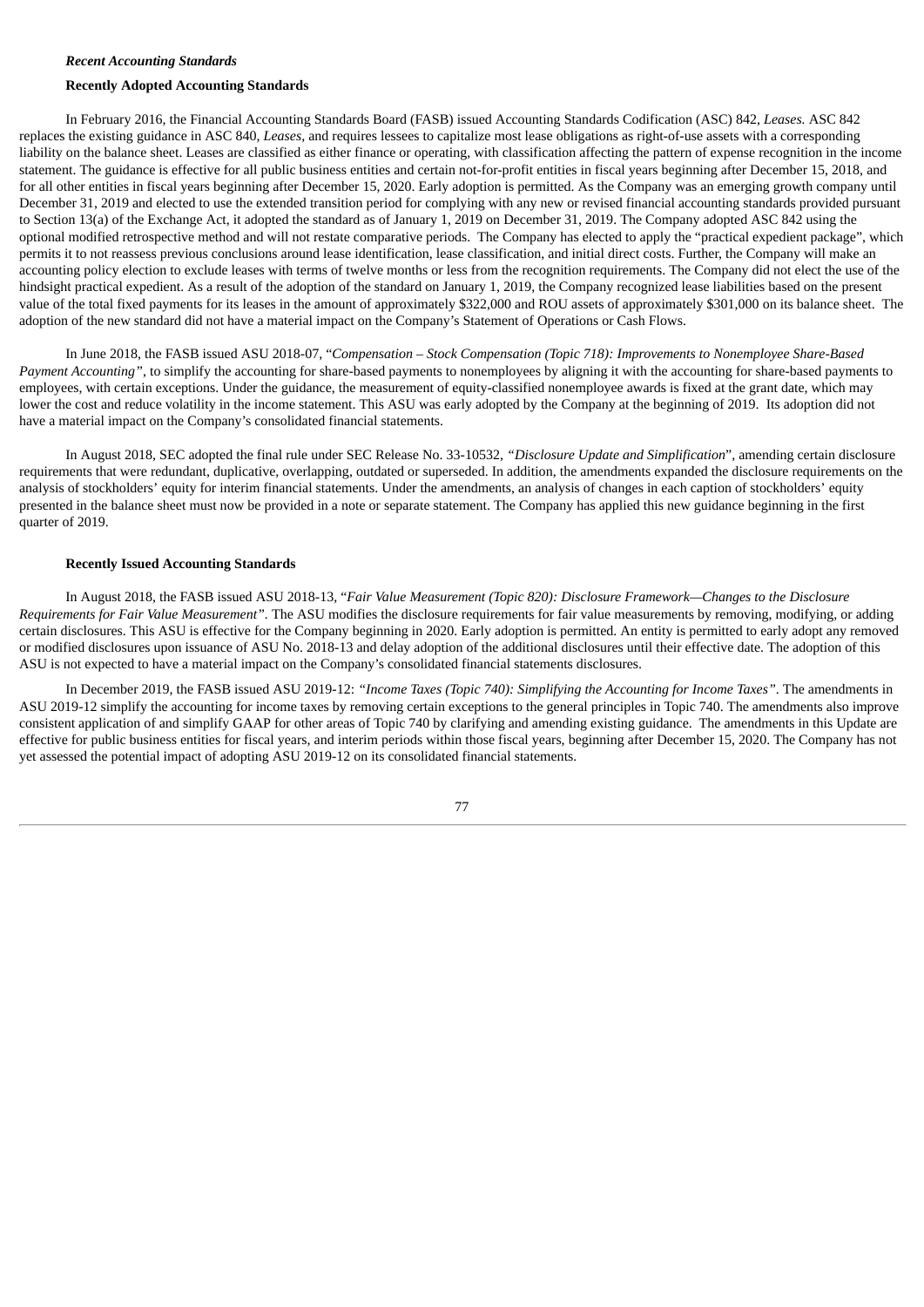### **Note 4. Fair Value of Financial Instruments**

The carrying value of the Company's cash, cash equivalents and accounts payable, approximate fair value due to the short-term nature of these items.

Fair value is defined as the exchange price that would be received for an asset or an exit price paid to transfer a liability in the principal or most advantageous market for the asset or liability in an orderly transaction between market participants on the measurement date. Valuation techniques used to measure fair value must maximize the use of observable inputs and minimize the use of unobservable inputs.

The fair value hierarchy defines a three-level valuation hierarchy for disclosure of fair value measurements as follows:

- Level I Unadjusted quoted prices in active markets for identical assets or liabilities;
- Level II Inputs other than quoted prices included within Level I that are observable, unadjusted quoted prices in markets that are not active, or other inputs that are observable or can be corroborated by observable market data for substantially the full term of the related assets or liabilities; and
- Level III Unobservable inputs that are supported by little or no market activity for the related assets or liabilities.

The categorization of a financial instrument within the valuation hierarchy is based upon the lowest level of input that is significant to the fair value measurement.

The following table sets forth the Company's financial instruments that were measured at fair value on a recurring basis by level within the fair value hierarchy (in thousands).

|                                                                      | Fair Value Measurements at December 31, 2019 |              |  |                          |  |                          |  |                |
|----------------------------------------------------------------------|----------------------------------------------|--------------|--|--------------------------|--|--------------------------|--|----------------|
|                                                                      |                                              | <b>Total</b> |  | <b>Level 1</b>           |  | <b>Level 2</b>           |  | <b>Level 3</b> |
| Liabilities                                                          |                                              |              |  |                          |  |                          |  |                |
| 2017 PIPE warrant liability                                          |                                              | 10.822       |  |                          |  |                          |  | 10,822         |
| 2018 PIPE warrant liability                                          |                                              | 1,354        |  |                          |  |                          |  | 1,354          |
| Essentialis purchase price contingency liability                     |                                              | 5.938        |  |                          |  |                          |  | 5,938          |
| Total common stock warrant and contingent<br>consideration liability |                                              | 18.114       |  | $\overline{\phantom{a}}$ |  | $\overline{\phantom{0}}$ |  | 18.114         |
|                                                                      |                                              |              |  |                          |  |                          |  |                |

|                                                                      | <b>Fair Value Measurements at December 31, 2018</b> |        |  |                |     |                          |  |                |
|----------------------------------------------------------------------|-----------------------------------------------------|--------|--|----------------|-----|--------------------------|--|----------------|
|                                                                      |                                                     | Total  |  | <b>Level 1</b> |     | <b>Level 2</b>           |  | <b>Level 3</b> |
| Liabilities                                                          |                                                     |        |  |                |     |                          |  |                |
| Series A warrant liability                                           |                                                     | 49     |  | 49             | - S |                          |  |                |
| 2017 PIPE warrant liability                                          |                                                     | 4,563  |  |                |     |                          |  | 4,563          |
| 2018 PIPE warrant liability                                          |                                                     | 600    |  |                |     |                          |  | 600            |
| Essentialis purchase price contingency liability                     |                                                     | 5,649  |  |                |     |                          |  | 5,649          |
| Total common stock warrant and contingent<br>consideration liability |                                                     | 10.861 |  | 49             |     | $\overline{\phantom{a}}$ |  | 10.812         |

The Series A Warrant is a registered security that trades on the open market and the fair value of the Series A Warrant liability is based on the publicly quoted trading price of the warrants which is listed on and obtained from NASDAQ. Accordingly, the fair value of Series A Warrants is a Level 1 measurement. The fair value measurement of the Series C Warrants is based on significant inputs that are unobservable and thus represent Level 3 measurements. The Company's estimated fair value of the Series C Warrant liability is calculated using the Black-Scholes valuation model, which is equivalent to fair value computed using the Binomial Lattice Option Model. Key assumptions include the volatility of the Company's stock, the expected warrant term, expected dividend yield and risk-free interest rates. The Company's estimated fair value of the 2017 PIPE Warrants and the 2018 PIPE Warrants was calculated using a Monte Carlo simulation of a geometric Brownian motion model. The Monte Carlo simulation pricing model requires the input of highly subjective assumptions including the expected stock price volatility, the expected term, the expected dividend yield and the risk-free interest rate. The fair value of the Essentialis purchase price contingent liability is estimated using scenario-based methods based upon the Company's analysis of the

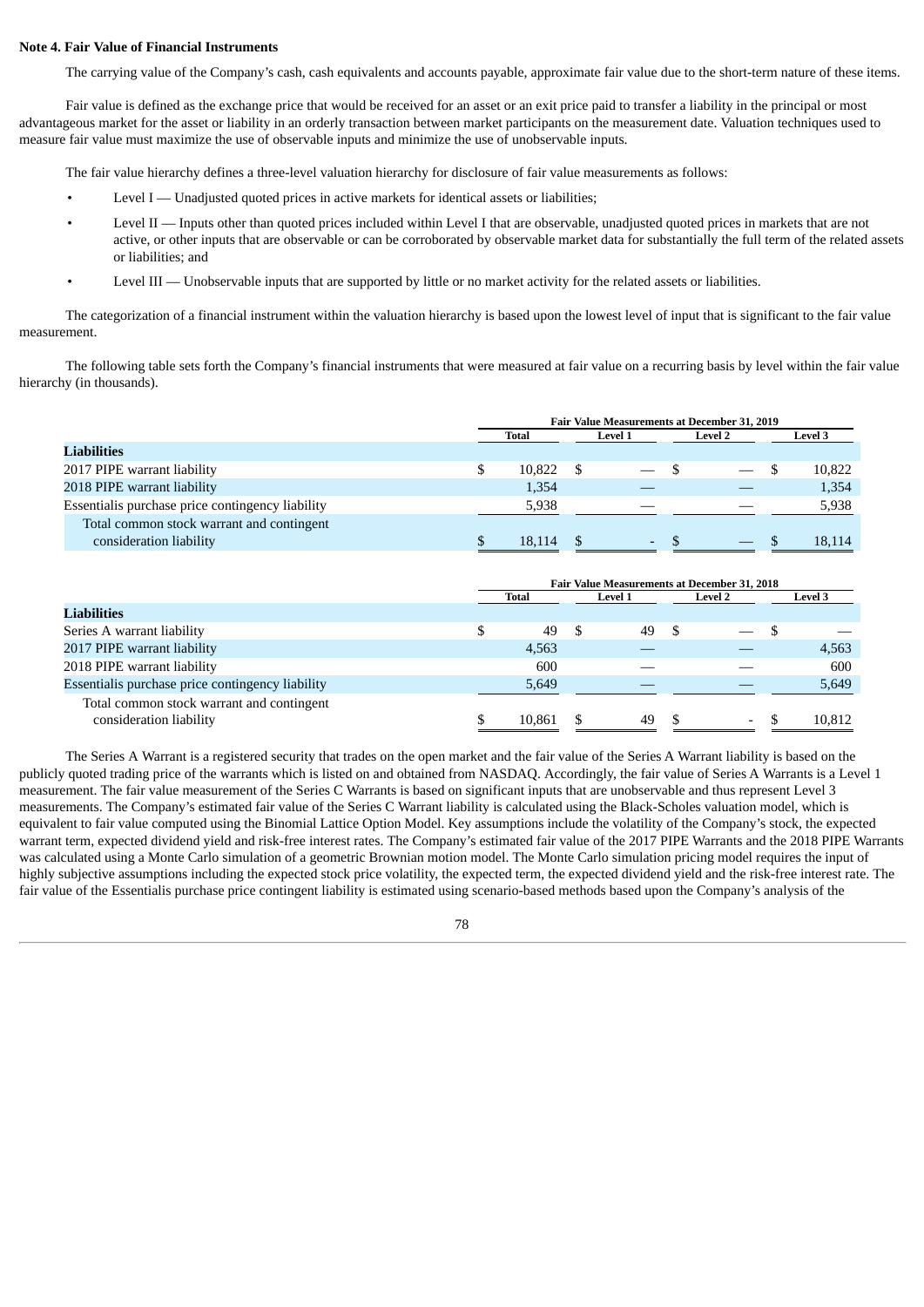likelihood of obtaining specified approvals from the Federal Drug Administration as well as reaching cumulative revenue milestones. The Level 3 estimates are based, in part, on subjective assumptions.

During the periods presented, the Company has not changed the manner in which it values liabilities that are measured at fair value using Level 3 inputs. The Company recognizes transfers between levels of the fair value hierarchy as of the end of the reporting period. There were no transfers within the hierarchy during the periods presented.

The following table sets forth a summary of the changes in the fair value of the Company's Level 1 and Level 3 warrants, which are treated as liabilities (dollars in thousands).

|                                         |                       | <b>Series A Warrants</b> |      |                              | <b>Series C. Warrants</b> |  |                              | 2017 PIPE Warrants |                              | 2018 PIPE Warrants |  | <b>Purchase Price</b>   |
|-----------------------------------------|-----------------------|--------------------------|------|------------------------------|---------------------------|--|------------------------------|--------------------|------------------------------|--------------------|--|-------------------------|
|                                         | Number of<br>Warrants | Liability                |      | Number of<br><b>Warrants</b> | Liability                 |  | Number of<br><b>Warrants</b> | Liability          | Number of<br><b>Warrants</b> | Liability          |  | Contingent<br>Liability |
| Balance at January 1, 2019              | 485.121               |                          | 49   | 118,083                      |                           |  | 6,024,425                    | 4,563<br>\$        | 513,617                      | 600                |  | 5,649                   |
| <b>Expiration of Series A Warrants</b>  | (485, 121)            |                          | (49) |                              |                           |  |                              |                    |                              |                    |  |                         |
| Change in value of Series C Warrants    |                       |                          |      |                              |                           |  |                              |                    |                              |                    |  |                         |
| Change in value of 2017 PIPE Warrants   |                       |                          |      |                              |                           |  |                              | 6,259              |                              |                    |  |                         |
| Change in value of 2018 PIPE Warrants   |                       |                          |      |                              |                           |  |                              |                    |                              | 754                |  |                         |
| Change in value of contingent liability |                       |                          |      |                              |                           |  |                              |                    |                              |                    |  | 289                     |
| Balance at December 31, 2019            |                       |                          |      | 118.083                      |                           |  | 6.024.425                    | \$10.822           | 513.617                      | L,354              |  | 5,938                   |

## **Note 5. Other Financial Statement Details**

# *Property and Equipment, Net*

Property and equipment are summarized in the following table (in thousands).

|                                                | December 31,<br>2019 | December 31,<br>2018 |
|------------------------------------------------|----------------------|----------------------|
| Computer hardware                              | 52                   | 67                   |
| Computer software                              |                      |                      |
| Furniture and fixtures                         |                      | 23                   |
| Leasehold improvements                         |                      |                      |
|                                                | 53                   | 105                  |
| Less accumulated depreciation and amortization | (31)                 | (93)                 |
| <b>Total</b>                                   |                      |                      |

Depreciation expense was approximately \$11,000 and \$19,000 for the years ended December 31, 2019 and December 31, 2018, respectively.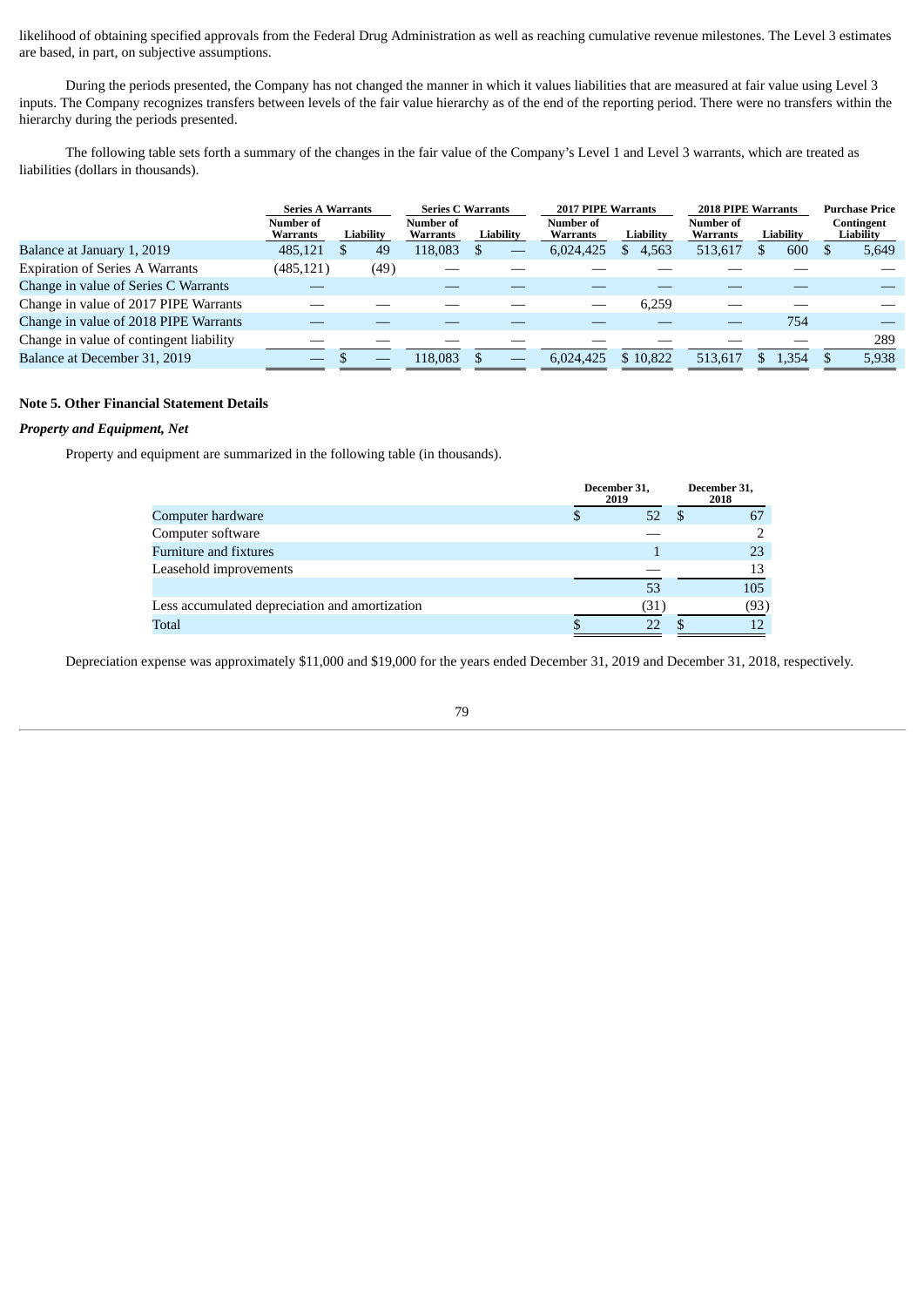# *Intangible Assets, Net*

Intangible assets consist of the following (in thousands).

|                          | <b>December 31, 2019</b> |  |                                                     |  |        |                             | <b>December 31, 2018</b> |        |
|--------------------------|--------------------------|--|-----------------------------------------------------|--|--------|-----------------------------|--------------------------|--------|
|                          | Amount                   |  | <b>Net</b><br>Accumulated<br>Amortization<br>Amount |  | Amount | Accumulated<br>Amortization | <b>Net</b><br>Amount     |        |
| Patents and merger costs | 22.003                   |  | (5, 478)                                            |  | 16,525 | 22,003                      | (3,534)                  | 18,469 |
| Total                    | 22.003                   |  | (5, 478)                                            |  | 16,525 | 22.003                      | (3,534)                  | 18,469 |

Future amortization expense for intangible assets over their remaining useful lives is as follows (in thousands).

| <b>Year ending December 31</b> |    | <b>Patents and</b><br>trademarks |  |  |
|--------------------------------|----|----------------------------------|--|--|
| 2020                           | \$ | 1,944                            |  |  |
| 2021                           |    | 1,944                            |  |  |
| 2022                           |    | 1,944                            |  |  |
| 2023                           |    | 1,944                            |  |  |
| 2024                           |    | 1,944                            |  |  |
| 2025 and thereafter            |    | 6,805                            |  |  |
| Total                          |    | 16,525                           |  |  |

Amortization expense was \$1.9 million for the year ended December 31, 2019 and 2018.

### **Note 6. Warrant Liabilities**

The Company has issued multiple warrant series, of which the Series A Warrants, Series C Warrants, the 2017 PIPE Warrants and the 2018 PIPE Warrants (the "Warrants") are considered liabilities pursuant to the guidance established by *ASC 815 Derivatives and Hedging.*

# *Accounting Treatment*

The Company accounts for the Warrants in accordance with the guidance in *ASC 815*. As indicated above, the Company may be obligated to settle Warrants in cash in the case of a Fundamental Transaction.

The Company classified the Warrants as long-term liabilities at their fair value and will re-measure the warrants at each balance sheet date until they are exercised or expire. Any change in the fair value is recognized as other income (expense) in the Company's consolidated statements of operations.

### *Series A Warrants*

The Company issued 489,921 Series A Warrants to purchase shares of its common stock at an exercise price of \$32.50 per share in connection with the unit offering offered in the Company's initial public offering, or the IPO, in November 2014. The Series A Warrants were exercisable prior to the expiration of the five-year term on November 12, 2019.

Upon the completion of the IPO, the Series A Warrants started trading on the NASDAQ under the symbol SLNOW. As the Series A Warrants are publicly traded, the Company used the closing price on the measurement date to determine the fair value of the Series A Warrants. The Series AWarrants contain a fundamental transactions provision that permitted their settlement in cash at fair value at the option of the holder upon the occurrence of a change in control. Such change in control events include tender offers or hostile takeovers, which are not within the sole control of the Company as the issuer of these warrants. Accordingly, the Warrants were considered to have a cash settlement feature that precludes their classification as equity instruments. Settlement at fair value upon the occurrence of a fundamental transaction would be computed using the Black Scholes Option Pricing Model, which approximates the binomial lattice model.

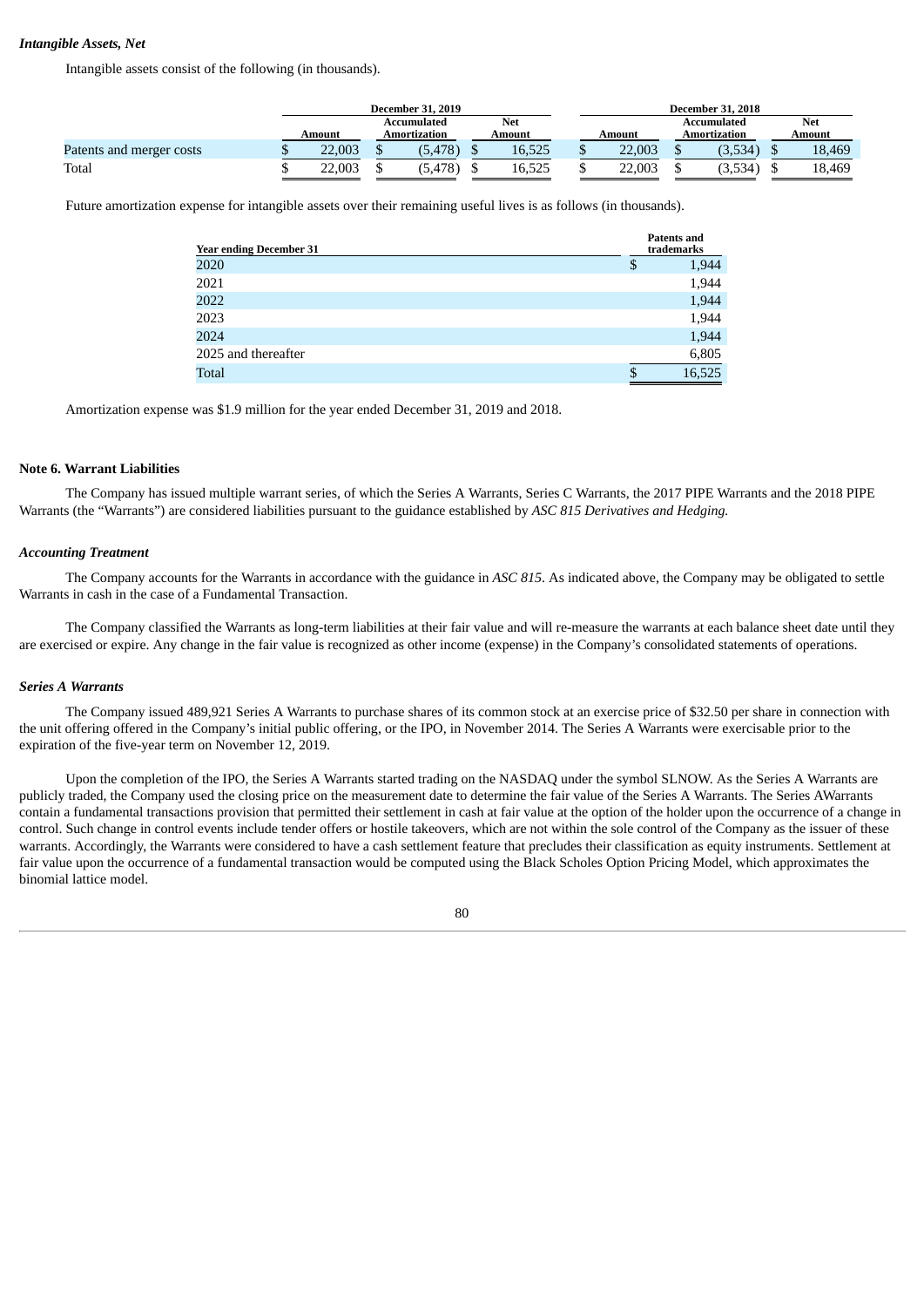Since their issuance, a total of 4,800 Series A Warrants have been exercised. On November 12, 2019, the remaining Series A Warrants expired. The decrease in fair value of approximately \$49,000 from December 31, 2018 was recorded as other income (expense) in the consolidated statements of operations.

### *Series C Warrants*

On March 5, 2015, the Company entered into separate agreements with certain Series B Warrant holders, who agreed to exercise their Series B Warrants to purchase an aggregate of 117,902 shares of the Company's common stock at an exercise price of \$32.50 per share, resulting in the de-recognition of \$6.7 million of the previously issued Series B Warrant liability and gross proceeds to the Company of \$3.8 million based on the exercise price of the Series B Warrants. In April 2015, the Company issued a tender offer to the remaining holders of Series B Warrants to induce the holders to cash exercise the outstanding Series B Warrants in exchange for new Series C Warrants with an exercise price of \$31.25 per share that expire on March 5, 2020. The tender offer was extended to Series B Warrant holders under a registration statement filed with the SEC on Form S-4, which was declared effective on June 25, 2015 and expired on July 24, 2015. During July 2015, certain Series B Warrant holder(s) tendered their Series B Warrants under the tender offer, which resulted in the issuance of 181 shares of the Company's common stock, the issuance of 181 Series C Warrants and proceeds to the Company of approximately \$6,000.

In connection with this exercise of the Series B Warrants, the Company issued to each investor who exercised Series B Warrants, new Series C Warrants for the number of shares of the Company's common stock underlying the Series B Warrants that were exercised. Each Series C Warrant is exercisable at \$31.25 per share and will expire on March 5, 2020. The Series C Warrants contract further provides for the payment of liquidated damages at an amount per month equal to 1% of the aggregate volume weighted average price, or VWAP, of the shares into which each Warrant is convertible into in the event that the Company is unable to maintain the effectiveness of a registration statement as described herein. The Company evaluated the registration payment arrangement stipulated in the terms of these securities and determined that it is probable that the Company will maintain an effective registration statement and has therefore not allocated any portion of the proceeds related to the warrant financings to the registration payment arrangement. The Warrants also contain a fundamental transactions provision that permits their settlement in cash at fair value at the option of the holder upon the occurrence of a change in control. Such change in control events include tender offers or hostile takeovers, which are not within the sole control of the Company as the issuer of these warrants. Accordingly, the Warrants are considered to have a cash settlement feature that precludes their classification as equity instruments. Settlement at fair value upon the occurrence of a fundamental transaction would be computed using the Black Scholes Option Pricing Model, which approximates the binomial lattice model.

The Series C Warrants are exercisable into 118,083 shares of the Company's common stock. As of December 31, 2019, the fair value of the Series C Warrants was determined to be zero, consistent with the value as of December 31, 2018.

The Company has calculated the fair value of the Series C Warrants using a Black-Scholes pricing model. The Black-Scholes pricing model requires the input of highly subjective assumptions including the expected stock price volatility. The Company used the following inputs.

|                          | December 31,<br>2019 | December 31,<br>2018 |
|--------------------------|----------------------|----------------------|
| Volatility               | 90%                  | $90\%$               |
| Contractual term (years) | 0.17                 | 1.17                 |
| Expected dividend vield  | $-$ %                | $-$ %                |
| Risk-free rate           | 1.52%                | 2.60%                |

### *Warrants Issued as Part of the Units in the 2017 PIPE Offering*

The 2017 PIPE Warrants were issued on December 15, 2017 in the 2017 PIPE Offering, pursuant to a Warrant Agreement with each of the investors in the 2017 PIPE Offering, and entitle the holders to purchase 6,024,425 shares of the Company's common stock at an exercise price equal to \$2.00 per share, subject to adjustment as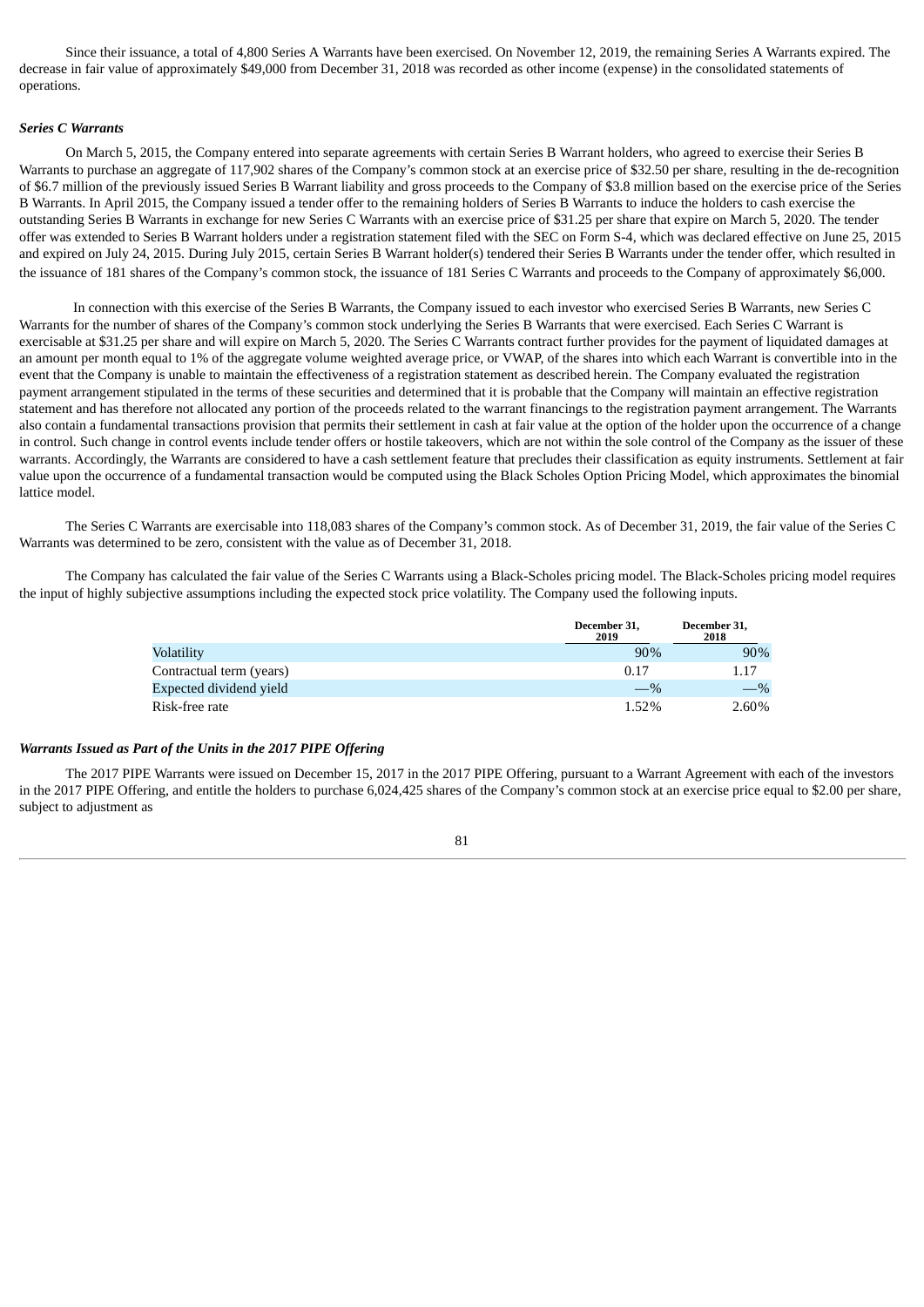discussed below, at any time commencing upon issuance of the 2017 PIPE Warrants and terminating at the earlier of December 15, 2020 or 30 days following positive Phase III results for the DCCR tablet in PWS.

The exercise price and number of shares of common stock issuable upon exercise of the 2017 PIPE Warrants may be adjusted in certain circumstances, including in the event of a stock split, stock dividend, extraordinary dividend, or recapitalization, reorganization, merger or consolidation. However, the exercise price of the 2017 PIPE Warrants will not be reduced below \$1.72.

In the event of a change of control of the Company, the holders of unexercised warrants may present their unexercised warrants to the Company, or its successor, to be purchased by the Company, or its successor, in an amount equal to the per share value determined by the Black Scholes methodology.

As of December 31, 2019, the fair value of the 2017 PIPE Warrants was estimated at \$10.8 million. The increase in the fair value of the liability for the 2017 PIPE Warrants of \$6.3 million during the year ended December 31, 2019 was recorded as other expense in the consolidated statements of operations.

The Company has calculated the fair value of the 2017 PIPE Warrants using a Monte Carlo simulation of a geometric Brownian motion model. The Monte Carlo simulation pricing model requires the input of highly subjective assumptions including the expected stock price volatility. The following summarizes certain key assumptions used in estimating the fair values.

|                          | December 31,<br>2019 | December 31,<br>2018 |
|--------------------------|----------------------|----------------------|
| Volatility               | 99%                  | 75%                  |
| Contractual term (years) | 1.0                  | 2.0                  |
| Expected dividend yield  | $-$ %                | $-$ %                |
| Risk-free rate           | 1.60%                | 2.51%                |

### *Warrants Issued as Part of the Units in the 2018 PIPE Offering*

The 2018 PIPE Warrants were issued on December 19, 2018 in the 2018 PIPE Offering, pursuant to a Warrant Agreement with each of the investors in the 2018 PIPE Offering, and entitle the holders to purchase 513,617 shares of the Company's common stock at an exercise price equal to \$2.00 per share, subject to adjustment as discussed below, at any time commencing upon issuance of the 2018 PIPE Warrants and terminating on December 21, 2023.

The exercise price and number of shares of common stock issuable upon exercise of the 2018 PIPE Warrants may be adjusted in certain circumstances, including in the event of a stock split, stock dividend, extraordinary dividend, or recapitalization, reorganization, merger or consolidation. However, the exercise price of the 2018 PIPE Warrants will not be reduced below \$2.00.

In the event of a change of control of the Company, the holders of unexercised warrants may present their unexercised warrants to the Company, or its successor, to be purchased by the Company, or its successor, in an amount equal to the per share value determined by the Black Scholes methodology.

As of December 31, 2019, the fair value of the 2018 PIPE Warrants was estimated at \$1.4 million. The approximate \$754,000 increase in the fair value of the liability for the 2018 PIPE Warrants during the year ended December 31, 2019 was recorded as other expense in the consolidated statements of operations.

The Company has calculated the fair value of the 2018 PIPE Warrants using a Monte Carlo simulation of a geometric Brownian motion model. The Monte Carlo simulation pricing model requires the input of highly subjective assumptions including the expected stock price volatility.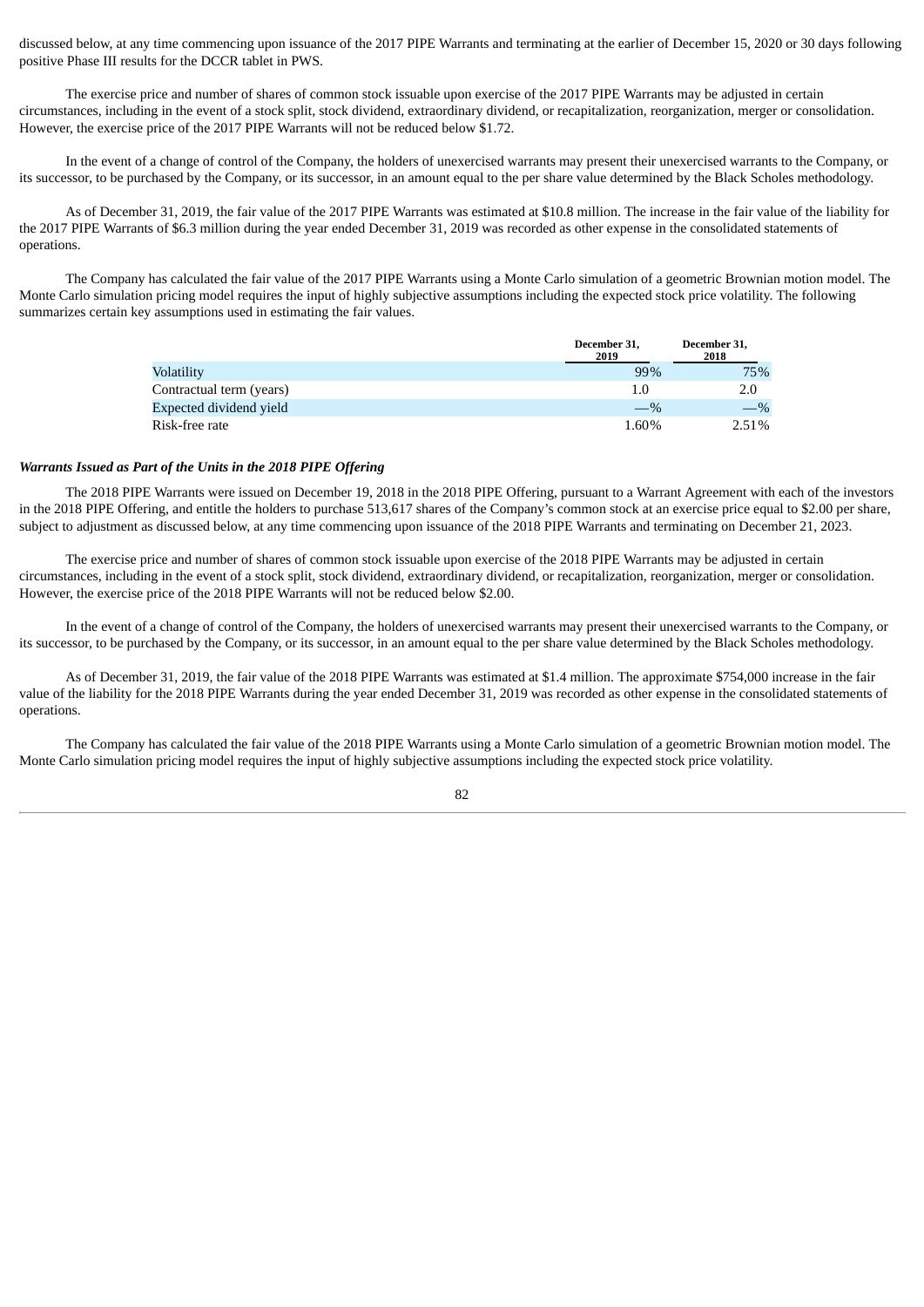The following summarizes certain key assumptions used in estimating the fair values.

|                          | December 31,<br>2019 | December 31,<br>2018 |
|--------------------------|----------------------|----------------------|
| Volatility               | 99%                  | 75%                  |
| Contractual term (years) | 4.0                  | 5.0                  |
| Expected dividend yield  | $-$ %                | $\%$                 |
| Risk-free rate           | 1.56%                | 2.51%                |

The Monte Carlo simulation of a geometric Brownian motion model requires the use of highly subjective assumptions to estimate the fair value of stock-based awards. These assumptions include the following estimates.

- *Volatility:* The Company calculates the estimated volatility rate based on the volatilities of common stock of comparable companies in its industry together with the volatility of its own stock.
- *Contractual term:* The expected life of the warrants, which is based on the contractual term of the warrants.
- *Expected dividend yield:* The Company has never declared or paid any cash dividends and does not currently plan to pay cash dividends in the foreseeable future. Consequently, the Company used an expected dividend yield of zero.
- *Risk-free rate:* The risk-free interest rate is based on the U.S. Treasury rate for similar periods as those of expected volatility.

#### **Note 7. Leases**

#### *Leases*

The Company adopted ASC 842: Leases, as of January 1, 2019, using the modified retrospective method as described in Note 3, without adjusting prior comparative periods.

The Company determines whether an arrangement is a lease at inception. Specifically, it considers whether it controls the underlying asset and has the right to obtain substantially all the economic benefits or outputs from the asset. If the contractual arrangement contains a lease, the Company then determines the classification of the lease, operating or finance, using the classification criteria described in ASC 842. The Company has elected not to separate lease components from non-lease components, such as common area maintenance charges, and instead accounts for the lease and non-lease components as a single component.

The Company's previous operating lease for its headquarters facility office space in Redwood City, California, terminated in August 2019, along with the related subleases. One of the subleases was with Capnia, of which the Company was a joint owner until September 2019. See note 9 for further information. Sublease income received from Capnia during the year ended December 31, 2019 was approximately \$65,000.

In July 2019, the Company executed a non-cancellable lease agreement for 6,368 square feet of new space in Redwood City, California, which began in September 2019 and expires in May 2021. The lease also provides the Company with the right to use office furniture in the space and allows the purchase of this furniture at the end of the lease term for \$1. The lease agreement requires monthly lease payments of approximately \$29,000 beginning in November of 2019, with an increase to approximately \$30,000 per month in September of 2020. The Company has accounted for the new lease as an operating lease for the office space and a finance lease for the office furniture, based on their relative standalone prices.

As of December 31, 2019, the Company's operating lease right-of-use assets and finance lease right-of-use assets were approximately \$398,000 and \$24,000, respectively. The Company's current operating lease liabilities were approximately \$305,000 as of December 31, 2019. Each of these amounts appears as a separate line within the Company's consolidated balance sheet. The Company's current finance lease liabilities were approximately \$17,000 as of December 31, 2019 and are included in other current liabilities on the consolidated balance sheet. As of December 31, 2019 the Company's long-term operating lease liabilities were approximately \$139,000 and the long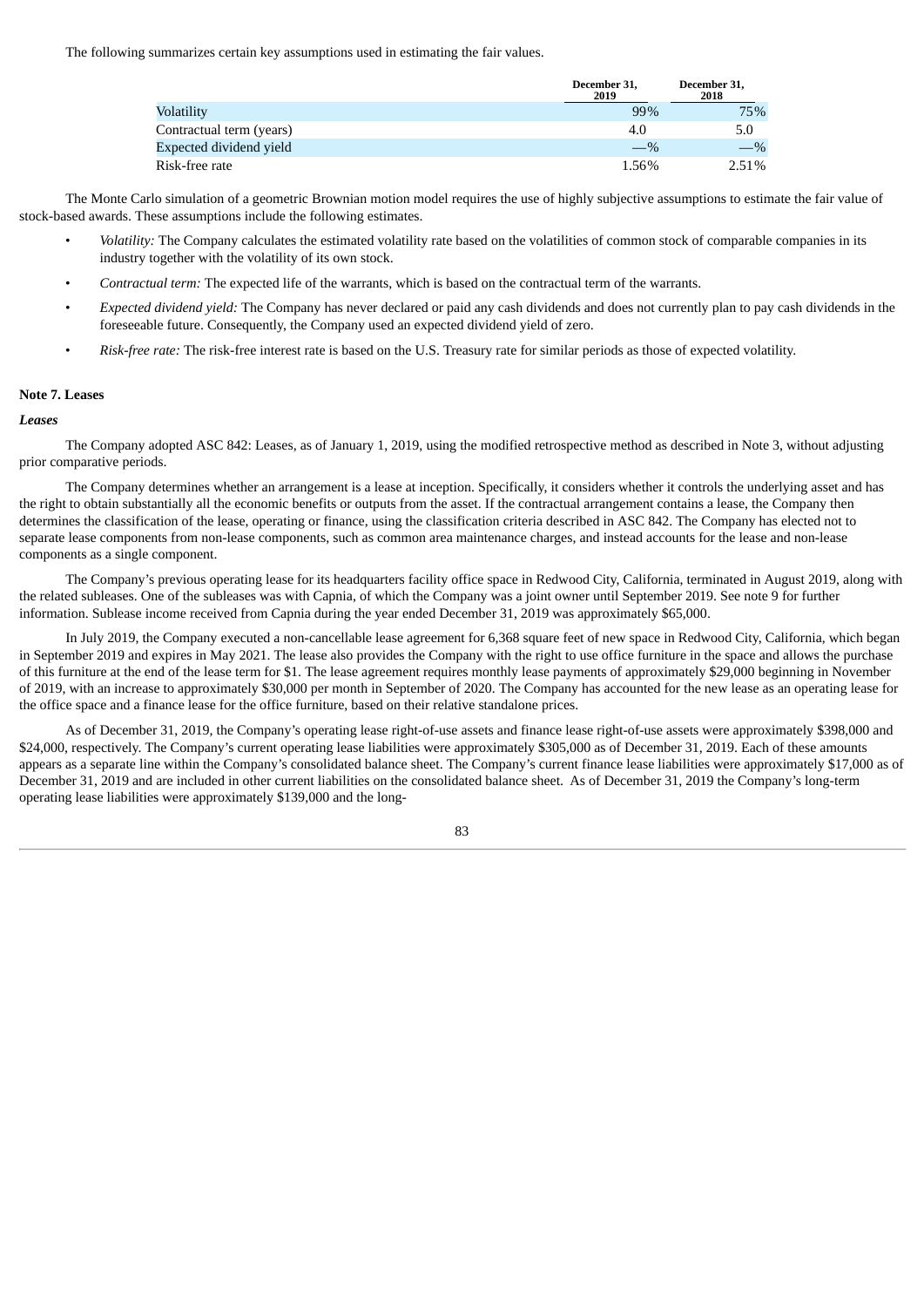term finance lease liabilities were approximately \$8,000, both of which are included in other long-term liabilities on the consolidated balance sheet.

The components of lease expense during the year ended December 31, 2019 were as follows (in thousands):

| Operating lease cost:               |       |
|-------------------------------------|-------|
| Operating lease cost                | 418   |
| Sublease income                     | (173) |
| Total operating lease cost          | 245   |
| Finance lease cost:                 |       |
| Amortization of right-of-use assets |       |
| Interest on lease liabilities       |       |
| Total finance lease cost            |       |

For the year ended December 31, 2018, rent expense was approximately \$323,000, net of sublease income of approximately \$277,000.

Supplemental cash flow information related to leases was as follows for the year ended December 31, 2019 (in thousands):

| Cash paid for amounts included in the measurement of lease liabilities:   |     |
|---------------------------------------------------------------------------|-----|
| Operating cash flows from operating leases                                | 219 |
| Operating cash flows from finance leases                                  |     |
| Financing cash flows from finance leases                                  |     |
| Right-of use assets obtained in exchange for lease obligations (noncash): |     |
| <b>Operating leases</b>                                                   | 484 |
| Finance leases                                                            | 27  |
|                                                                           |     |

The following is a schedule by year of future maturities of the Company's lease liabilities as of December 31, 2019 (in thousands):

| The following to a seneathe by year of fattare inataffies of the company s fease miomities as of Becennott bij Lorb (in thousands). |  |                         |   |                          |  |  |
|-------------------------------------------------------------------------------------------------------------------------------------|--|-------------------------|---|--------------------------|--|--|
|                                                                                                                                     |  | <b>Operating Leases</b> |   | <b>Finances</b><br>Lease |  |  |
| 2020                                                                                                                                |  | 336                     | D | 19                       |  |  |
| 2021                                                                                                                                |  | 143                     |   |                          |  |  |
| Total lease payments                                                                                                                |  | 479                     |   | רי                       |  |  |
| Less interest                                                                                                                       |  | (34)                    |   | (2)                      |  |  |
| Total                                                                                                                               |  | 445                     |   | 25                       |  |  |
|                                                                                                                                     |  |                         |   |                          |  |  |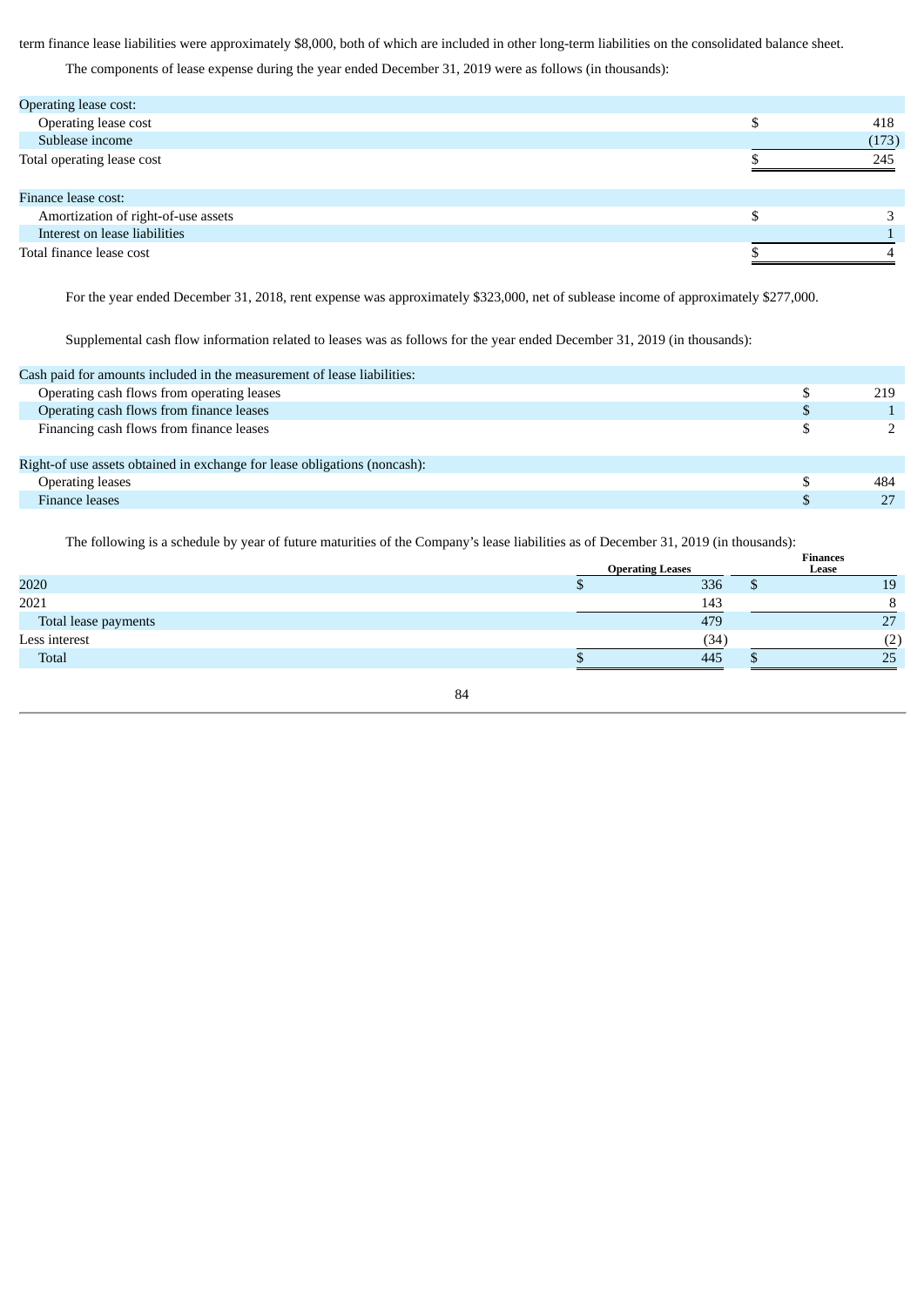The weighted-average remaining lease term and discount rate related to the Company's lease liabilities as of December 31, 2019 were 1.4 years and 10%, respectively, for both the operating leases and finance leases. The Company lease discount rates are based on estimates of its incremental borrowing rate, as the discount rates implicit in the Company's leases cannot be readily determined. As the Company does not have any outstanding debt the Company estimates the incremental borrowing rate based on its estimated credit rating and available market information.

#### **Note 8. Commitments and Contingencies**

In the normal course of business, the Company enters into contracts and agreements that contain a variety of representations and warranties and provide for general indemnifications. The Company's exposure under these agreements is unknown because it involves claims that may be made against the Company in the future but have not yet been made. The Company accrues a liability for such matters when it is probable that future expenditures will be made, and such expenditures can be reasonably estimated.

### **Note 9. CoSense Joint Venture Agreement and Discontinued Operations**

In December 2017, the Company entered into a joint venture with OptAsia Healthcare Limited, or OAHL, with respect to its CoSense product by agreeing to sell shares of Capnia, its then wholly-owned subsidiary, to OAHL. CoSense was Soleno's first Sensalyze Technology Platform product to receive 510(k) clearances from the FDA and CE Mark certification. The Company's entry into the joint venture resulted from a comprehensive review of strategic alternatives for its legacy products and product candidates following its transition to a primarily therapeutic drug product company. The terms of the Joint Venture Agreement provide that OAHL would invest up to a total of \$2.2 million in Capnia's common shares on an incremental quarterly basis commencing in December 2017. OAHL was also responsible for funding a portion of the Capnia operations. The Joint Venture Agreement provided that Capnia would issue shares of common stock to OAHL based on a negotiated price of \$1.00 per share when the cumulative investment made by OAHL equaled or exceeded \$1.2 million. For financial reporting purposes, Capnia's assets, liabilities and results of operations had historically been consolidated with those of the Company.

During October 2018, the Company and OAHL determined and agreed that the cumulative investment made by OAHL exceeded \$1.2 million during the quarter ended September 30, 2018. Accordingly, on October 16, 2018, Capnia issued 1,690,322 shares of its common stock to OAHL, representing 53% of its outstanding shares. After the share issuance the Company no longer held a controlling interest in Capnia and resulted in the deconsolidation of Capnia's financial statements from those of the Company and a \$2.0 million gain was recognized in the fourth quarter of 2018 as a result of the deconsolidation. Of this amount, \$1.2 million related to the remeasurement of the Company's retained interest in the joint venture to fair value which was measured based on the negotiated price of \$1.00 per share for Soleno's remaining ownership of 1,480,000 shares less a 23% discount for lack of control over Capnia. The total gain was included in other income from continuing operations on the Company's consolidated statements of operations. The remaining 47% investment in Capnia was classified as an equity method investment and presented as a Minority interest investment in former subsidiary in the consolidated balance sheet. During September 2019, the Company sold its remaining 47% investment in Capnia to Sinon for a total purchase price of \$500,000. As of the sale date, the Company had a minority interest investment in former subsidiary balance of approximately \$467,000, after recording approximately \$511,000 for its share of Capnia's losses during 2019 up until the date of sale, which is included in the line titled "Loss from minority interest investment" in the Company's consolidated statements of operations. A gain of approximately \$33,000 was recognized upon the sale and is presented, together with the Company's share of Capnia's net losses during the period, in the consolidated statements of operations in the line titled "Loss from minority interest investment". Following the transaction, the Company has no interest remaining in Capnia and the previous joint venture agreement with OAHL has been terminated.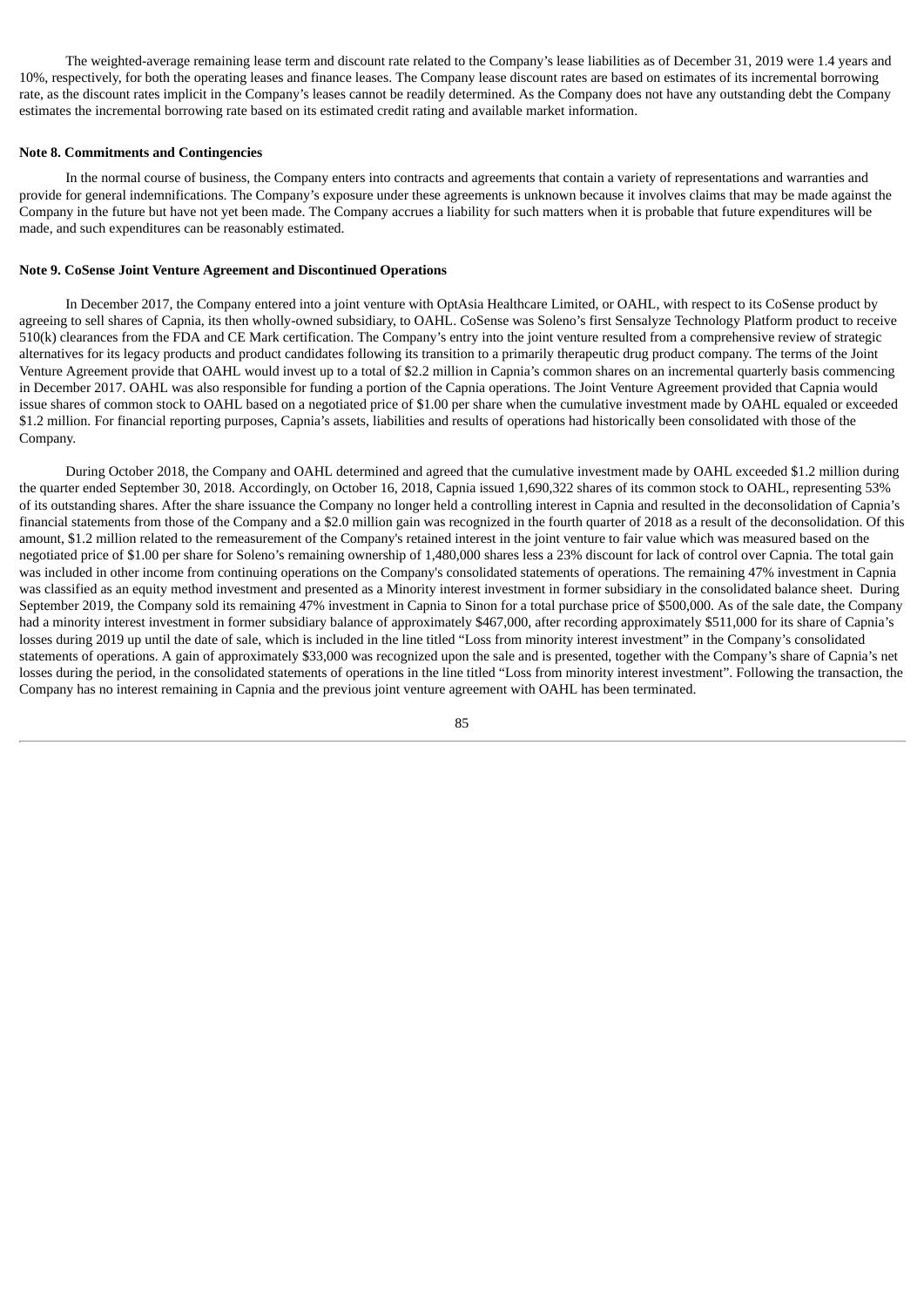There were no assets or liabilities held for sale as of December 31, 2019, or December 31, 2018, after the deconsolidation of Capnia in October 2018, and no discontinued operations during the year ended December 31, 2019. The components of the Statements of Operations presented as Discontinued Operations during the year ended December 31, 2018 follow (in thousands).

| Product revenue                       | \$<br>62 |
|---------------------------------------|----------|
| Cost of product revenue               | 32       |
| Gross profit                          | 30       |
| <b>Expenses</b>                       |          |
| Research and development              | 1,106    |
| Sales and marketing                   | 25       |
| General and administrative            | 393      |
| Total expenses                        | 1,524    |
| <b>Operating loss</b>                 | (1,494)  |
| Net loss from discontinued operations | (1,494)  |
|                                       |          |

Stock-based compensation expense of approximately \$76,000 and was classified in discontinued operations for the years ended December 31, 2018. There were no discontinued operations during the year ended December 31, 2019.

# **Note 10. Stockholders' Equity**

## *Convertible Preferred Stock*

The Company is authorized to issue 10,000,000 shares of Preferred Stock.

The Company had issued a total of 13,780 shares of Series B Convertible Preferred Stock pursuant to the Securities Purchase Agreement entered into on June 29, 2016 with Sabby Management, LLC. As of December 31, 2019, there were no shares of Series B Convertible Preferred Stock outstanding as all such previously issued shares had been converted to common shares.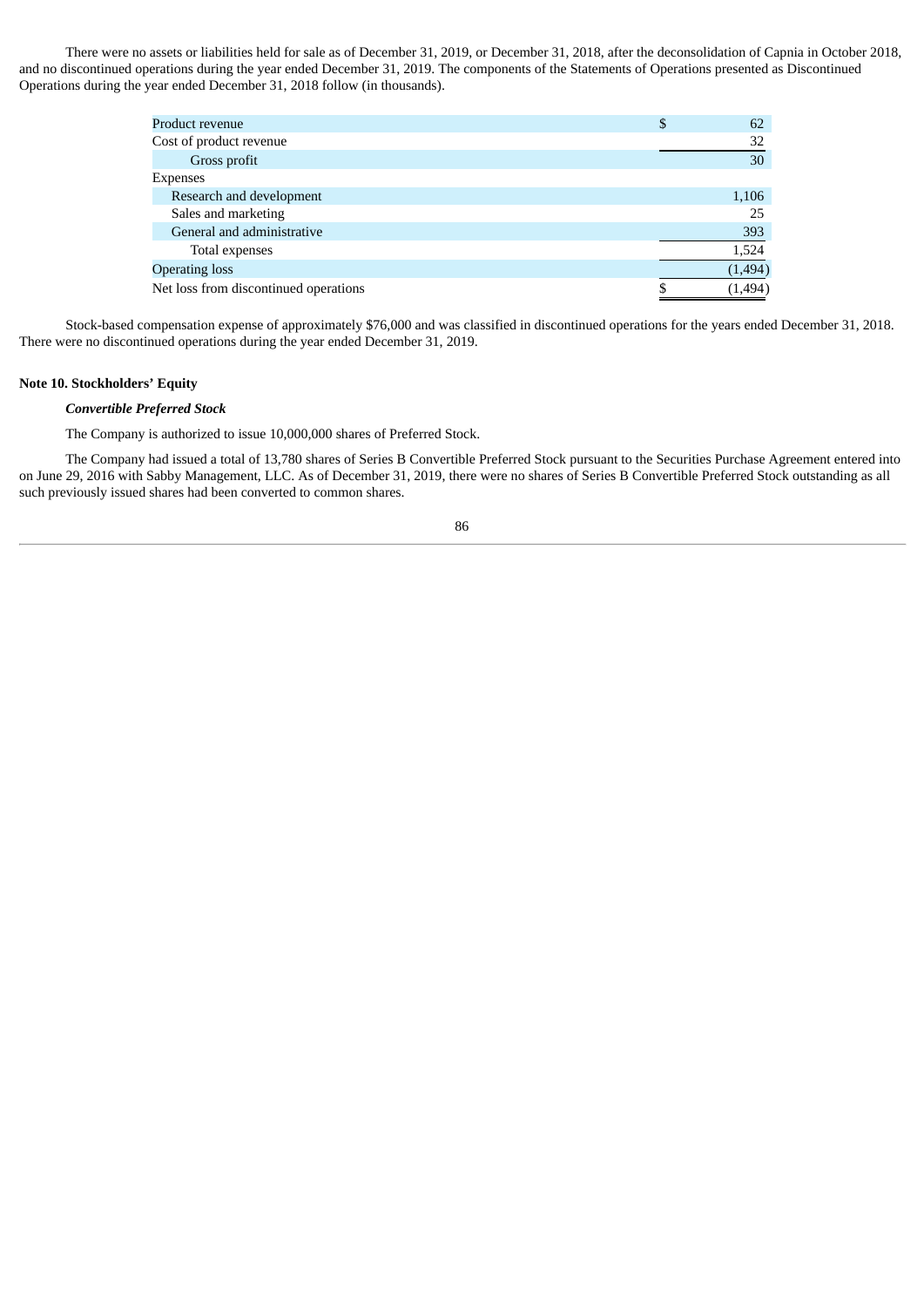### *Common Stock*

On March 7, 2017, the Company completed the Merger with Essentialis and issued 3,783,388 shares of common stock to shareholders of Essentialis. Pursuant to the terms of the Merger Agreement, the Company held back shares of common stock as partial recourse to satisfy indemnification claims. Effective March 7, 2018, on the one-year anniversary of the closing of the merger, the Company issued 180,667 shares for the previously held back amount. In the second quarter of 2018 there were 903,367 additional shares of common stock issued upon the achievement of a development milestone. In total, 4,867,422 shares of common stock were issued to Essentialis stockholders. Additionally, upon the achievement of certain commercial milestones associated with the sale of Essentialis' product in accordance with the terms of the Merger Agreement, the Company is obligated to make cash earnout payments of up to a maximum of \$30.0 million to Essentialis stockholders. The merger consideration described above will be reduced by any such shares of common stock issuable, or cash earnout payments payable, to Essentialis' management carve-out plan participants and other service providers of Essentialis, in each case, in accordance with the terms of the Merger Agreement.

On January 27, 2017, the Company entered into the 2017 Aspire Purchase Agreement with Aspire Capital, which provided that, upon the terms and subject to the conditions and limitations set forth therein, Aspire Capital was committed to purchase up to an aggregate of \$17.0 million in value of shares of the Company's common stock over the 30-month term of the purchase agreement. Additionally, on the date of the closing of the financing, as defined in the Merger Agreement, the Company issued to Aspire Capital, and Aspire Capital purchased from the Company an aggregate of \$2.0 million of the Company's common stock.

On December 19, 2018, the Company entered into a Securities Purchase Agreement with certain purchasers, pursuant to which the Company sold and issued 10,272,375 units at a price per unit of \$1.61, for aggregate gross proceeds of \$16.5 million. Each unit consisted of one share of the Company's common stock and a warrant to purchase 0.05 shares of the Company's common stock at an exercise price of \$2.00 per share, for an aggregate of 10,272,375 shares of common stock and corresponding warrants to purchase an aggregate of 513,617 shares of common stock, together with the shares of common stock are referred to as the 2018 Resale Shares. The Company also granted certain registration rights to these stockholders, pursuant to which, among other things, the Company prepared and filed a registration statement with the SEC to register for resale the 2018 Resale Shares. The registration statement was declared effective in April 2019.

On October 25, 2019, the Company sold 12,841,667 shares of its common stock, including 1,675,000 shares sold upon full exercise of the underwriters' option to purchase additional shares, at a public offering price of \$1.20 per share. The net proceeds of the offering were \$14.5 million, after deducting the underwriting discount and other offering expenses.

### *Equity Incentive Plans*

The Company has the 2014 Equity Incentive Plan, or the 2014 Plan. Under the 2014 Plan the Company may grant stock options, stock appreciation rights, restricted stock, restricted stock units, performance units or performance shares to employees, directors, advisors, and consultants. Options granted under the 2014 Plan may be incentive stock options ("ISOs") or nonqualified stock options ("NSOs"). ISOs may be granted only to Company employees, including officers and directors.

The Board of Directors has the authority to determine to whom stock options will be granted, the number of options, the term, and the exercise price. Options are to be granted at an exercise price not less than fair value. For individuals holding more than 10% of the voting rights of all classes of stock, the exercise price of an option will not be less than 110% of fair value. The vesting period is normally monthly over a period of 4 years from the vesting date. The contractual term of an option is no longer than five years for ISOs for which the grantee owns greater than 10% of the voting power of all classes of stock and no longer than ten years for all other options. The terms and conditions governing restricted stock units is at the sole discretion of the Board. As of December 31, 2019, a total of 615,760 shares are available for future grant under the 2014 Plan.

The Company recognized stock-based compensation expense related to options and restricted stock units granted to employees, directors and consultants for the years ended December 31, 2019 and 2018 of approximately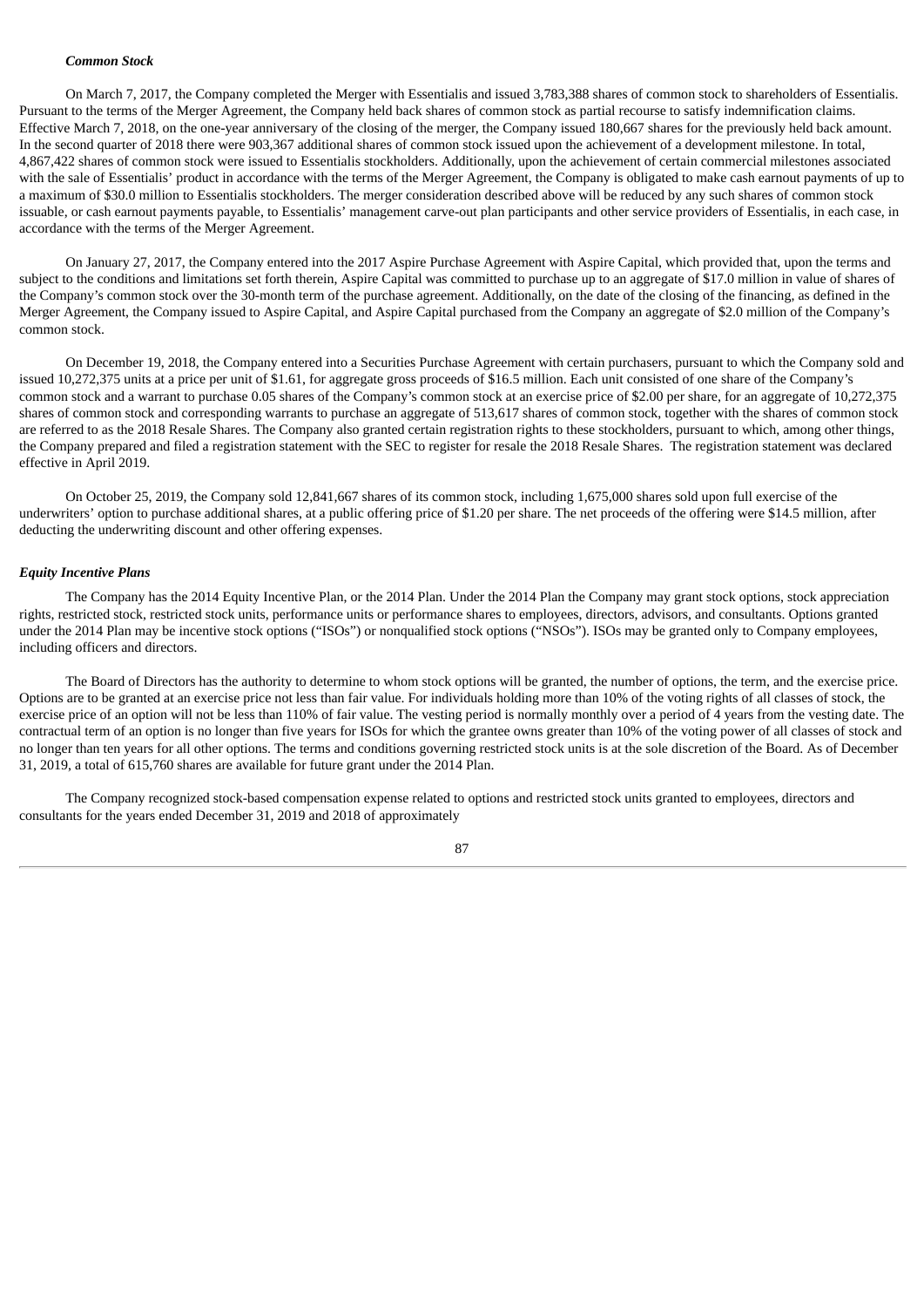\$825,000 and \$1.3 million, respectively, of which approximately \$76,000 was recorded in discontinued operations in 2018. There were no discontinued operations during 2019. The compensation expense is allocated on a departmental basis, based on the classification of the option holder. No income tax benefits have been recognized in the statements of operations for stock-based compensation arrangements during the year ended December 31, 2019 and December 31, 2018.

Stock compensation expense was allocated between departments in continuing operations as follows (in thousands).

|                            |                      | Year ended |                      |
|----------------------------|----------------------|------------|----------------------|
|                            | December 31,<br>2019 |            | December 31,<br>2018 |
| Research and development   |                      | 158        | 205                  |
| General and administrative |                      | 667        | 982                  |
| <b>Total</b>               |                      | 825        | 1,187                |

# **Stock Options**

The Company granted options to purchase 658,285 and 756,086 of the Company's common stock in 2019 and 2018, respectively. The fair value of each award granted was estimated on the date of grant using the Black-Scholes option pricing model with the following assumptions.

|                         | <b>Year Ended</b>    |                      |  |  |
|-------------------------|----------------------|----------------------|--|--|
|                         | December 31,<br>2019 | December 31,<br>2018 |  |  |
| Expected life (years)   | $5.5 - 6.1$          | $5.5 - 6.0$          |  |  |
| Risk-free interest rate | 1.6%-2.6%            | $2.7\% - 2.8\%$      |  |  |
| Volatility              | 70%-75%              | 70\%-71\%            |  |  |
| Dividend rate           | $-$ %                | $-$ %                |  |  |

The Black-Scholes option-pricing model requires the use of highly subjective assumptions to estimate the fair value of stock-based awards. These assumptions include the following estimates:

- *Expected life:* The expected life of stock options represents the average of the contractual term of the options and the weighted-average vesting period, as permitted under the simplified method. The Company does not believe it is able to rely on historical exercise and post-vesting termination activity to provide accurate data for estimating the expected term for use in estimating the fair value-based measurement of stock options. Therefore, it has opted to use the "simplified method" for estimating the expected term of options.
- *Risk-free interest rate:* The risk-free interest rate is based on the yields of U.S. Treasury securities with maturities similar to the expected time to liquidity.
- *Volatility:* The estimated volatility rate based on the volatilities of the Company's common stock together with comparable companies in the Company's industry.
- *Dividend rate:* The Company has never declared or paid any cash dividends and does not presently plan to pay cash dividends in the foreseeable future. Consequently, the Company used an expected dividend yield of zero.

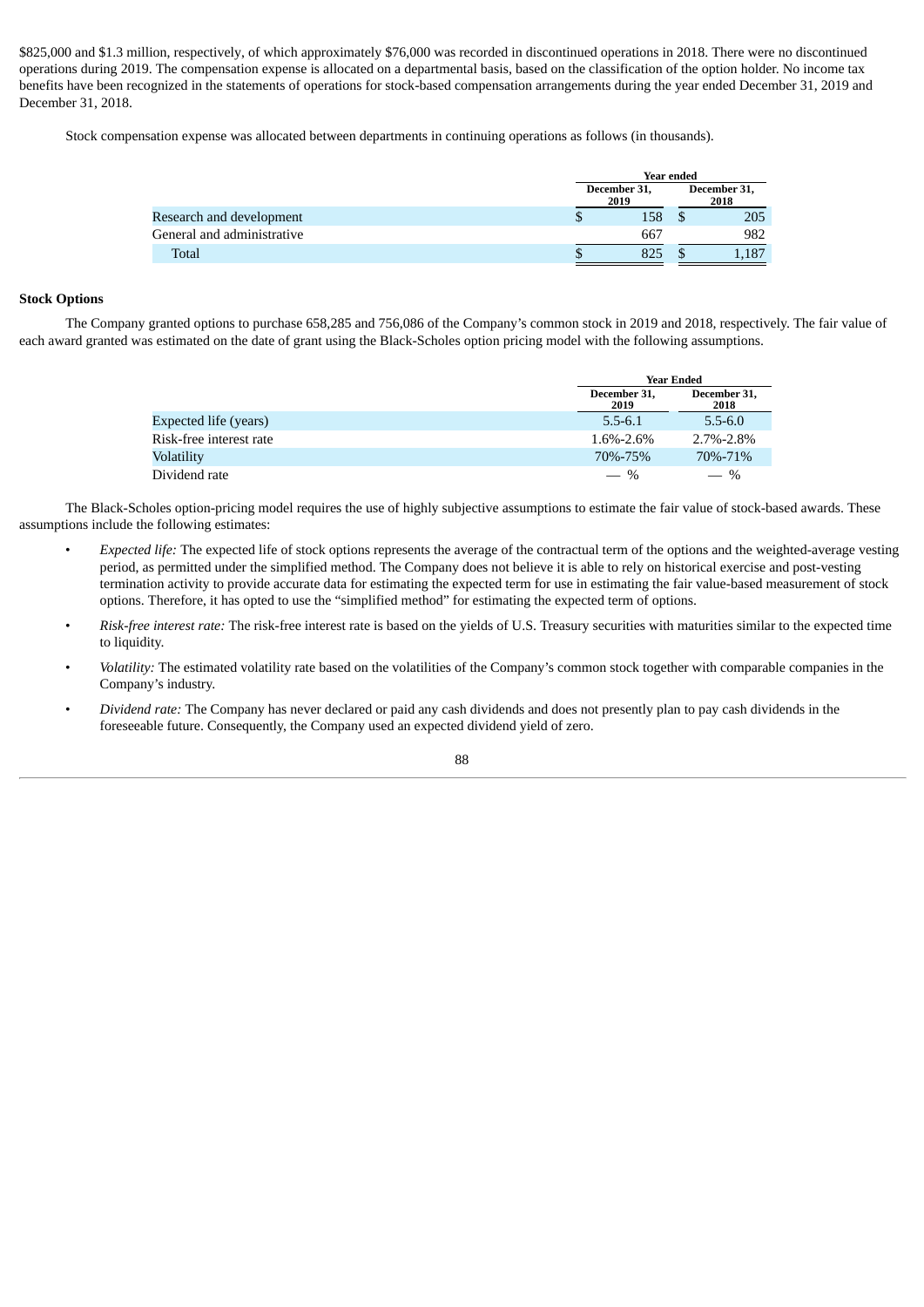The following table summarizes stock option and restricted stock unit transactions for the years ended December 31, 2019 and 2018 as issued under the 2014 Plan.

|                                                             | <b>Shares</b><br><b>Available</b><br>for Grant | Number of<br><b>Options</b><br>Outstanding |              | Weighted-<br>Average<br><b>Exercise</b><br>Price per<br><b>Share</b> | Weighted<br>Average<br><b>Remaining</b><br><b>Contractual</b><br>Term<br>(in years) |
|-------------------------------------------------------------|------------------------------------------------|--------------------------------------------|--------------|----------------------------------------------------------------------|-------------------------------------------------------------------------------------|
| Balance at January 1, 2018                                  | 1,571,212                                      | 1,026,987                                  | $\mathbf{s}$ | 9.99                                                                 | 7.94                                                                                |
| Additional shares authorized                                | 223,742                                        |                                            |              |                                                                      |                                                                                     |
| Shares allocated to grants of restricted stock units        | (245,588)                                      |                                            |              |                                                                      |                                                                                     |
| Options granted                                             | (756,086)                                      | 756,086                                    | \$           | 1.68                                                                 |                                                                                     |
| Options exercised                                           |                                                |                                            |              |                                                                      |                                                                                     |
| Options canceled/forfeited                                  | 115,920                                        | (115,920)                                  | S            | 12.72                                                                |                                                                                     |
| Balance at December 31, 2018                                | 909,200                                        | 1,667,153                                  | \$           | 6.03                                                                 | 8.27                                                                                |
| Additional shares authorized                                | 223,742                                        |                                            |              |                                                                      |                                                                                     |
| Shares allocated to grants of restricted stock units        | (61,218)                                       |                                            |              |                                                                      |                                                                                     |
| Options granted                                             | (658, 285)                                     | 658,285                                    | S            | 1.77                                                                 |                                                                                     |
| Options exercised                                           |                                                |                                            |              |                                                                      |                                                                                     |
| Options canceled/forfeited                                  | 202,321                                        | (202, 321)                                 | \$.          | 6.99                                                                 |                                                                                     |
| Balance at December 31, 2019                                | 615,760                                        | 2,123,117                                  |              | 4.62                                                                 | 7.87                                                                                |
| Options vested at December 31, 2019                         |                                                | 1,153,457                                  |              | 6.91                                                                 | 7.24                                                                                |
| Options vested and expected to vest at<br>December 31, 2019 |                                                | 2,123,117                                  | S            | 4.62                                                                 | 7.87                                                                                |

The weighted-average grant date fair value of employee options granted was \$1.14 and \$1.08 per share for the year ended December 31, 2019 and December 31, 2018, respectively. At December 31, 2019 total unrecognized employee stock-based compensation was \$1.1 million, which is expected to be recognized over the weighted-average remaining vesting period of 2.4 years. As of December 31, 2019, the outstanding stock options had an intrinsic value of \$1.6 million.

### **Restricted Stock Units**

There were 61,218 and 245,588 restricted stock units granted by the Company during the year ended December 31, 2019 and December 31, 2018, respectively, to employees, directors and consultants. The shares were 100% vested on the grant date and were valued based on the Company's common stock price on the grant date, with approximately \$132,000 and \$434,000 of related stock-based compensation expense recognized during the year ended December 31, 2019 and December 31, 2018, respectively.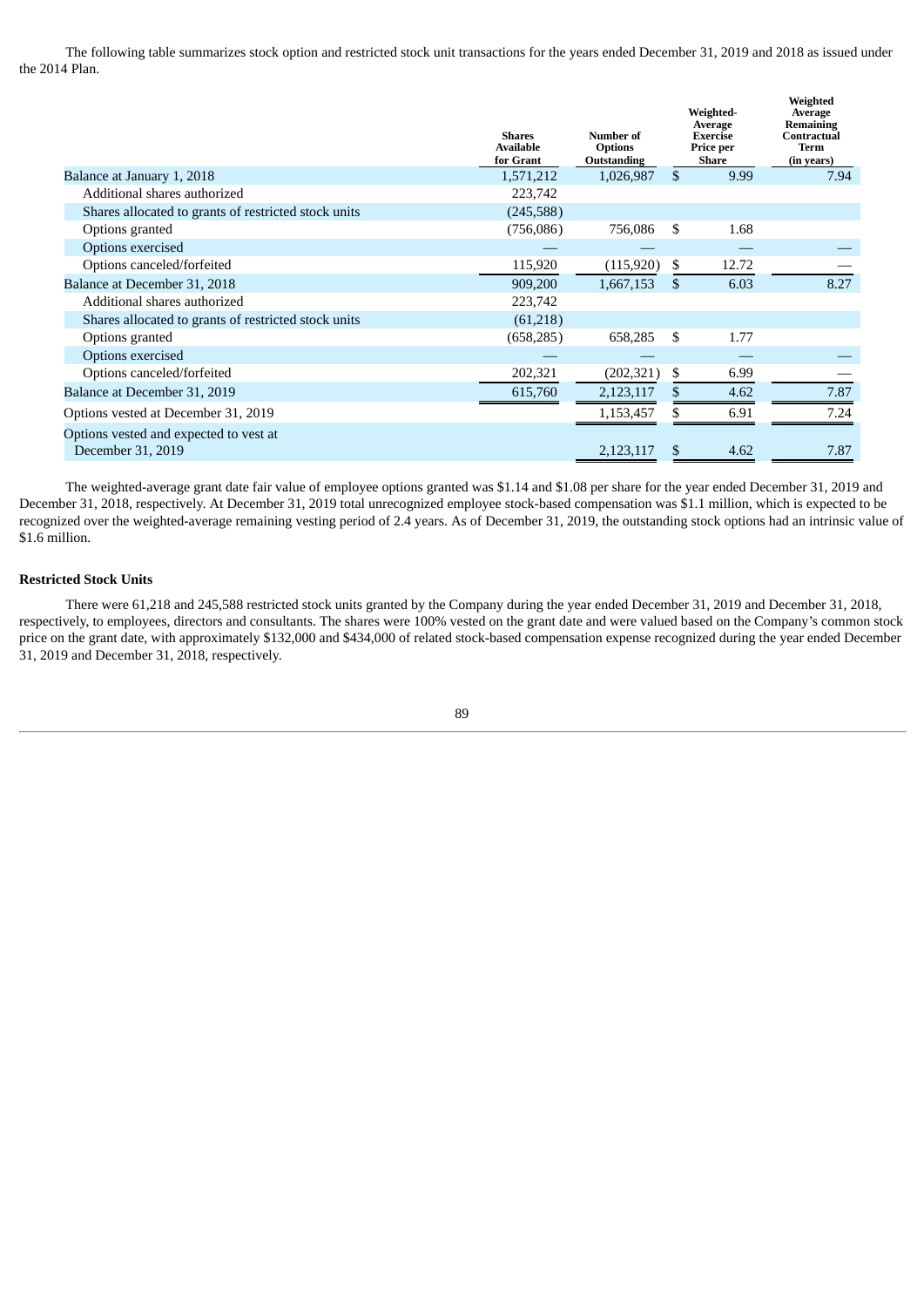# *2014 Employee Stock Purchase Plan*

The Company's board of directors and stockholders have adopted the 2014 Employee Stock Purchase Plan, or the ESPP. The ESPP has become effective, and the board of directors will implement commencement of offers thereunder in its discretion. A total of 27,967 shares of the Company's common stock has been made available for sale under the ESPP. In addition, the ESPP provides for annual increases in the number of shares available for issuance under the plan on the first day of each year beginning in the year following the initial date that the board of directors authorizes commencement, equal to the least of:

- 1.0% of the outstanding shares of the Company's common stock on the first day of such year;
- 55,936 shares; or
- such amount as determined by the board of directors.

As of December 31, 2019, there were no purchases by employees under this plan.

#### *Series D Warrants*

The Company issued 256,064 Series D Warrants in October 2015, which are exercisable into 586,182 shares of the Company's common stock, with an exercise price of \$12.30 and a term of five years expiring on October 15, 2020. The Company's Series D Warrants contain standard anti-dilution provisions for stock dividends, stock splits, subdivisions, combinations and similar types of recapitalization events. They also contain a cashless exercise feature that provides for their net share settlement at the option of the holder in the event that there is no effective registration statement covering the continuous offer and sale of the warrants and underlying shares. The Company is required to comply with certain requirements to cause or maintain the effectiveness of a registration statement for the offer and sale of these securities. The Series D Warrant agreement further provides for the payment of liquidated damages at an amount per month equal to 1% of the aggregate VWAP of the shares into which each Series D Warrant is convertible into in the event that the Company is unable to maintain the effectiveness of a registration statement as described herein. The Company evaluated the registration payment arrangement stipulated in the terms of this securities agreement and determined that it is probable that the Company will maintain an effective registration statement and has therefore not allocated any portion of the proceeds to the registration payment arrangement. The Series D Warrant agreement specifically provides that under no circumstances will the Company be required to settle any Series D Warrant exercise for cash, whether by net settlement or otherwise.

#### *Accounting Treatment*

The Company accounts for the Series D Warrants in accordance with the guidance in ASC 815 *Derivatives and Hedging.* As indicated above, the Company is not required under any circumstance to settle any Series D Warrant exercise for cash. The Company has therefore classified the value of the Series D Warrants as permanent equity.

#### *Other Common Stock Warrants*

As of December 31, 2019, the Company had 102,070 common stock warrants outstanding from the 2010/2012 convertible notes, with an exercise price of \$24.35 and a term of 10 years expiring in November 2024. The Company also had outstanding 16,500 common stock warrants issued to the underwriter in the Company's IPO, with an exercise price of \$35.70 and a term of 10 years, expiring in November 2024.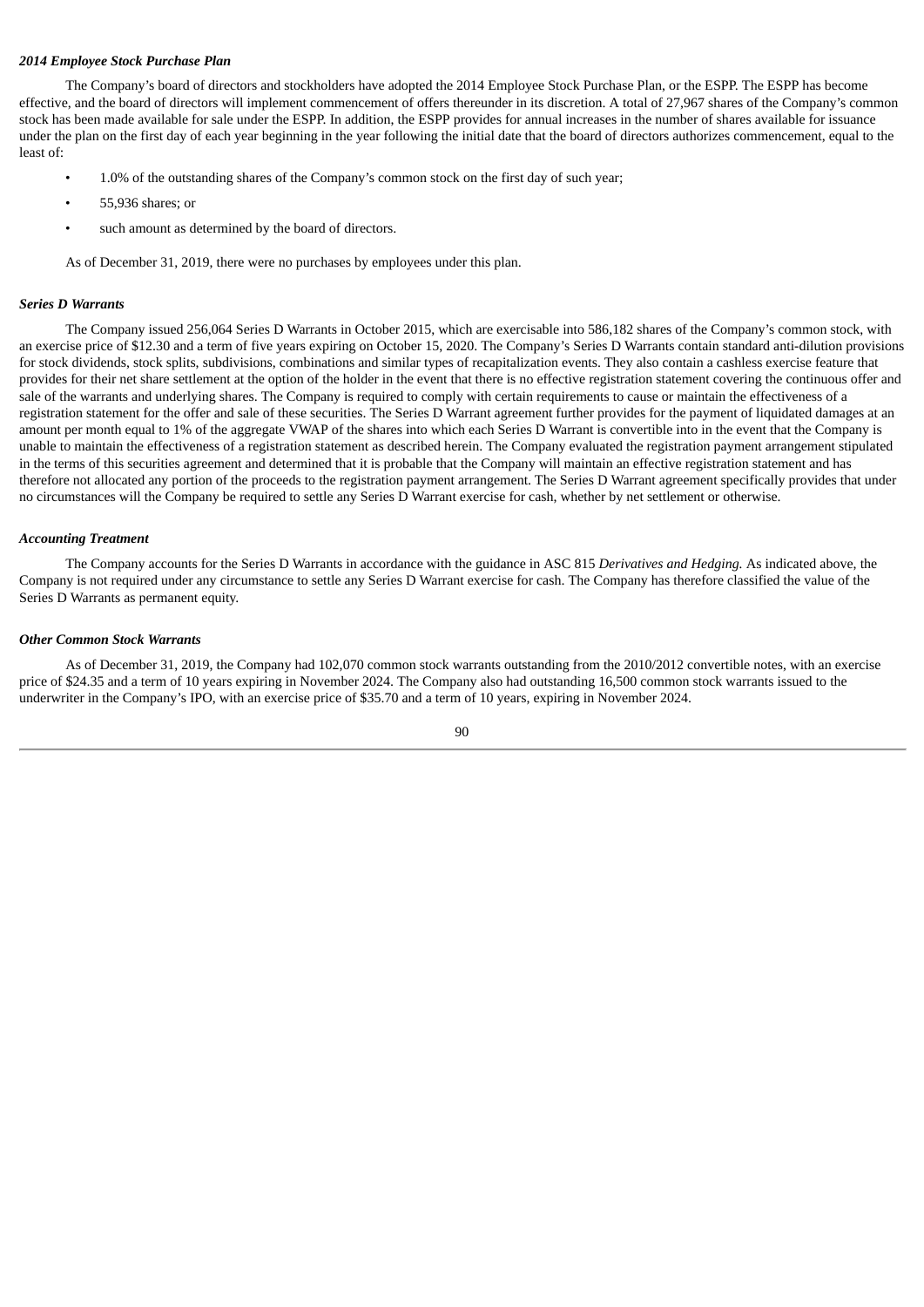# **Note 11. Income Taxes**

The geographical distribution of loss before income taxes are summarized below (in thousands).

|                                             | December 31, |               |  |           |
|---------------------------------------------|--------------|---------------|--|-----------|
|                                             |              | 2019          |  | 2018      |
| <b>United States</b>                        |              | $(30,729)$ \$ |  | (11,830)  |
| Foreign                                     |              | (45)          |  | (11)      |
| Loss before income taxes                    |              | (30,774)      |  | (11, 841) |
| Loss resulting from discontinued operations |              |               |  | (1, 494)  |
| Taxes allocated to discontinued operations  |              |               |  |           |

The provision for income tax benefit differs from the amount estimated by applying the statutory federal income tax rate to the operating loss from continuing operations due to the following (in thousands).

|                                                       | December 31,       |  |         |  |
|-------------------------------------------------------|--------------------|--|---------|--|
|                                                       | 2019               |  | 2018    |  |
| Tax on the loss before income tax expense computed    |                    |  |         |  |
| at the federal statutory rate                         | \$<br>$(6,463)$ \$ |  | (2,486) |  |
| State tax (benefit) at statutory rate, net of federal |                    |  |         |  |
| benefit                                               | (1,691)            |  | (187)   |  |
| Foreign rate differential                             | 10                 |  | 2       |  |
| Change in valuation allowance                         | 6,696              |  | 4,143   |  |
| Change in research and development credits            | (200)              |  | (99)    |  |
| Stock based compensation-ISOs                         | 149                |  | 143     |  |
| Change in fair value of warrants                      | 1,461              |  | (110)   |  |
| Change in fair value of contingent consideration      | 61                 |  | 119     |  |
| Gain on deconsolidation                               |                    |  | (4)     |  |
| Disallowance of loss on discontinued operations       |                    |  | (426)   |  |
| Change in net operating loss true up                  | (725)              |  | (590)   |  |
| Change in state rate true up                          | 701                |  |         |  |
| Change in temporary difference true up                |                    |  | (456)   |  |
| Other                                                 |                    |  | (49)    |  |
| Provision for income tax benefit                      | \$                 |  |         |  |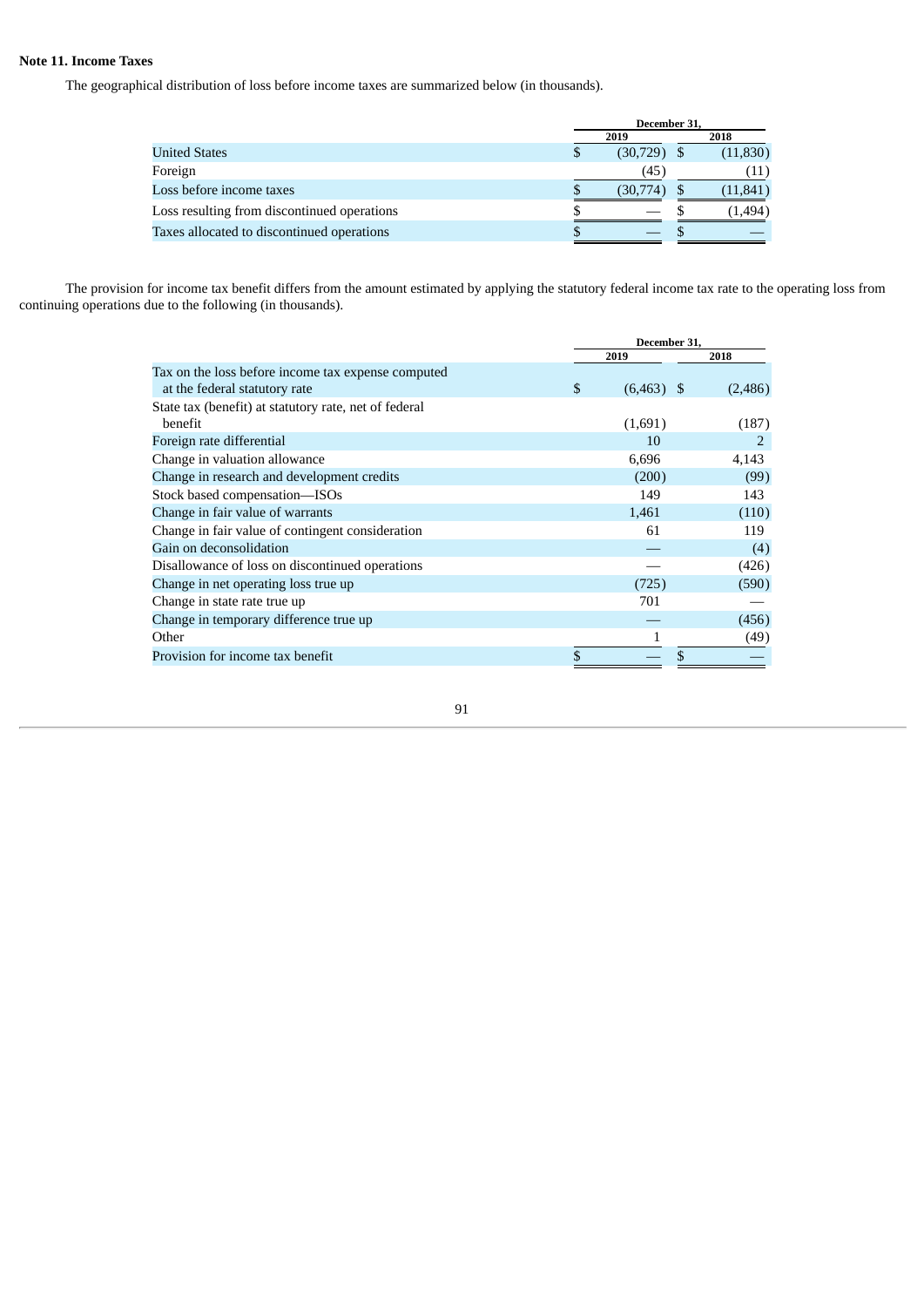Deferred income taxes reflect the net tax effects of temporary differences between the carrying amounts of assets and liabilities for financial reporting purposes and the amounts used for income tax purposes. Significant components of the Company's deferred tax assets and liabilities are as follows at December 31, 2019 and 2018 (in thousands).

|                                                    | December 31, |           |   |           |
|----------------------------------------------------|--------------|-----------|---|-----------|
|                                                    |              | 2019      |   | 2018      |
| Non-current deferred tax assets:                   |              |           |   |           |
| Federal and state net operating loss carryforwards | \$           | 35,091    | S | 28,532    |
| Research and other credits                         |              | 2,349     |   | 2,037     |
| Reserves and accruals                              |              | 77        |   | 52        |
| Assets held for sale                               |              |           |   | 15        |
| <b>Fixed assets</b>                                |              | 71        |   | 67        |
| Capital loss carryover                             |              | 1,115     |   | 425       |
| Stock based compensation                           |              | 85        |   | 70        |
| Lease liability                                    |              | 131       |   |           |
| Other deferred tax assets                          |              | 196       |   | 542       |
| Gross non-current deferred tax assets              |              | 39,115    |   | 31,740    |
| Intangible assets                                  |              | (4,623)   |   | (4,062)   |
| Right-of-use assets                                |              | (118)     |   |           |
| Total non-current deferred tax liabilities         |              | (4,741)   |   | (4,062)   |
| Total deferred tax assets                          |              | 34,374    |   | 27,678    |
| Valuation allowance                                |              | (34, 374) |   | (27, 678) |
| Net deferred tax assets                            | \$           |           | S |           |

The Company has recorded a full valuation allowance against its net deferred tax assets due to the uncertainty as to whether such assets will be realized. The valuation allowance increased by \$6.7 million from December 31, 2018 to December 31, 2019 primarily due to the generation of current year net operating losses, capital losses and research and development credits claimed.

As of December 31, 2019, the Company had \$150.5 million of federal, \$82.5 million of state and approximately \$299,000 of foreign net operating losses available to offset future taxable income. The federal net operating loss carryforwards begin to expire in 2020, the federal net operating loss carryforwards of \$31.7 million may be carried forward indefinitely, the state net operating loss carryforwards will begin to expire in 2028 and the foreign net operating loss carryforward can be carried forward indefinitely, if not utilized. The Company adjusted its state net operating loss carryforward by \$10.4 million for the year ended December 31, 2018. As of December 31, 2019, the Company also had \$1.4 million of federal and approximately \$916,000 of state research and development credit carryforwards. The federal research and development credit carryforward begin to expire in 2024 and the state research and development credit can be carried forward indefinitely.

Utilization of the net operating loss and tax credit carry forwards are subject to an annual limitation due to the ownership percentage change limitations provided by the Internal Revenue Code of 1986 and similar state provisions. The annual limitation may result in the expiration of the net operating loss before utilization. The Company completed Section 382 analysis through December 2016 and determined that an ownership change, as defined under Section 382 of the Internal Revenue Code, occurred in June 2016. The Company's tax attributes are subject to an annual limitation of \$0.5 million per year for federal purposes. For years ended after December 31, 2016, the utilization of net operating losses and tax credit carryforwards are subject to further limitation in the event an additional ownership change were to occur for tax purposes. The Company has not completed an updated analysis of whether there was an ownership change, as defined under Section 382 of the Internal Revenue Code, resulting from the issuance of new shares during 2018 through 2019 and, as such, is not able at this time to determine the impact on the net operating loss ("NOL") carryforwards, if any, as of the date of these consolidated financial statements.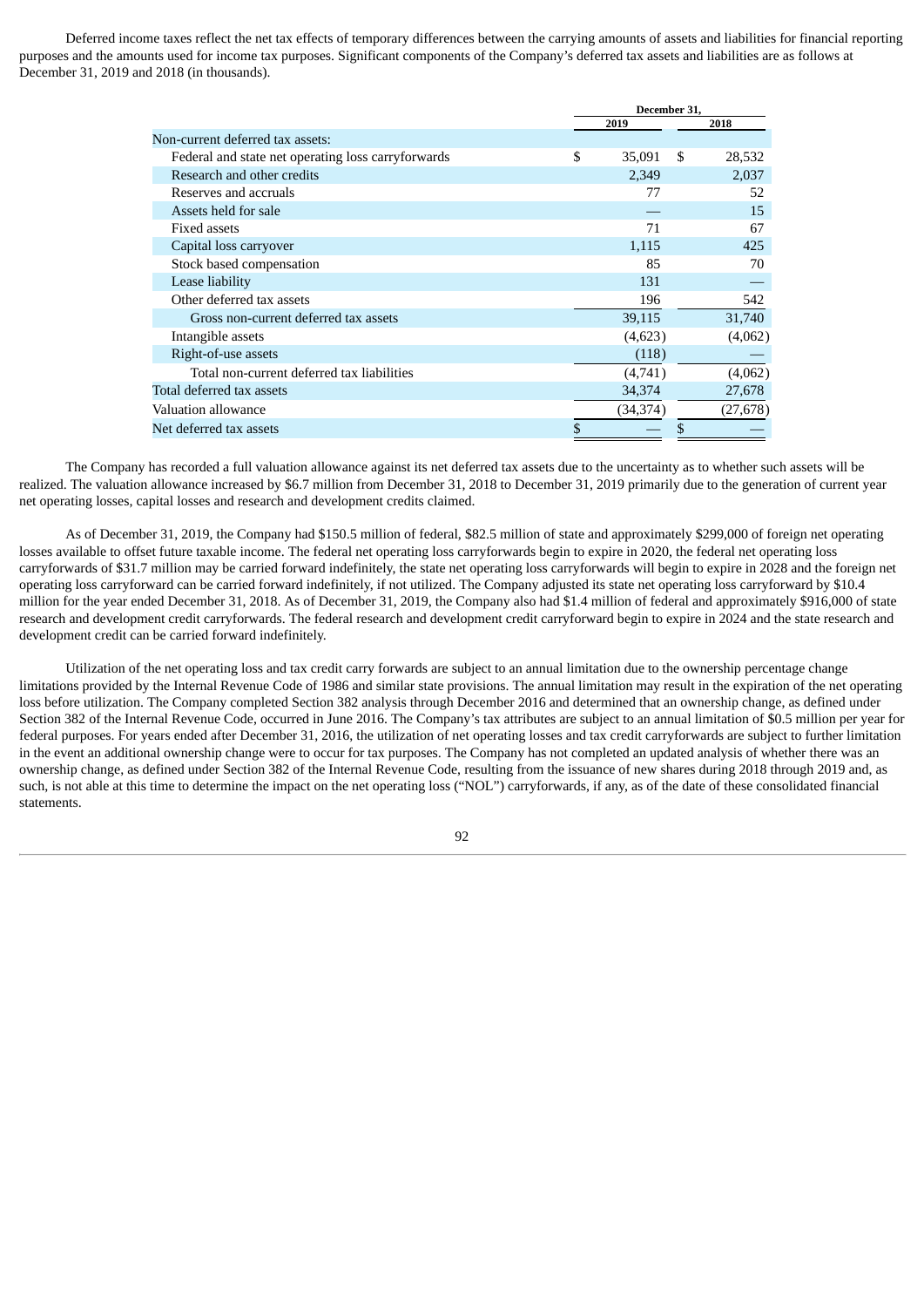United States taxes and foreign withholding taxes have not been provided on undistributed earnings for certain non-United States subsidiaries as of December 31, 2019, as the earnings, if any, are intended to be indefinitely reinvested.

The following tables summarize the activities of gross unrecognized tax benefits (in thousands).

|                                                | December 31, |       |  |      |
|------------------------------------------------|--------------|-------|--|------|
|                                                |              | 2019  |  | 2018 |
| Beginning balance                              |              | 964   |  | 854  |
| Increase related to prior year tax positions   |              |       |  | 23   |
| Decrease related to prior year tax positions   |              | (4)   |  |      |
| Increase related to current year tax positions |              | 144   |  | 87   |
| Ending balance                                 |              | 1.111 |  | 964  |

The Company uses the "more likely than not" criterion for recognizing the tax benefit of uncertain tax positions and to establish measurement criteria for income tax benefits. The Company has determined it has \$1.1 million of unrecognized assets and liabilities related to uncertain tax positions as of December 31, 2019. Changes in the unrecognized tax benefits within the next 12 months are expected to be similar to prior years and should not significantly increase or decrease. In the event the Company should need to recognize interest and penalties related to unrecognized tax liabilities, this amount will be recorded as a component of other expense.

There were no unrecognized tax benefits that would impact the effective tax rate as of December 31, 2019 and December 31, 2018. As of December 31, 2019, unrecognized tax benefits of \$1.1 million would be offset by a change in valuation allowance.

The Company files income tax returns in the U.S. federal jurisdiction, certain state jurisdictions and United Kingdom. In the normal course of business, the Company is subject to examination by federal, state, local and foreign jurisdictions, where applicable. In the U.S federal jurisdiction, tax years 1999 forward remain open to examination, in the state tax jurisdiction, years 2008 forward remain open to examination and in the foreign jurisdiction, years 2015 forward remain open to examination. The Company is currently not under audit by any federal, state, local or foreign jurisdiction.

The Jobs Act also establishes global intangible low-taxed income, or "GILTI," provisions that impose a tax on foreign income in excess of a deemed return on intangible assets of foreign corporations. The Company's accounting policy for the income tax effects of GILTI will be to recognize those taxes as expenses in the period incurred. In 2019, the Company's foreign subsidiary realized a tested loss for the period and therefore, the Company did not have a GILTI inclusion for the year.

### **Note 12. Net loss per share**

Basic net loss per share is computed by dividing net loss by the weighted-average number of common stock actually outstanding during the period. Diluted net loss per share is computed by dividing net loss by the weighted-average number of common stock outstanding and dilutive potential common stock that would be issued upon the exercise of common stock warrants and options. For the years ended December 31, 2019 and 2018, the effect of issuing the potential common stock is anti-dilutive due to the net losses in those periods and the number of shares used to compute basic and diluted earnings per share are the same in each of those periods.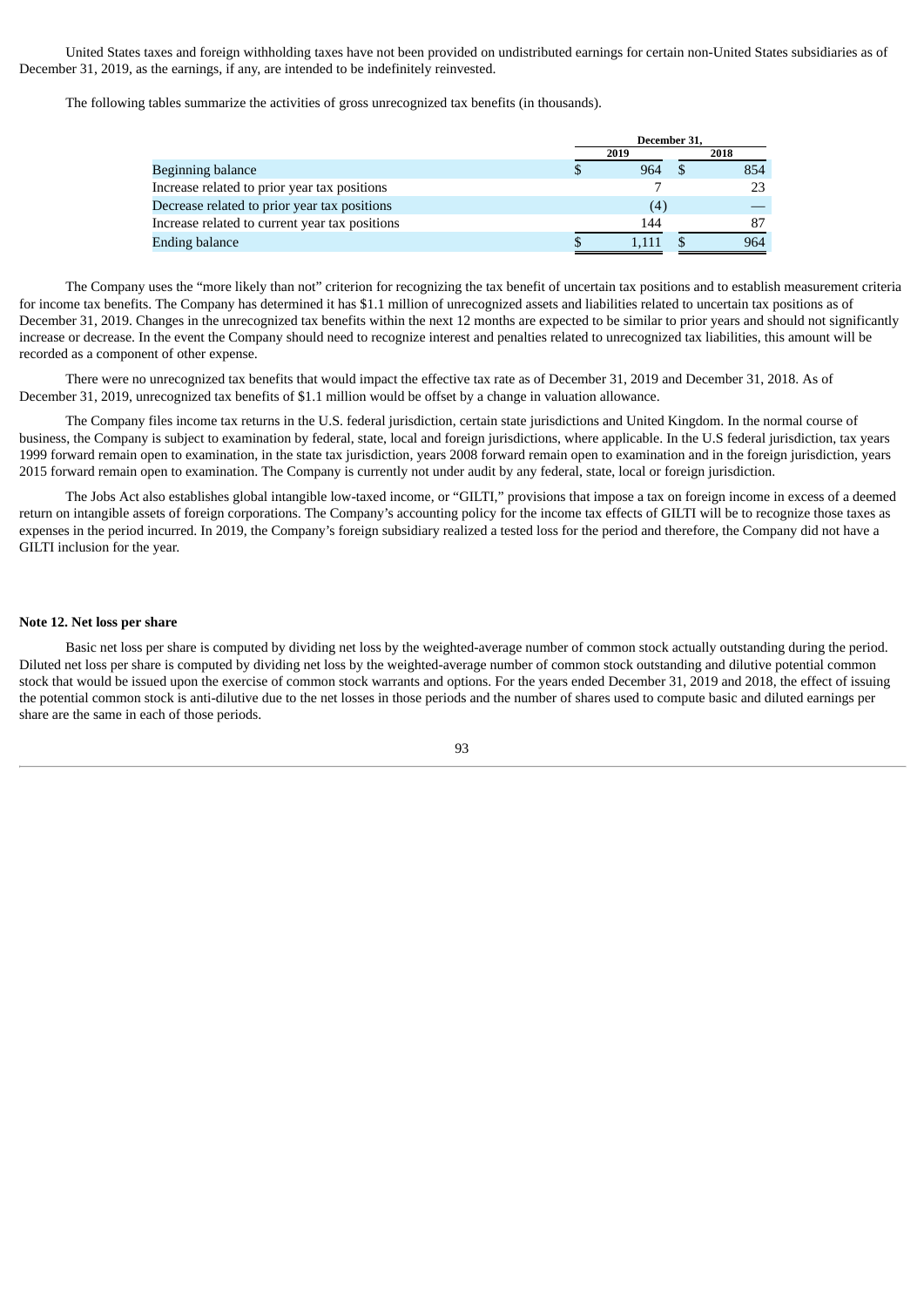The following potentially dilutive securities outstanding have been excluded from the computations of diluted weighted-average shares outstanding because such securities have an antidilutive impact due to losses reported (in common stock equivalent shares).

|                                                   |           | As of December 31, |
|---------------------------------------------------|-----------|--------------------|
|                                                   | 2019      | 2018               |
| Warrants issued to 2010/2012 convertible note     |           |                    |
| holders to purchase common stock                  | 102,070   | 102,070            |
| Options to purchase common stock                  | 2,123,117 | 1,667,153          |
| Warrants issued in 2009 to purchase common stock  |           | 1,851              |
| Warrants issued to underwriter to purchase common |           |                    |
| stock                                             | 16,500    | 16,500             |
| Series A warrants to purchase common stock        |           | 485,121            |
| Series C warrants to purchase common stock        | 118,083   | 118,083            |
| Series D warrants to purchase common stock        | 586,162   | 586,162            |
| 2017 PIPE warrants                                | 6,024,425 | 6,024,425          |
| 2018 PIPE warrants                                | 513,617   | 513,617            |
| Total                                             | 9,483,974 | 9.514.982          |

### **Note 13. Defined Contribution Plan**

The Company sponsors a 401(k) Plan, which stipulates that eligible employees can elect to contribute to the 401(k) Plan, subject to certain limitations of eligible compensation. The Company may match employee contributions in amounts to be determined at the Company's sole discretion. During the year ended December 31, 2019 the Company made matching contributions of approximately \$37,000 to the 401(k) Plan. No contributions were made during the year ended December 31, 2018.

### **Note 14. Subsequent Events**

The Company has evaluated its subsequent events from December 31, 2019 through the date these consolidated financial statements were issued and has determined that there are no subsequent events requiring disclosure in these consolidated financial statements.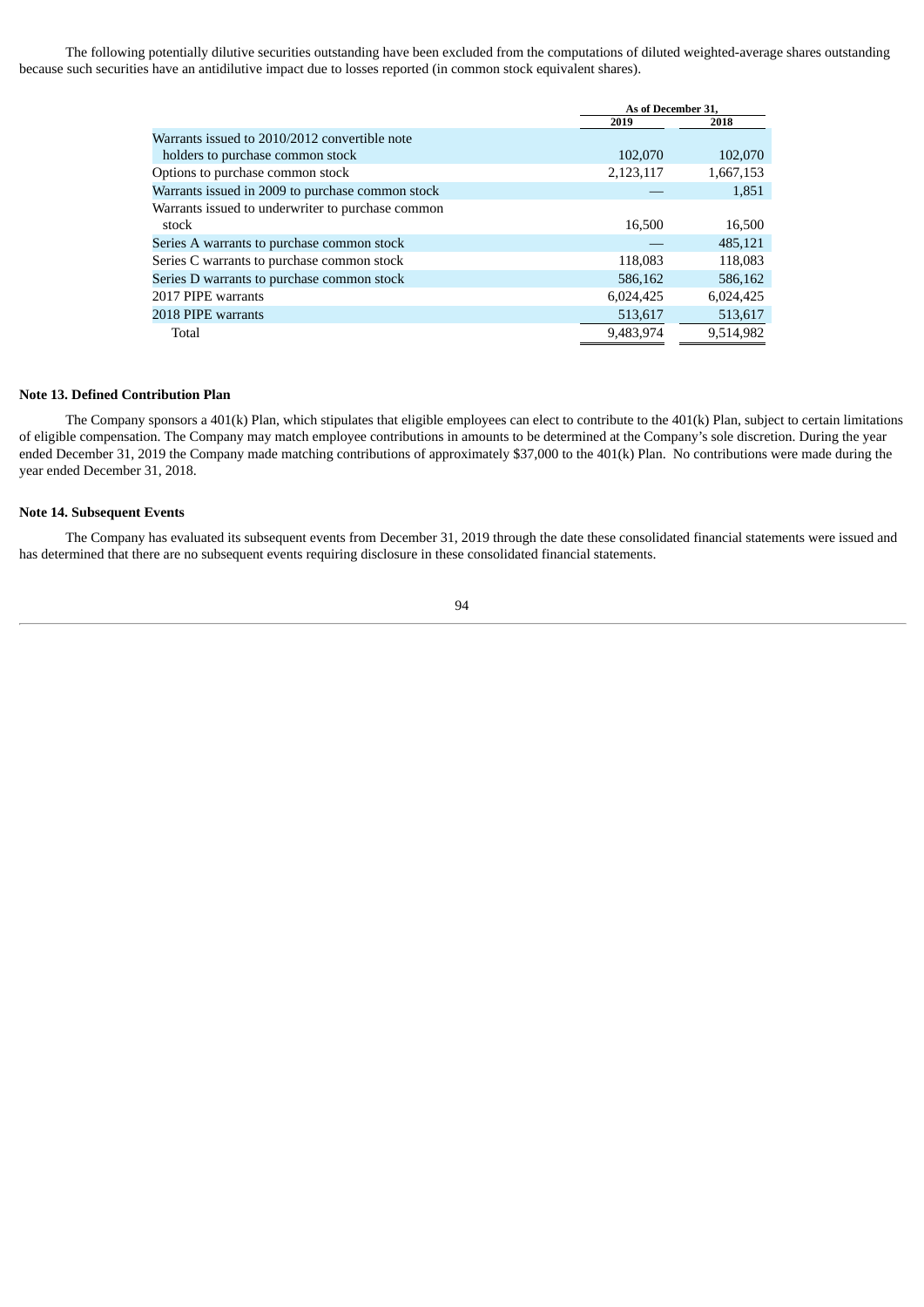## **ITEM 9. CHANGES IN AND DISAGREEMENTS WITH ACCOUNTANTS ON ACCOUNTING AND FINANCIAL DISCLOSURES**

None.

# **ITEM 9A. CONTROLS AND PROCEDURES**

# **Disclosure Controls and Procedures**

We maintain disclosure controls and procedures that are designed to ensure that information required to be disclosed in reports filed under the Securities Exchange Act of 1934, as amended, or the Exchange Act, is recorded, processed, summarized and reported within the time periods specified in U.S. Securities and Exchange Commission, or SEC, rules and forms, and that such information is accumulated and communicated to our management to allow timely decisions regarding required disclosure. In designing and evaluating the disclosure controls and procedures, our management recognizes that any controls and procedures, no matter how well designed and operated, can provide only reasonable assurance of achieving the desired control objectives.

Our Principal Executive Officer and Principal Financial Officer, after evaluating the effectiveness of our disclosure controls and procedures (as defined in Exchange Act Rules 13a-15(e) and 15d-15(e)) as of the end of the period covered by this Annual Report on Form 10-K, have concluded that, based on such evaluation, our disclosure controls and procedures were effective to ensure that information required to be disclosed by us in the reports that we file or submit under the Exchange Act is recorded, processed, summarized and reported, with the time periods specified in the SEC's rules and forms, and is accumulated and communicated to our management, including our Principal Executive Officer and Principal Financial Officer as appropriate to allow timely decisions regarding required disclosure.

# **Internal Control over Financial Reporting**

# *Management's Annual Report on Internal Control over Financial Reporting*

Our management is responsible for establishing and maintaining adequate internal control over financial reporting as defined in Rule 13a-15(f) under the Exchange Act. Internal control over financial reporting is a process designed by, or under the supervision of, our Principal Executive Officer and Principal Financial Officer, and effected by our board of directors, management and other personnel, to provide reasonable assurance regarding the reliability of financial reporting and the preparation of financial statements for external purposes in accordance with GAAP, including those policies and procedures that: (i) pertain to the maintenance of records that, in reasonable detail, accurately and fairly reflect our transactions and the disposition of our assets, (ii) provide reasonable assurance that transactions are recorded as necessary to permit preparation of consolidated financial statements in accordance with GAAP and that receipts and expenditures are being made only in accordance with authorizations of our management and board of directors, and (iii) provide reasonable assurance regarding prevention or timely detection of unauthorized acquisition, use, or disposition of our assets that could have a material effect on the consolidated financial statements.

Because of its inherent limitations, internal control over financial reporting may not prevent or detect misstatements. Also, projections of any evaluation of effectiveness to future periods are subject to the risk that controls may become inadequate because of changes in conditions, or that the degree of compliance with policies and procedures may deteriorate.

Management conducted an evaluation of the effectiveness of our control over financial reporting based on the 2013 framework in *Internal Control— Integrated Framework* issued by the Committee of Sponsoring Organizations of the Treadway Commission. Based on this evaluation, management concluded that our internal control over financial reporting was effective as of December 31, 2019.

# *Changes in Internal Controls*

There have been no changes to our internal control over financial reporting that occurred during our last fiscal quarter ended December 31, 2019 that have materially affected, or are reasonably likely to materially affect, our internal control over financial reporting.

# **ITEM 9B. OTHER INFORMATION**

None.

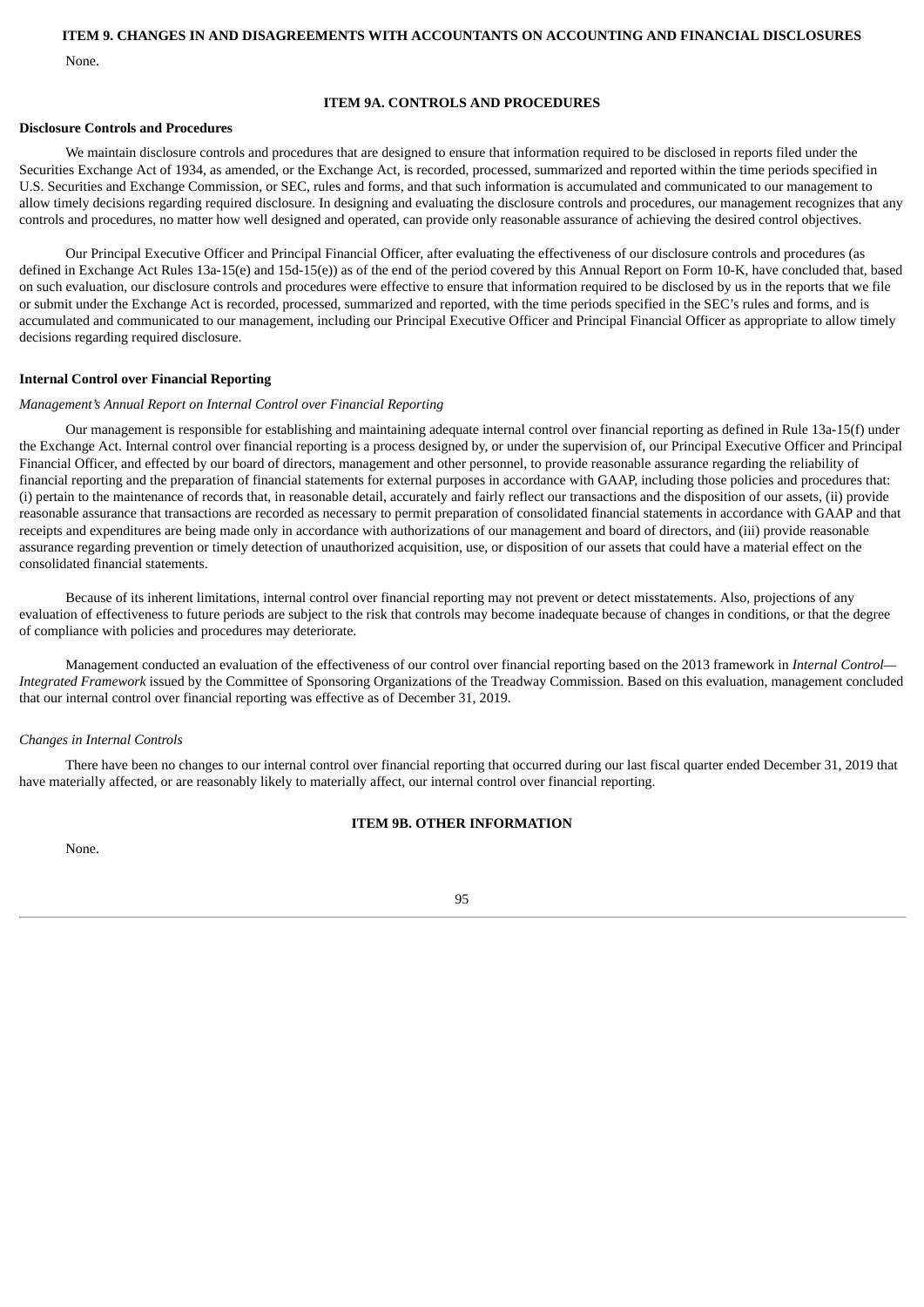#### **PART III**

### **ITEM 10. DIRECTORS, EXECUTIVE OFFICERS AND CORPORATE GOVERNANCE**

The information required by this item is incorporated by reference to our Definitive Proxy Statement for our 2020 Annual Meeting of Stockholders. The Definitive Proxy Statement will be filed with the Securities and Exchange Commission within 120 days after the end of the fiscal year covered by this Annual Report on Form 10-K.

# **ITEM 11. EXECUTIVE COMPENSATION**

The information required by this item is incorporated by reference to our Definitive Proxy Statement for our 2020 Annual Meeting of Stockholders. The Definitive Proxy Statement will be filed with the Securities and Exchange Commission within 120 days after the end of the fiscal year covered by this Annual Report on Form 10-K.

# **ITEM 12. SECURITY OWNERSHIP OF CERTAIN BENEFICIAL OWNERS AND MANAGEMENT AND RELATED STOCKHOLDER MATTERS**

The information required by this item is incorporated by reference to our Definitive Proxy Statement for our 2020 Annual Meeting of Stockholders. The Definitive Proxy Statement will be filed with the Securities and Exchange Commission within 120 days after the end of the fiscal year covered by this Annual Report on Form 10-K.

## **ITEM 13. CERTAIN RELATIONSHIPS AND RELATED TRANSACTIONS,AND DIRECTOR INDEPENDENCE**

The information required by this item is incorporated by reference to our Definitive Proxy Statement for our 2020 Annual Meeting of Stockholders. The Definitive Proxy Statement will be filed with the Securities and Exchange Commission within 120 days after the end of the fiscal year covered by this Annual Report on Form 10-K.

# **ITEM 14. PRINCIPAL ACCOUNTING FEES AND SERVICES**

The information required by this item is incorporated by reference to our Definitive Proxy Statement for our 2020 Annual Meeting of Stockholders. The Definitive Proxy Statement will be filed with the Securities and Exchange Commission within 120 days after the end of the fiscal year covered by this Annual Report on Form 10-K.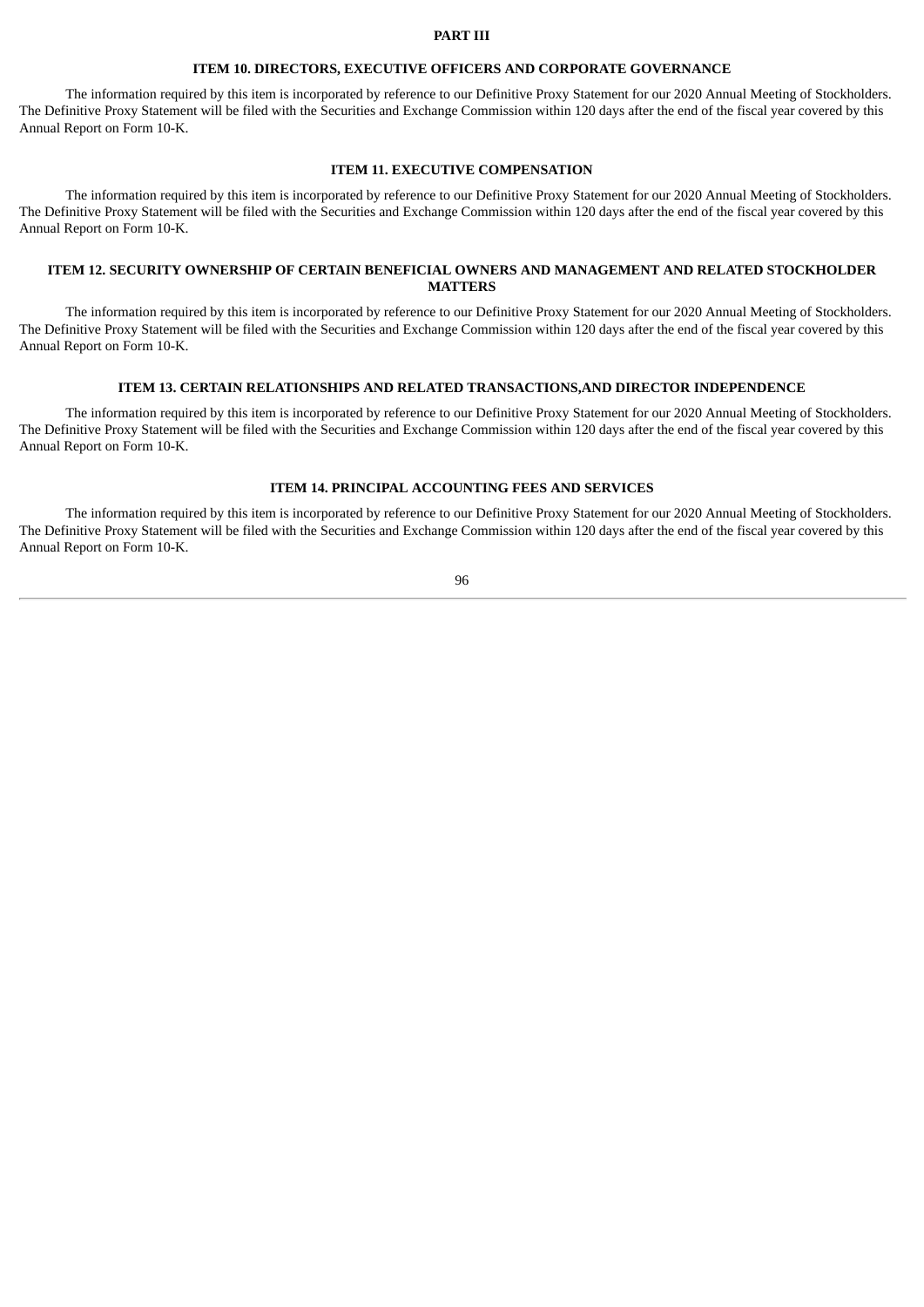# **ITEM 15. EXHIBITS, FINANCIAL STATEMENT SCHEDULES**

- 1. Financial Statements: See "Index to Financial Statements" in Part II, Item 8 of this Annual Report on Form 10-K
- 2. Financial Schedules: All schedules have been omitted because the information called for is not required or is shown either in the financial statements or in the notes thereto.
- 3. Exhibits: The exhibits listed in the accompanying index to exhibits are filed or incorporated by reference as part of this Annual Report on Form 10-K.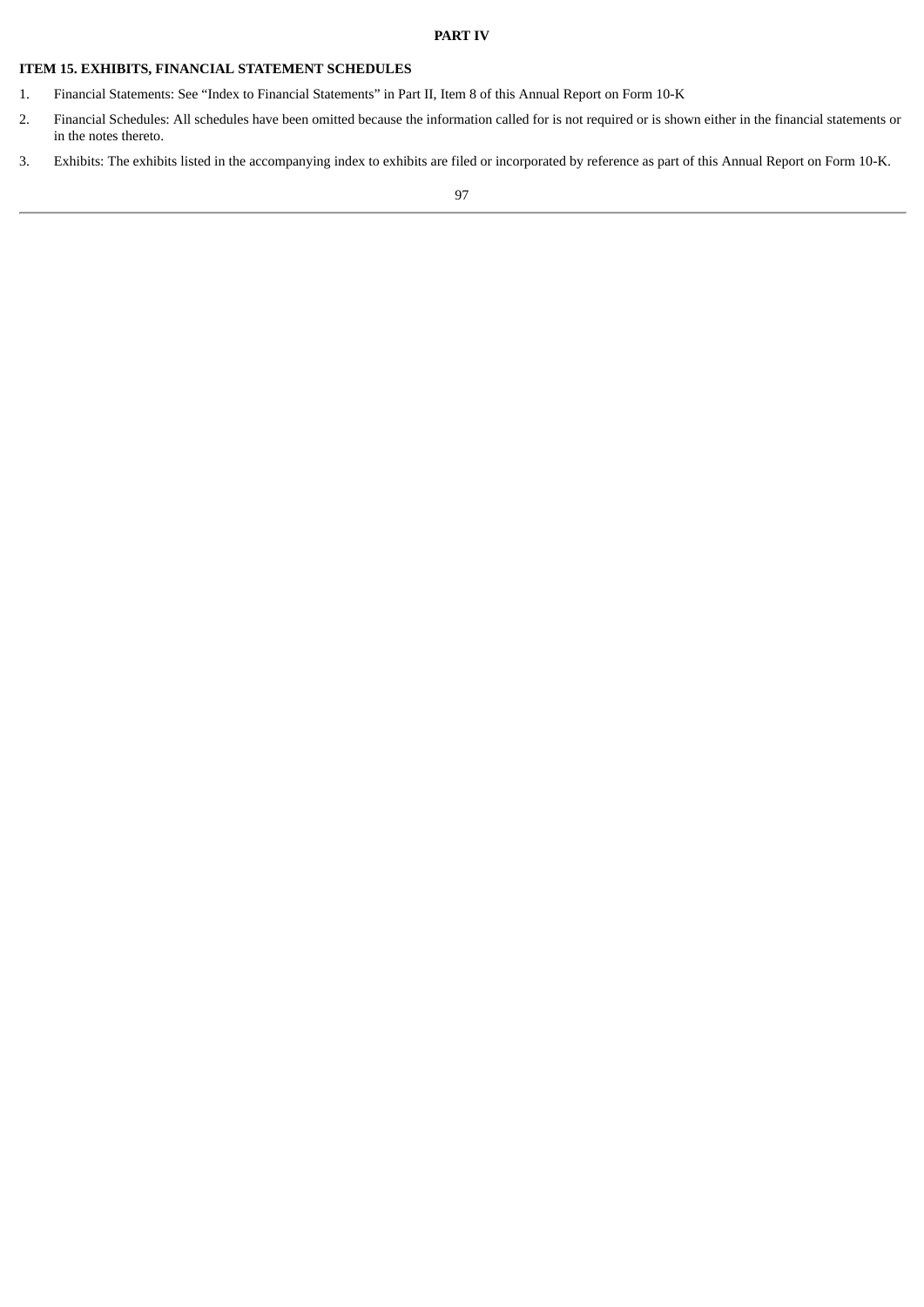# **EXHIBIT INDEX**

|                   |                                                                             | <b>Incorporated by Reference from</b> |                                   |                          |                   |  |  |
|-------------------|-----------------------------------------------------------------------------|---------------------------------------|-----------------------------------|--------------------------|-------------------|--|--|
| Exhibit<br>Number | <b>Description of Document</b>                                              | Registrant's<br>Form                  | <b>Date Filed</b><br>with the SEC | <b>Exhibit</b><br>Number | Filed<br>Herewith |  |  |
| 2.1               | Stock Purchase Agreement, dated as of July 18, 2017, and between            |                                       |                                   |                          |                   |  |  |
|                   | Soleno Therapeutics, Inc., a Delaware corporation, and NeoForce             |                                       |                                   |                          |                   |  |  |
|                   | Holdings, Inc. a Delaware corporation                                       | $8-K$                                 | July 24, 2017                     | 2.1                      |                   |  |  |
|                   |                                                                             |                                       |                                   |                          |                   |  |  |
| 2.2               | Joint Venture Agreement, dated as of December 4, 2017, by and among         |                                       |                                   |                          |                   |  |  |
|                   | Soleno Therapeutics, Inc., Capnia, Inc., and OptAsia Healthcare Limited 8-K |                                       | December 8, 2017                  | 2.1                      |                   |  |  |
| 2.3               | PRC IP Purchase Agreement, dated as of December 4, 2017, by and             |                                       |                                   |                          |                   |  |  |
|                   | between OptAsia Healthcare Limited and Capnia, Inc.                         | $8-K$                                 | December 8, 2017                  | 2.2                      |                   |  |  |
|                   |                                                                             |                                       |                                   |                          |                   |  |  |
| 2.4               | Transition Services Agreement, dated as of December 4, 2017, by and         |                                       |                                   |                          |                   |  |  |
|                   | among Soleno Therapeutics, Inc., a Delaware corporation, Capnia, Inc.       |                                       |                                   |                          |                   |  |  |
|                   | and OptAsia Healthcare, Ltd., a Hong Kong company                           | 8-K                                   | December 8, 2017                  | 2.3                      |                   |  |  |
|                   |                                                                             |                                       |                                   |                          |                   |  |  |
| 3.1               | <b>Amended and Restated Certificate of Incorporation of Soleno</b>          |                                       |                                   |                          |                   |  |  |
|                   | Therapeutics, Inc.                                                          | $S-1/A$                               | August 7, 2014                    | 3.2                      |                   |  |  |
| 3.2               | Amended and Restated Bylaws of Soleno Therapeutics, Inc.                    | $S-1/A$                               | July 1, 2014                      | 3.4                      |                   |  |  |
|                   |                                                                             |                                       |                                   |                          |                   |  |  |
| 3.3               | Certificate of Designation of Preferences, Rights and Limitations of        |                                       |                                   |                          |                   |  |  |
|                   | <b>Series A Convertible Preferred Stock.</b>                                | $8-K$                                 | October 15, 2015                  | 3.1                      |                   |  |  |
|                   |                                                                             |                                       |                                   |                          |                   |  |  |
| 3.4               | Certificate of Designation of Preferences, Rights and Limitations of        |                                       |                                   |                          |                   |  |  |
|                   | <b>Series B Convertible Preferred Stock</b>                                 | $8-K$                                 | July 6, 2016                      | 3.1                      |                   |  |  |
|                   |                                                                             |                                       |                                   |                          |                   |  |  |
| 3.5               | <b>Certificate of Amendment</b>                                             | $8-K$                                 | May 11, 2017                      | 3.1                      |                   |  |  |
| 3.6               | Certificate of Amendment to the Certificate of Incorporation                | $8-K$                                 | October 6, 2017                   | 3.1                      |                   |  |  |
|                   |                                                                             |                                       |                                   |                          |                   |  |  |
| 4.1               | Form of the common stock certificate.                                       | $S-1/A$                               | August 5, 2014                    | 4.1                      |                   |  |  |
|                   |                                                                             |                                       |                                   |                          |                   |  |  |
| 4.2               | Amended And Restated Investors' Rights Agreement, dated March 20,           |                                       |                                   |                          |                   |  |  |
|                   | 2008, by and among Soleno Therapeutics, Inc. and certain holders of the     |                                       |                                   |                          |                   |  |  |
|                   | Soleno Therapeutics, Inc.'s capital stock named therein.                    | $S-1/A$                               | July 1, 2014                      | 4.2                      |                   |  |  |
| 4.3               | Form of Series A Warrant Agreement.                                         | $S-1/A$                               | August 5, 2014                    | 4.3                      |                   |  |  |
|                   |                                                                             |                                       |                                   |                          |                   |  |  |
| 4.4               | Form of the Series A Warrant certificate.                                   | $S-1/A$                               | August 5, 2014                    | 4.4                      |                   |  |  |
|                   |                                                                             |                                       |                                   |                          |                   |  |  |
| 4.5               | Form of Underwriters' Compensation Warrant.                                 | $S-1/A$                               | August 5, 2014                    | 4.5                      |                   |  |  |
|                   |                                                                             |                                       |                                   |                          |                   |  |  |
|                   | 98                                                                          |                                       |                                   |                          |                   |  |  |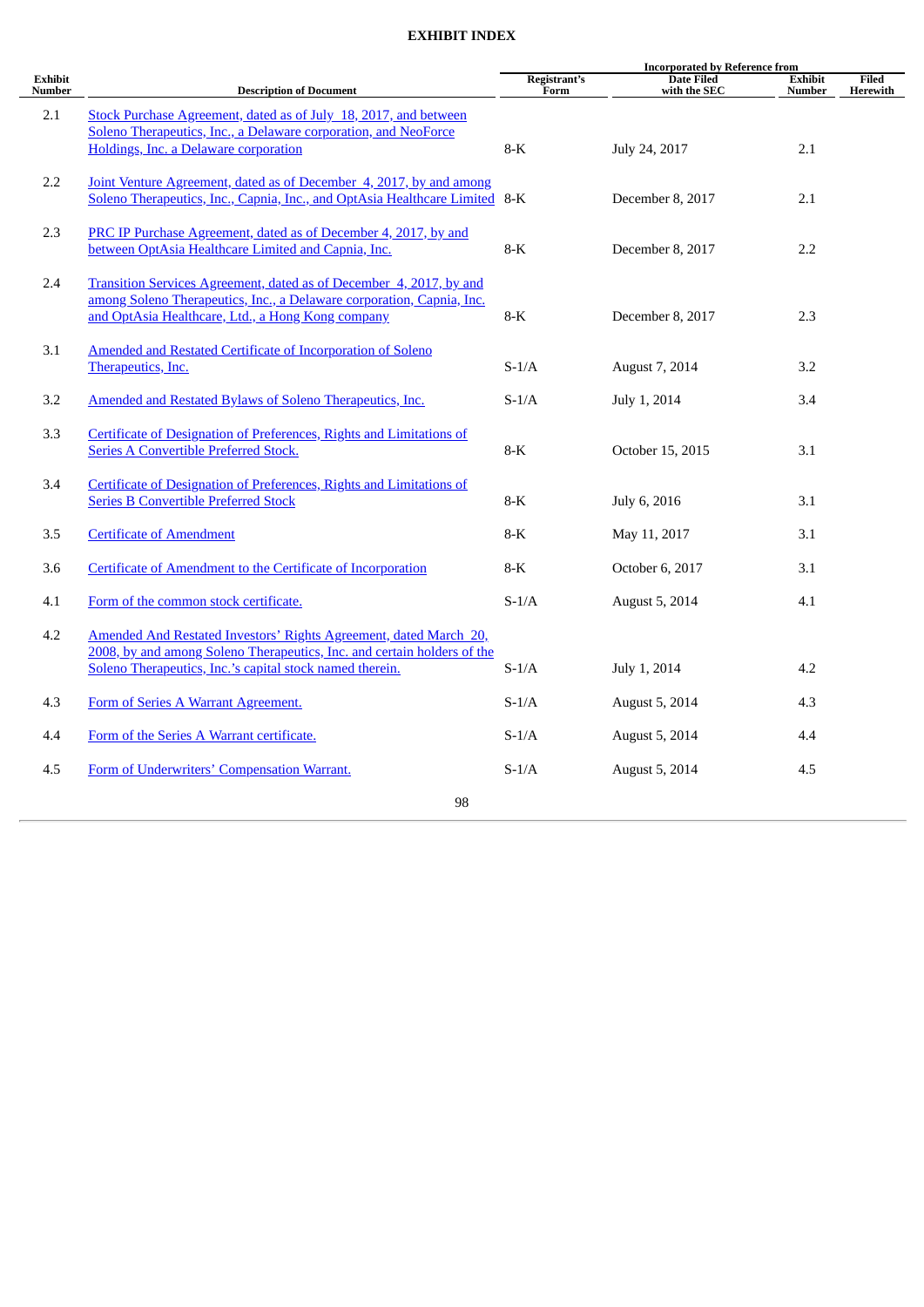|                                 |                                                                                                                                              | <b>Incorporated by Reference from</b> |                                   |                                 |                          |  |
|---------------------------------|----------------------------------------------------------------------------------------------------------------------------------------------|---------------------------------------|-----------------------------------|---------------------------------|--------------------------|--|
| <b>Exhibit</b><br><b>Number</b> | <b>Description of Document</b>                                                                                                               | Registrant's<br>Form                  | <b>Date Filed</b><br>with the SEC | <b>Exhibit</b><br><b>Number</b> | <b>Filed</b><br>Herewith |  |
| 4.6                             | Form of Convertible Promissory Note issued in February 2010 and<br>March 2010 in connection with the 2010 convertible note financing.        | $S-1$                                 | June 10, 2014                     | 4.6                             |                          |  |
| 4.7                             | Form of Warrant to Purchase Shares issued in February 2010 and March<br>2010 in connection with the 2010 convertible note financing.         | $S-1$                                 | June 10, 2014                     | 4.7                             |                          |  |
| 4.8                             | Form of Convertible Promissory Note issued in November 2010 in<br>connection with the 2010 convertible note financing.                       | $S-1$                                 | June 10, 2014                     | 4.8                             |                          |  |
| 4.9                             | Form of Warrant to Purchase Shares issued in November 2010 in<br>connection with the 2010 convertible note financing.                        | $S-1$                                 | June 10, 2014                     | 4.9                             |                          |  |
| 4.10                            | Form of Convertible Promissory Note issued in January 2012 in<br>connection with the 2012 convertible note financing.                        | $S-1$                                 | June 10, 2014                     | 4.10                            |                          |  |
| 4.11                            | Form of Warrant to Purchase Shares issued in January 2012 in connection<br>with Soleno Therapeutics, Inc.'s 2012 convertible note financing. | $S-1$                                 | June 10, 2014                     | 4.11                            |                          |  |
| 4.12                            | Form of Convertible Promissory Note issued in July 2012 and August<br>2012 in connection with the 2012 convertible note financing.           | $S-1$                                 | June 10, 2014                     | 4.12                            |                          |  |
| 4.13                            | Form of Warrant to Purchase Shares issued in July 2012 and August 2012<br>in connection with the 2012 convertible note financing.            | $S-1$                                 | June 10, 2014                     | 4.13                            |                          |  |
| 4.14                            | Form of Convertible Promissory Note issued in April, August and<br>October 2014 in connection with the 2014 convertible note financing.      | $S-1$                                 | June 10, 2014                     | 4.14                            |                          |  |
| 4.15                            | Form of Warrant to Purchase Shares issued in April, August and October<br>2014 in connection with the 2014 convertible note financing.       | $S-1$                                 | June 10, 2014                     | 4.15                            |                          |  |
| 4.16                            | Form of unit certificate.                                                                                                                    | $S-1/A$                               | August 5, 2014                    | 4.16                            |                          |  |
| 4.17                            | Form of Series B Warrant Agreement.                                                                                                          | $S-1/A$                               | November 4, 2014                  | 4.17                            |                          |  |
| 4.18                            | Form of the Series B Warrant certificate.                                                                                                    | $S-1/A$                               | November 4, 2014                  | 4.18                            |                          |  |
| 4.19                            | Form of the Series C Warrant Agreement.                                                                                                      | $S-4$                                 | April 1, 2015                     | 4.19                            |                          |  |
| 4.20                            | Form of the Series C Warrant certificate.                                                                                                    | $S-4$                                 | April 1, 2015                     | 4.20                            |                          |  |
| 4.21                            | Form of Series D Common Stock Purchase Warrant.                                                                                              | $8-K$                                 | October 15, 2015                  | 4.1                             |                          |  |
|                                 | 99                                                                                                                                           |                                       |                                   |                                 |                          |  |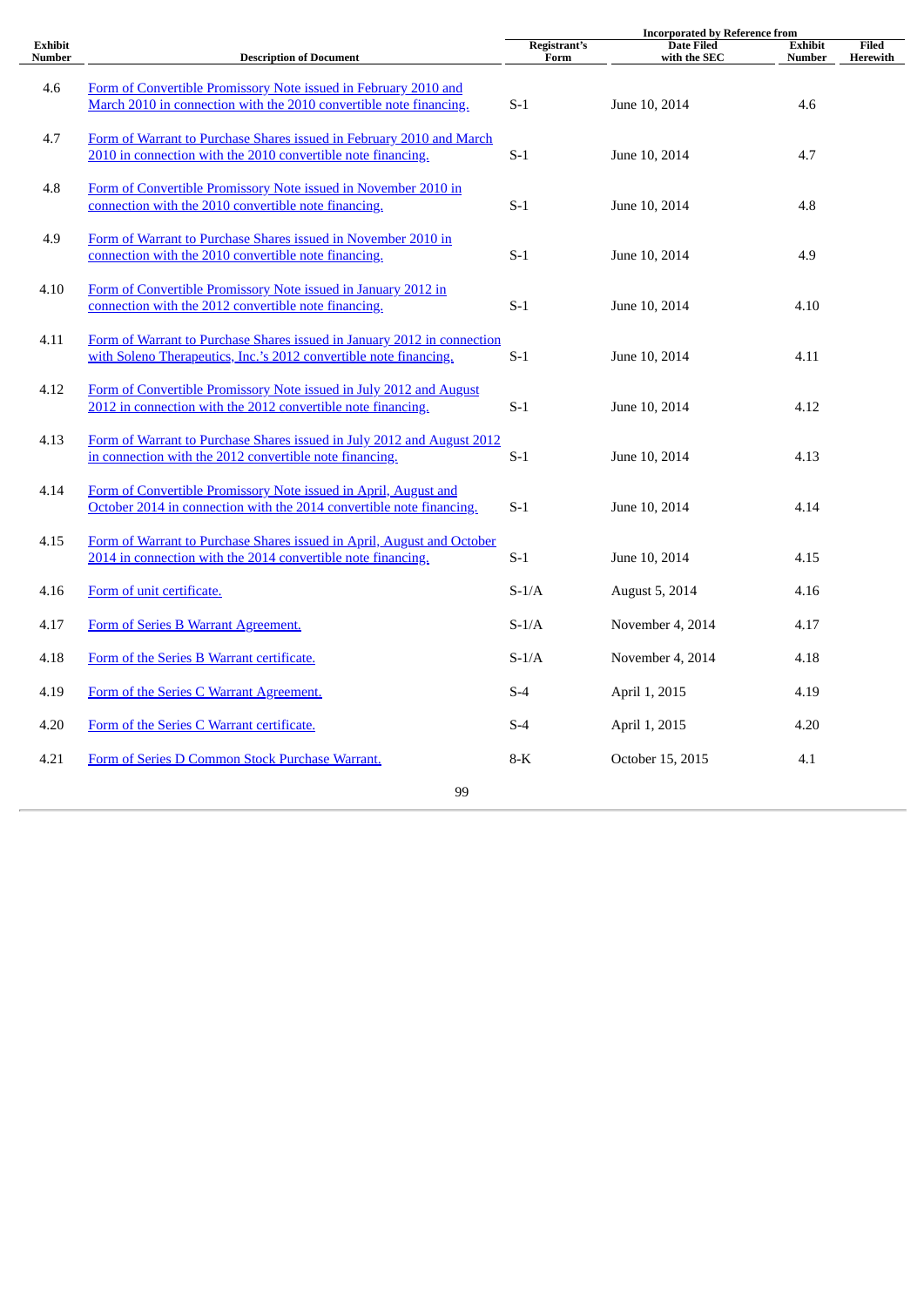|                          |                                                                                                                        |                      | <b>Incorporated by Reference from</b> |                                 |                          |
|--------------------------|------------------------------------------------------------------------------------------------------------------------|----------------------|---------------------------------------|---------------------------------|--------------------------|
| <b>Exhibit</b><br>Number | <b>Description of Document</b>                                                                                         | Registrant's<br>Form | <b>Date Filed</b><br>with the SEC     | <b>Exhibit</b><br><b>Number</b> | Filed<br><b>Herewith</b> |
| 4.22                     | Form of Placement Agent Warrant.                                                                                       | 8-K                  | October 15, 2015                      | 4.2                             |                          |
| 4.23                     | Form of Series D common stock Warrant Certificate.                                                                     | $8-K$                | October 15, 2015                      | 4.3                             |                          |
| 4.24                     | Form of Series A Convertible Preferred Stock Certificate.                                                              | $8-K$                | October 15, 2015                      | 4.4                             |                          |
| 4.25                     | Form of Placement Agent Warrant.                                                                                       | $8-K$                | July 6, 2016                          | 4.1                             |                          |
| 4.26                     | Form of Series B Convertible Preferred Stock Certificate.                                                              | 8-K                  | July 6, 2016                          | 4.2                             |                          |
| 4.27                     | Form of Common Stock Purchase Warrant                                                                                  | $8-K$                | December 13, 2017                     | 4.1                             |                          |
| 4.28                     | Form of Common Stock Purchase Warrant                                                                                  | 8-K                  | December 19, 2018                     | 4.1                             |                          |
| 4.29                     | Description of the Registrant's Securities Registered Pursuant to Section<br>12 of the Securities Exchange Act of 1934 |                      |                                       |                                 | X                        |
| 9.10                     | Form of Voting Agreement.                                                                                              | $8-K$                | October 15, 2015                      | 9.1                             |                          |
| 9.20                     | Form of Voting Agreement.                                                                                              | $8-K$                | July 6, 2016                          | 9.1                             |                          |
| 9.30                     | Form of Voting Agreement.                                                                                              | $8-K$                | December 27, 2016                     | 10.1                            |                          |
| 10.1                     | Form of Indemnification Agreement between the Registrant and each of its<br>directors and executive officers.          | $S-1/A$              | June 10, 2014                         | 10.1                            |                          |
| 10.2                     | 1999 Incentive Stock Plan and forms of agreements thereunder.                                                          | $S-1/A$              | June 10, 2014                         | 10.2                            |                          |
| 10.3                     | 2010 Equity Incentive Plan and forms of agreements thereunder.                                                         | $S-1/A$              | June 10, 2014                         | 10.3                            |                          |
| 10.4                     | 2014 Equity Incentive Plan and forms of agreements thereunder.                                                         | $S-1/A$              | July 1, 2014                          | 10.4                            |                          |
| 10.5                     | 2014 Employee Stock Purchase Plan and forms of agreements thereunder.                                                  | $S-1/A$              | July 1, 2014                          | 10.5                            |                          |
| 10.6                     | Offer Letter, dated June 22, 2007, by and between Soleno Therapeutics,<br>Inc. and Ernest Mario, Ph.D.                 | $S-1$                | June 10, 2014                         | 10.6                            |                          |
| 10.7                     | Employment Agreement, dated April 6, 2010, by and between Soleno<br>Therapeutics, Inc. and Anish Bhatnagar.            | $S-1$                | June 10, 2014                         | 10.7                            |                          |
| 10.8                     | Offer Letter, dated May 29, 2013, between Soleno Therapeutics, Inc. and<br><b>Anthony Wondka.</b>                      | $S-1$                | June 10, 2014                         | 10.8                            |                          |
|                          | 100                                                                                                                    |                      |                                       |                                 |                          |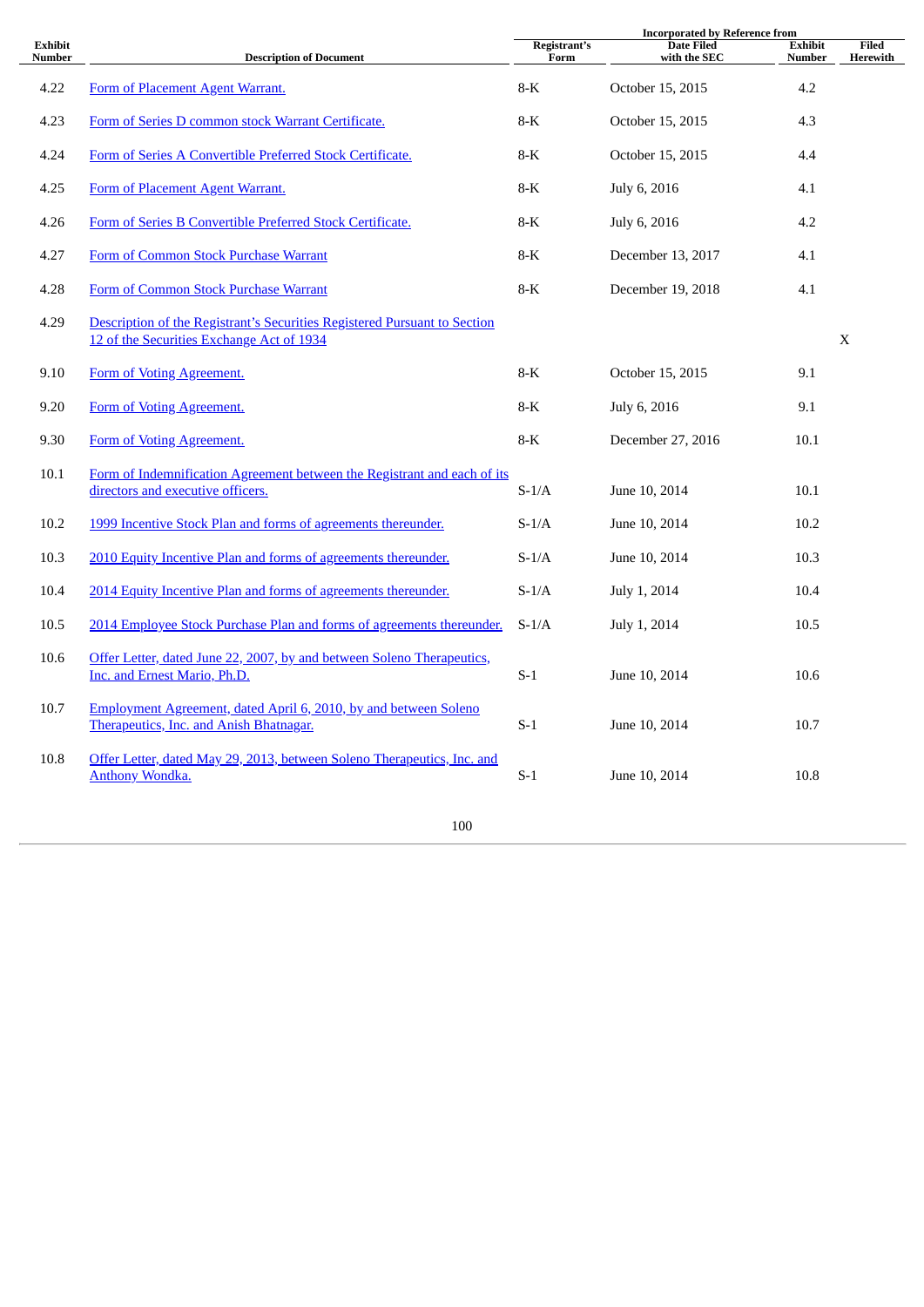|         |                                                                                                                                                                                                                                                          | <b>Incorporated by Reference from</b> |                   |                |          |
|---------|----------------------------------------------------------------------------------------------------------------------------------------------------------------------------------------------------------------------------------------------------------|---------------------------------------|-------------------|----------------|----------|
| Exhibit |                                                                                                                                                                                                                                                          | Registrant's                          | <b>Date Filed</b> | <b>Exhibit</b> | Filed    |
| Number  | <b>Description of Document</b><br>Offer Letter, dated April 17, 2014, by and between Soleno Therapeutics,                                                                                                                                                | Form                                  | with the SEC      | Number         | Herewith |
| 10.9    | Inc. and Antoun Nabhan.                                                                                                                                                                                                                                  | $S-1$                                 | June 10, 2014     | 10.9           |          |
| 10.10   | Asset Purchase Agreement dated May 11, 2010, by and between Soleno<br>Therapeutics, Inc. and BioMedical Drug Development Inc.                                                                                                                            | $S-1$                                 | June 10, 2014     | 10.10          |          |
| 10.11   | Convertible Note and Warrant Purchase Agreement, dated February 10,<br>2010, by and among Soleno Therapeutics, Inc. and the investors named<br>therein.                                                                                                  | $S-1$                                 | June 10, 2014     | 10.11          |          |
| 10.12   | Amendment No. 1 to Convertible Note and Warrant Purchase<br><b>Agreement, Convertible Promissory Notes and Warrants to Purchase</b><br>Shares, dated November 10, 2010, by and among Soleno Therapeutics,<br>Inc. and the investors named therein.       | $S-1$                                 | June 10, 2014     | 10.12          |          |
| 10.13   | <b>Amendment No. 2 to Convertible Note and Warrant Purchase</b><br><b>Agreement, Convertible Promissory Notes and Warrants to Purchase</b><br>Shares, dated January 17, 2012, by and among Soleno Therapeutics, Inc.<br>and the investors named therein. | $S-1$                                 | June 10, 2014     | 10.13          |          |
| 10.14   | Convertible Note and Warrant Purchase Agreement, dated January 16,<br>2012, by and among Soleno Therapeutics, Inc. and the investors named<br>therein.                                                                                                   | $S-1$                                 | June 10, 2014     | 10.14          |          |
| 10.15   | <b>Omnibus Amendment to Convertible Note and Warrant Purchase</b><br><b>Agreement, Convertible Promissory Notes and Warrants to Purchase</b><br>Shares, dated July 31, 2012, by and among Soleno Therapeutics, Inc.<br>and the investors named therein.  | $S-1$                                 | June 10, 2014     | 10.15          |          |
| 10.16   | <b>Omnibus Amendment to Convertible Promissory Notes and Warrants to</b><br>Purchase Shares, dated April 28, 2014, by and among Soleno<br>Therapeutics, Inc. and the investors named therein.                                                            | $S-1$                                 | June 10, 2014     | 10.16          |          |
| 10.17   | Convertible Note and Warrant Purchase Agreement, dated April 28,<br>2014, by and among Soleno Therapeutics, Inc. and the investors named<br>therein.                                                                                                     | $S-1$                                 | June 10, 2014     | 10.17          |          |
| 10.18   | <b>Omnibus Amendment to Convertible Note and Warrant Purchase</b><br><b>Agreement, Convertible Promissory Notes and Warrants to Purchase</b><br>Shares, dated May 5, 2014, by and among Soleno Therapeutics, Inc. and<br>the investors named therein.    | $S-1$                                 | June 10, 2014     | 10.18          |          |
| 10.19   | Sublease, dated May 20, 2014, by and among Soleno Therapeutics, Inc.<br>and Silicon Valley Finance Group.                                                                                                                                                | $\mbox{S-1/A}$                        | July 1, 2014      | 10.19          |          |
| 10.20   | Offer Letter, dated June 24, 2014, by and between Soleno Therapeutics,<br>Inc. and David D. O'Toole.                                                                                                                                                     | $\mbox{S-1/A}$                        | July 22, 2014     | 10.20          |          |
|         | 101                                                                                                                                                                                                                                                      |                                       |                   |                |          |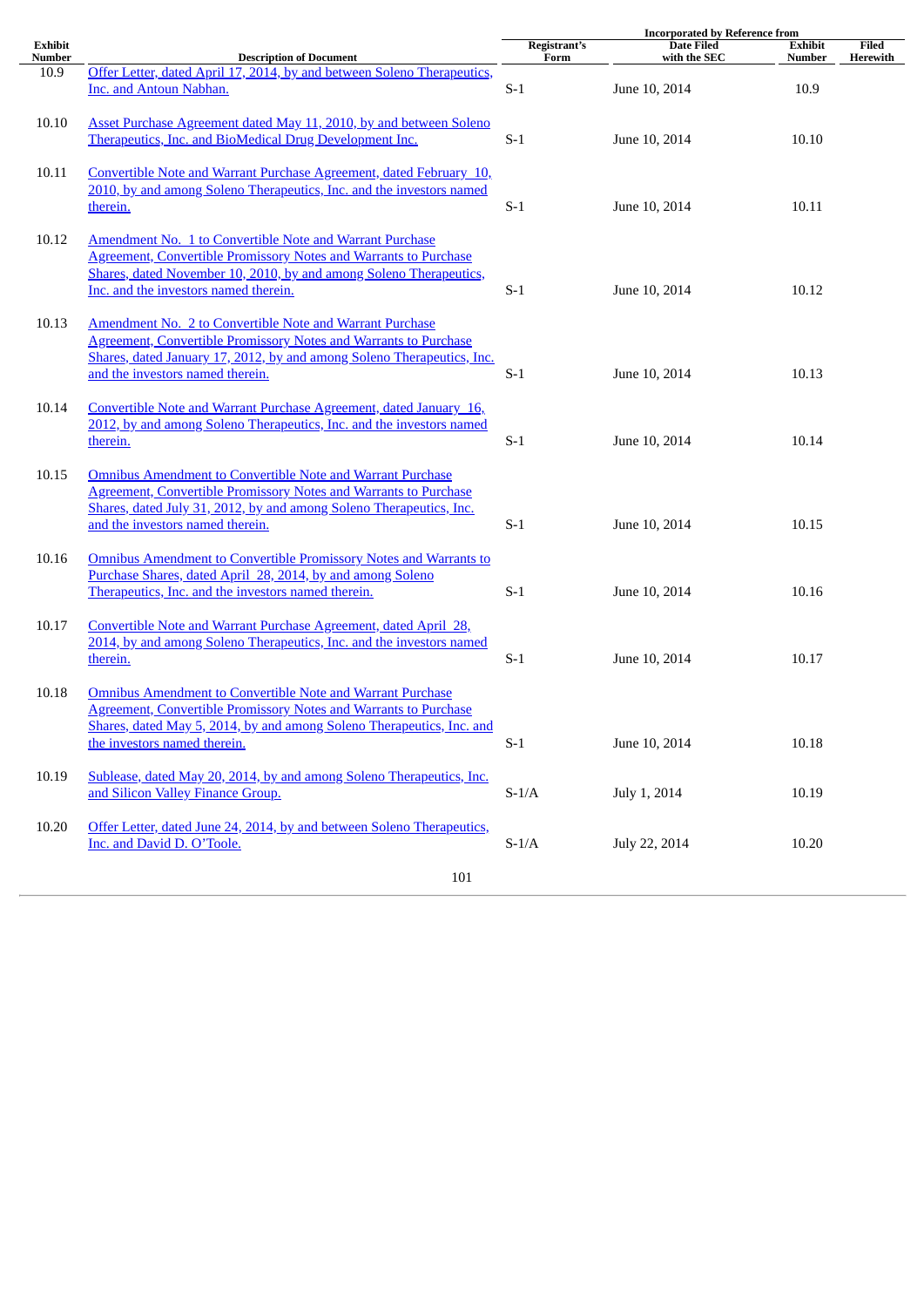|                          |                                                                                                                                           |                      | <b>Incorporated by Reference from</b> |                          |                          |
|--------------------------|-------------------------------------------------------------------------------------------------------------------------------------------|----------------------|---------------------------------------|--------------------------|--------------------------|
| <b>Exhibit</b><br>Number | <b>Description of Document</b>                                                                                                            | Registrant's<br>Form | <b>Date Filed</b><br>with the SEC     | <b>Exhibit</b><br>Number | <b>Filed</b><br>Herewith |
| 10.21                    | Loan Agreement by and between Soleno Therapeutics, Inc. and the<br>investors named therein, dated September 29, 2014.                     | $S-1/A$              | September 29, 2014                    | 10.21                    |                          |
| 10.22                    | Revised Second Tranche Closing Notice and Letter Amendment dated<br>August 18, 2014 relating to the August 2014 Notes.                    | $S-1/A$              | November 4, 2014                      | 10.22                    |                          |
| 10.23                    | <b>Second Tranche Subsequent Closing Notice and Letter Amendment dated</b><br>October 22, 2014 relating to the October 2014 Notes.        | $S-1/A$              | November 4, 2014                      | 10.23                    |                          |
| 10.24                    | Form of Warrant Exercise Agreement.                                                                                                       | $8-K$                | March 5, 2015                         | 10.1                     |                          |
| 10.25                    | Advisory Agreement by and between Soleno Therapeutics, Inc. and<br>Maxim Group LLC, dated March 4, 2015.                                  | $S-4$                | April 1, 2015                         | 10.25                    |                          |
| 10.26                    | <b>Agreement and First Amendment to Asset Purchase Agreement between</b><br>the Company, BDDI and affiliate of BDDI, dated June 30, 2015. | $8-K$                | July 7, 2015                          | 10.1                     |                          |
| 10.27                    | Common Stock Purchase Agreement between the Company and an<br>affiliate of BDDI, dated June 30, 2015.                                     | 8-K                  | July 7, 2015                          | 10.2                     |                          |
| 10.28                    | Registration Rights Agreement between the Company and Aspire Capital<br>Fund, LLC, dated July 24, 2015.                                   | 8-K                  | July 27, 2015                         | 4.1                      |                          |
| 10.29                    | Common Stock Purchase Agreement between the Company and Aspire<br>Capital Fund, LLC, dated July 24, 2015.                                 | $8-K$                | July 27, 2015                         | 10.1                     |                          |
| 10.30                    | Engagement Letter dated September 17, 2015, between Soleno<br>Therapeutics, Inc. and Maxim Group, LLC.                                    | $8-K$                | October 15, 2015                      | 1.1                      |                          |
| 10.31                    | Securities Purchase Agreement dated October 12, 2015.                                                                                     | $8-K$                | October 15, 2015                      | 10.1                     |                          |
| 10.32                    | Form of Registration Rights Agreement.                                                                                                    | 8-K                  | October 15, 2015                      | 10.2                     |                          |
| 10.33                    | Form of Lock-Up Agreement.                                                                                                                | 8-K                  | October 15, 2015                      | 10.3                     |                          |
| 10.34                    | Amendment No. 1 to Securities Purchase Agreement dated October 29,<br>2015.                                                               | $S-1/A$              | December 22, 2015                     | 10.33                    |                          |
| 10.35                    | Transfer and Distribution Agreement: United States: by and between<br>Soleno Therapeutics, Inc. and Bemes, Inc. signed January 26, 2016.  | $8-K$                | January 28, 2016                      | 10.1                     |                          |
| 10.36                    | Engagement Letter dated June 26, 2016, between Soleno Therapeutics,<br>Inc. and Maxim Group, LLC.                                         | $8-K$                | July 6, 2016                          | 1.1                      |                          |
|                          | 102                                                                                                                                       |                      |                                       |                          |                          |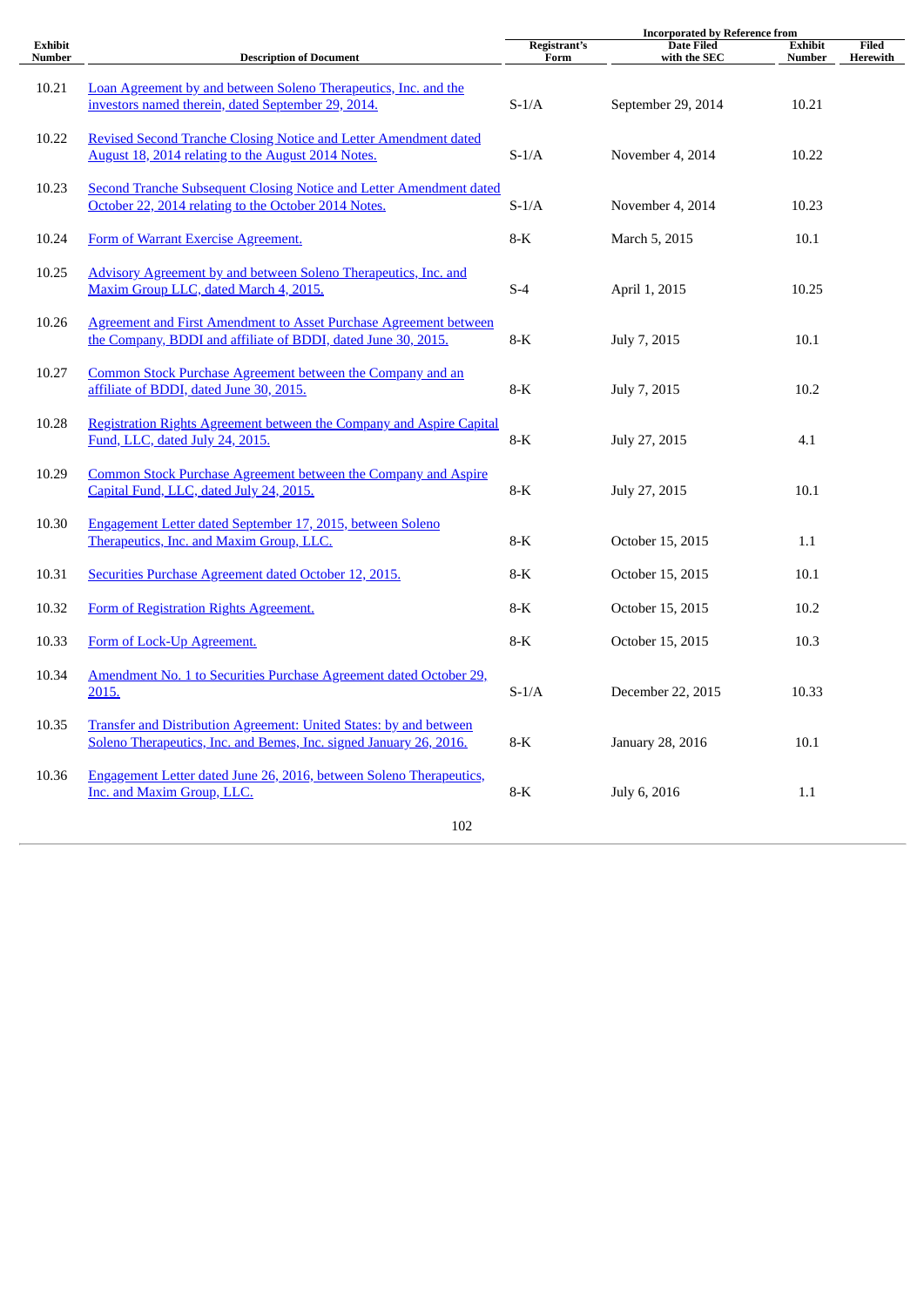|                          |                                                                                                                                                | <b>Incorporated by Reference from</b> |                                   |                                 |                   |
|--------------------------|------------------------------------------------------------------------------------------------------------------------------------------------|---------------------------------------|-----------------------------------|---------------------------------|-------------------|
| <b>Exhibit</b><br>Number | <b>Description of Document</b>                                                                                                                 | Registrant's<br>Form                  | <b>Date Filed</b><br>with the SEC | <b>Exhibit</b><br><b>Number</b> | Filed<br>Herewith |
|                          |                                                                                                                                                |                                       |                                   |                                 |                   |
| 10.37                    | Securities Purchase Agreement dated June 29, 2016.                                                                                             | $8-K$                                 | July 6, 2016                      | 10.1                            |                   |
|                          |                                                                                                                                                |                                       |                                   |                                 |                   |
| 10.38                    | Form of Registration Rights Agreement dated June 29, 2016.                                                                                     | $8-K$                                 | July 6, 2016                      | 10.2                            |                   |
| 10.39                    | Amendment No. 1 to Securities Purchase Agreement dated September 20,                                                                           |                                       |                                   |                                 |                   |
|                          | 2016.                                                                                                                                          | $S-1/A$                               | September 20, 2016                | 10.39                           |                   |
|                          |                                                                                                                                                |                                       |                                   |                                 |                   |
| 10.40                    | Agreement and Plan of Merger and Reorganization, dated as of December                                                                          |                                       |                                   |                                 |                   |
|                          | 22, 2016, by and among Soleno Therapeutics, Inc., a Delaware                                                                                   |                                       |                                   |                                 |                   |
|                          | corporation, Essentialis, Inc., a Delaware corporation, Company E Merger<br>Sub, Inc., a Delaware corporation and a wholly-owned subsidiary of |                                       |                                   |                                 |                   |
|                          | Soleno Therapeutics, and Neil Cowen as the stockholders' representative.                                                                       | $8-K$                                 | December 27, 2016                 | 2.1                             |                   |
|                          |                                                                                                                                                |                                       |                                   |                                 |                   |
| 10.41                    | Registration Rights Agreement between the Company and Aspire Capital                                                                           |                                       |                                   |                                 |                   |
|                          | Fund, LLC, dated January 27, 2017.                                                                                                             | $S-1$                                 | February 1, 2017                  | 10.51                           |                   |
|                          |                                                                                                                                                |                                       |                                   |                                 |                   |
| 10.42                    | Common Stock Purchase Agreement between the Company and Aspire<br>Capital Fund, LLC, dated January 27, 2017.                                   | $S-1$                                 | February 1, 2017                  | 10.52                           |                   |
|                          |                                                                                                                                                |                                       |                                   |                                 |                   |
| 10.43                    | Stock Purchase Agreement made by and between the Company and                                                                                   |                                       |                                   |                                 |                   |
|                          | NeoForce Holdings, Inc. a Delaware corporation dated July 18, 2017                                                                             | $8-K$                                 | July 24, 2017                     | 2.1                             |                   |
|                          |                                                                                                                                                |                                       |                                   |                                 |                   |
| 10.44                    | Joint Venture Agreement dated as of December 4, 2017 by and among<br>Soleno Therapeutics, Inc., Capnia, Inc., and OptAsia Healthcare Limited   | $8-K$                                 | December 8, 2017                  | 2.1                             |                   |
|                          |                                                                                                                                                |                                       |                                   |                                 |                   |
| 10.45                    | Securities Purchase Agreement, dated as of December 11, 2017                                                                                   | $8-K$                                 | December 13, 2017                 | 10.1                            |                   |
|                          |                                                                                                                                                |                                       |                                   |                                 |                   |
| 10.46                    | Confidential Consulting Agreement, dated September 5, 2017 by and                                                                              |                                       |                                   |                                 |                   |
|                          | between FLG Partners, LLC and the Company                                                                                                      | $8-K$                                 | June 4, 2018                      | 10.1                            |                   |
| 10.47                    | Securities Purchase Agreement, dated as of December 19, 2018                                                                                   | $8-K$                                 | December 19, 2018                 | 10.1                            |                   |
|                          |                                                                                                                                                |                                       |                                   |                                 |                   |
| 10.48                    | <b>Employment Agreement with Kristen Yen</b>                                                                                                   | $S-1$                                 | March 29, 2019                    | 10.48                           |                   |
|                          |                                                                                                                                                |                                       |                                   |                                 |                   |
| 21.1                     | <b>Subsidiaries</b>                                                                                                                            |                                       |                                   |                                 | $\mathbf X$       |
| 23.1                     | <b>Consent of Marcum LLP</b>                                                                                                                   |                                       |                                   |                                 | $\mathbf X$       |
|                          |                                                                                                                                                |                                       |                                   |                                 |                   |
| 31.1                     | Certification of Principal Executive Officer Required Under Rule 13a-                                                                          |                                       |                                   |                                 |                   |
|                          | 14(a) and 15d-14(a) of the Securities Exchange Act of 1934, as amended                                                                         |                                       |                                   |                                 | X                 |
|                          |                                                                                                                                                |                                       |                                   |                                 |                   |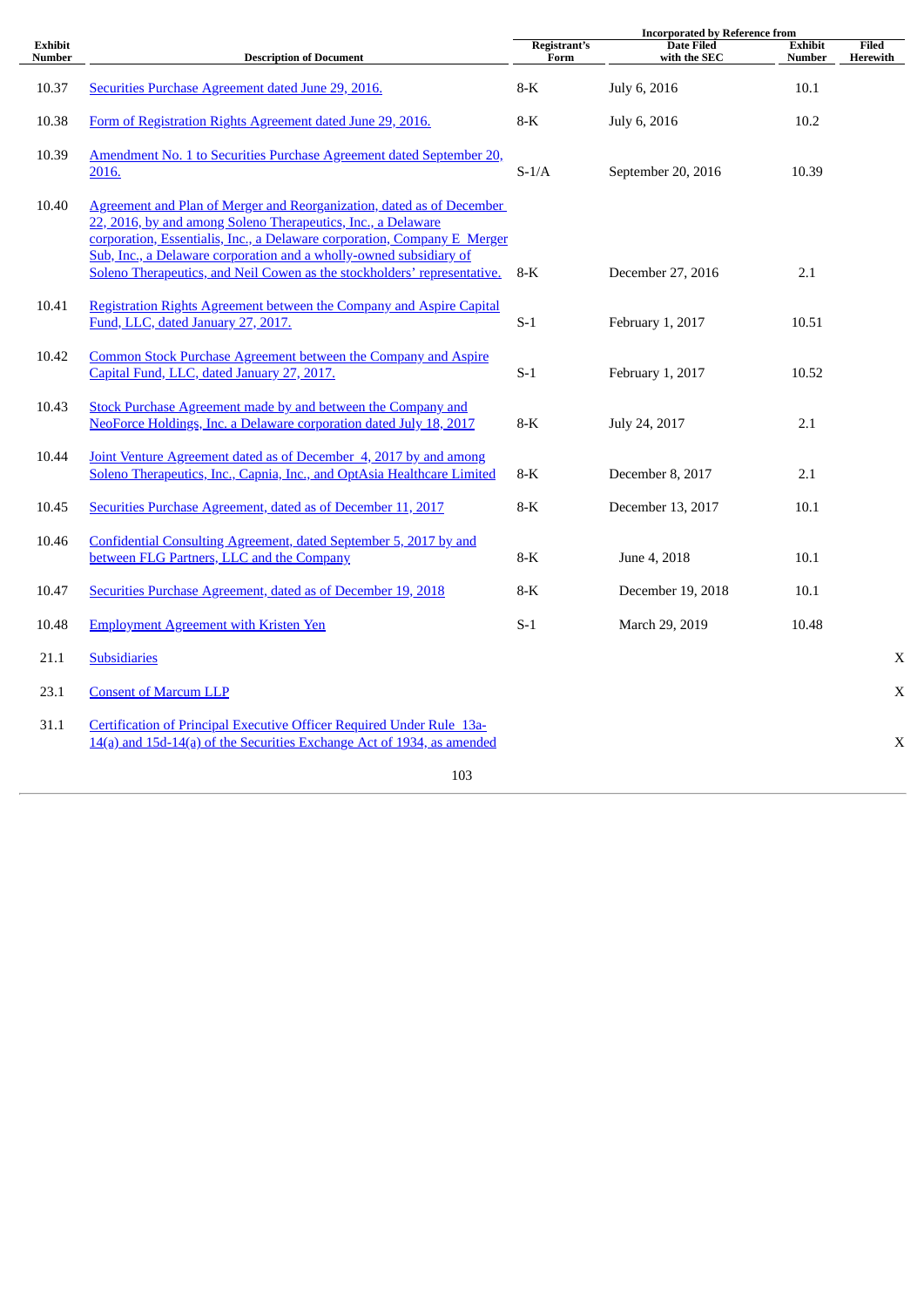|                                 |                                                                                                                                                                                | <b>Incorporated by Reference from</b> |                                   |                                 |                   |
|---------------------------------|--------------------------------------------------------------------------------------------------------------------------------------------------------------------------------|---------------------------------------|-----------------------------------|---------------------------------|-------------------|
| <b>Exhibit</b><br><b>Number</b> | <b>Description of Document</b>                                                                                                                                                 | Registrant's<br>Form                  | <b>Date Filed</b><br>with the SEC | <b>Exhibit</b><br><b>Number</b> | Filed<br>Herewith |
| 31.2                            | <b>Certification of Principal Financial and Accounting Officer Required</b><br>Under Rule 13a-14(a) and 15d-14(a) of the Securities Exchange Act of<br>1934, as amended        |                                       |                                   |                                 | X                 |
| 32.1                            | Certification of Principal Executive Officer Required Under Rule 13a-<br>14(b) of the Securities Exchange Act of 1934, as amended, and 18 U.S.C.<br>\$1350                     |                                       |                                   |                                 | X                 |
| 32.2                            | <b>Certification of Principal Financial and Accounting Officer Required</b><br>Under Rule 13a-14(b) of the Securities Exchange Act of 1934, as<br>amended, and 18 U.S.C. §1350 |                                       |                                   |                                 | X                 |
| 101.INS                         | <b>XBRL Instance Document.</b>                                                                                                                                                 |                                       |                                   |                                 | X                 |
|                                 | 101.SCH XBRL Taxonomy Extension Schema Document.                                                                                                                               |                                       |                                   |                                 | X                 |
|                                 | 101.CAL XBRL Taxonomy Extension Calculation Linkbase Document.                                                                                                                 |                                       |                                   |                                 | X                 |
|                                 | 101. DEF XBRL Taxonomy Extension Definition Linkbase Document.                                                                                                                 |                                       |                                   |                                 | X                 |
|                                 | 101.LAB XBRL Taxonomy Extension Label Linkbase Document.                                                                                                                       |                                       |                                   |                                 | X                 |
| 101.PRE                         | XBRL Taxonomy Extension Presentation Linkbase Document.                                                                                                                        |                                       |                                   |                                 | $\mathbf X$       |
|                                 |                                                                                                                                                                                |                                       |                                   |                                 |                   |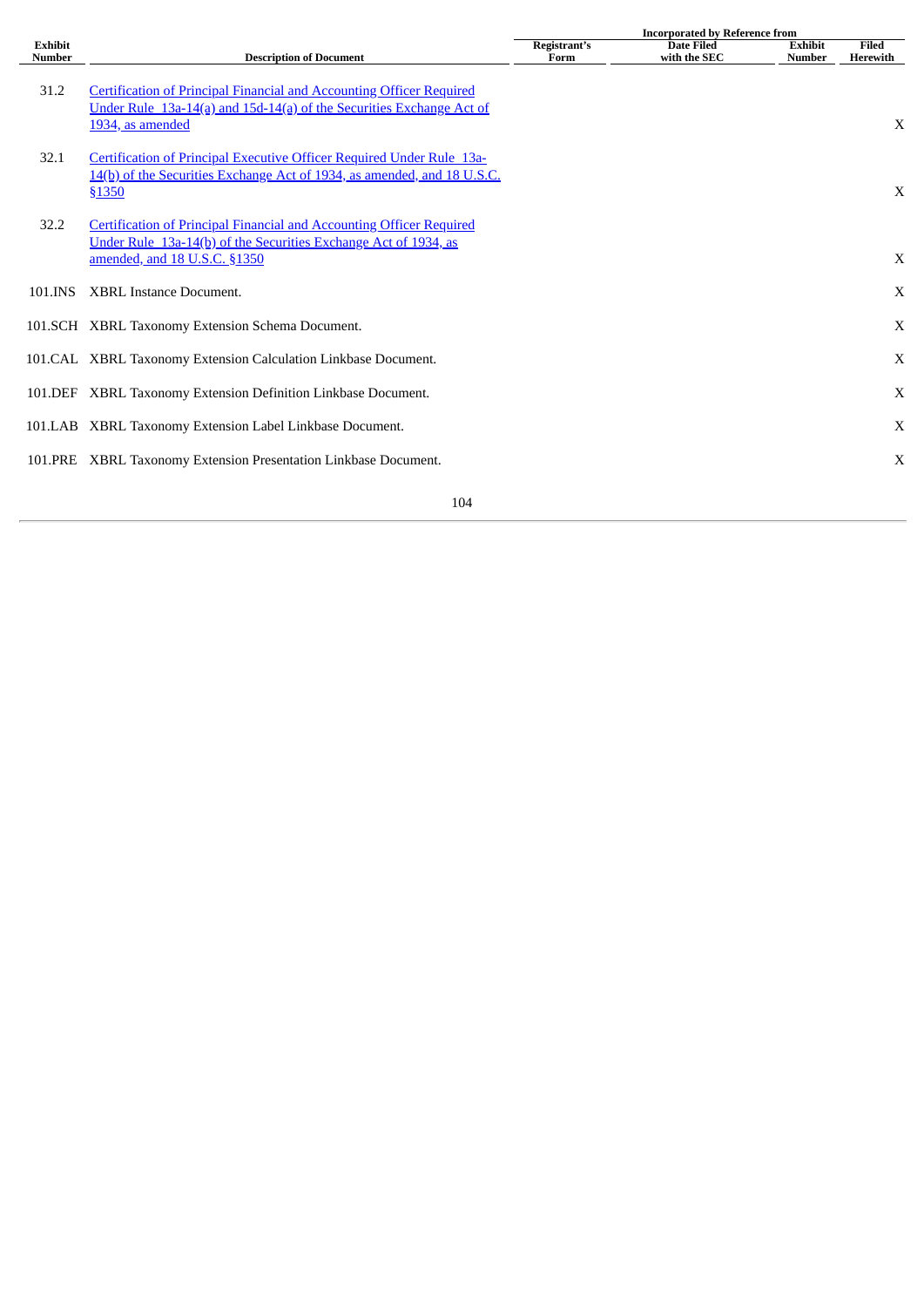#### **SIGNATURES**

Pursuant to the requirements of Section 13 or 15(d) of the Securities Exchange Act of 1934, the registrant has duly caused this report to be signed on its behalf by the undersigned, thereunto duly authorized.

Soleno Therapeutics, Inc.

Date: March 4, 2020 By: /S/ ANISH BHATNAGAR

President and Chief Executive Officer

# **POWER OF ATTORNEY**

Each person whose individual signature appears below hereby authorizes and appoints Anish Bhatnagar, with full power of substitution and resubstitution and full power to act, as his or her true and lawful attorney-in-fact and agent to act in his or her name, place and stead and to execute in the name and on behalf of each person, individually and in each capacity stated below, and to file any and all amendments to this annual report on Form 10-K and to file the same, with all exhibits thereto, and other documents in connection therewith, with the Securities and Exchange Commission, granting unto said attorneys-in-fact and agents, and each of them, full power and authority to do and perform each and every act and thing, ratifying and confirming all that said attorneys-in-fact and agents or any of them or their or his substitute or substitutes may lawfully do or cause to be done by virtue thereof.

Pursuant to the requirements of the Securities Exchange Act of 1934, this report has been signed below by the following persons on behalf of the registrant and in the capacities and on the dates indicated.

| Signature               | <b>Title</b>                                     | <b>Date</b>   |  |
|-------------------------|--------------------------------------------------|---------------|--|
| /S/ ANISH BHATNAGAR     | President, Chief Executive Officer and Director  | March 4, 2020 |  |
| Anish Bhatnagar         | (Principal Executive Officer)                    |               |  |
| /S/ JAMES MACKANESS     | Chief Financial Officer (Principal Financial and | March 4, 2020 |  |
| James Mackaness         | <b>Accounting Officer)</b>                       |               |  |
| /S/ ERNEST MARIO        | Chairman                                         | March 4, 2020 |  |
| <b>Ernest Mario</b>     |                                                  |               |  |
| /S/ ANDREW SINCLAIR     | Director                                         | March 4, 2020 |  |
| <b>Andrew Sinclair</b>  |                                                  |               |  |
| /S/ WILLIAM G. HARRIS   | Director                                         | March 4, 2020 |  |
| William G. Harris       |                                                  |               |  |
| /S/ STUART COLLINSON    | Director                                         | March 4, 2020 |  |
| <b>Stuart Collinson</b> |                                                  |               |  |
| /S/ GWEN MELINCOFF      | Director                                         | March 4, 2020 |  |
| Gwen Melincoff          |                                                  |               |  |
| /S/ BIRGITTE VOLCK      | Director                                         | March 4, 2020 |  |
| <b>Birgitte Volck</b>   |                                                  |               |  |

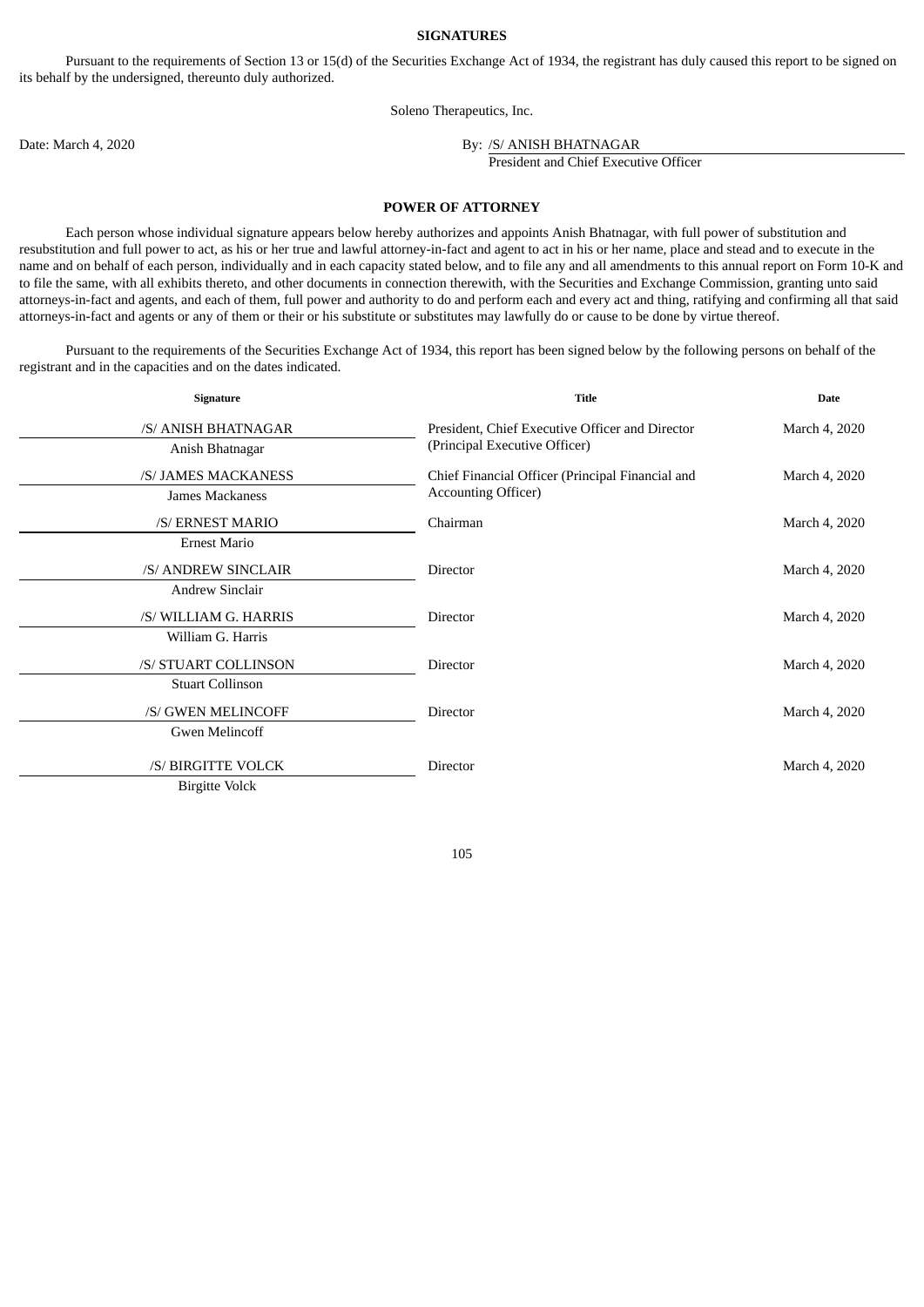# **DESCRIPTION OF THE REGISTRANT'S SECURITIES REGISTERED PURSUANT TO SECTION 12 OF THE SECURITIES EXCHANGE ACT OF 1934**

<span id="page-107-0"></span>Soleno Therapeutics, Inc. (the "Company") has one class of securities registered under Section 12 of the Securities Exchange Act of 1934, as amended: our common stock, par value \$0.001 per share.

As used in this summary, the terms "Soleno," "the Company," "we," "our" and "us" refer to Soleno Therapeutics, Inc.

The following is a description of the material terms and provisions relating to our common stock. The following description is a summary that is not complete and is subject to and qualified in its entirety by reference to our amended and restated certificate of incorporation and our amended and restated bylaws, and to provisions of the Delaware General Corporation Law. Copies of our amended and restated certificate of incorporation and our amended and restated bylaws, each of which may be amended from time to time, are included as exhibits to the Annual Report on Form 10-K to which this description is an Exhibit.

### **General**

Our authorized capital stock consists of 110,000,000 shares, all with a par value of \$0.001 per share, 100,000,000 of which are designated as Common Stock and 10,000,000 of which are designated Convertible Preferred Stock.

#### **Common Stock**

Holders of Common Stock are entitled to one vote per share on matters on which our stockholders vote. There are no cumulative voting rights. Subject to any preferential dividend rights of any outstanding shares of preferred stock, holders of Common Stock are entitled to receive dividends, if declared by our board of directors, out of funds that we may legally use to pay dividends. If we liquidate or dissolve, holders of Common Stock are entitled to share ratably in our assets once our debts and any liquidation preference owed to any then-outstanding preferred stockholders are paid. Our certificate of incorporation does not provide the Common Stock with any redemption, conversion or preemptive rights.

#### **Anti-takeover provisions**

## *Amended and Restated Certificate of Incorporation and Bylaws*

Our amended and restated certificate of incorporation provides for our board of directors to be divided into three classes with staggered three-year terms. Only one class of directors will be elected at each annual meeting of our stockholders, with the other classes continuing for the remainder of their respective three-year terms. Because our stockholders do not have cumulative voting rights, our stockholders holding a majority of the voting power of our shares of Common Stock outstanding will be able to elect all of our directors. The directors may be removed by the stockholders only for cause upon the vote of holders of a majority of the shares then entitled to vote at an election of directors. Furthermore, the authorized number of directors may be changed only by resolution of our board of directors, and vacancies and newly created directorships on our board of directors may, except as otherwise required by law or determined by our board, only be filled by a majority vote of the directors then serving on our board of directors, even though less than a quorum. Our amended and restated certificate of incorporation and amended and restated bylaws provide that all stockholder actions must be effected at a duly called meeting of stockholders and not by a consent in writing. A special meeting of stockholders may be called only by a majority of our whole board of directors, the chair of our board of directors, our chief executive officer or our president. Our amended and restated bylaws also provide that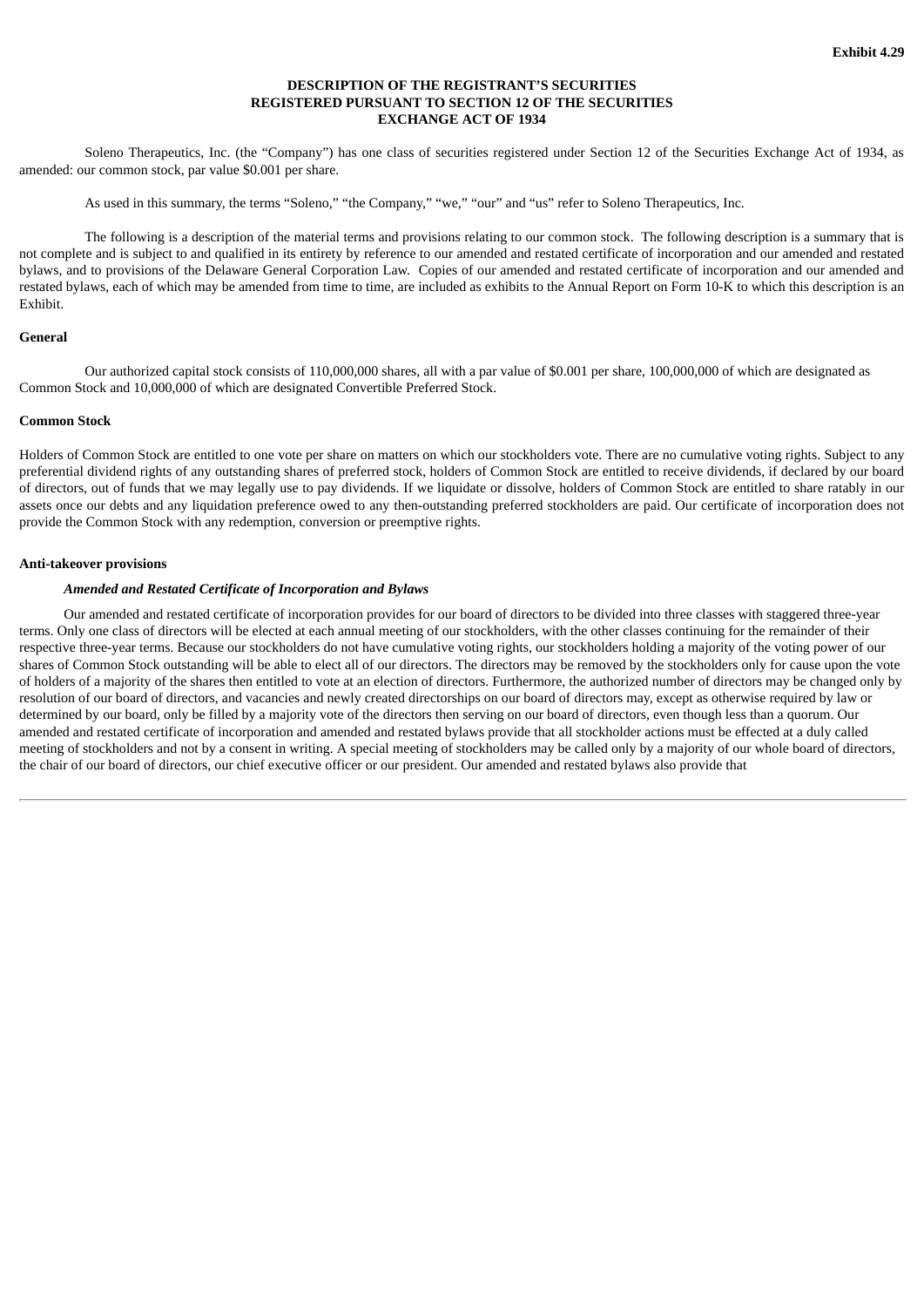stockholders seeking to present proposals before a meeting of stockholders to nominate candidates for election as directors at a meeting of stockholders must provide timely advance notice in writing, and specify requirements as to the form and content of a stockholder's notice.

Our amended and restated certificate of incorporation further provides that the affirmative vote of holders of at least 66 2/3% of the voting power of all of the then outstanding shares of voting stock, voting as a single class, will be required to amend certain provisions of our certificate of incorporation, including provisions relating to the structure of our board of directors, the size of our board of directors, removal of directors, special meetings of stockholders, actions by written consent and cumulative voting. The affirmative vote of holders of at least 66 2/3% of the voting power of all of the then outstanding shares of voting stock, voting as a single class, will be required to amend or repeal our bylaws, although our bylaws may be amended by a simple majority vote of our board of directors; provided that any bylaw amendment adopted by our stockholders that specifies the votes necessary for the election of directors will not be further amended or repealed by our board of directors.

The foregoing provisions make it more difficult for our existing stockholders to replace our board of directors as well as for another party to obtain control of our company by replacing our board of directors. Since our board of directors has the power to retain and discharge our officers, these provisions could also make it more difficult for existing stockholders or another party to effect a change in management. In addition, the authorization of undesignated preferred stock makes it possible for our board of directors to issue preferred stock with voting or other rights or preferences that could impede the success of any attempt to change the control of our company.

These provisions are intended to enhance the likelihood of continued stability in the composition of our board of directors and its policies and to discourage certain types of transactions that may involve an actual or threatened acquisition of our company. These provisions are also designed to reduce our vulnerability to an unsolicited acquisition proposal and to discourage certain tactics that may be used in proxy rights. However, such provisions could have the effect of discouraging others from making tender offers for our shares and may have the effect of deterring hostile takeovers or delaying changes in control of our company or our management. As a consequence, these provisions also may inhibit fluctuations in the market price of our stock that could result from actual or rumored takeover attempts.

#### *Section 203 of the Delaware General Corporation Law*

We are subject to Section 203 of the Delaware General Corporation Law, or Section 203, which prohibits a Delaware corporation from engaging in any business combination with any interested stockholder for a period of three years after the date that such stockholder became an interested stockholder, with the following exceptions:

- before such date, our board of directors approved either the business combination or the transaction that resulted in the stockholder becoming an interested stockholder;
- upon closing of the transaction that resulted in the stockholder becoming an interested stockholder, the interested stockholder owned at least 85% of the voting stock of the corporation outstanding at the time the transaction began, excluding for purposes of determining the voting stock outstanding (but not the outstanding voting stock owned by the interested stockholder) those shares owned by: (i) persons who are directors and also officers; and (ii) employee stock plans in which employee participants do not have the right to determine confidentially whether shares held subject to the plan will be tendered in a tender or exchange offer; or
- on or after such date, the business combination is approved by our board of directors and authorized at an annual or special meeting of the stockholders, and not by written consent, by the affirmative vote of at least 66 2/3% of the outstanding voting stock that is not owned by the interested stockholder.

In general, Section 203 defines business combination to include the following:

any merger or consolidation involving the corporation and the interested stockholder;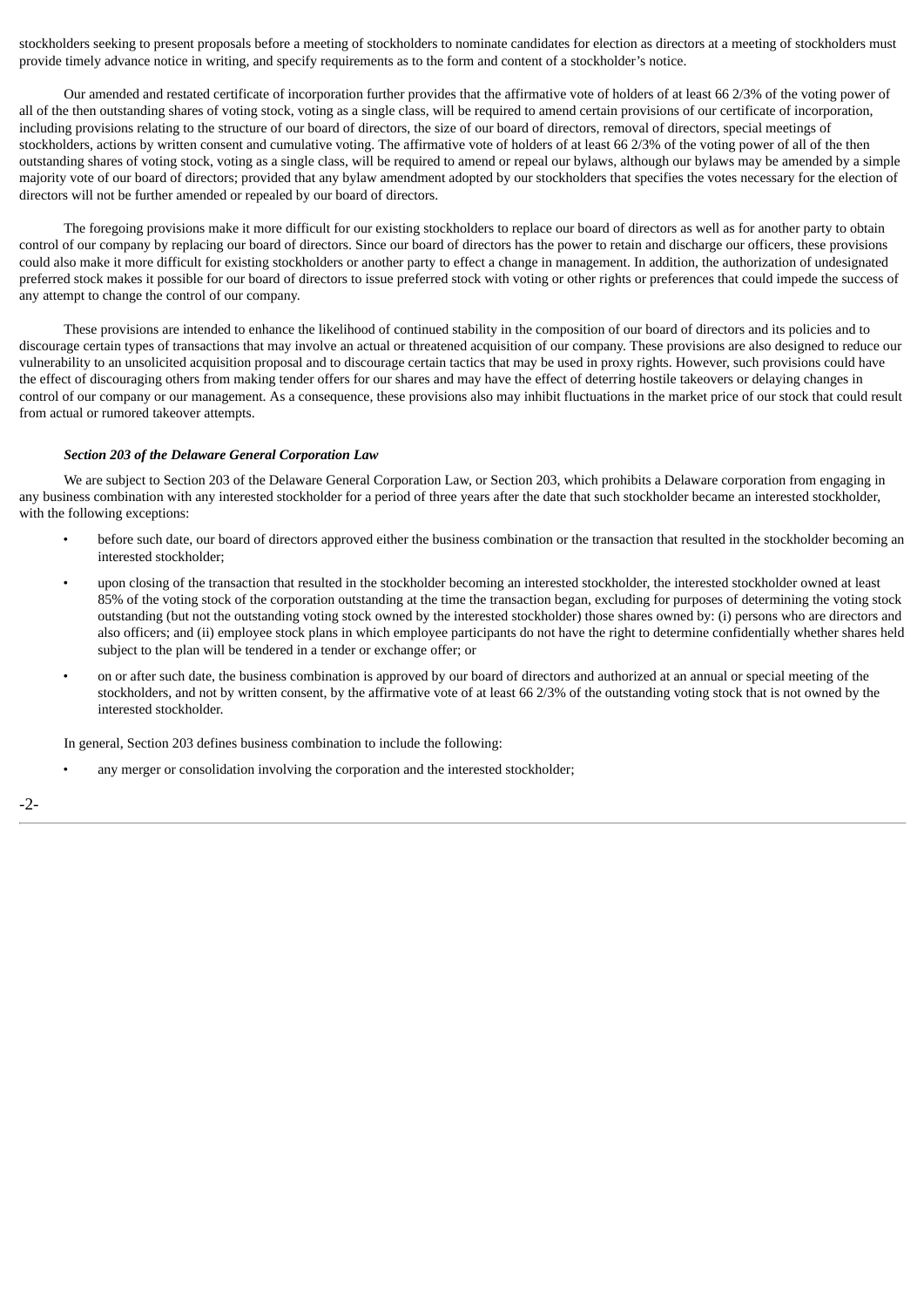- any sale, transfer, pledge or other disposition of ten percent (10%) or more of the assets of the corporation involving the interested stockholder;
- subject to certain exceptions, any transaction that results in the issuance or transfer by the corporation of any stock of the corporation to the interested stockholder;
- any transaction involving the corporation that has the effect of increasing the proportionate share of the stock or any class or series of the corporation beneficially owned by the interested stockholder; or
- the receipt by the interested stockholder of the benefit of any loss, advances, guarantees, pledges or other financial benefits by or through the corporation.

In general, Section 203 defines an "interested stockholder" as an entity or person who, together with the person's affiliates and associates, beneficially owns, or within three years prior to the time of determination of interested stockholder status did own, 15% or more of the outstanding voting stock of the corporation.

#### **Limitation on Liability and Indemnification Matters**

Our amended and restated certificate of incorporation and amended and restated bylaws provide that we will indemnify our directors and officers, and may indemnify our employees and other agents, to the fullest extent permitted by the Delaware General Corporation Law, which prohibits our amended and restated certificate of incorporation from limiting the liability of our directors for the following:

- any breach of the director's duty of lovalty to the corporation or its stockholders;
- any act or omission not in good faith or that involves intentional misconduct or a knowing violation of law;
- unlawful payments of dividends or unlawful stock repurchases or redemptions; or
- any transaction from which the director derived an improper personal benefit.

If Delaware law is amended to authorize corporate action further eliminating or limiting the personal liability of a director, then the liability of our directors will be eliminated or limited to the fullest extent permitted by Delaware law, as so amended. Our amended and restated certificate of incorporation does not eliminate a director's duty of care and in appropriate circumstances, equitable remedies, such as injunctive or other forms of non-monetary relief, remain available under Delaware law. This provision also does not affect a director's responsibilities under any other laws, such as the federal securities laws or other state or federal laws. Under our amended and restated bylaws, we will also be empowered to purchase insurance on behalf of any person whom we are required or permitted to indemnify.

In addition to the indemnification required in our amended and restated certificate of incorporation and amended and restated bylaws, we have entered into indemnification agreements with each of our current directors and officers. These agreements provide indemnification for certain expenses and liabilities incurred in connection with any action, suit, proceeding, or alternative dispute resolution mechanism, or hearing, inquiry, or investigation that may lead to the foregoing, to which they are a party, or are threatened to be made a party, by reason of the fact that they are or were a director, officer, employee, agent, or fiduciary of our company, or any of our subsidiaries, by reason of any action or inaction by them while serving as an officer, director, agent, or fiduciary, or by reason of the fact that they were serving at our request as a director, officer, employee, agent, or fiduciary of another entity. In the case of an action or proceeding by, or in the right of, our company or any of our subsidiaries, no indemnification will be provided for any claim where a court determines that the indemnified party is prohibited from receiving indemnification. We believe that these bylaw provisions and indemnification agreements are necessary to attract and retain qualified persons as directors and officers. We also maintain directors' and officers' liability insurance.

The limitation of liability and indemnification provisions in our amended and restated certificate of incorporation and amended and restated bylaws may discourage stockholders from bringing a lawsuit against directors for breach of their fiduciary duties. They may also reduce the likelihood of derivative litigation against directors and officers, even though an action, if successful, might benefit us and our stockholders. A stockholder's investment may be harmed to the -3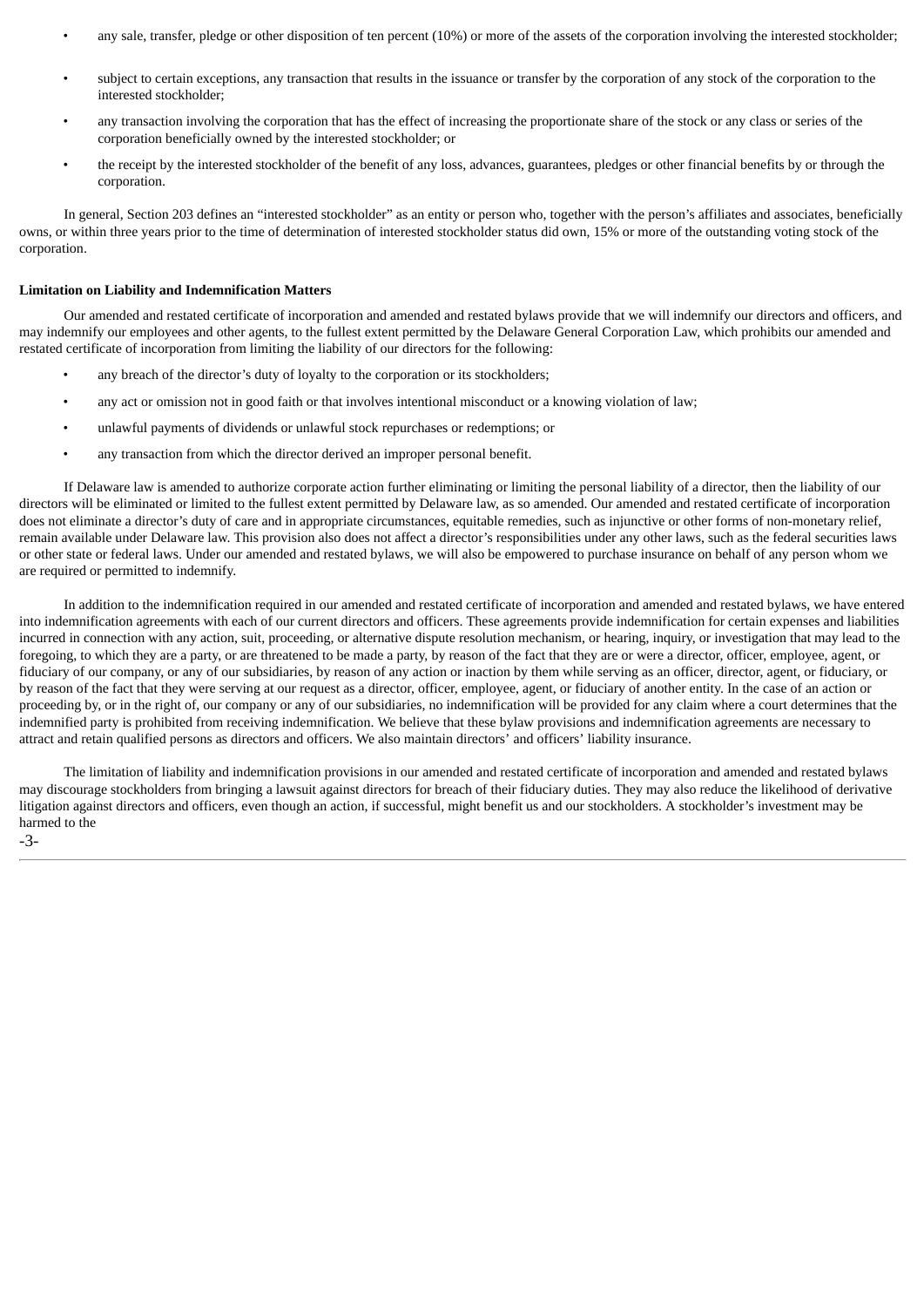extent we pay the costs of settlement and damage awards against directors and officers pursuant to these indemnification provisions. Insofar as we may provide indemnification for liabilities arising under the Securities Act to our directors, officers, and controlling persons pursuant to the foregoing provisions, or otherwise, we have been advised that, in the opinion of the Securities Exchange and Commission, such indemnification is against public policy as expressed in the Securities Act, and is, therefore, unenforceable. There is no pending litigation or proceeding naming any of our directors or officers as to which indemnification is being sought, nor are we aware of any pending or threatened litigation that may result in claims for indemnification by any director or officer.

## **Transfer agent and registrar**

The transfer agent and registrar for our Common Stock is American Stock Transfer & Trust Company, LLC.

-4-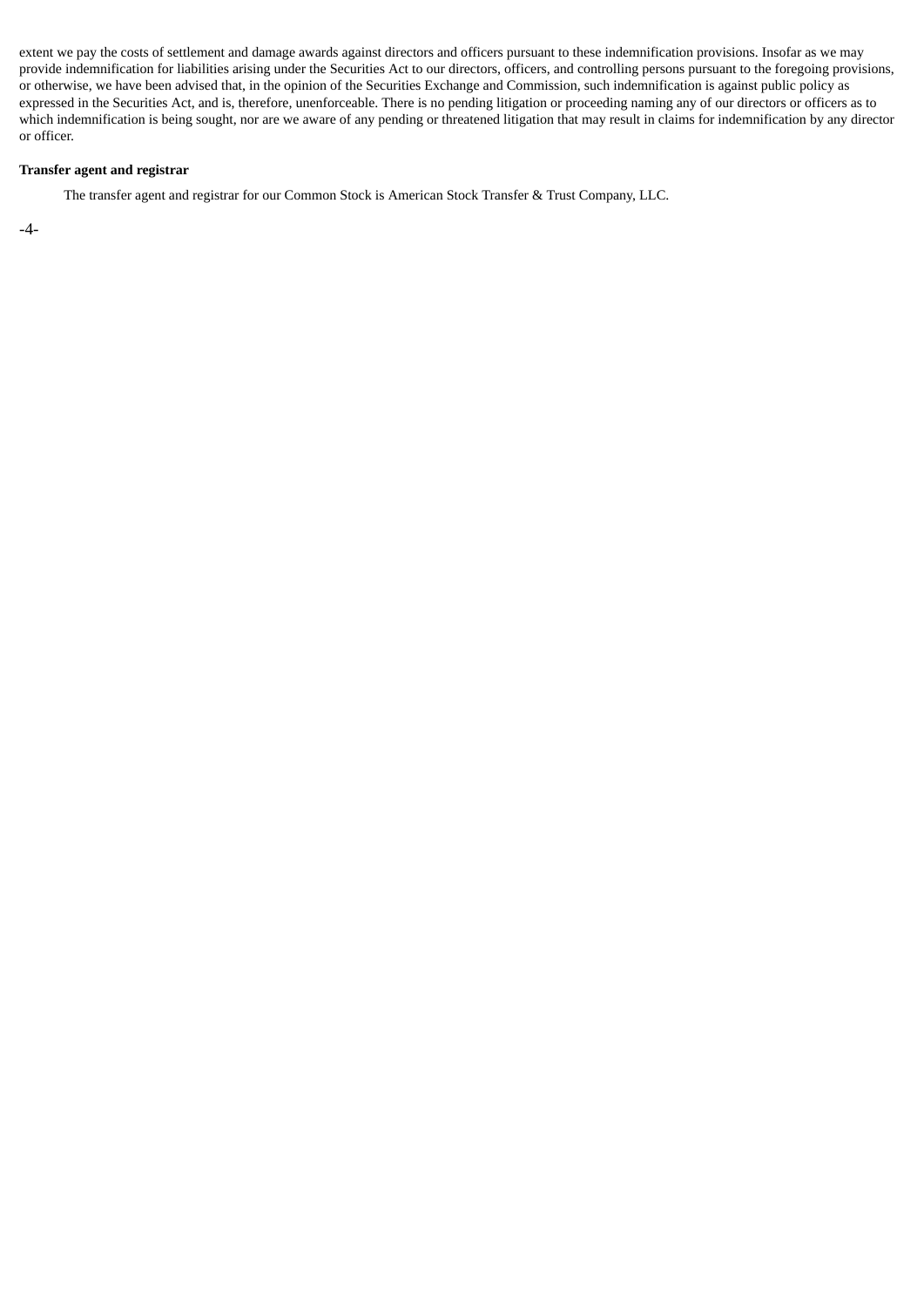#### **Subsidiaries of Soleno Therapeutics, Inc.**

**S u b s i d i a r y** Soleno Therapeutics UK Ltd. **Example 18 and 20 and 20 and 20 and 20 and 20 and 20 and 20 and 20 and 20 and 20 and 20 and 20 and 20 and 20 and 20 and 20 and 20 and 20 and 20 and 20 and 20 and 20 and 20 and 20 and 20 and 20** Soleno Therapeutics Europe Lto d. In the set of the set of the set of the set of the set of the set of the set of the set of the set of the set of the set of the set of the set of the set of the set of the set of the set of the set of the set of the set **Essentialis, Inc.** De

**J u r i s d i c t i o n** n i t e d K in g d o m r e l a n d elaware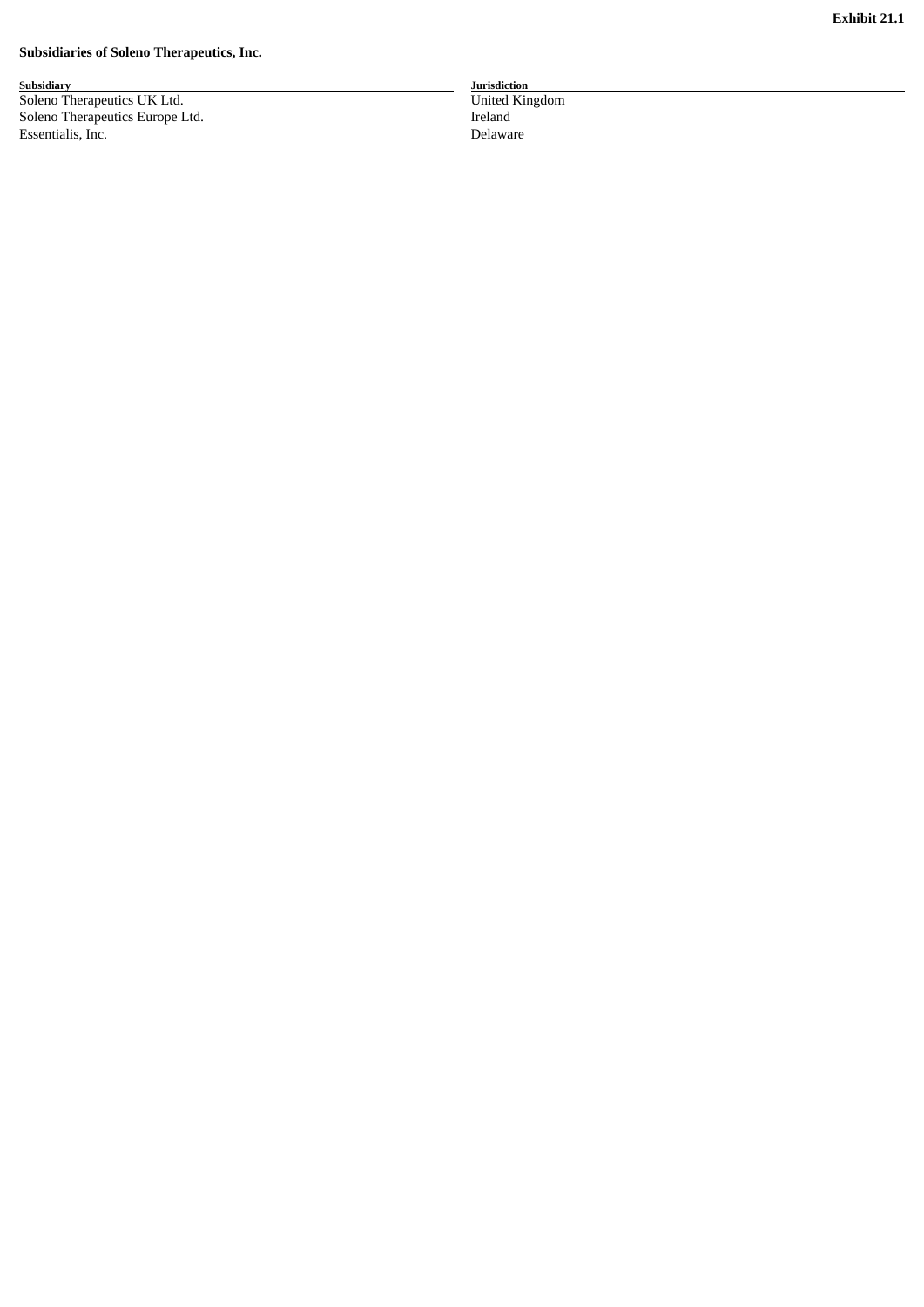## **INDEPENDENT REGISTERED PUBLIC ACCOUNTING FIRM'S CONSENT**

We consent to the incorporation by reference in the Registration Statement of Soleno Therapeutics, Inc. on Form S-8 (File Numbers 333-235999, 333- 230402, 333-224070, 333-220056, 333-210563 and 333-200175) and Form S-3 (File Number 333-232068) of our report which includes an explanatory paragraph as to the Company's ability to continue as a going concern**,** dated March 4, 2020, with respect to our audits of the consolidated financial statements of Soleno Therapeutics, Inc. as of December 31, 2019 and 2018 and for each of the two years in the period ended December 31, 2019, which report is included in this Annual Report on Form 10-K of Soleno Therapeutics, Inc. for the year ended December 31, 2019.

/s/ Marcum LLP

Marcum LLP San Francisco, CA March 4, 2020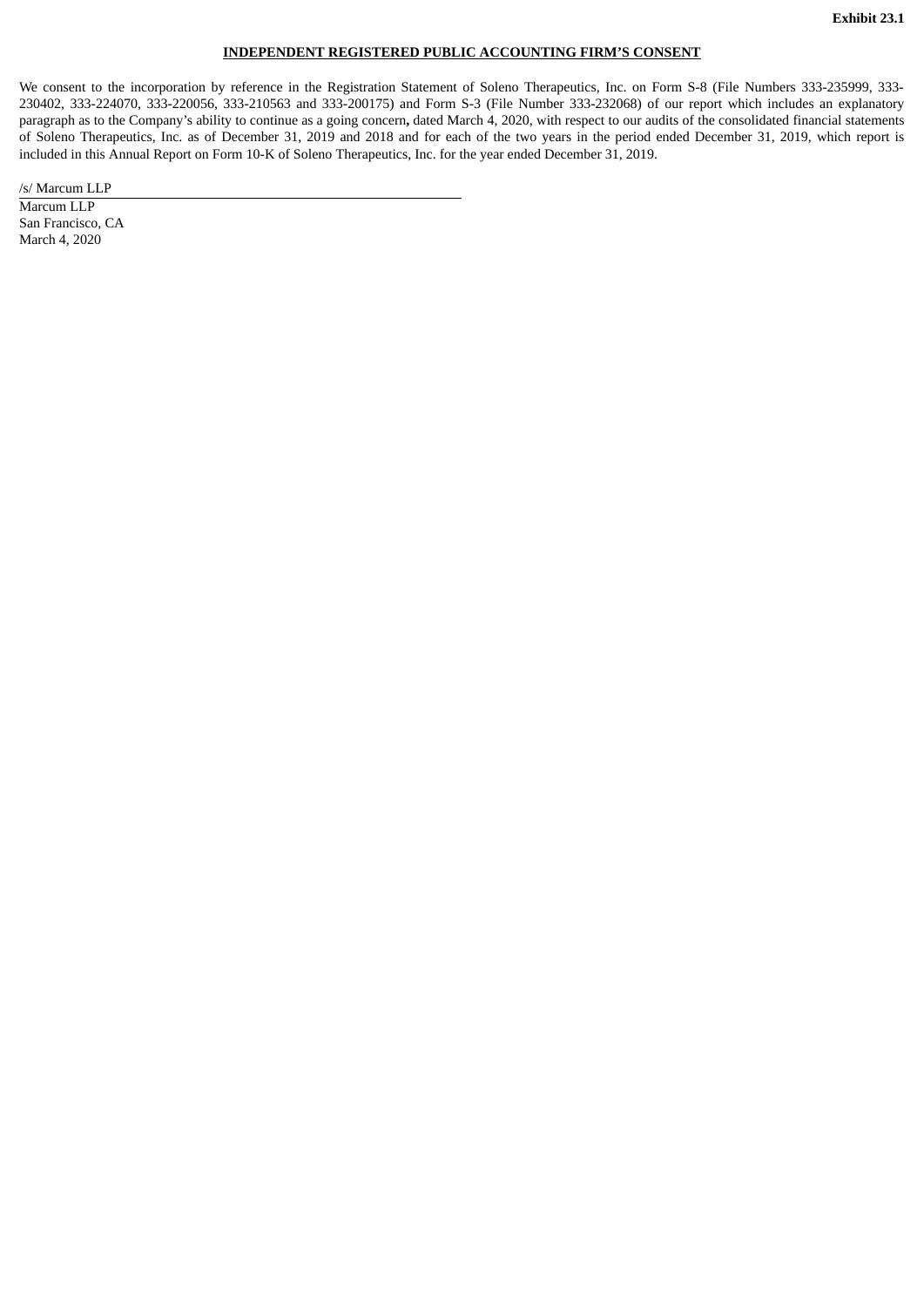# **CERTIFICATION OF THE CHIEF EXECUTIVE OFFICER PURSUANT TO SECURITIES EXCHANGE ACT RULES 13A-14(A) AND 15D-14(A)**

I, Anish Bhatnagar, M.D., certify that:

- 1. I have reviewed this annual report on Form 10-K of Soleno Therapeutics, Inc.;
- 2. Based on my knowledge, this report does not contain any untrue statement of a material fact or omit to state a material fact necessary to make the statements made, in light of the circumstances under which such statements were made, not misleading with respect to the period covered by this report;
- 3. Based on my knowledge, the financial statements, and other financial information included in this report, fairly present in all material respects the financial condition, results of operations and cash flows of the registrant as of, and for, the periods presented in this report;
- 4. The registrant's other certifying officer(s) and I are responsible for establishing and maintaining disclosure controls and procedures (as defined in Exchange Act Rules 13a-15(e) and 15d-15(e)) and internal control over financial reporting (as defined in Exchange Act Rules 13a-15(f) and 15d-15(f)) for the registrant and have:
	- (a) Designed such disclosure controls and procedures, or caused such disclosure controls and procedures to be designed under our supervision, to ensure that material information relating to the registrant, including its consolidated subsidiaries, is made known to us by others within those entities, particularly during the period in which this report is being prepared;
	- (b) Designed such internal control over financial reporting, or caused such internal control over financial reporting to be designed under our supervision, to provide reasonable assurance regarding the reliability of financial reporting and the preparation of financial statements for external purposes in accordance with generally accepted accounting principles;
	- (c) Evaluated the effectiveness of the registrant's disclosure controls and procedures and presented in this report our conclusions about the effectiveness of the disclosure controls and procedures, as of the end of the period covered by this report based on such evaluation; and
	- (d) Disclosed in this report any change in the registrant's internal control over financial reporting that occurred during the registrant's most recent fiscal quarter (the registrant's fourth fiscal quarter in the case of an annual report) that has materially affected, or is reasonably likely to materially affect, the registrant's internal control over financial reporting; and
- 5. The registrant's other certifying officer(s) and I have disclosed, based on our most recent evaluation of internal control over financial reporting, to the registrant's auditors and the audit committee of the registrant's board of directors (or persons performing the equivalent functions):
	- (a) All significant deficiencies and material weaknesses in the design or operation of internal control over financial reporting which are reasonably likely to adversely affect the registrant's ability to record, process, summarize and report financial information; and
	- (b) Any fraud, whether or not material, that involves management or other employees who have a significant role in the registrant's internal control over financial reporting.

Date: March 4, 2020

/S/ ANISH BHATNAGAR

Anish Bhatnagar President, Chief Executive Officer (principal executive officer)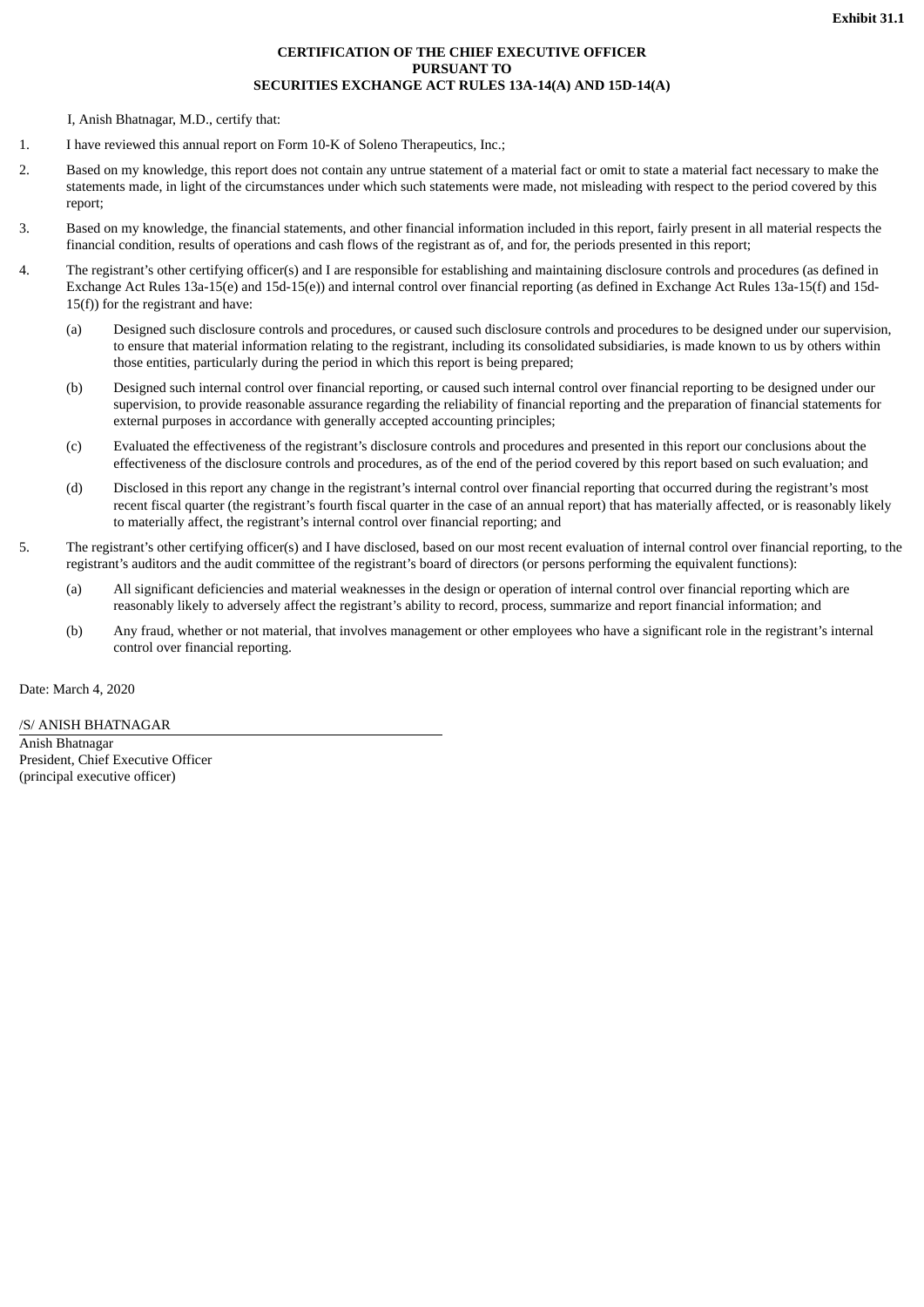# **CERTIFICATION OF THE CHIEF FINANCIAL OFFICER PURSUANT TO SECURITIES EXCHANGE ACT RULES 13A-14(A) AND 15D-14(A)**

I, James Mackaness, certify that:

- 1. I have reviewed this annual report on Form 10-K of Soleno Therapeutics, Inc.;
- 2. Based on my knowledge, this report does not contain any untrue statement of a material fact or omit to state a material fact necessary to make the statements made, in light of the circumstances under which such statements were made, not misleading with respect to the period covered by this report;
- 3. Based on my knowledge, the financial statements, and other financial information included in this report, fairly present in all material respects the financial condition, results of operations and cash flows of the registrant as of, and for, the periods presented in this report;
- 4. The registrant's other certifying officer(s) and I are responsible for establishing and maintaining disclosure controls and procedures (as defined in Exchange Act Rules 13a-15(e) and 15d-15(e)) and internal control over financial reporting (as defined in Exchange Act Rules 13a-15(f) and 15d- $15(f)$ ) for the registrant and have:
	- (a) Designed such disclosure controls and procedures, or caused such disclosure controls and procedures to be designed under our supervision, to ensure that material information relating to the registrant, including its consolidated subsidiaries, is made known to us by others within those entities, particularly during the period in which this report is being prepared;
	- (b) Designed such internal control over financial reporting, or caused such internal control over financial reporting to be designed under our supervision, to provide reasonable assurance regarding the reliability of financial reporting and the preparation of financial statements for external purposes in accordance with generally accepted accounting principles;
	- (c) Evaluated the effectiveness of the registrant's disclosure controls and procedures and presented in this report our conclusions about the effectiveness of the disclosure controls and procedures, as of the end of the period covered by this report based on such evaluation; and
	- (d) Disclosed in this report any change in the registrant's internal control over financial reporting that occurred during the registrant's most recent fiscal quarter (the registrant's fourth fiscal quarter in the case of an annual report) that has materially affected, or is reasonably likely to materially affect, the registrant's internal control over financial reporting; and
- 5. The registrant's other certifying officer(s) and I have disclosed, based on our most recent evaluation of internal control over financial reporting, to the registrant's auditors and the audit committee of the registrant's board of directors (or persons performing the equivalent functions):
	- (a) All significant deficiencies and material weaknesses in the design or operation of internal control over financial reporting which are reasonably likely to adversely affect the registrant's ability to record, process, summarize and report financial information; and
	- (b) Any fraud, whether or not material, that involves management or other employees who have a significant role in the registrant's internal control over financial reporting.

Date: March 4, 2020

/S/ JAMES MACKANESS James Mackaness Chief Financial Officer (principal financial and accounting officer)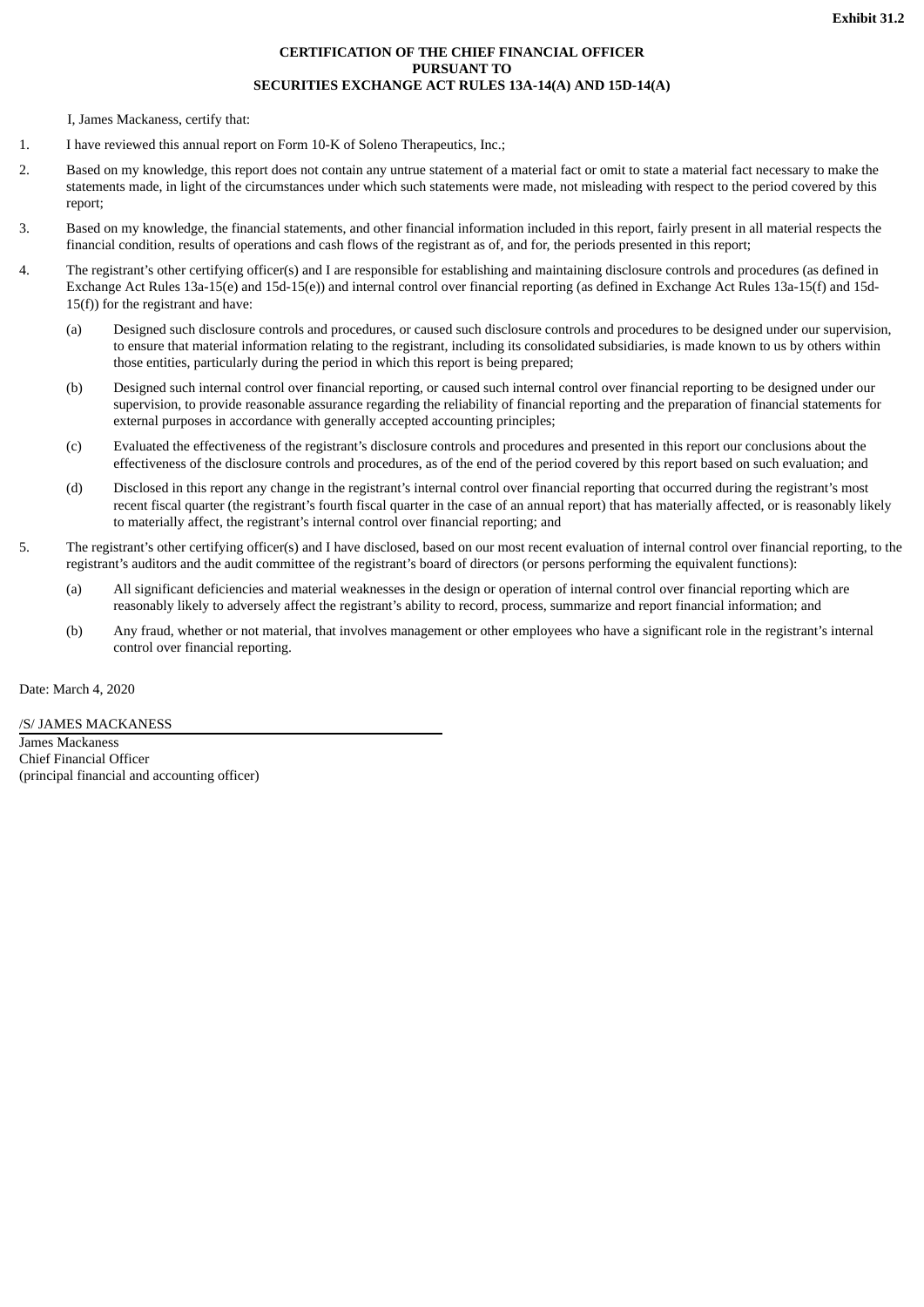## **CERTIFICATION PURSUANT TO 18 U.S.C. SECTION 1350, AS ADOPTED PURSUANT TO SECTION 906 OF THE SARBANES-OXLEY ACT OF 2002**

In connection with the Annual Report of Soleno Therapeutics, Inc. (the "Company") on Form 10-K for the fiscal year ended December 31, 2019, as filed with the Securities and Exchange Commission (the "Report"), Anish Bhatnagar, President, Chief Executive Officer of the Company, do hereby certify, pursuant to 18 U.S.C. Section 1350, as adopted pursuant to Section 906 of the Sarbanes-Oxley Act of 2002, that:

- The Report fully complies with the requirements of Section 13(a) or 15(d) of the Securities Exchange Act of 1934; and
- The information in the Report fairly presents, in all material respects, the financial condition and results of operations of the Company.

Date: March 4, 2020

/S/ ANISH BHATNAGAR Anish Bhatnagar President, Chief Executive Officer

(principal executive officer)